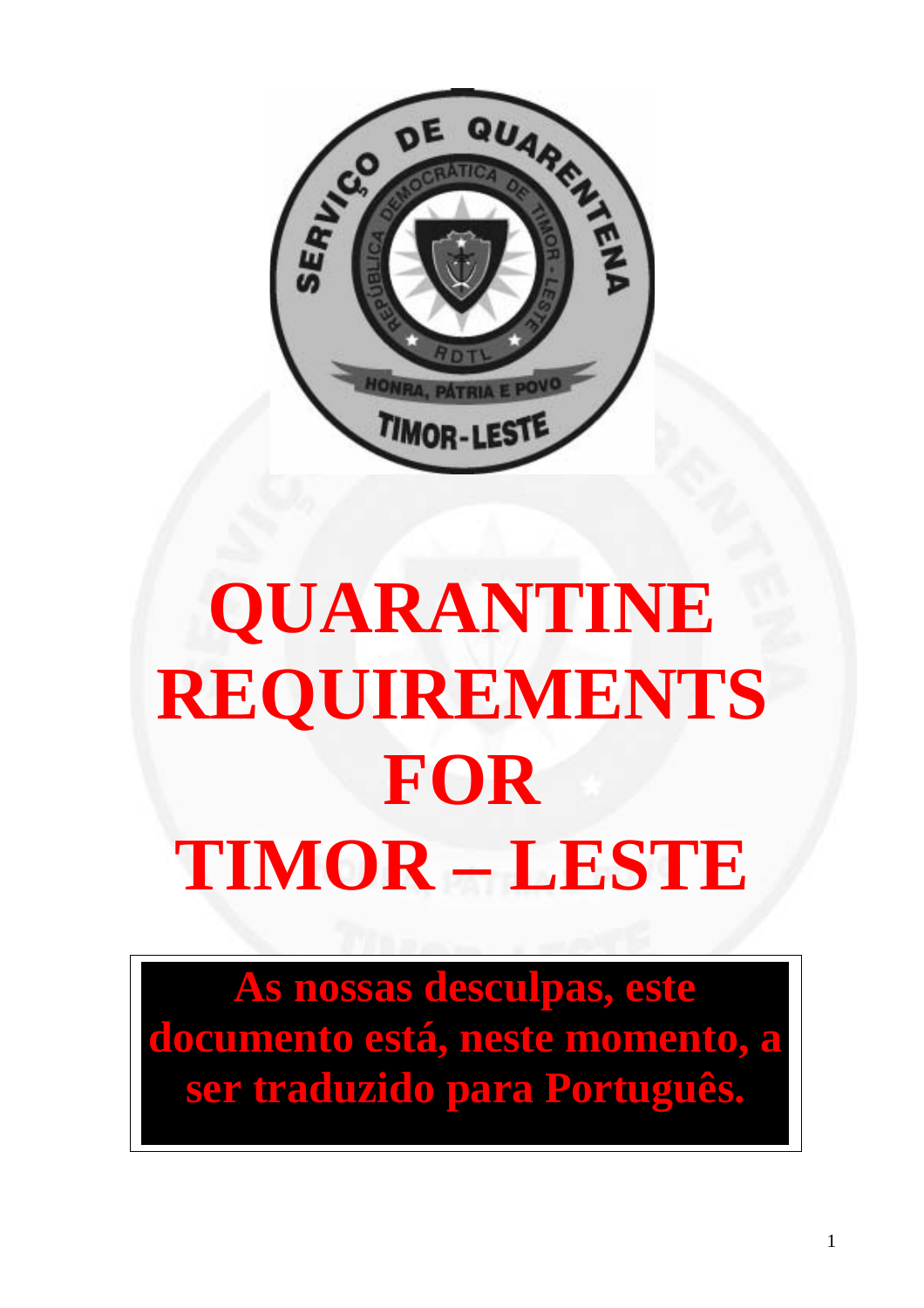

## **ARTICLE 1 IMPORTED CARGO REQUIREMENTS**

## **Part A: Live Animals and Animal Products**

**Section 1: Live Animal Imports (Pg 9)**

- **Cattle**
- **Sheep & Goats**
- **Pigs**
- **Poultry & Eggs**
- **Horses**
- **Dogs**

**Section 2: Animal Food Products for Human Consumption:Pg44** 

- **General Conditions**
- **Certification for Specific Species**
- **Post Arrival Inspection**
- **Dairy Products**
- **Chicken Eggs**<br> **Chicken Eggs**
- **Fresh Fish**
- **Dried Fish**

**Section 3: Animal Vaccines (Pg53)**

**Section 4: Animal Skins, Rawhide Products. (Pg 54)**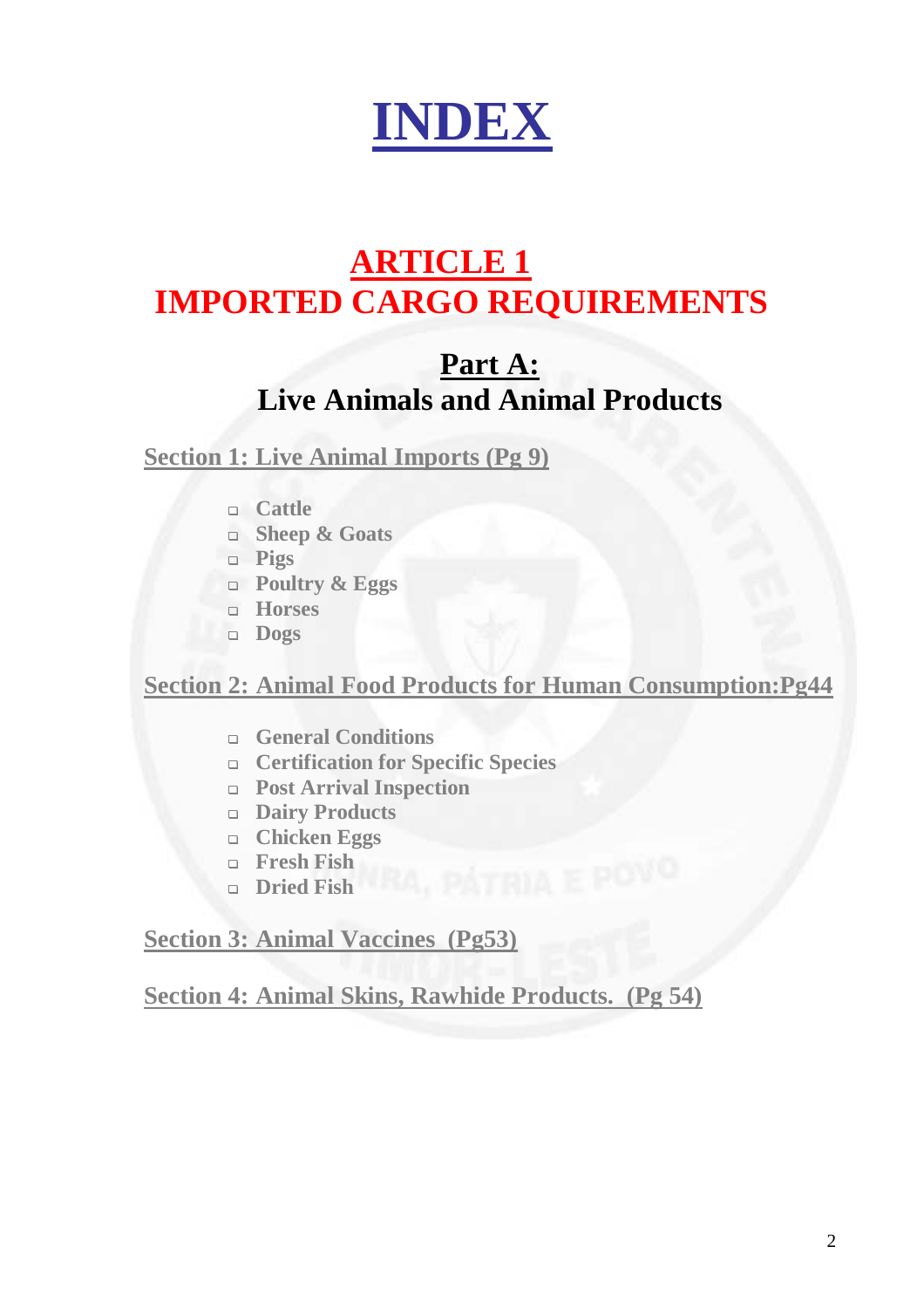## **Part B: Live Plants and Plant Products**

**Section 1: Live Plant Imports (Pg56)**

**Section 2: Seeds for Sowing (Pg57)**

**Section 3: Fresh Fruit and Vegetables for Consumption ( Pg 61)**

**Section 4: Cut Flowers (Pg 62)**

**Section 5: Timber, Logs, and Wooden Products (Pg 63)**

### **Part C: Miscellaneous Imports**

**Section 1: Used Machinery and Vehicles (Pg 69)**

**Section 2: Soil Samples (Pg 72)**

## **ARTICLE 2: BLANK APPLICATION FORMS**

**Section 1: Import Permit Application (English) (Pg 75)** 

**Section 2: Import Permit Application (Bahasa) (Pg 85)**

## **ARTICLE 3: TIMOR – LESTE INTERNATIONAL SHIPPING REQUIREMENTS**

**ARTICLE 4: TIMOR-LESTE INTERNATIONAL AIRCRAFT REQUIREMENTS**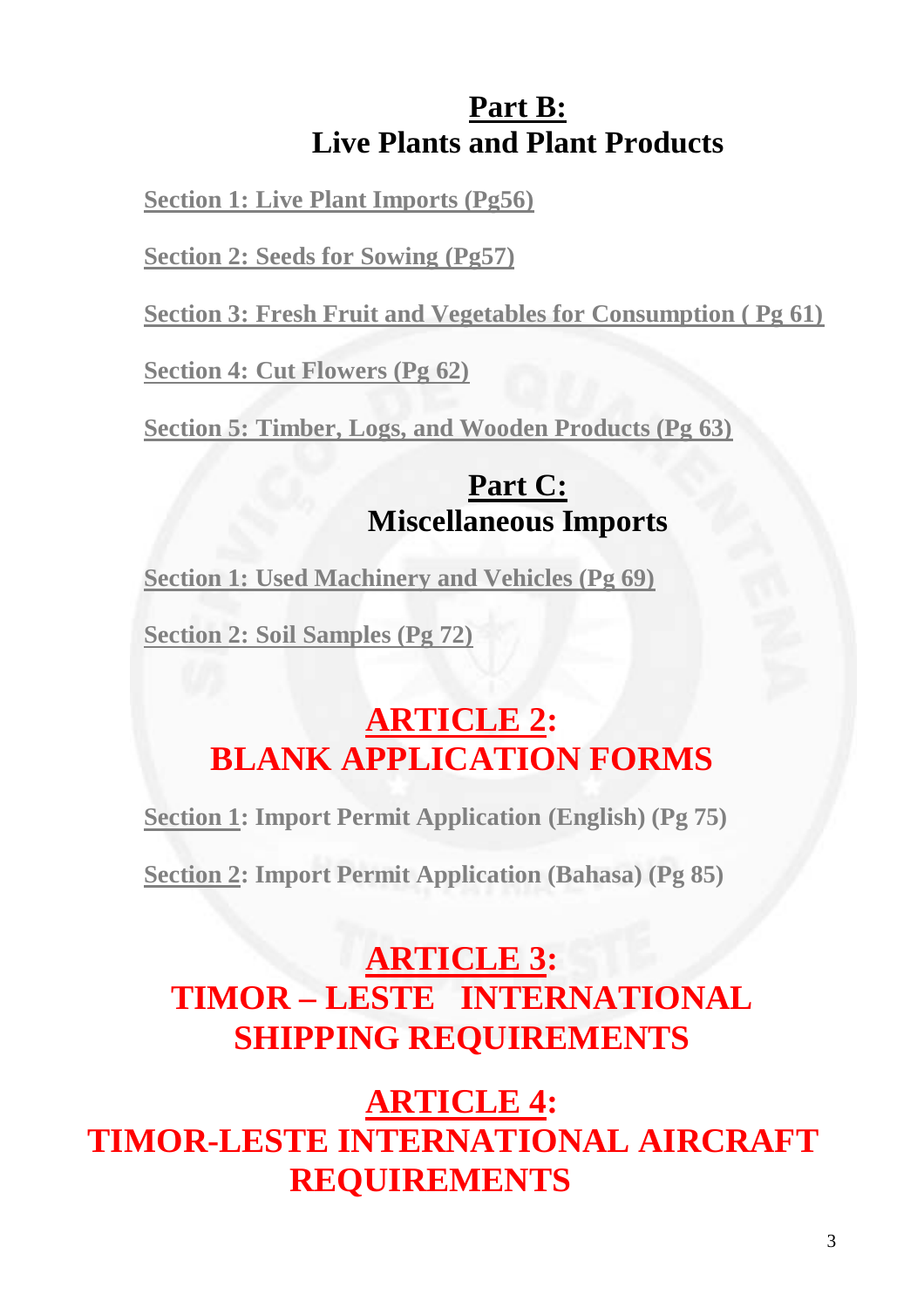

## **IMPORTED CARGO REQUIREMENTS**

**CARGO CLEARANCE PROCEDURES INTO TIMOR - LESTE** 

The proposed arrangements for the Quarantine clearance of imported cargo will be based predominantly on document or certificate based clearance, and it will be the importers and agents responsibility to provide the appropriate documentation (certificates and import permits) for clearance by the *Serviço de Quarentena Timor-Leste* (SQTL) prior to the goods being released.

*Serviço Quarentena Timor Leste* has compiled a listing of Import Conditions for Quarantine related cargo entering Timor-Leste.

**These import conditions may be altered as the need arises, and the conditions listed on the web site will be considered to be the current import conditions.**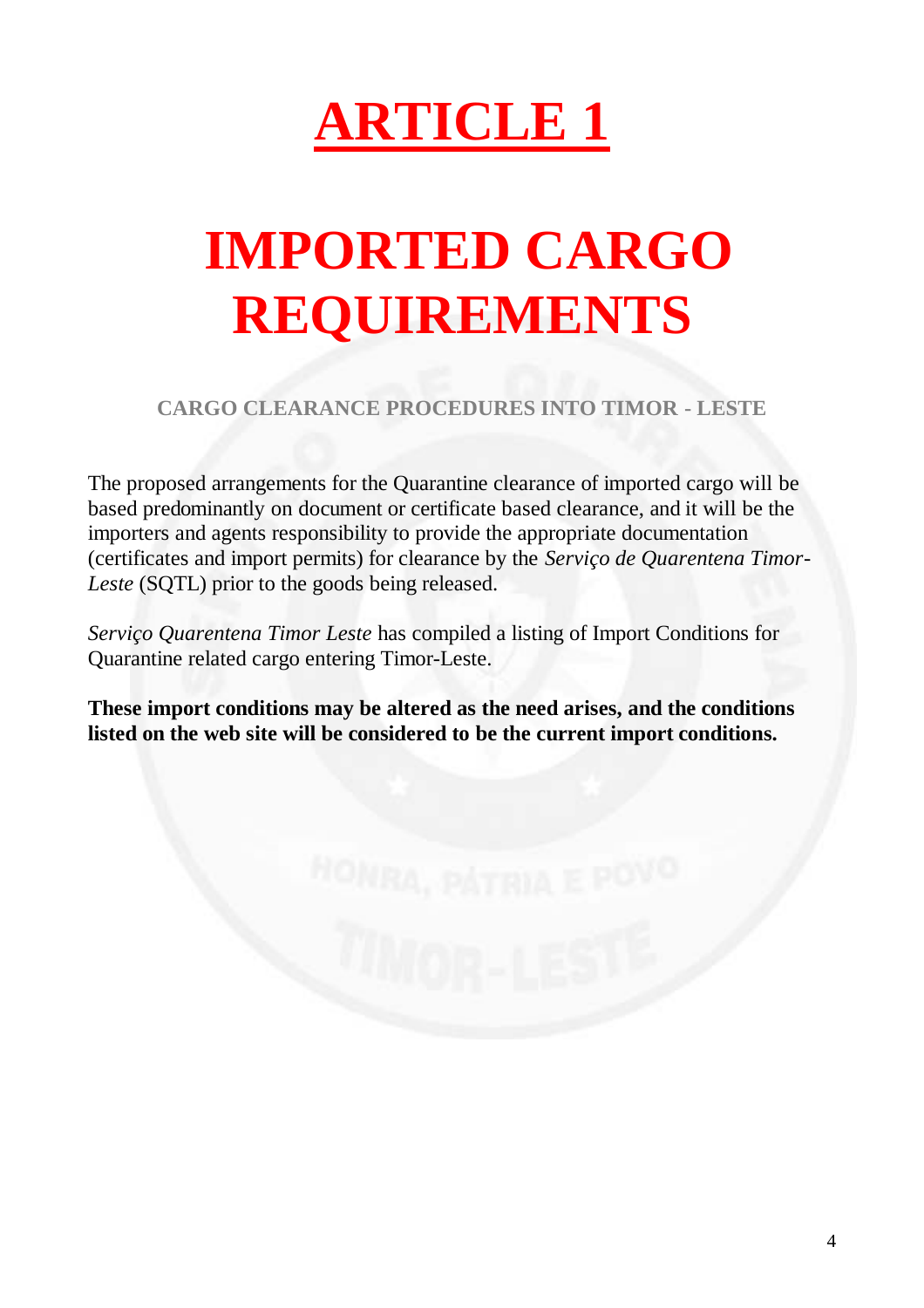#### **The process of Quarantine Imported Cargo Clearance is detailed below;**

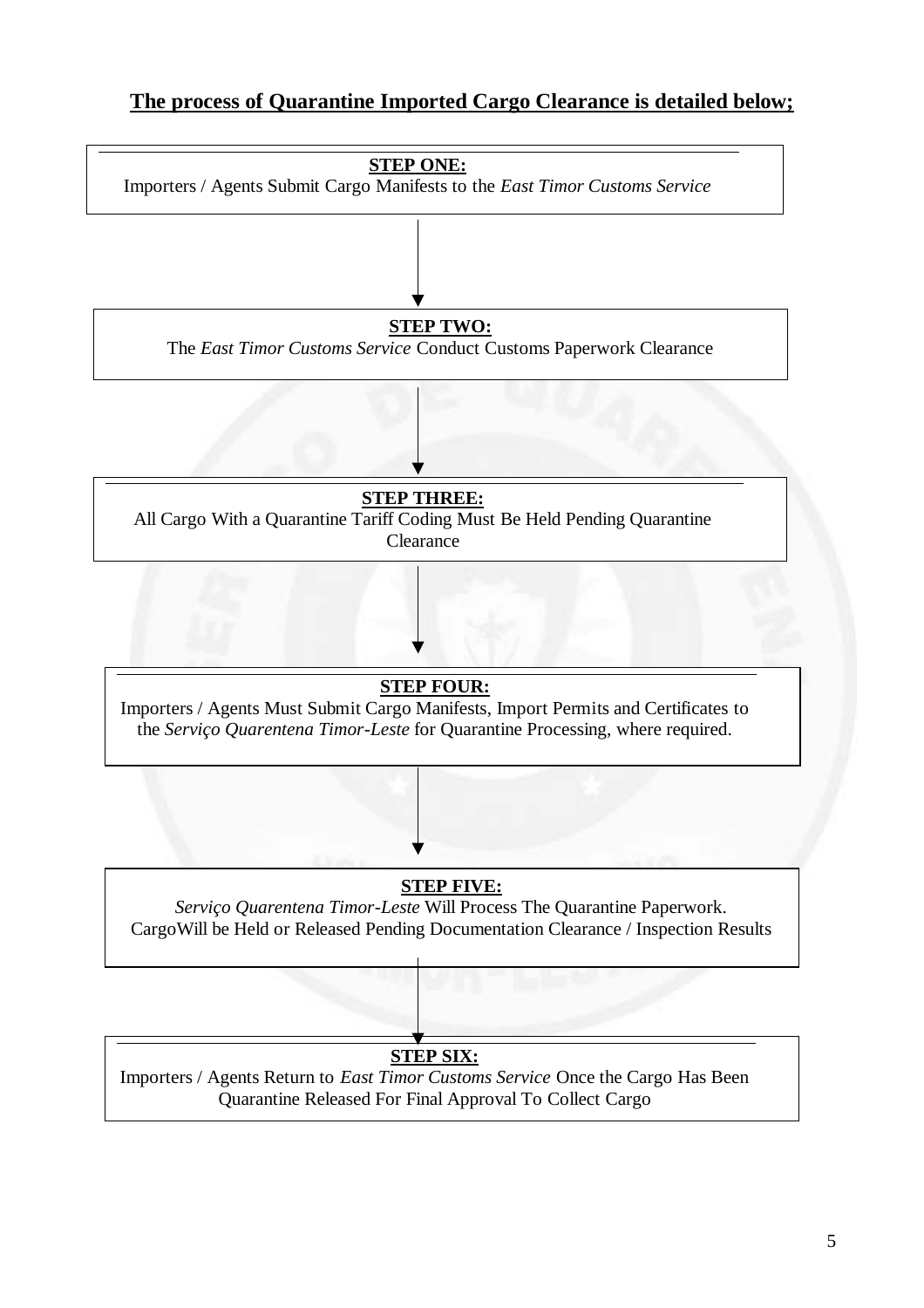The *East Timor Customs Service* tariff codes that are of relevance to the *Serviço Quarentena Timor Leste* are listed below.

- **Section 1** Live Animals
- **Section 2** Meat and Meat Products
- **Section 3** Live Fish, Fresh Fish and Frozen Fish Products
- **Section 4** Milk Products, Egg Products and Honey Products
- **Section 5** Animal Hair, Rawhide Products, other Animal Products
- **<u>Section 6</u>** Live Plants, Plant Material and Flowers
- **Section 7** Fresh Vegetables and Vegetable Products
- **Section 10** Cereal Products
- **Section 12** Nuts and Nut Products
- **Section 15** Dairy Products
- **Section 16** Livestock Feed
- **Section 44** Timber Products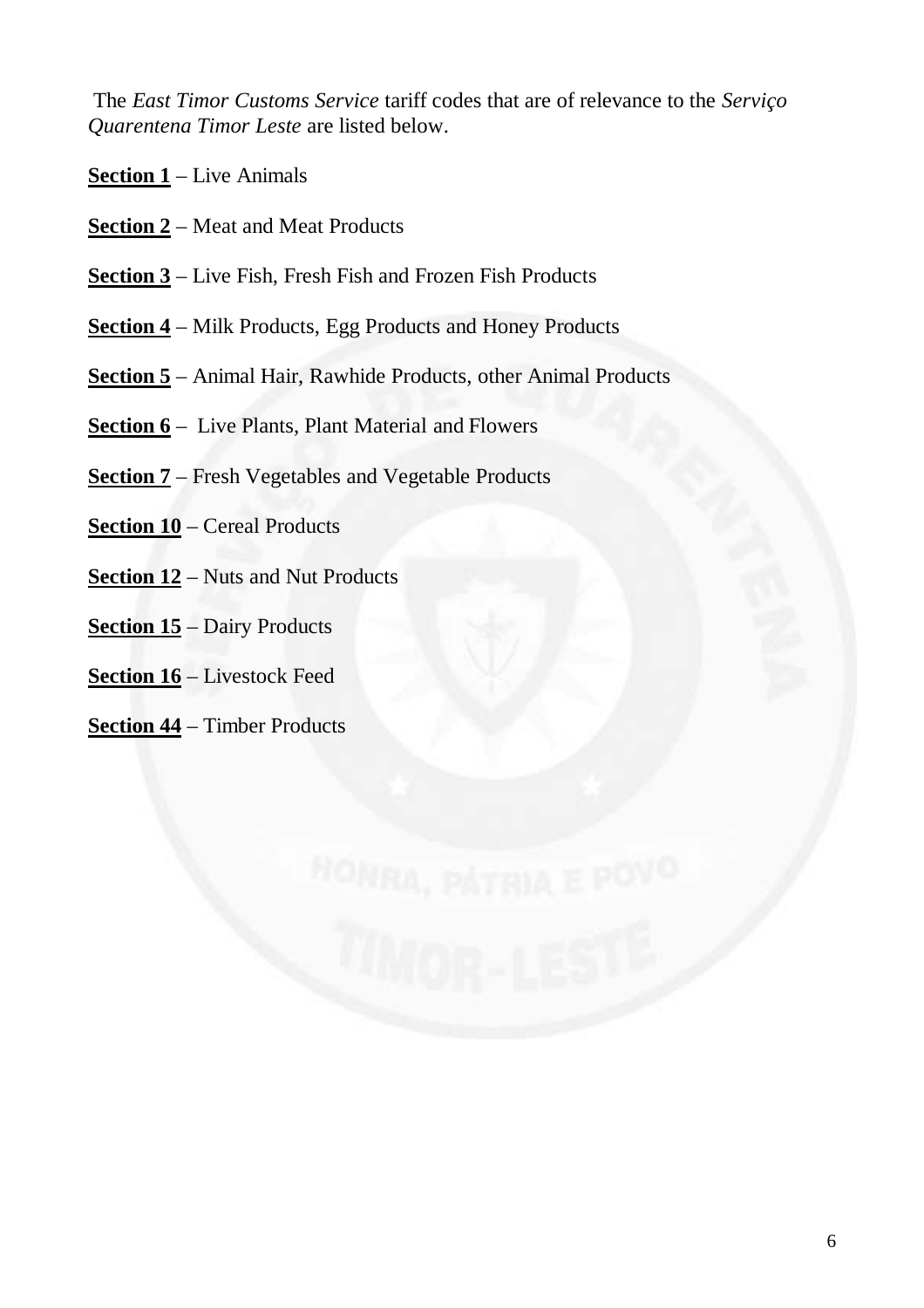#### **GLOSSARY OF TERMS AND ABBREVIATIONS**

 The Phytosanitary terms used in this document conform with those officially recognised under the International Plant Protection Convention (IPPC, FAO 1999).

 The taxonomic terms and naming conventions used in this document follow the International Code on Zoological Nomenclature, the International Code of Botanical Nomenclature and the Bacterial Code.

- **Area** An officially defined country, part of a country or all or parts of several countries.
- **Endangered Area** An area where ecological factors favour the establishment of a pest whose presence in the area will result in economically important loss.
- □ **Entry (of a pest)** Movement of a pest into an area where it is not yet present, or present but not widely distributed and being officially controlled.
- **Entry Potential** Likelihood of the entry of a pest or disease.
- **Establishment** The perpetuation, for the foreseeable future, of a pest within an area after entry.
- **Establishment Potential** Likelihood of the establishment of a pest.
- **FAO** Food and Agriculture Organisation.
- **Introduction** Entry of a pest resulting in its establishment.
- **Introduction Potential** Likelihood of the introduction of a pest.
- **IPPC** International Plant Protection Convention, as deposited in 1951 with FAO in Rome and as subsequently amended.
- **IRA** Import Risk Analysis.
- **ISPM** International Standards for Phytosanitary Measures.
- **Official** Established, authorised or performed by a National Plant Protection Organization.
- **OIE** Office of International des Epizooties.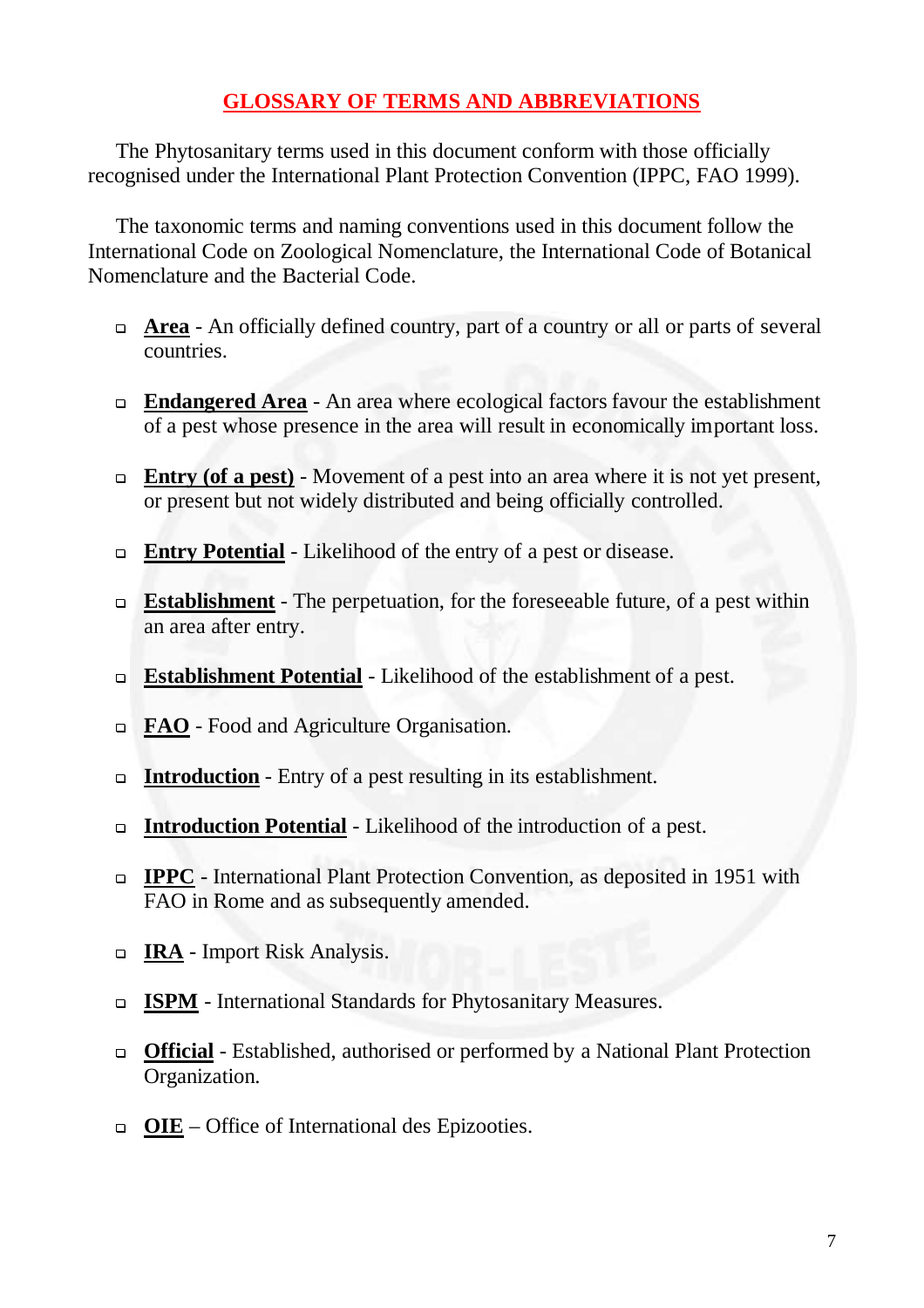- **Pest Free Area** An area in which a specific pest does not occur as demonstrated by scientific evidence and in which, where appropriate, this condition is being officially maintained.
- **Pest Risk Analysis (PRA)** Pest risk assessment and pest risk management.
- **Pest Risk Assessment**  Determination of whether a pest is a quarantine pest and evaluation of its introduction potential.
- **Pest Risk Management** The decision-making process of reducing the risk of introduction of a quarantine pest.
- **Pest** Any species, strain or biotype of plant or animal, or any pathogenic agent, injurious to plants or plant products. (Definition subject to formal amendment of the IPPC.)
- **Phytosanitary Measure** Any legislation, regulation or official procedure having the purpose to prevent the introduction and/or spread of quarantine pests.
- **Phytosanitary Regulation** Official rule to prevent the introduction and/or spread of quarantine pests, by regulating the production, movement or existence of commodities or other articles, or the normal activity of persons, and by establishing schemes for Phytosanitary certification.
- **PRA** Pest risk analysis.
- **PRA Area** Area in relation to which a pest risk analysis is conducted.
- **Quarantine Pest** A pest of potential economic importance to the area endangered thereby and not yet present there, or present but not widely distributed and being officially controlled.
- **SPS Agreement** Agreement on the Application of Sanitary and Phytosanitary Measures.
- **SQTL** Serviço de Quarentena Timor-Leste
- **Spread Potential** Likelihood of the spread of a pest.
- **WTO** World Trade Organization.
- **WRA** Weed Risk Assessment.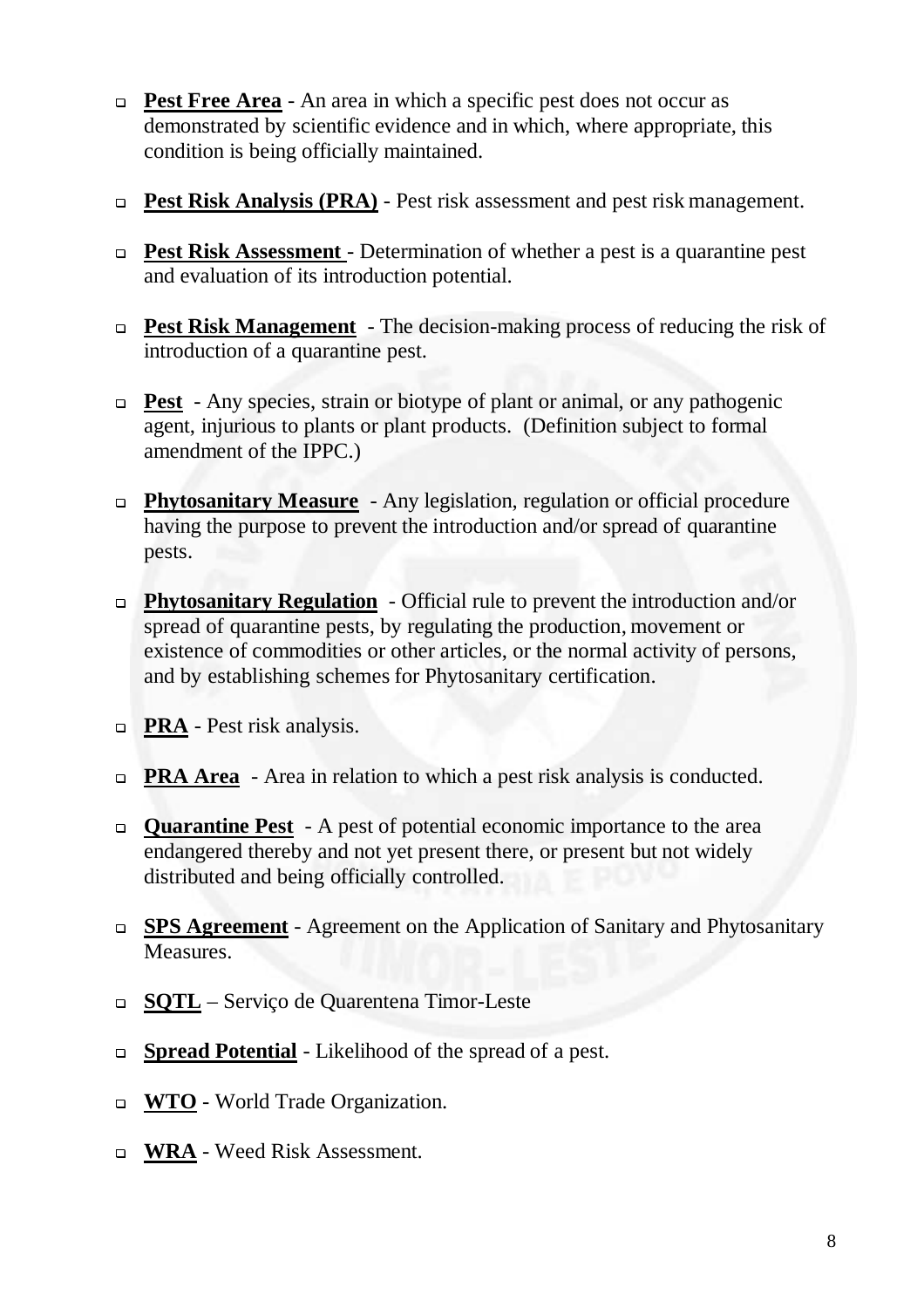## **PART A: ANIMALS AND ANIMAL PRODUCTS**

## **SECTION 1:** *IMPORTATION OF LIVE ANIMALS INTO TIMOR-LESTE.*

#### **Livestock Quarantine Terms**

#### *Pre-export quarantine*

Pre-export quarantine (PEQ) isolates animals to be exported from other susceptible or infected animals reducing the risk of disease transmission. PEQ also provides an opportunity for more rigorous observation, veterinary inspection and disease diagnosis and treatment to detect and resolve transient infections during PEQ. Hence, the risk of exporting animals while they are infected is lessened.

#### *Post-arrival quarantine*

The benefits of post-arrival quarantine (PAQ) are equivalent to those of PEQ. PAQ isolates imported animals from other susceptible animals reducing the risk of disease transmission. PAQ also provides an opportunity for observation, disease diagnosis and treatment. These observations and interventions generally reduce the likelihood that significant disease agents remain undetected before animals are released from PAQ. In addition, transient infections may be resolved during PAQ. In both situations, the risk of releasing infected animals is lessened.

#### *Diagnostic testing*

Testing may be used to detect asymptomatic infected animals. The capacity of testing to reduce the risk depends on the availability and use of tests with high sensitivity. Animals yielding a positive result to testing may be treated or removed from PEQ or PAQ.

#### *Vaccination*

Vaccination against specific disease agents reduces the risk that the animals sourced from infected regions become infected and/or show signs of disease.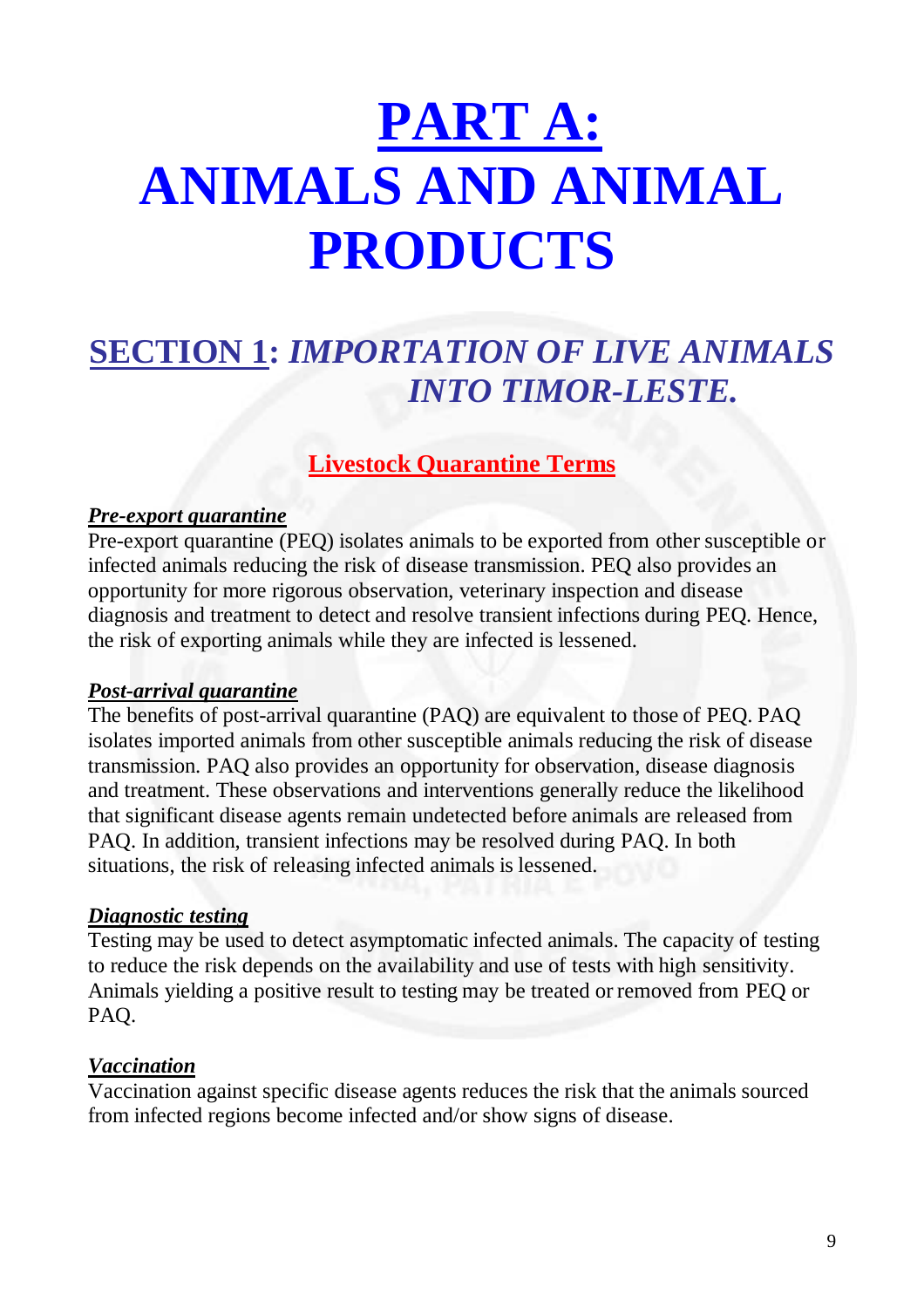#### *Treatment*

Treatments to eliminate or reduce the pathogen load of disease agents reduce the risk that the animals sourced from infected regions remain infected and/or show signs of disease.

#### *Veterinary inspection*

Veterinary inspections reduce the likelihood that significant disease agents remain undetected and are exported with the animals.

#### *Evaluation of veterinary services of exporting country*

The Veterinary Authority of the exporting country will be required to provide an Animal Health Certificate signed by an Official Veterinarian that certifies that the conditions of importation (application of risk management measures) have been met by the exporting country. The OIE has developed guidelines for the approval of countries for the export of live animals and animal products. These OIE guidelines are to be used when arranging certificates for import if livestock into Timor - Leste.

### **GENERAL QUARANTINE MEASURES**

#### **Pre-export and Post Arrival Quarantine**

- All live animals for export to Timor Leste, except day old chicks, should undergo PEQ for a minimum period of 14 days. This will allow veterinary inspections and treatments to take place and ensure that the animals are free of disease prior to transport.
- On arrival in Timor Leste, all animals except day old chicks and animals destined for direct slaughter should undergo PAQ at an approved quarantine station for a minimum period of 14 days. This will allow a further opportunity for observations and disease diagnosis to further reduce the quarantine risk associated with the importation.

#### **Veterinary Inspections and Treatments**

 All animals for export to Timor-Leste should be inspected by an Official Veterinarian at least once during PEQ or just prior to export in the case of day old chicks, as a general health requirement. This will ensure that infectious and contagious diseases and external parasites are detected prior to export and that the animals are fit to travel. For animals undergoing PEQ, a first inspection should occur soon after arriving in PEQ and the final within 24 hours prior to leaving PEQ for the port of export.

 To ensure animals are free of parasites prior to export, all animals should be treated for external and internal parasites.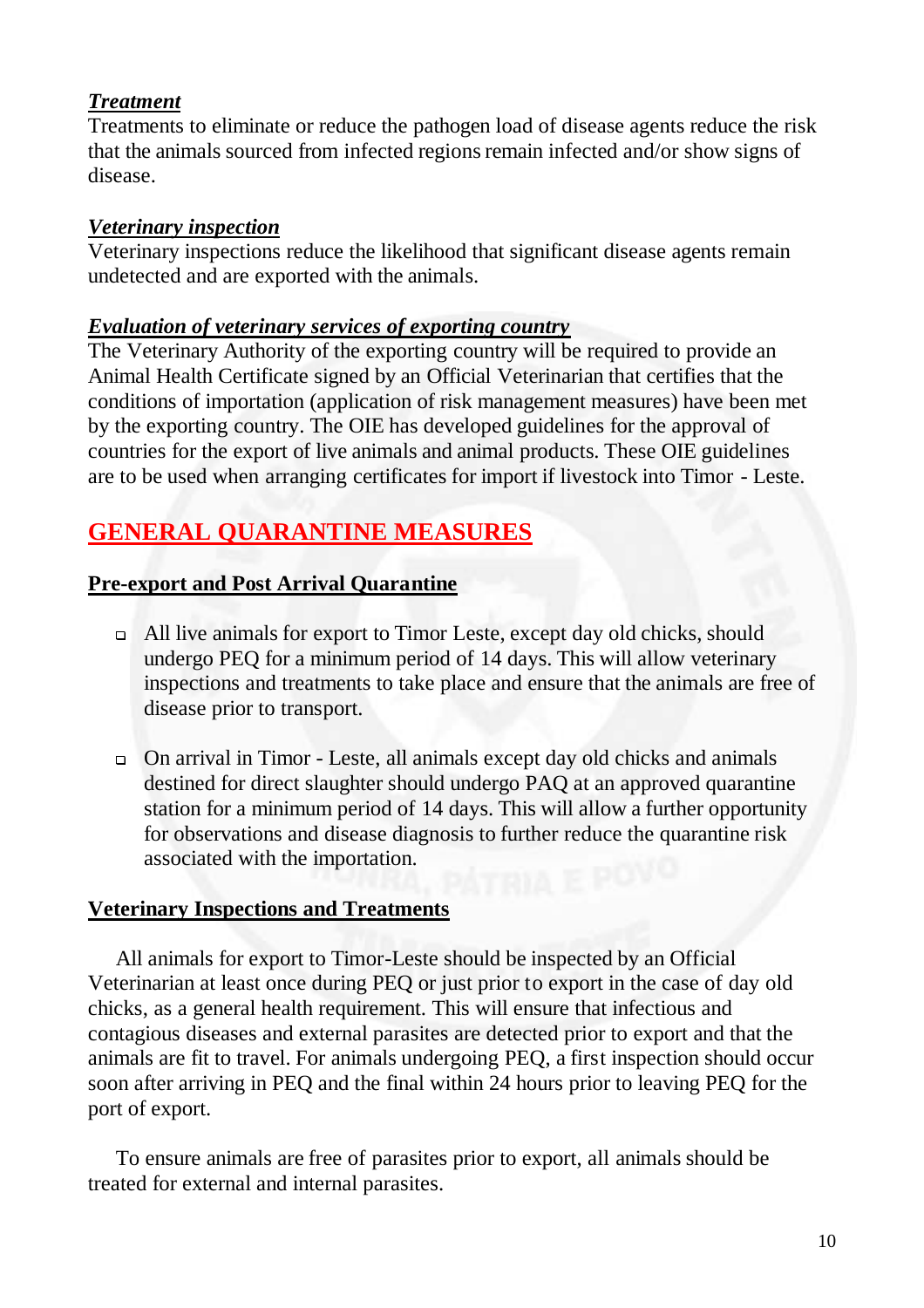#### **SUB SECTION ONE: GENERAL QUARANTINE CONDITIONS FOR ALL ANIMALS**

**1.1** In these conditions the collective title animals applies to large ruminants (cattle and buffalo), small ruminants (sheep and goats), pigs, poultry, horses and dogs.

The collective title cattle in these conditions applies to domestic cattle (*Bos taurus* and *Bos indicus*), farmed buffalo (*Bubalis bubalis*) and animals derived from these species. Poultry applies to the domestic hen (poultry species other than duck or turkey) and horses includes donkeys and mules.

- **1.2** Each consignment of animals must be accompanied by a valid import permit issued by the Timor-Leste quarantine service for the importation of live animals into Timor-Leste. **Note**: All animals must be shipped to the importer care of the SQTL.
- **1.3** Each consignment of animals must be accompanied by an Animal Health Certificate signed by an *Official Veterinarian*. An *Official Veterinarian* is a civil service veterinarian or a specially appointed veterinarian as authorised by the Government of the country of export to perform animal health and/or public health inspections of commodities and, when appropriate, perform certification in conformity with the provisions of Chapter 1.3.2. of the Office International des Epizooties (OIE) International Animal Health Code (*Code*). The certificate must be in a language understood by the certifying Official Veterinarian and must be stamped on each page with an Official stamp.

The Animal Health Certificate must conform to the *Code* Model Certificate No. 2 and contain details of the certifications listed in Section 2 of this document depending on the species of animal being imported.

- **1.4** Sub*section 2* sets out the minimum requirements for importing live animals into Timor-Leste.
- **1.5** In the event of a consignment of animals arriving in Timor-Leste without the correct certification, or in any other way not having met these requirements, the consignment may be retained in quarantine, returned to the country of origin or destroyed without recompense.
	- All animals being imported to Timor-Leste must undergo pre-export quarantine (PEQ) in premises approved by the Government of the country of export for a period as specified in Subsection 2 depending on the species of animal being imported. When adequate facilities are available, all animals being imported to Timor-Leste must undergo post arrival quarantine (PAQ), at an approved quarantine place, for minimum period of 14 days. Until such time, PAQ details will be outlined on the SQTL permit to Import.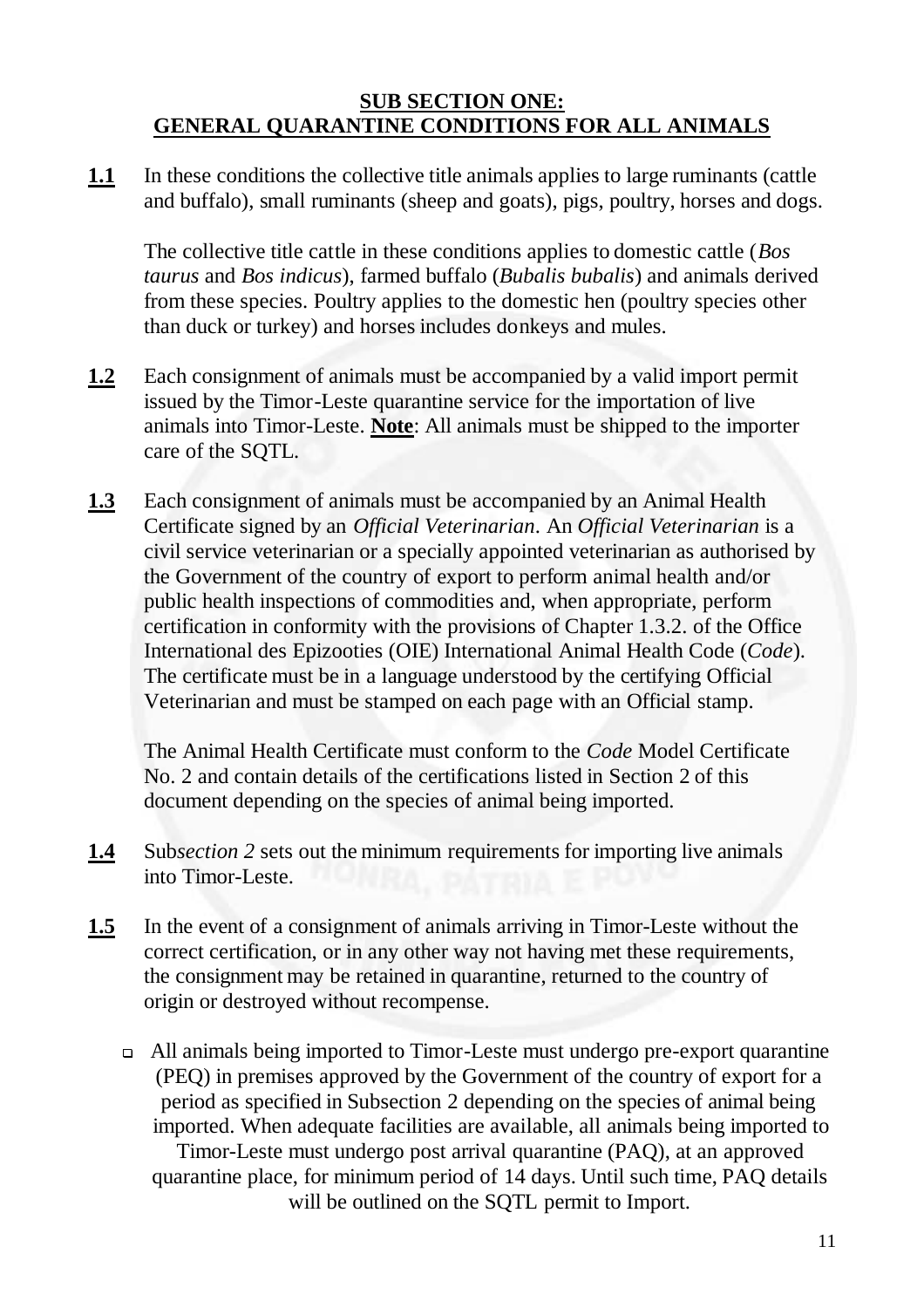#### **SUB SECTION TWO: ANIMAL CERTIFICATION FOR SPECIFIC SPECIES**

#### **SECTION 2.1 – CATTLE IMPORTS**

Each consignment of cattle must be accompanied by an Animal Health Certificate signed by an *Official Veterinarian*. The Animal Health Certificate must conform to the *Code* Model Certificate No. 2 and must attest, under IV. Sanitary Information*,* that:

 The country of export is recognised by the OIE as a foot and mouth disease (FMD) free country where vaccination is not practised, and meets the *Code* Article definitions for country freedom from rinderpest, contagious bovine pleuropneumonia, lumpy skin disease, Rift Valley fever, theileriosis, vesicular stomatitis and heartwater.

- **2.1.2** The country of export meets the *Code* article definitions for a *BSE free country* or a *BSE provisionally free country where no indigenous case has been reported.*
- **2.1.3** The cattle and their parents have lived only in countries or zones which meet the *Code* article definitions for a *BSE free country* or a *BSE provisionally free country where no indigenous case has been reported*.
- **2.1.4** The cattle were continually resident and free from quarantine restrictions in the country of export for 180 days immediately prior to export.
- **2.1.5** Immediately prior to export the cattle underwent PEQ for a minimum period of 21 days during which they were isolated from all other ruminants not of tested equivalent health status.
- **2.1.6** None of the cattle were greater than 180 days pregnant at export and, if inseminated or implanted during PEQ, were either inseminated with semen, or implanted with embryos collected and correctly certified for export to Timor-Leste, or naturally mated to a bull of equivalent health status.
- **2.1.7** All blood, tissue and semen tests for disease were carried out at a laboratory approved by the Government of the country of export to perform the test required for that disease. Dates of collection for tests and types of diagnostic tests were recorded on the Animal Health Certificate.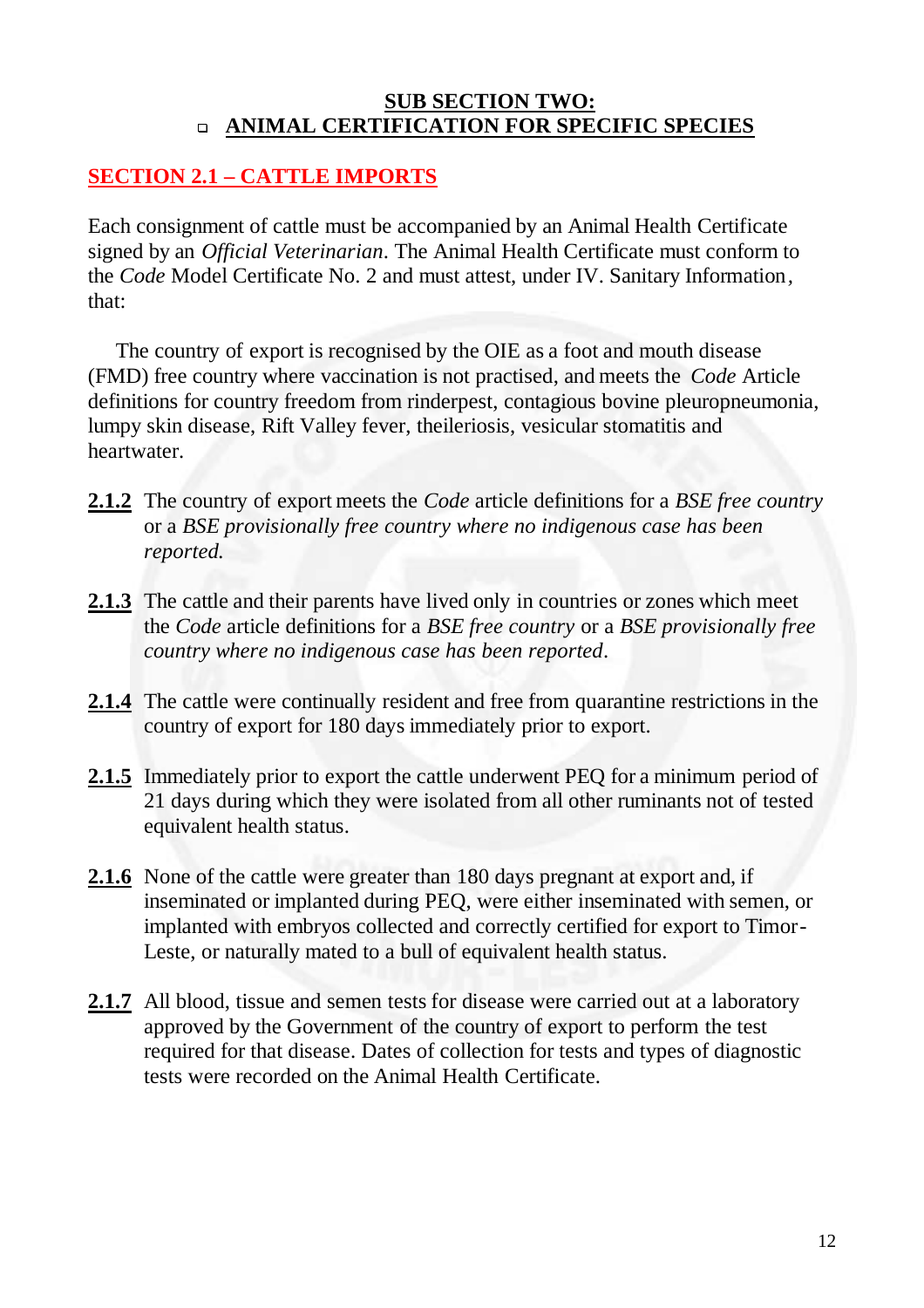#### **2.1.8 - Bovine tuberculosis:**

 Immediately prior to entering PEQ the cattle resided in a herd, that has been *officially free\** from bovine tuberculosis for at least 2 years and, located in a *part of the country of export* \*\* which is *officially free\*\**\* from bovine tuberculosis.

 \*an *officially free herd* is one which complies with OIE International Animal Health Code Article (*Code*) 2.3.3.1.

\*\* *part of the territory of a country* is defined in the *Code* as a *geographical or administrative entity possessing an authorised administrative veterinary organisation capable of taking and controlling the appropriate measures.* 

 *\*\*\* part of the territory of a country* is *officially free* from bovine tuberculosis if it complies with that section of *Code* Article 2.3.3.1.

 The cattle for export gave a negative result to an approved single intraderma l tuberculin test (using 0.1ml of Purified Protein Derivative [PPD] Tuberculin containing 3mg PPD per ml) immediately prior to PEQ but not less than 90 days following any previous tuberculin test.

 [Note: The tuberculin must be injected intradermally into the caudal fold or the neck. The injection site is examined 72 hours after injection when a positive test is indicated by any swelling, thickening or oedema of the site.]

#### **2.1.9 - Paratuberculosis (Johnes disease):**

#### The cattle for export:

 Showed no clinical sign of paratuberculosis on the day of shipment; and Were not vaccinated for paratuberculosis; and

 Came from herds not known or suspected of being infected with paratuberculosis; and

Each gave a negative result to an absorbed ELISA undertaking during PEQ.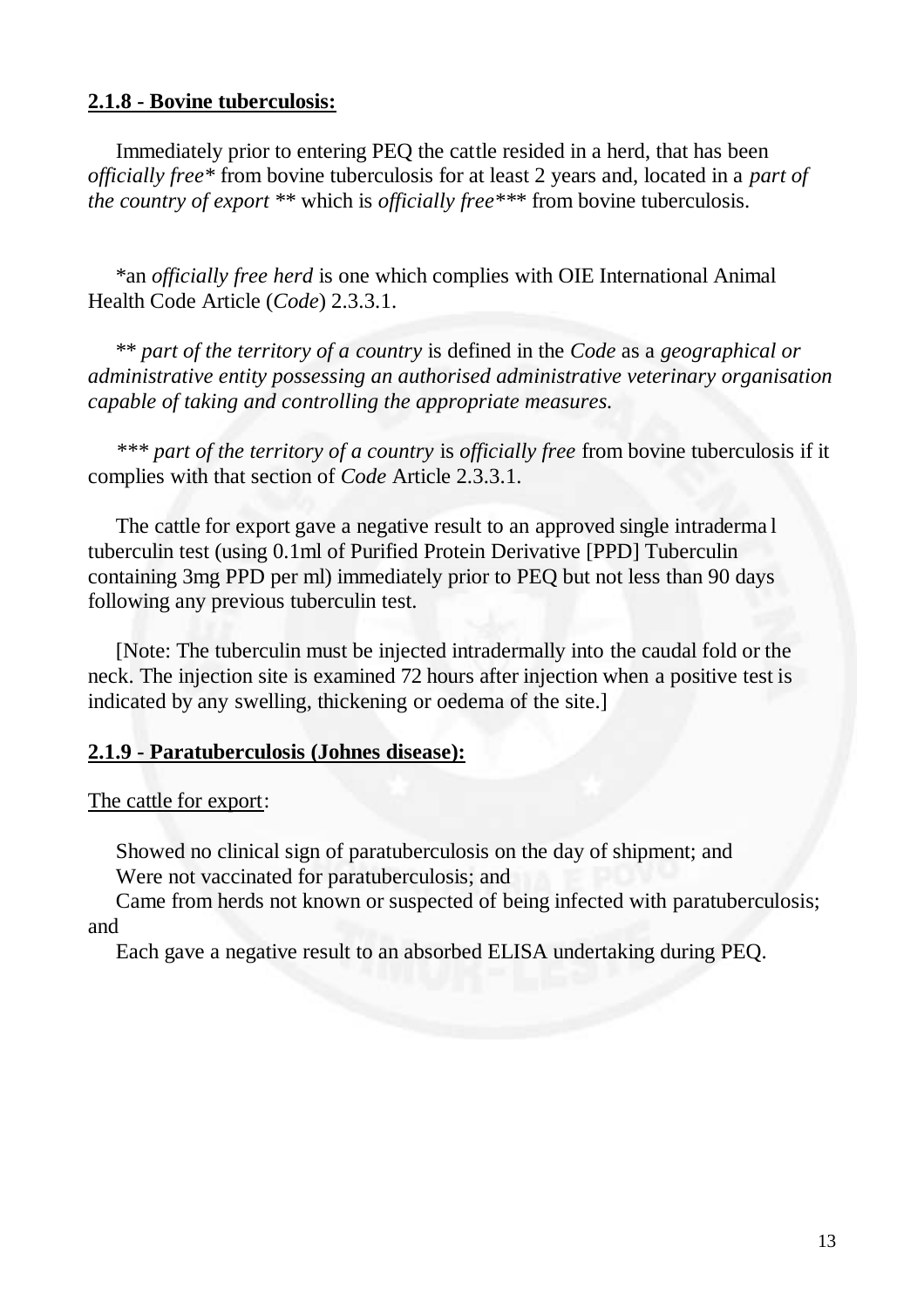#### **2.1.10 - Enzootic bovine leucosis (EBL):**

Each animal for export either;

Originated from a herd which meets the OIE requirements for an EBL free herd; **OR**

 Gave a negative result to either an ELISA or an AGID test for EBL antibodies during PEQ.

#### **2.1.11 - Jembrana disease**

#### **(***This requirement only applies to cattle originating from Indonesia)*

The cattle for export:

 Showed no clinical sign of Jembrana disease on the day of shipment; and Came from areas where Jembrana disease is not known to occur; and During the 21 days prior to shipment gave a negative result to the Jembrana ELISA.

#### **2.1.12 - During PEQ the cattle were treated with:**

A broad spectrum anthelmintic; and

A broad spectrum external parasiticide

In the recommended manner to remove all parasites, ticks, lice and mange mites.

**2.1.13** The cattle were at least 180 days old at export.

#### **2.1.14 - Inspections**:

- The cattle were inspected by an *Official Veterinarian* during the first 7 days of PEQ and were found to be free from signs of infectious and contagious diseases.
- The cattle were examined by an *Official Veterinarian* within 24 hours prior to leaving the PEQ premises for the port of export and were found to be free from signs of infectious or contagious disease, free of evidence of external parasites and fit to travel.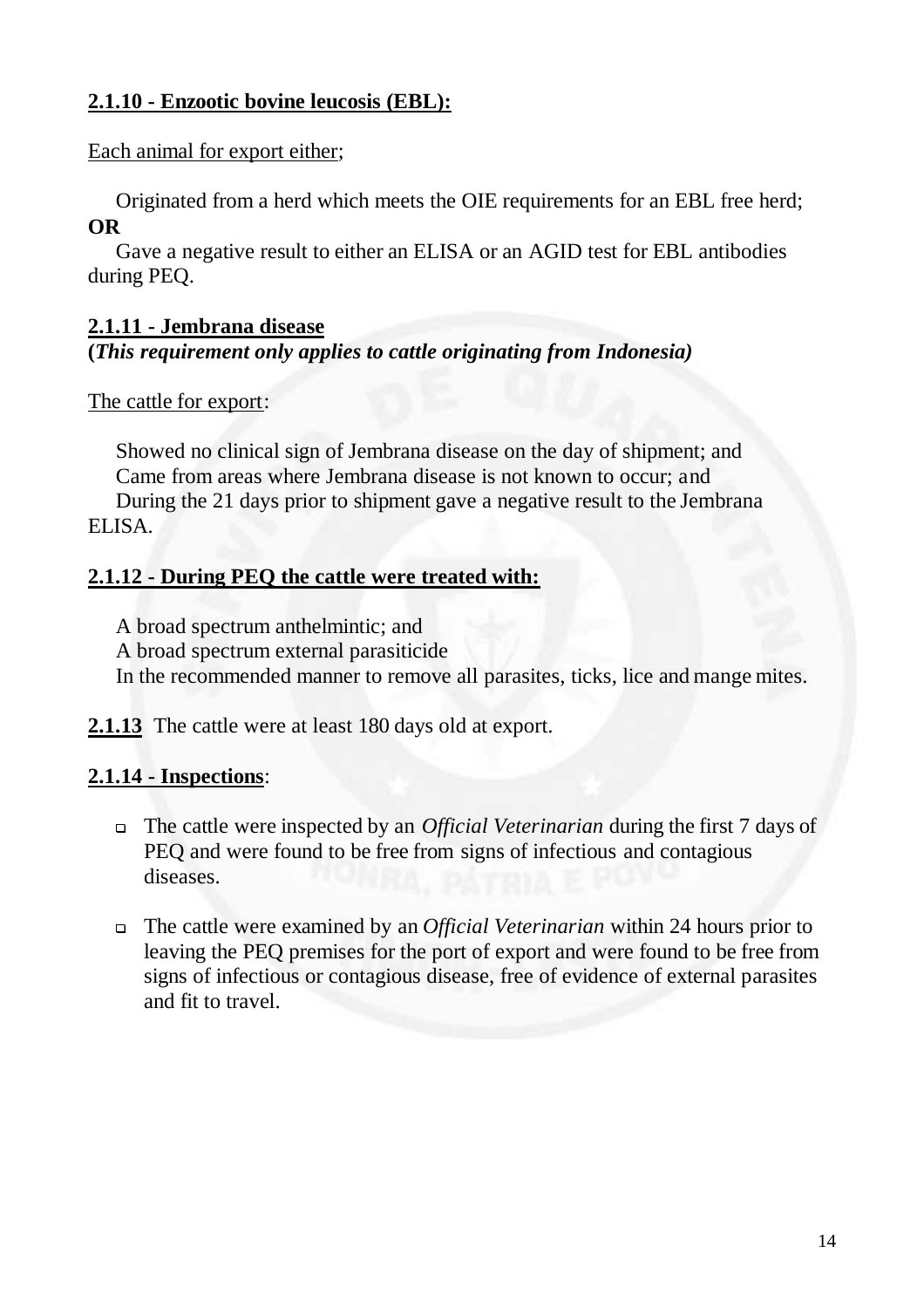#### **SUB SECTION 2.2 – SHEEP AND GOAT IMPORTS**

Each consignment of sheep and goats must be accompanied by an Animal Health Certificate signed by an *Official Veterinarian*. The Animal Health Certificate must conform to the *Code* Model Certificate No. 2 and must attest, under IV. Sanitary Information*,* that:

- **2.2.1** The country of export is recognised by the OIE as a foot and mouth disease (FMD) free country where vaccination is not practised, and meets the *Code* Article definitions for country freedom from rinderpest, Rift Valley fever, pest des petits ruminants, sheep pox and goat pox, contagious caprine pleuropneumonia, scrapie and maedi-visna.
- **2.2.2** The sheep and goats were continually resident and free from quarantine restrictions in the country of export for 180 days immediately prior to export.
- **2.2.3** Immediately prior to export the sheep and goats underwent PEQ for a minimum period of 21 days during which they were isolated from all other ruminants not of tested equivalent health status.
- **2.2.4** None of the sheep and goats were greater than 100 days pregnant at export and, if inseminated or implanted during PEQ, were either inseminated with semen, or implanted with embryos collected and correctly certified for export to Timor-Leste, or naturally mated to a ram of equivalent health status.
- **2.2.5** All blood, tissue and semen tests for disease were carried out at a laboratory approved by the Government of the country of export to perform the test required for that disease. Dates of collection for tests and types of diagnostic tests were recorded on the Animal Health Certificate.
- **2.2.6** Each sheep or goat for export originated from an area in which the following diseases had not been reported during the 12 months immediately prior to PEQ:
	- Ovine pulmonary adenomatosis;
	- □ Sheep scab; and
	- Louping ill.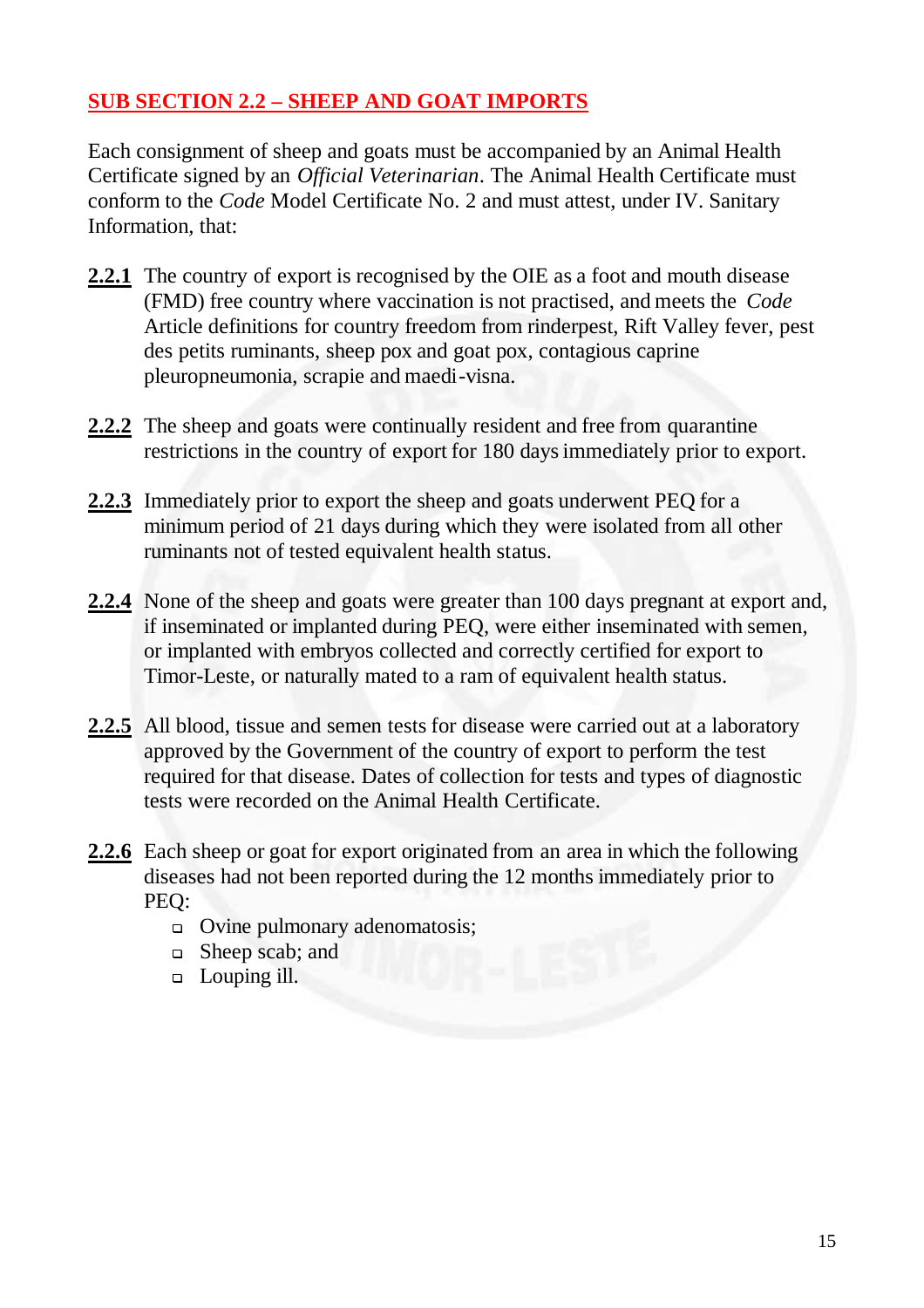#### **2.2.7 - Paratuberculosis (Johnes disease):**

The sheep and goats for export:

 Showed no clinical sign of paratuberculosis on the day of shipment; and Were not vaccinated for paratuberculosis; and

 Came from flocks not known or suspected of being infected with paratuberculosis; and

 During PEQ each sheep or goat gave a negative result to the following tests for Johne's disease:

**For goats** - an approved absorbed enzyme-linked immunobosorbent assay (ELISA) or an agar gel immunodiffusion test (AGID) for Johne's disease;

**For sheep** – an approved sheep absorbed ELISA or an AGID test for Johne's disease.

Each sheep or goat for export:

Was treated with a broad spectrum anthelmintic during the first 48 hours of PEQ; and

 Was treated with an approved anthelmintic, effective against both adult and immature forms of Fasciola hepatica, during the 14 days prior to export; and

 Was treated with an approved parasiticide effective against external parasites within 7 days prior to export.

**2.2.9** The sheep or goats were at least 180 days old at export.

#### **2.2.10 - Inspections**

 The sheep and goats were examined in daylight by an *Official Veterinarian* within 48 hours prior to leaving the PEQ premises for the port of export and were found to be free from signs of infectious or contagious disease, free of evidence of external parasites and fit to travel.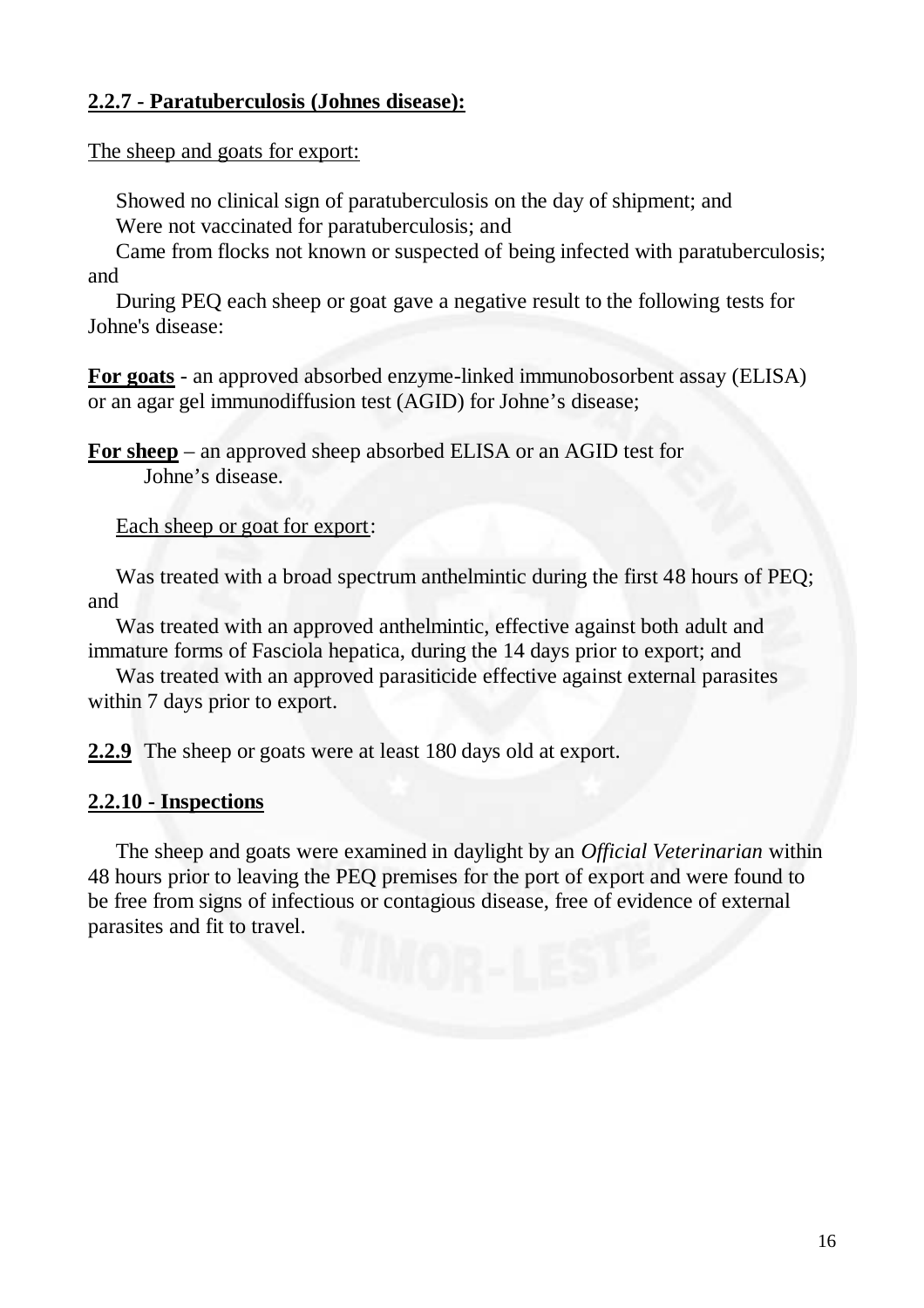#### **SUB SECTION 2.3 – PIG IMPORTS**

Each consignment of pigs must be accompanied by an Animal Health Certificate signed by an *Official Veterinarian*. The Animal Health Certificate must conform to the *Code* Model Certificate No. 2 and must attest, under IV. Sanitary Information*,* that:-

- **2.3.1** The country of export is recognised by the OIE as a foot and mouth disease (FMD) free country where vaccination is not practised and meets the *Code* Article definitions for country freedom from vesicular stomatitis, swine vesicular disease, rinderpest, African swine fever and enterovirus encephalomyelitis.
- **2.3.2** The pigs were continually resident and free from quarantine restrictions in the country of export since birth.
- **2.3.3** Immediately prior to export the pigs underwent PEQ for a minimum period of 21 days during which they were isolated from all other pigs not of tested equivalent health status.
- **2.3.4** None of the pigs were greater than 75 days pregnant at export and, if inseminated or implanted during PEQ, were either inseminated with semen, or implanted with embryos collected and correctly certified for export to Timor-Leste, or naturally mated to a boar of equivalent health status.
- **2.3.5** All blood, tissue and semen tests for disease were carried out at a laboratory approved by the Government of the country of export to perform the test required for that disease. Dates of collection for tests and types of diagnostic tests were recorded on the Animal Health Certificate.

#### **2.3.6 - Transmissible gastroenteritis (TGE)**

#### The pigs for export

Showed no clinical sign of TGE on the day of shipment; and either

 Come from an establishment in which no case of TGE was reported during the 12 months prior to shipment; and

Showed negative results to a diagnostic test for TGE during PEQ; **OR**

 Come from a country in which TGE is officially notifiable and no clinical case has been recorded in the previous 3 years.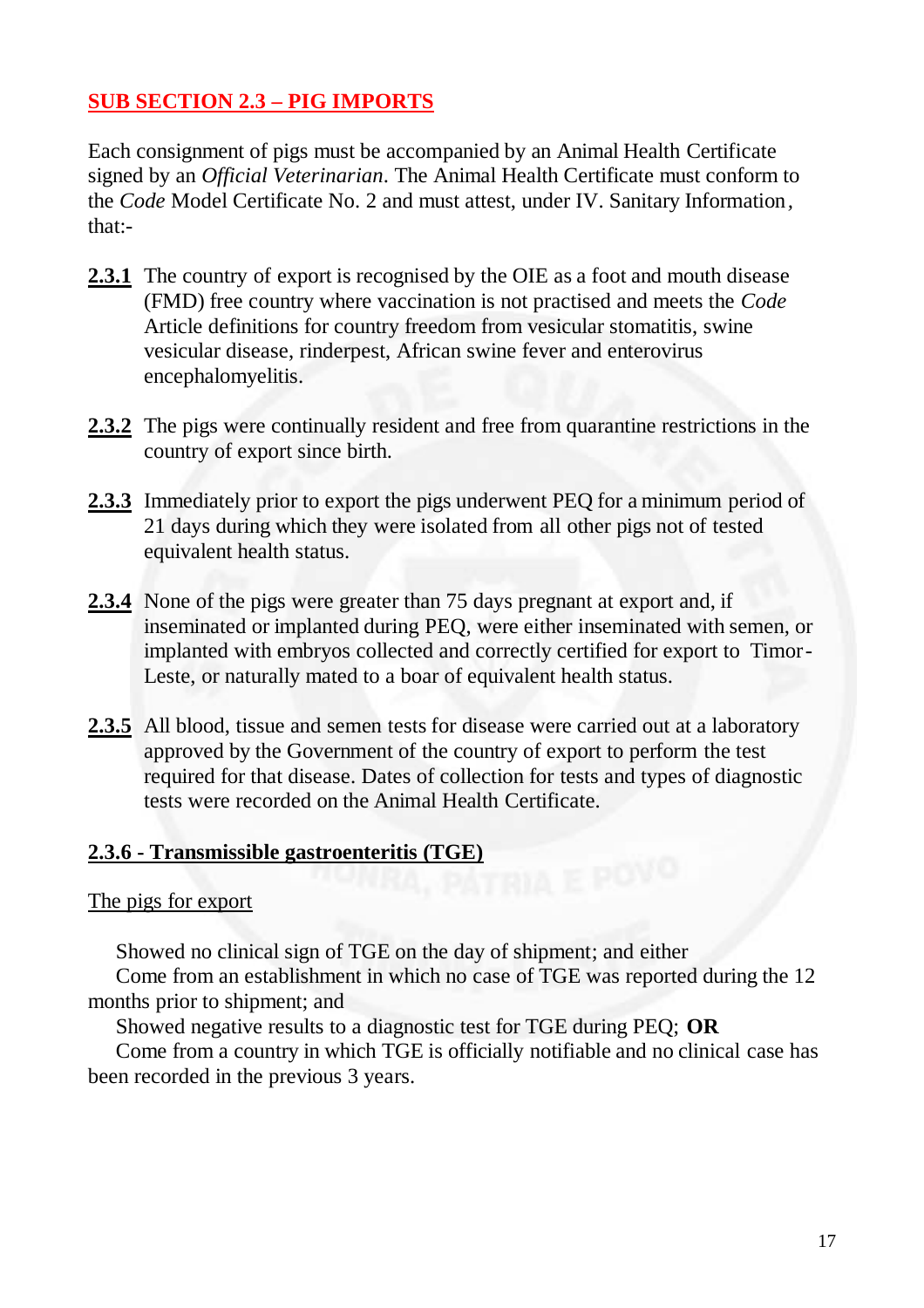#### **2.3.7 - Porcine reproductive and respiratory syndrome (PRRS)**

#### The pigs for export

- Showed no clinical sign of PRRS on the day of shipment; and either
- Come from an area in which no case of PRRS was reported during the 12 months prior to shipment; and
- Showed negative results to a diagnostic test for PRRS during PEQ; **OR**
- □ Come from a country in which PRRS is officially notifiable and no clinical case has been recorded in the previous 3 years.

#### **2.3.8 - Swine influenza**

#### The pigs for export

- Showed no clinical sign of swine influenza on the day of shipment; and either
- Come from an area in which no case of swine influenza was reported during the 12 months prior to shipment; and
- Showed negative results to a diagnostic test for PRRS during PEQ; **OR**
- Come from a country in which PRRS is officially notifiable and no clinical case has been recorded in the previous 3 years.

#### 2.3.9 - Each pig for export:

- Was treated with a broad spectrum anthelmintic during the first 48 hours of PEQ; and
- Was treated with an approved parasiticide effective against external parasites within 7 days prior to export.

#### **2.3.10 - Inspections**

 The pigs were examined by an *Official Veterinarian* within 48 hours prior to leaving the PEQ premises for the port of export and were found to be free from signs of infectious or contagious disease, free of evidence of external parasites and fit to travel.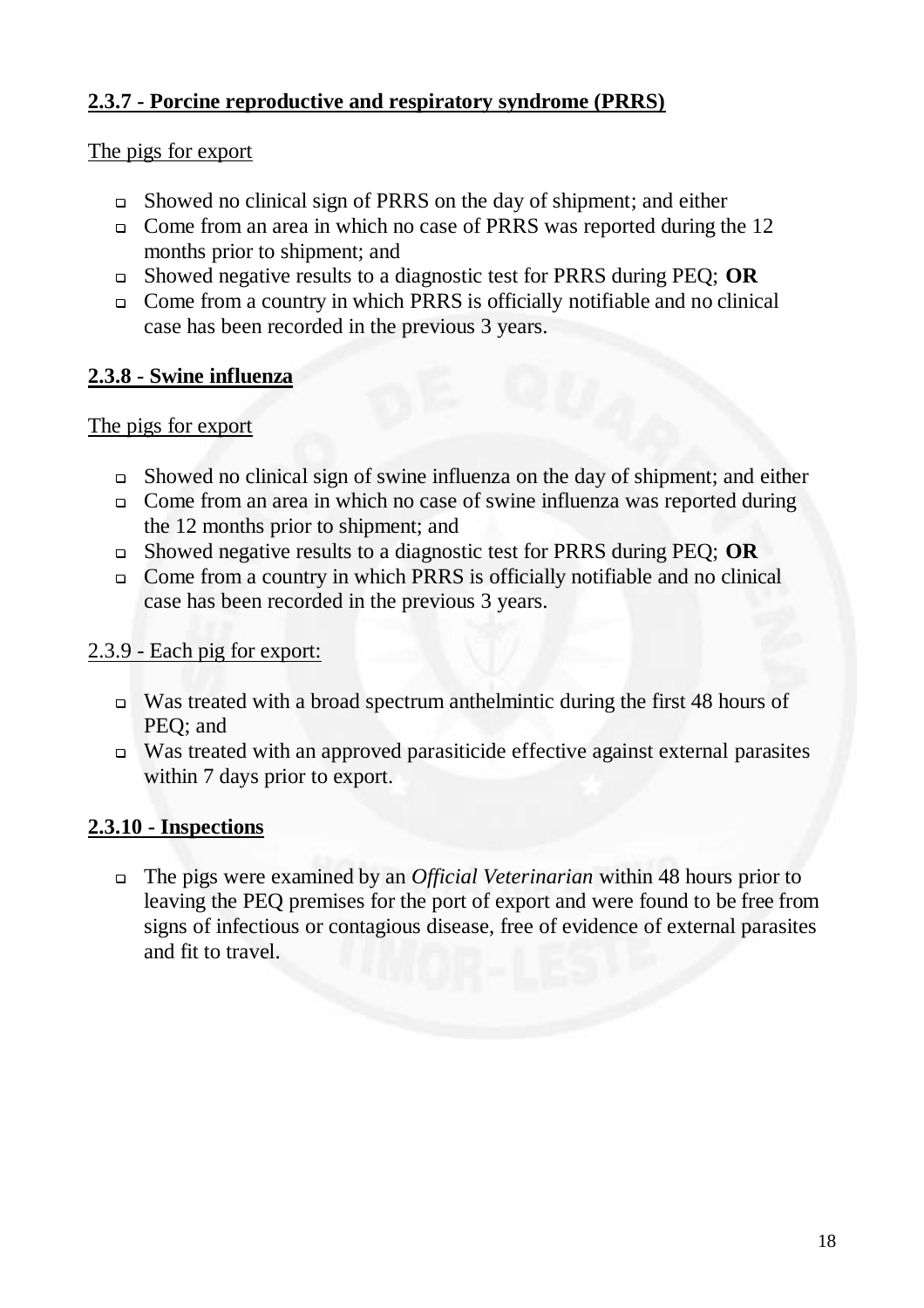#### **SUB SECTION 2.4 – LIVE POULTRY AND EGG IMPORTS**

#### **LIVE POULTRY**

Each consignment of poultry must be accompanied by an Animal Health Certificate signed by an *Official Veterinarian*. The Animal Health Certificate must conform to the *Code* Model Certificate No. 2 and must attest, under IV. Sanitary Information*,* that:-

- **2.4.1** The country of export is recognised by the OIE as a highly pathogenic avian influenza free country.
- **2.4.2** The poultry were continually resident and free from quarantine restrictions in the country of export since hatching.
- **2.4.3** All poultry for export were sourced from establishments and/or hatcheries approved and regularly inspected by the Veterinary Authority of the country of export for the production of poultry for export.
- **2.4.4** Infectious laryngotracheitis (ILT)

#### The poultry for export:

- Showed no clinical sign of ILT on the day of shipment; and *either*
- □ Come from establishments which are recognised as being free from ILT, based on the results of serological tests; *or*
- $\Box$  Are the progeny of parent flocks which come from establishments and/or hatcheries which are recognised as being free from ILT, based on the results of serological tests.

#### **2.4.5 - Avian tuberculosis**

#### The poultry for export:

 Showed no clinical sign of avian tuberculosis on the day of shipment; and Come from establishments which are regularly inspected by the Veterinary Authority and which are recognised as being free from avian tuberculosis.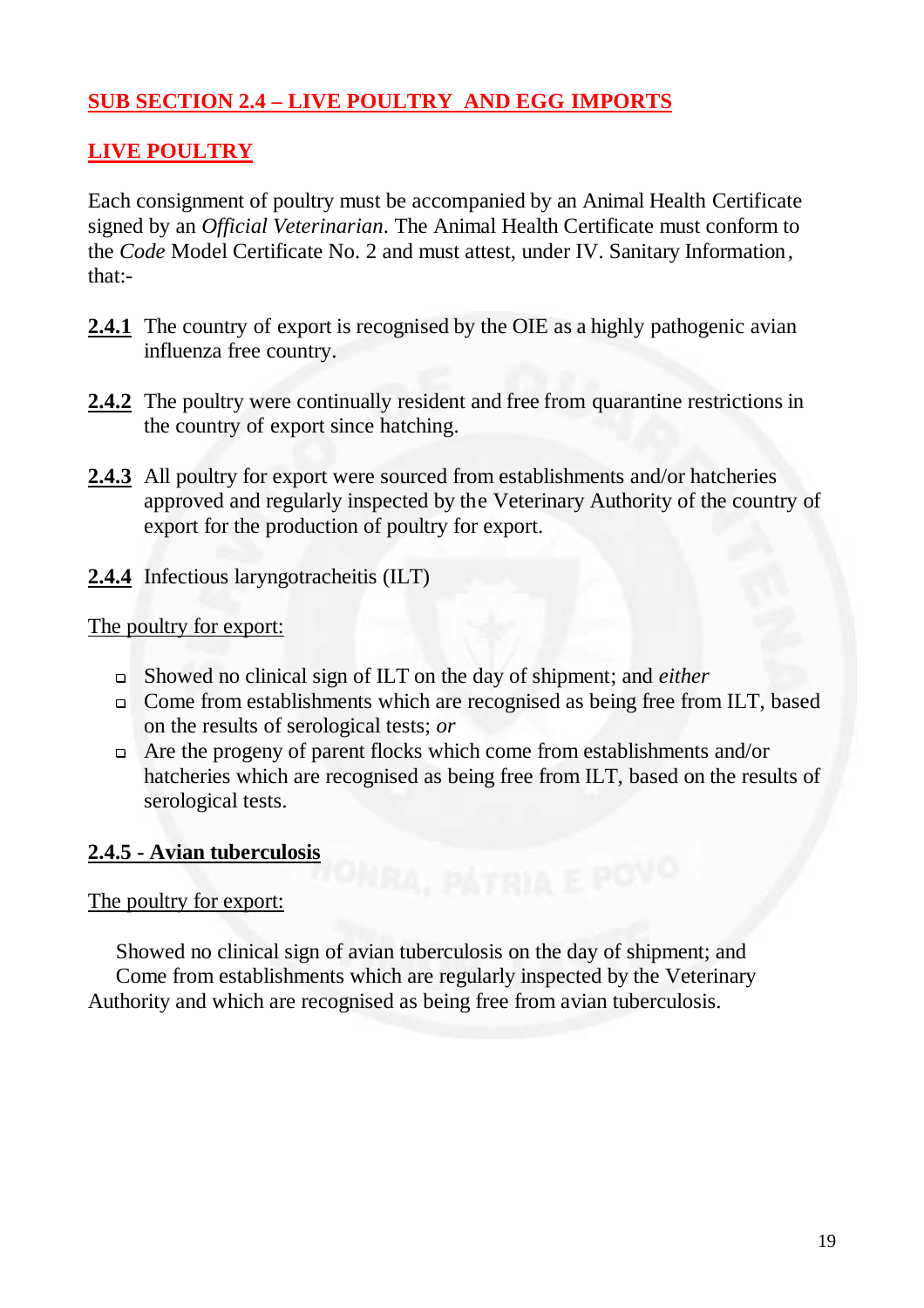#### **2.4.6 - Avian mycoplasmosis**

#### The poultry for export:

 Showed no clinical sign of avian mycoplasmosis on the day of shipment; and Come from establishments which are regularly inspected by the Veterinary Authority and which are recognised as being free from avian mycoplasmosis.

#### **2.4.7 - Inspections**

 The poultry were examined by an *Official Veterinarian* within 48 hours prior to export and were found to be free from signs of infectious or contagious disease and fit to travel.

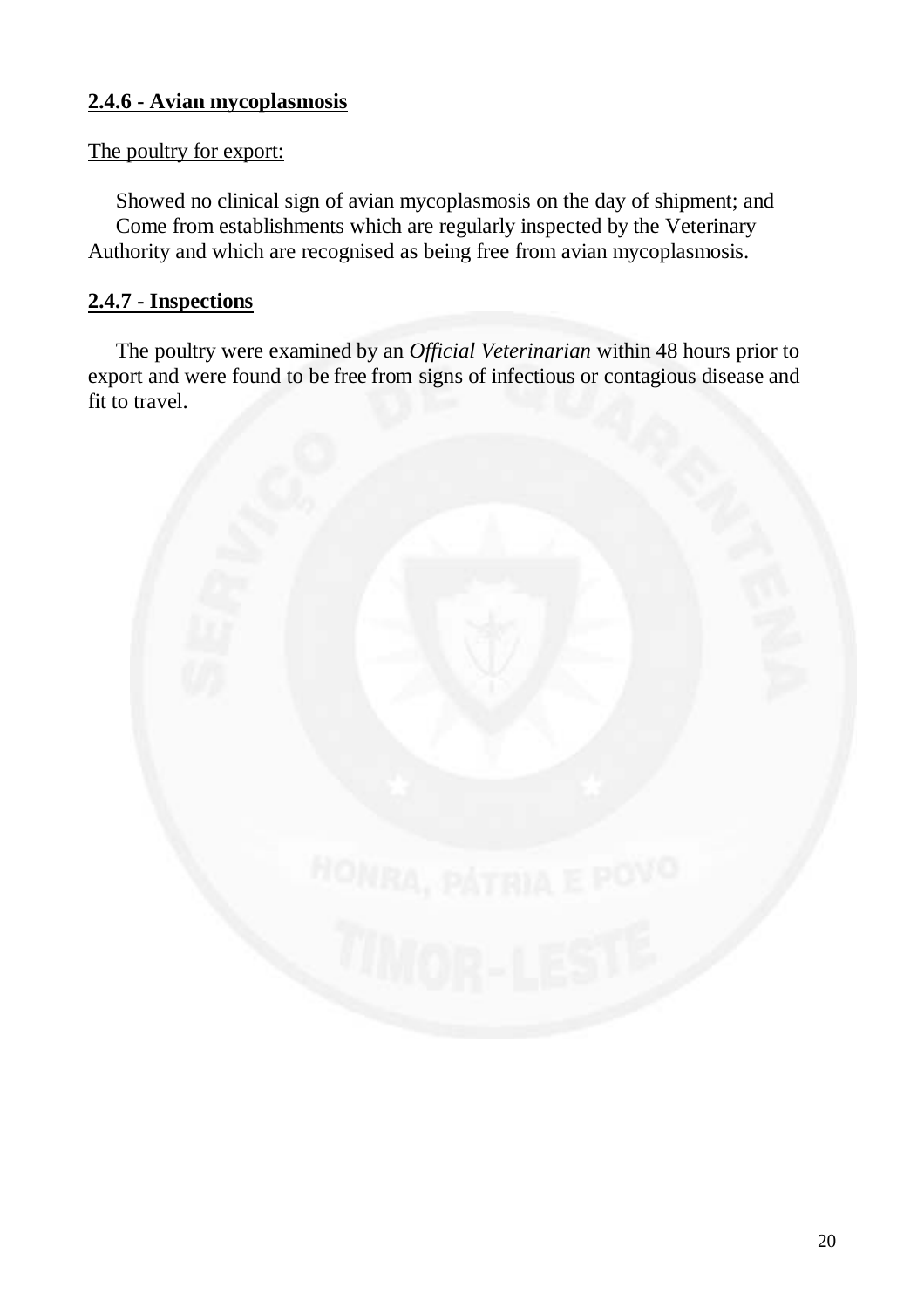#### **2.4.8 – FERTILE EGG IMPORTS (DOMESTIC HEN)**

#### **1. DOCUMENTATION**

- Prior permission in writing to import fertile hen eggs must be obtained from the SQTL
- The consignment of eggs shall be addressed to SQTL
- All consignments must be accompanied by a "Permit to Import" and the appropriate certificates. These documents must be provided to the Quarantine Officer at the port of entry.
- **Appendix One** provides a key which will assist in determining the eligibility of a country to export to Timor-Leste.

#### **2. ELIGIBILITY**

#### a. Approved Countries

 Importation is only permitted from countries approved by the Director of Quarantine. To be considered for approval, countries need to demonstrate an effective veterinary service, have in place appropriate surveillance programs for avian diseases and practice a policy of active eradication by stamping out of all outbreaks of avian influenza.

#### b. Outbreaks of Avian Influenza

#### *Definition of Occurrence of avian influenza:*

For the purposes of this protocol, reference to a time interval after the occurrence of AI is to be interpreted as the stipulated time interval after the last case of the disease has been reported and following the completion of a stamping-out policy and disinfection procedures. Thus, the occurrence of a disease includes the stamping out and disinfection procedures.

#### **3. VACCINATION STATUS OF THE SOURCE FLOCK**

a. The source flock must not have been vaccinated against avian influenza. There are no restrictions concerning the vaccination of the source flock against infectious bursal disease and/or Marek's disease.

b. The eggs shall be laid by a source flock which has a maximum age range of six weeks, the youngest birds being not less than 35 weeks old when eggs are collected, and which has been a closed flock from the onset of sexual maturity.

c. The source flock shall be housed in secure rodent-proof and bird-proof buildings and shall be isolated by 400 metres from all poultry unless these are shown by testing to be of a health status equal to the source flock.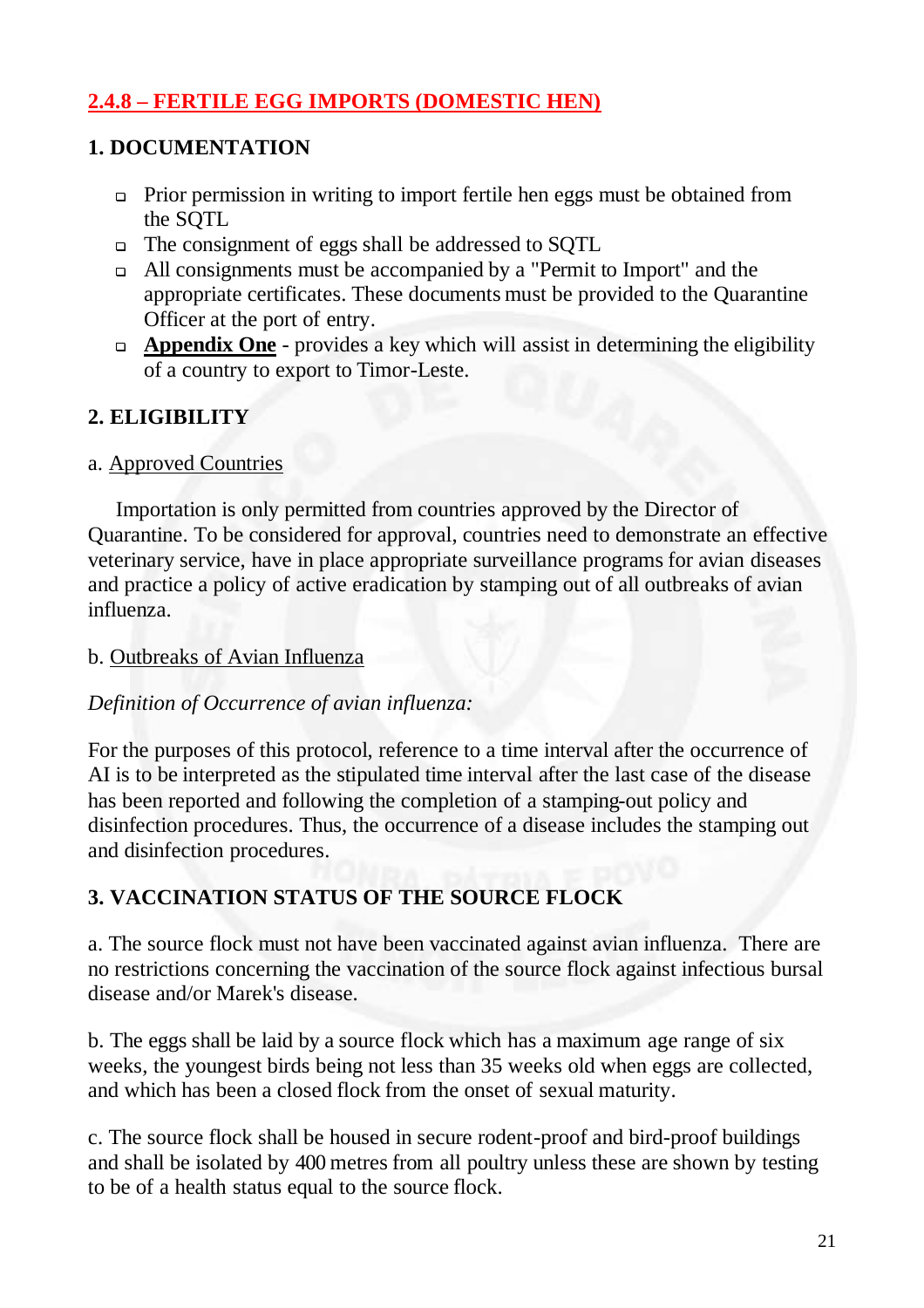d. The source flock may be exempted from testing for specified diseases where the Director is satisfied that an official flock health monitoring programme provides sufficient assurance of freedom from disease.

#### **4. EGG COLLECTION AND TRANSPORT**

a. The eggs shall be collected, indelibly marked and dispatched under the supervision of a Government Veterinary Officer or a veterinarian approved by the Government Veterinary Officials as fulfilling the role of a Government Veterinary Officer for the purpose of export certification of the country of export.

b. The eggs shall undergo fumigation by formaldehyde as prescribed or disinfected by an alternative method approved by the Director and then shall be packed and sealed in approved containers for transport to Timor-Leste. Where alternative methods of egg disinfection are proposed to be used, appropriate data demonstrating the effectiveness of the method in destroying both AIV must be submitted to the Director, at the time of application for the import permit.

c. The eggs shall be packed in such a way that there will be no leakage in the event of the eggs breaking during transport.

d. The eggs must be consigned to Timor-Leste by a route approved by the Director. They may be accompanied in transit by other eggs or birds only with the approval of the Director. Any transshipment requires the prior approval of the Director.

e. In the event of a consignment arriving in Timor-Leste in an unsealed container, or in a container the seal of which has been broken, or with inadequate certification, the consignment may not be permitted entry into Timor-Leste.

#### **5. DISEASES**

In these requirements, the word 'disease' means a disease as listed below:

 Arizona disease (Salmonella Arizona) Avian influenza Avian paramyxoviridae type 2 and 3 infection Fowl typhoid (Salmonella Gallinarum) Pullorum disease (Salmonella Pullorum) Runting/stunting syndrome Salmonella Enteritidis infection

Specifications for the tests described in Appendices 3 and 5 are detailed in Appendix 6. The sample size required to provide a 99% confidence of detecting a disease if there is a 5% or 0.5% disease prevalence in a source flock is indicated in Appendix 7.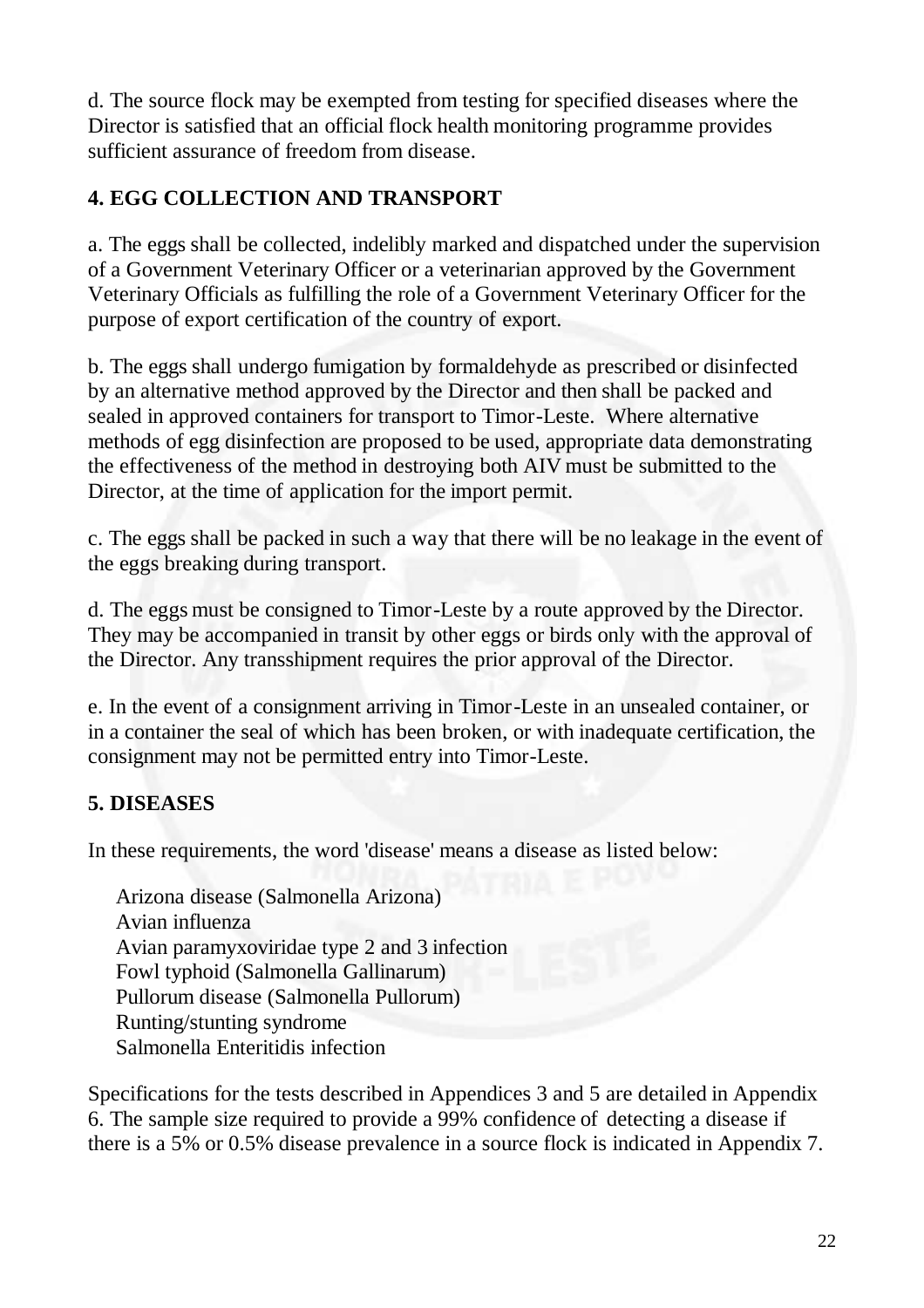#### **6. IMPORTER'S / AGENT'S RESPONSIBILITIES**

a. The importer or the agent coordinating the importation must be Timor -Leste based and must nominate a person who will be accessible to Quarantine Officers if any problems or emergencies arise.

b. The importer should be aware that if, during the process of quarantine, it is found that the pre-export testing or certification requirements have not been fully met, the consignment may be re-exported or destroyed.

c. The agent and the transport company are responsible for the safe transportation of the eggs.

d. All costs associated with the testing, transport, quarantine and veterinary supervision during the importation program must be met by the importer/agent.

e. If any eggs or birds are destroyed during any period of control, compensation will not be paid by the Government.

f. The diseases included in the attached certificates are of quarantine concern. It is the prerogative of the importer to arrange for any other health certification or testing of the fertile hen eggs for export (or the birds hatched from the imported eggs) e.g. avian encephalomyelitis, fowl cholera, infectious bronchitis, Marek's disease, haemagglutinating avian adenovirus disease, haemorrhagic enteritis virus disease of turkeys, reticuloendotheliosis virus disease, *Salmonella hadar* infection, *Mycoplasma gallisepticum* infection, *Mycoplasma synoviae* infection.

#### **7. ACTION TO BE TAKEN FOLLOWING THE DETECTION OF A PATHOGEN IN IMPORTED BIRDS IN TIMOR-LESTE.**

If any investigation or specified test indicates the presence of a pathogen (as defined in Section 5) in the flock resulting from the incubation of the imported eggs, the Director shall be notified. At the discretion of the Director and in consultation with the laboratory carrying out the investigations or tests, and where necessary, other relevant authorities, further investigations and additional testing may be carried out to ascertain the cause of the positive result. The flock may be destroyed if it is confirmed that it is infected with any of the diseases listed in Section 5 of these conditions or, at the discretion of the Director, with any other pathogen.

#### **8. REVIEW**

The conditions of importation may be reviewed at any time at the discretion of the Quarantine Timor-Leste Director.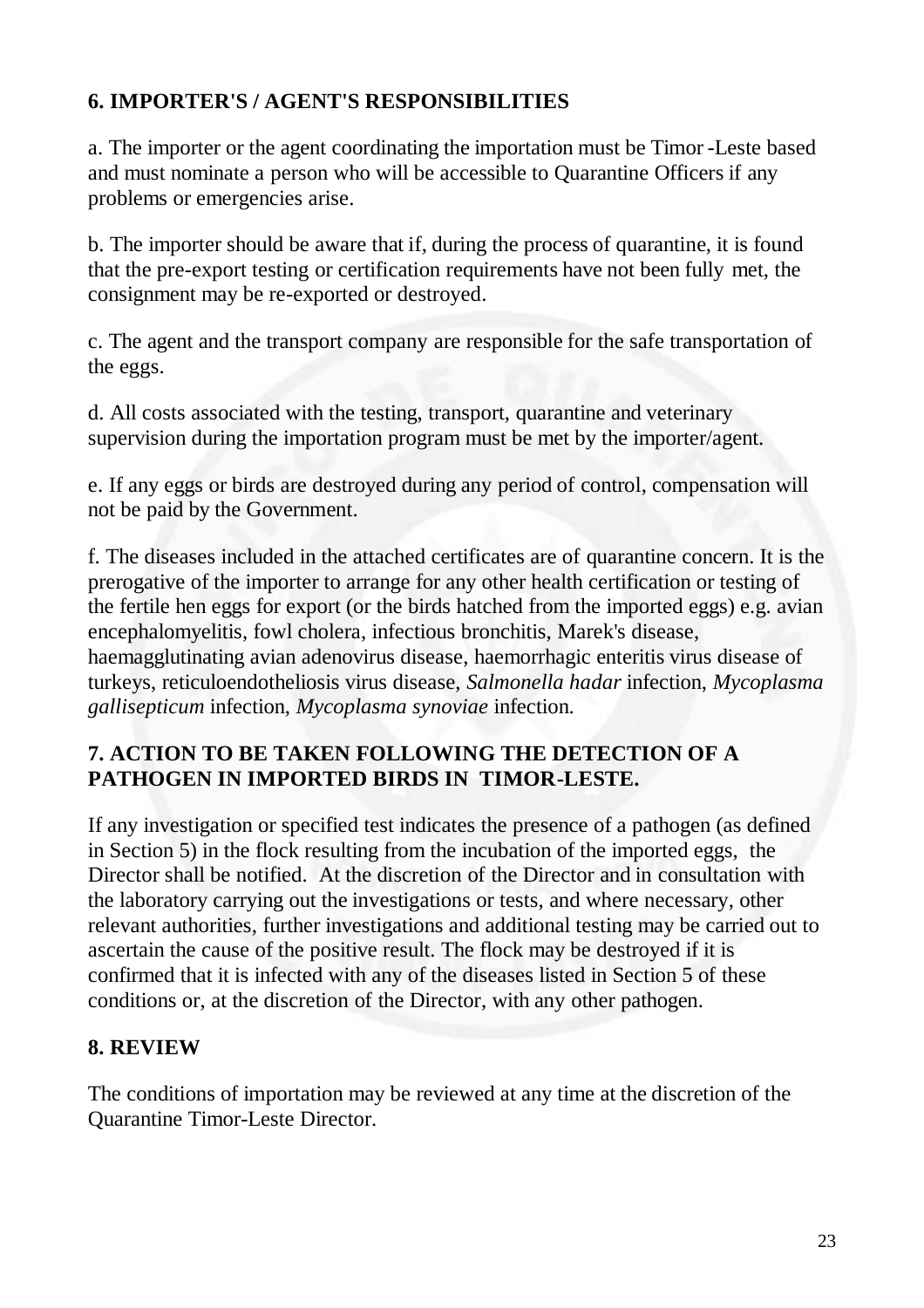#### **9. APPENDICES**

**Appendix 1 -** Key For Determining Certification Requirements.

**Appendix 2** - Declaration by Owner or Manager of the Source Flock.

**Appendix 3** - First Veterinary Certificate Relating to Export of Hatching Eggs of Domestic Hens to East Timor (Source flock not vaccinated against ND).

**Appendix 4** - Approved Tests For The Importation Of Fertile Eggs.

**Appendix 5** - Sample Size Requirements

**Appendix 6** - OIE Definitions.

#### *APPENDIX ONE – KEY FOR DETERMINING CERTIFICATION REQUIREMENTS (COUNTRY APPROVAL)*

| $\mathbf{1}$   | Does the country have an effective<br>veterinary service?                                                            | <b>YES</b><br>N <sub>O</sub> | GO TO 2<br><b>IMPORT</b>                                                |
|----------------|----------------------------------------------------------------------------------------------------------------------|------------------------------|-------------------------------------------------------------------------|
| $\overline{2}$ | Does the country have effective<br>surveillance programs for avian influenza?                                        | <b>YES</b><br>N <sub>O</sub> | <b>PROHIBITED</b><br>GO TO 3<br><b>IMPORT</b><br><b>PROHIBITED</b>      |
| 3              | Does the country practice stamping out of<br>all outbreaks of avian influenza in<br>commercial poultry or pet birds? | <b>YES</b><br>N <sub>O</sub> | GO TO 4<br><b>IMPORT</b><br><b>PROHIBITED</b>                           |
| $\overline{4}$ | Is the country or region officially free<br>from AI? (6 months since the last case)                                  | <b>YES</b><br>NO             | GO TO 6<br>GO TO 5                                                      |
| 5              | Outbreaks of AI more than 21 days prior<br>to collection on premises more than 40km<br>from the source flock.        | <b>YES</b><br>NO <sub></sub> | GO TO 6<br><b>IMPORT</b><br><b>PROHIBITED</b>                           |
| 6              | Are the birds vaccinated against AI?                                                                                 | <b>YES</b><br>N <sub>O</sub> | <b>IMPORT</b><br><b>PROHIBITED</b><br><b>IMPORT</b><br><b>PERMITTED</b> |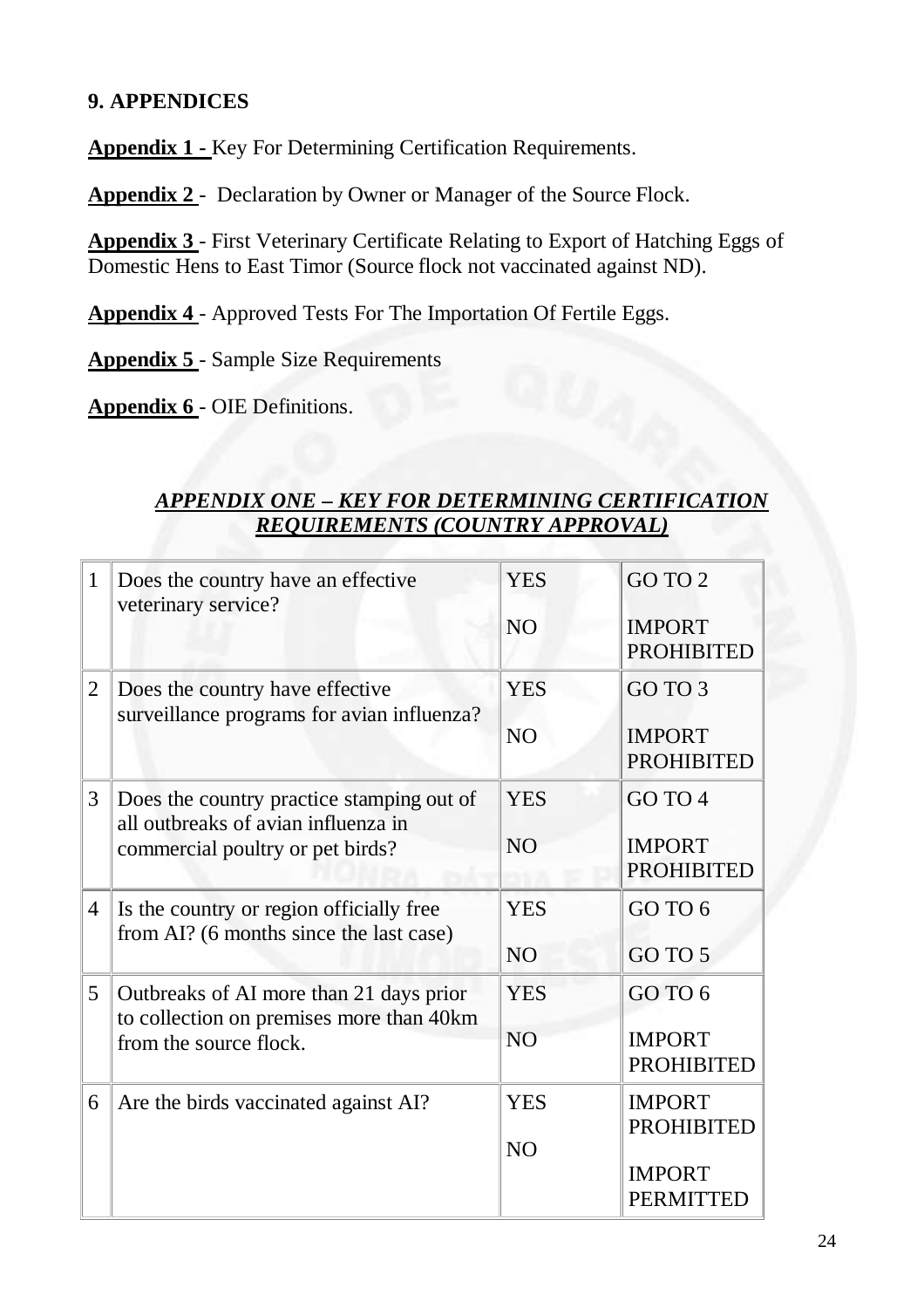#### *APPENDIX TWO - DECLARATION BY THE OWNER OR MANAGER OF THE SOURCE FLOCK*

(This certificate must accompany the consignment of fertile eggs)

I, .............................................................. (please print name), the owner/manager (delete one) of the source flock from which the eggs to be exported to Timor-Leste were derived, hereby declare that:

1. The source flock has not been vaccinated against avian influenza.

2. The vaccination history of the source flock is as follows;

| Disease | $Date(s)$ of<br>Vaccination | <b>Type of Vaccine</b> |
|---------|-----------------------------|------------------------|
|         |                             |                        |
|         |                             |                        |

3. The eggs have been laid by a source flock which has a maximum age range of six weeks, the youngest birds being not less than 35 weeks old when eggs were collected, and which has been a closed flock since the onset of sexual maturity.

4. The source flock is housed in secure rodent-proof and bird-proof buildings and is isolated by 400 metres from all poultry unless these are shown by testing to be of a health status equal to the source flock. All buildings containing feed and feeding equipment are also bird-proofed.

5. All water supplies are secure against contamination by wild birds.

6. A comprehensive biosecurity program has been in place prior to and during egg collection to minimise the introduction of disease. This included the use of dedicated staff for the source flock during this period. After due enquiry I am satisfied that there has been no epidemiological contact between the source flock and any premises avian influenza has occurred during the past 3 months.

7. The source flock has been free from clinical signs of the diseases specified in Paragraph 5 of the Timor-Leste "Conditions for the importation from approved countries of fertile eggs (domestic hen) to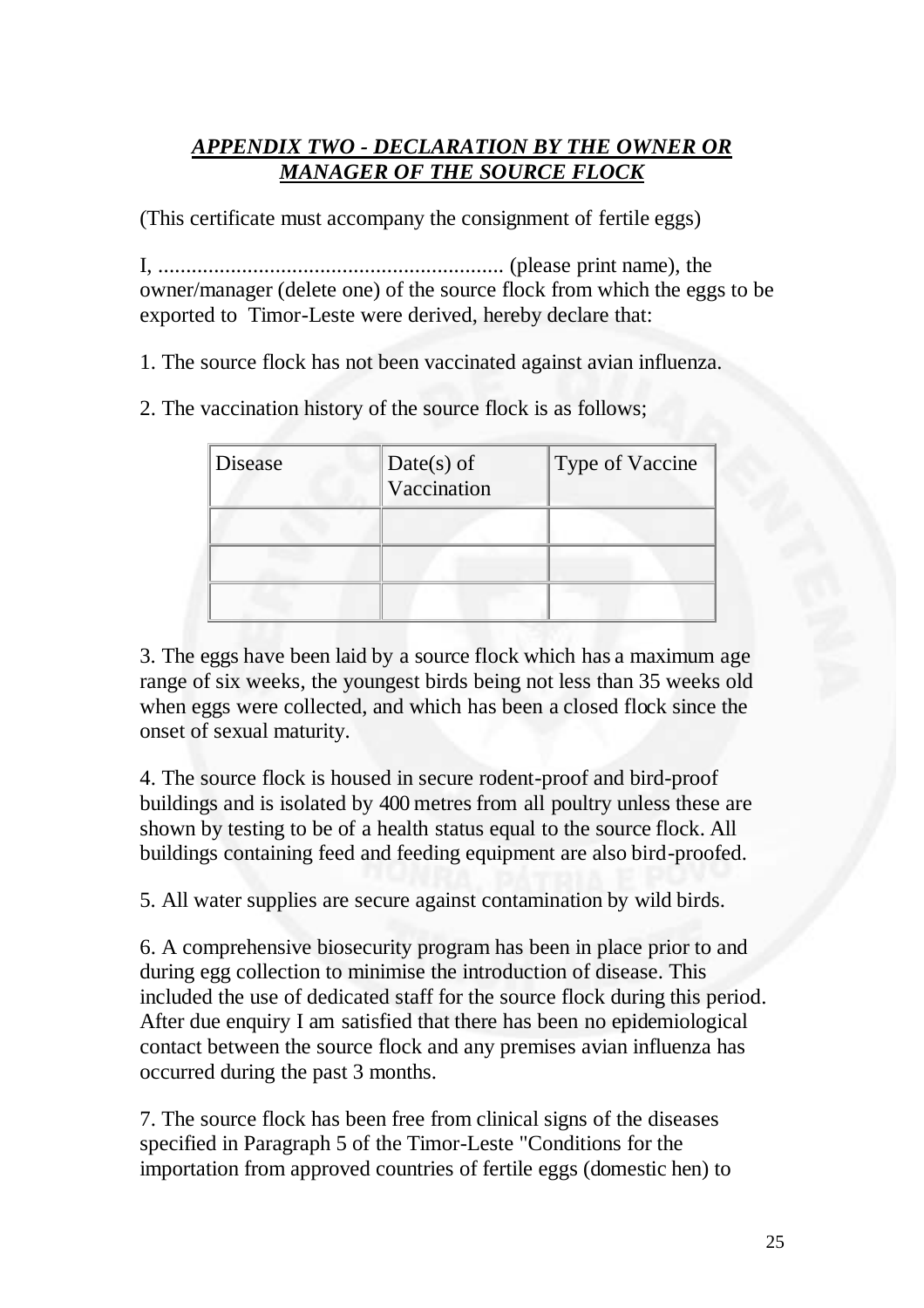Timor-Leste" for the 90 day period prior to collection of the eggs for export to Timor-Leste and has not come into contact with any birds showing evidence of these diseases.

8. The eggs for export to Timor-Leste were collected over a period of fourteen (14) days or less. The eggs for export to Timor-Leste were collected separately from floor and dirty eggs. No floor or dirty eggs are included in this consignment of eggs for export to Timor-Leste.

9. The eggs referred to in Section 8 above were clean and were not washed or cleaned after collection.

10. After collection, the eggs referred to in Section 8 above were stacked on new egg flats so as to permit air circulation and, within 8 hours of lay, were either:

(i) fumigated with formaldehyde gas (generated by the addition of 35 cc of commercial formalin [40% solution] to 17.5 grams of potassium permanganate for each 2.38 cubic metres of fumigation space) in a suitable room or cabinet with forced ventilation at a temperature of at least  $20^{\circ}$ C and a relative humidity of between 80% and 90% for 20 minutes with no free water; **OR**

(ii) disinfected by an alternative procedure of at least equal efficacy which has been approved by the Director of Quarantine ( Timor-Leste).

11. The eggs referred to in Section 8 above were packed in the room in which they were fumigated. The eggs were packed after fumigation and cooling to storage temperature, into new crates with new, unused separators and sealed in new egg boxes for transport to Timor-Leste. The eggs were handled and packed in a manner to avoid possible recontamination.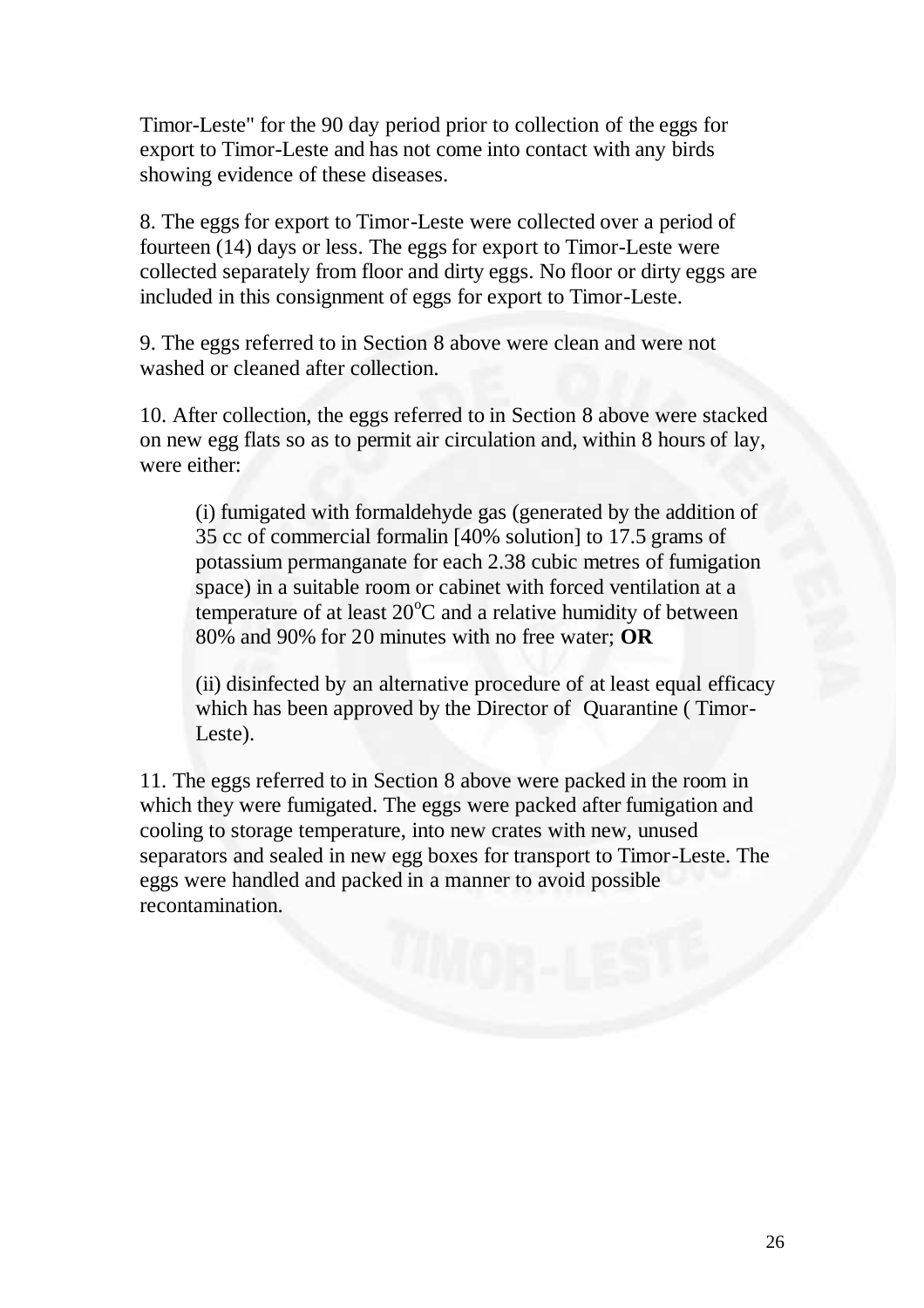12. The eggs were placed in plastic bags or the new egg boxes were lined with plastic to prevent any leakage if damage to the eggs occurs during transport. The sealed boxes were held in a cool room (less than  $18^{\circ}$ C  $(65^{\circ}\text{F})$  and 65% relative humidity) in isolation from other birds and eggs until dispatch.

| The contents of this declaration were explained to the Owner and his<br>signature witnessed by:                                                                                                                                                                                                                                                                                      |  |
|--------------------------------------------------------------------------------------------------------------------------------------------------------------------------------------------------------------------------------------------------------------------------------------------------------------------------------------------------------------------------------------|--|
|                                                                                                                                                                                                                                                                                                                                                                                      |  |
| Government Approved Veterinarian                                                                                                                                                                                                                                                                                                                                                     |  |
|                                                                                                                                                                                                                                                                                                                                                                                      |  |
|                                                                                                                                                                                                                                                                                                                                                                                      |  |
|                                                                                                                                                                                                                                                                                                                                                                                      |  |
| $\overline{1}$ $\overline{1}$ $\overline{1}$ $\overline{1}$ $\overline{1}$ $\overline{1}$ $\overline{1}$ $\overline{1}$ $\overline{1}$ $\overline{1}$ $\overline{1}$ $\overline{1}$ $\overline{1}$ $\overline{1}$ $\overline{1}$ $\overline{1}$ $\overline{1}$ $\overline{1}$ $\overline{1}$ $\overline{1}$ $\overline{1}$ $\overline{1}$ $\overline{1}$ $\overline{1}$ $\overline{$ |  |

*A Government Approved Veterinarian is either a Government Veterinary Officer or a specially appointed veterinarian, as authorised by the Veterinary Administration of the exporting country.* 

[NOTE: All pages are to be endorsed with the Official Stamp.]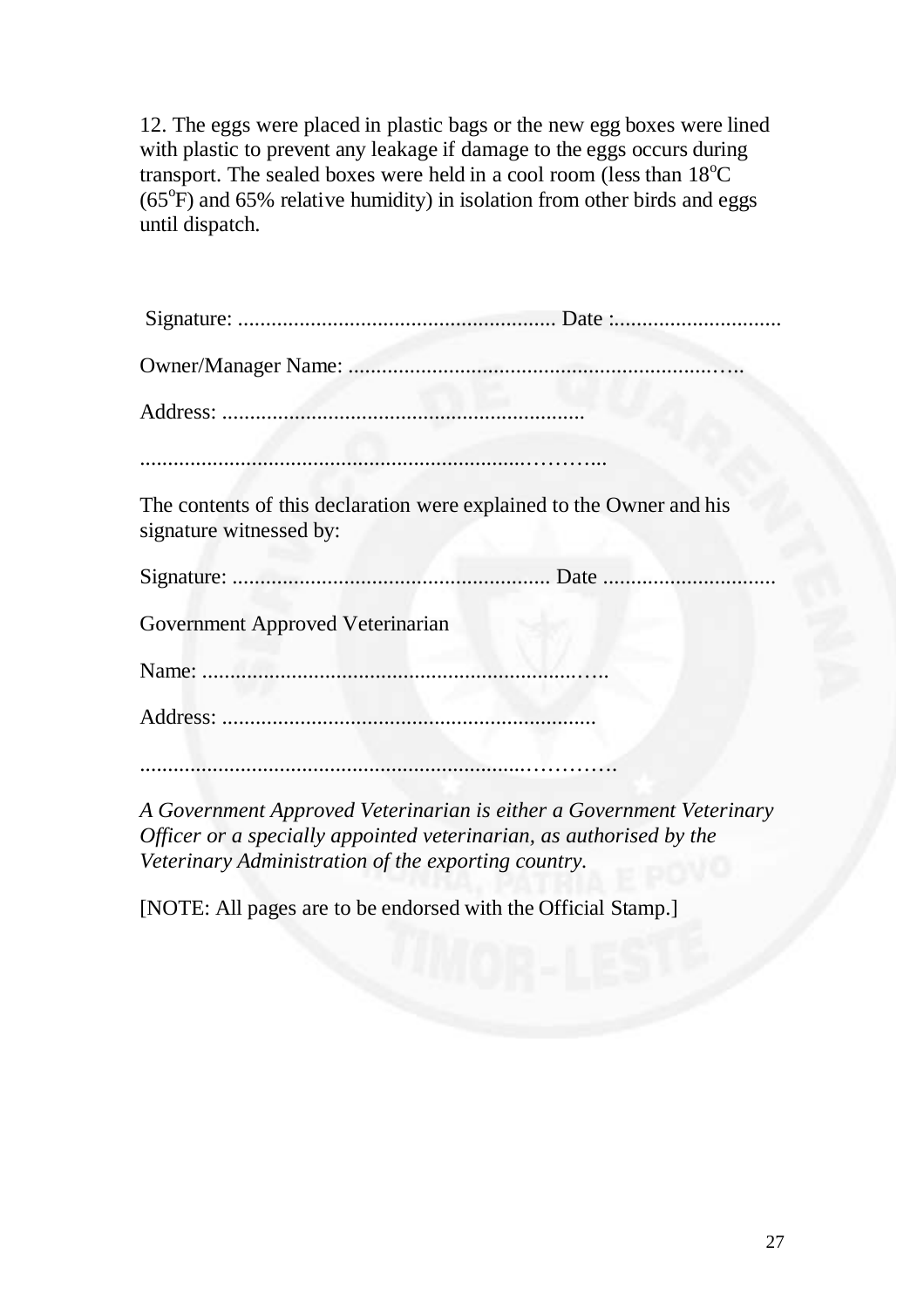#### *APPENDIX THREE - VETERINARY CERTIFICATE RELATING TO THE EXPORT OF HATCHING EGGS OF DOMESTIC HENS TO TIMOR-LESTE*

(This certificate must accompany the consignment of fertile eggs)

#### **PART A: DISEASE STATUS OF THE COUNTRY OF ORIGIN**

I, ............................................................ (please print name), a Government Veterinary Officer of ............................................................. (please print country of export) hereby certify in relation to the consignment of hatching eggs identified on the Timor-Leste Import Permit Number....................... that:

[NOTE : A Government Veterinary Officer is a full-time veterinary officer of the Government of the exporting country.]

1.a. ....................................(country of origin) is free of the following diseases\*, in commercial poultry, game birds, and pet birds.

- Influenza virus type  $A$
- Avian paramyxoviridae type 2 and 3
- Salmonella Pullorum
- Salmonella Gallinarum
- Salmonella Enteritidis
- Turkey viral rhinotracheitis

\* Delete those diseases not applicable

1.b.Vaccination of poultry against avian influenza is prohibited in the country of export.

#### 2. EITHER

\* Clinical avian influenza have not been reported in the country or region of export during the 6 months previous to the start of collection of eggs for this consignment; **OR**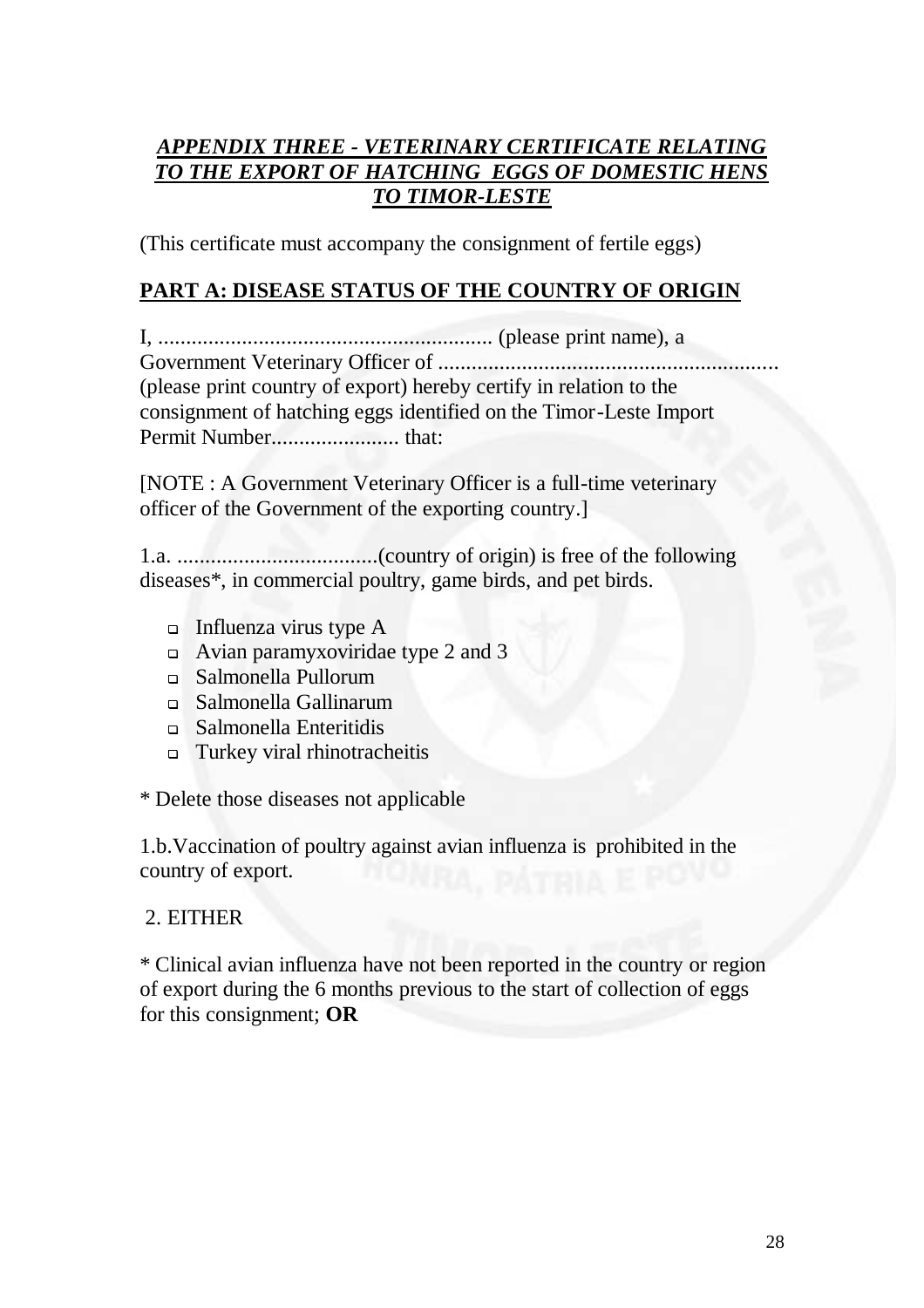\* Outbreaks of clinical avian influenza have occurred in the country within 6 months, but greater than 21 days prior to the start of collection of eggs for this consignment; on premises which were more than 40 kilometres from the location of the source flock for this consignment.

\* Delete whichever statements are inapplicable.

3. After due enquiry I am satisfied that the source flock has not been vaccinated against avian influenza.

........................

Government Veterinary Officer

............................................................................…………

#### **PART B: FLOCK STATUS AND DISEASE TESTING**

I, ............................................................ (please print name), a Government Approved Veterinarian of ............................................................. (please print country of export) hereby certify in relation to the consignment of hatching eggs identified on Timor -Leste Import Permit Number ............................. that:

1. The source flock, from which the eggs to be exported to Timor-Leste were derived, has been under my supervision for the previous 90 days and, after due enquiry, I have no reason to doubt the truth of the owner's/manager's declaration in Appendix 2 of the Timor-Leste "Conditions for the importation from approved countries of fertile eggs (domestic hen) to Timor-Leste".

2. The source flock is housed in secure rodent-proof and bird-proof buildings and is isolated by more than 400 metres from all poultry which have not been shown by testing to be of a health status equal to the source flock. Details of poultry within 400 metres of the source flock are attached.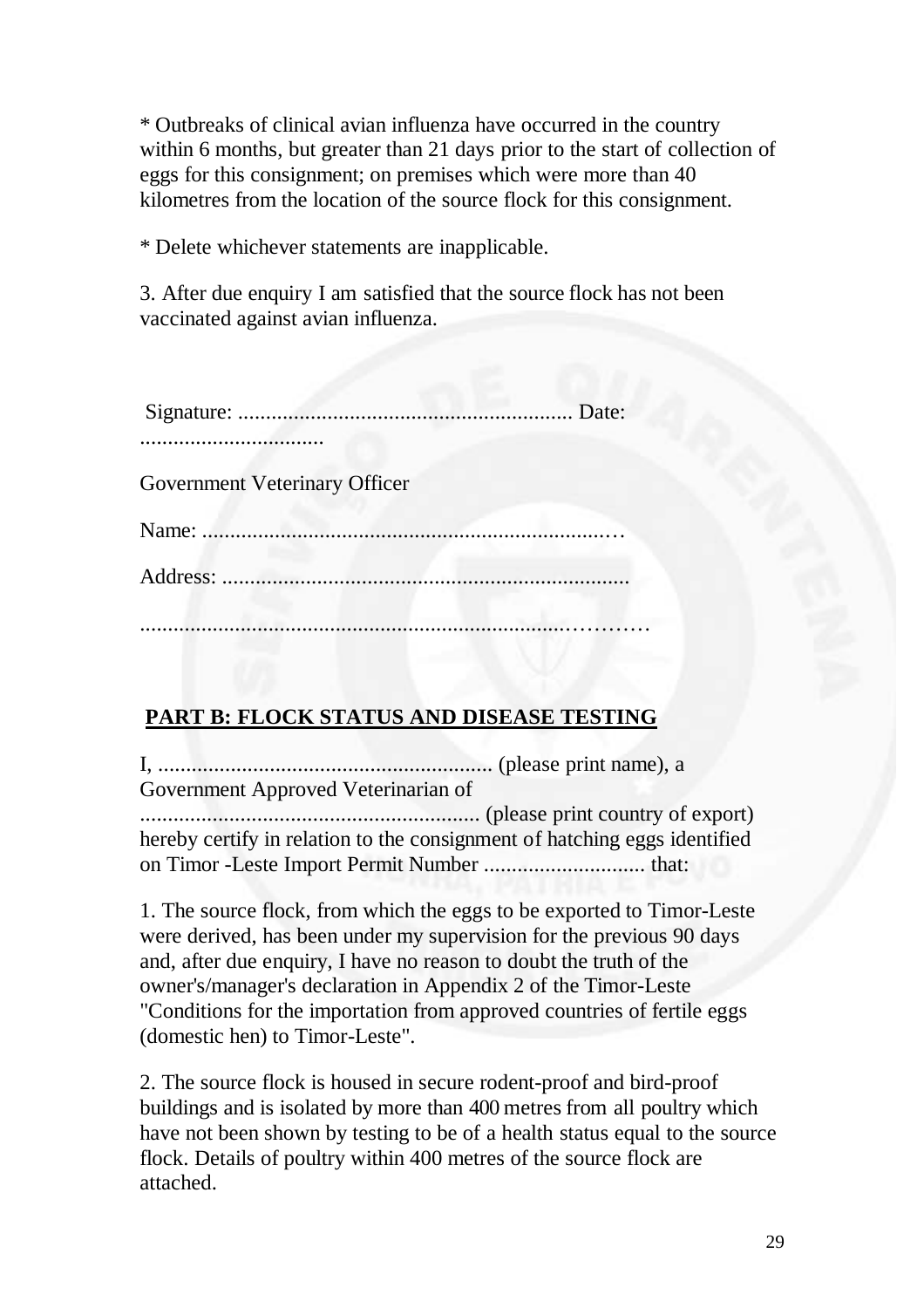3. I am satisfied that the source flock has been free from the diseases specified in paragraph 1(a) of Part A of this certificate during the period of 90 days prior to the collection of eggs for Timor-Leste.

4. Pre-egg collection testing

(i) Within 21 days before the first day of collection of eggs for export to Timor-Leste, a sample of the parent flock was tested serologically for freedom from the following pathogens\*:

 Influenza virus type A Avian paramyxoviridae type 2 and 3 Salmonella Pullorum Salmonella Gallinarum Salmonella Enteritidis Turkey viral rhinotracheitis

\* Strike out any pathogens for which certification of country freedom has been provided under paragraph 1.a. of Part A of this certificate.

 [Note: In the case of testing for Influenza virus type A the sample tested was of a sufficient size to give a 99% confidence of detecting the disease if there was a 5% disease prevalence in the source flock. For the other diseases listed, the sample tested was of a sufficient size to give a 99% confidence of detecting the disease if there was a 0.5% disease prevalence in the source flock (see Appendix 9). If the source flock was vaccinated against TRT, a random sample of 100 of these birds must be individually identified for later re-testing. The individually identified birds must be replaced randomly throughout the source flock.]

Sufficient blood was collected from each bird sampled for the performance of the required tests. Anti-coagulant was not added. The blood was allowed to clot and the serum removed.

[Note: Samples of blood were, if necessary, incubated at 37°C for 2 hours to aid clotting and sera clarified by centrifugation. Sera may be sterilised by filtration and, after a sub-sample is taken for the test for Mycloplasma, may be frozen. Preservatives were not added. Unless specified in a particular test, serum was not diluted nor were samples of serum from different birds pooled.]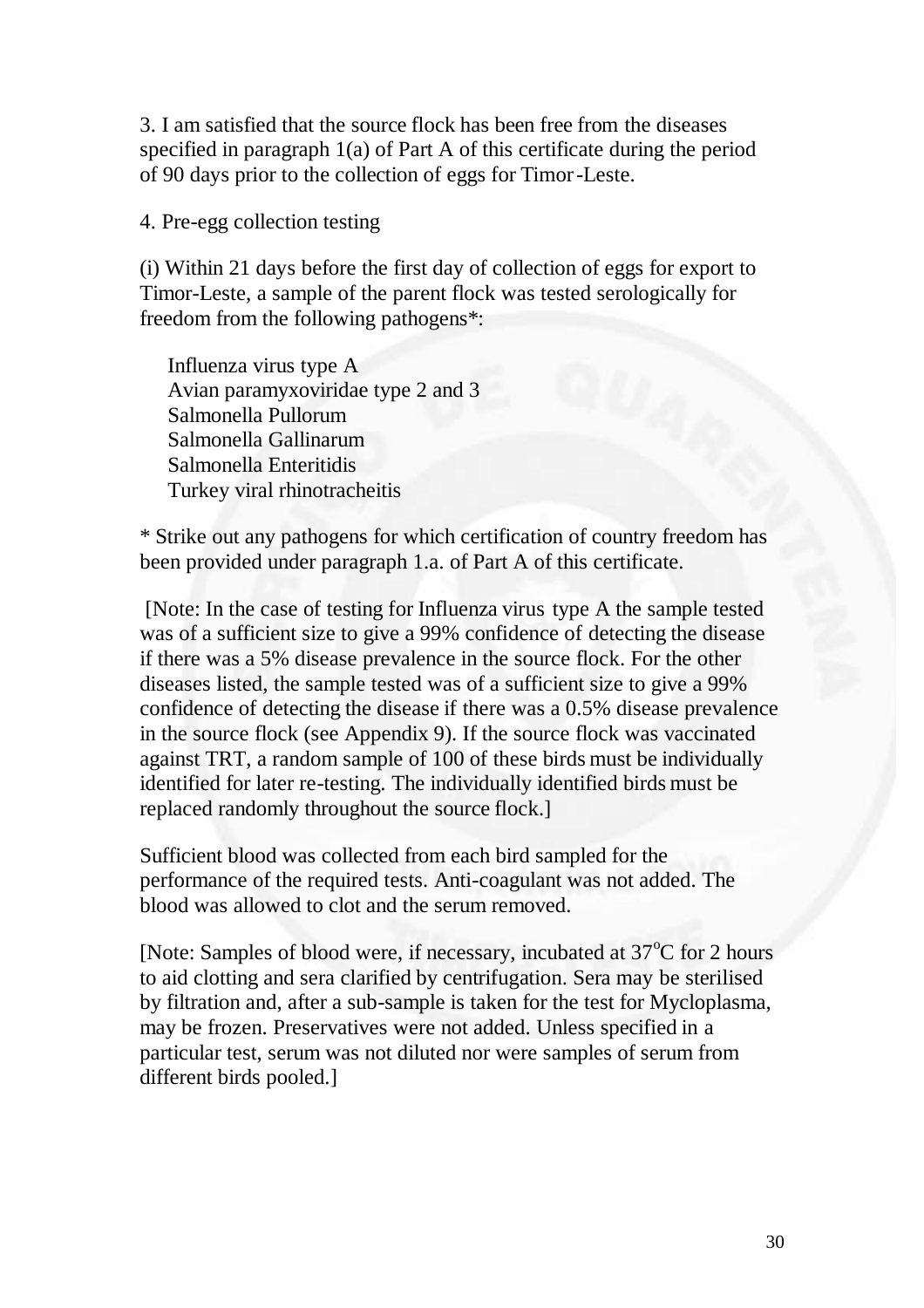Where there were positive or suspicious reactors for *Salmonella*  Pullorum, *Salmonella* Gallinarum or *Salmonella* Enteritidis, all of the reactors were killed and their organs cultured, and the results of the cultures are attached.

(ii) Within 21 days before the first day of collection of eggs for export to Timor-Leste the source flock was determined to be free from infection with:

*Salmonella* Arizona and other specified serotypes

The absence of these bacteria was determined by procedures to culture and isolate them from shed litter. Twenty samples were collected from each shed. Each sample was a composite sample of 3 floor and 2 nest litter samples (ie a total of 60 floor locations and 40 nest boxes per shed).

The total number of composite samples tested: ...................................

(iii) All tests were carried out in a government laboratory or a laboratory approved by the government of the exporting country for this specific purpose and approved by the Director of Quarantine (Timor-Leste). The tests were OIE-approved tests or tests approved by the Director of Quarantine (Timor-Leste) - see Appendix 4. Test results are shown in the table below.

Total Number of birds in the source flock: ........................

| Disease                   | Test used | No of tests | No of<br>positive<br>results |
|---------------------------|-----------|-------------|------------------------------|
| Influenza<br>virus type A |           |             |                              |
| Salmonella<br>Pullorum    |           |             |                              |
| Salmonella<br>Gallinarum  |           |             |                              |
| Salmonella<br>Enteritidis |           |             |                              |
| Salmonella<br>Arizona     |           |             |                              |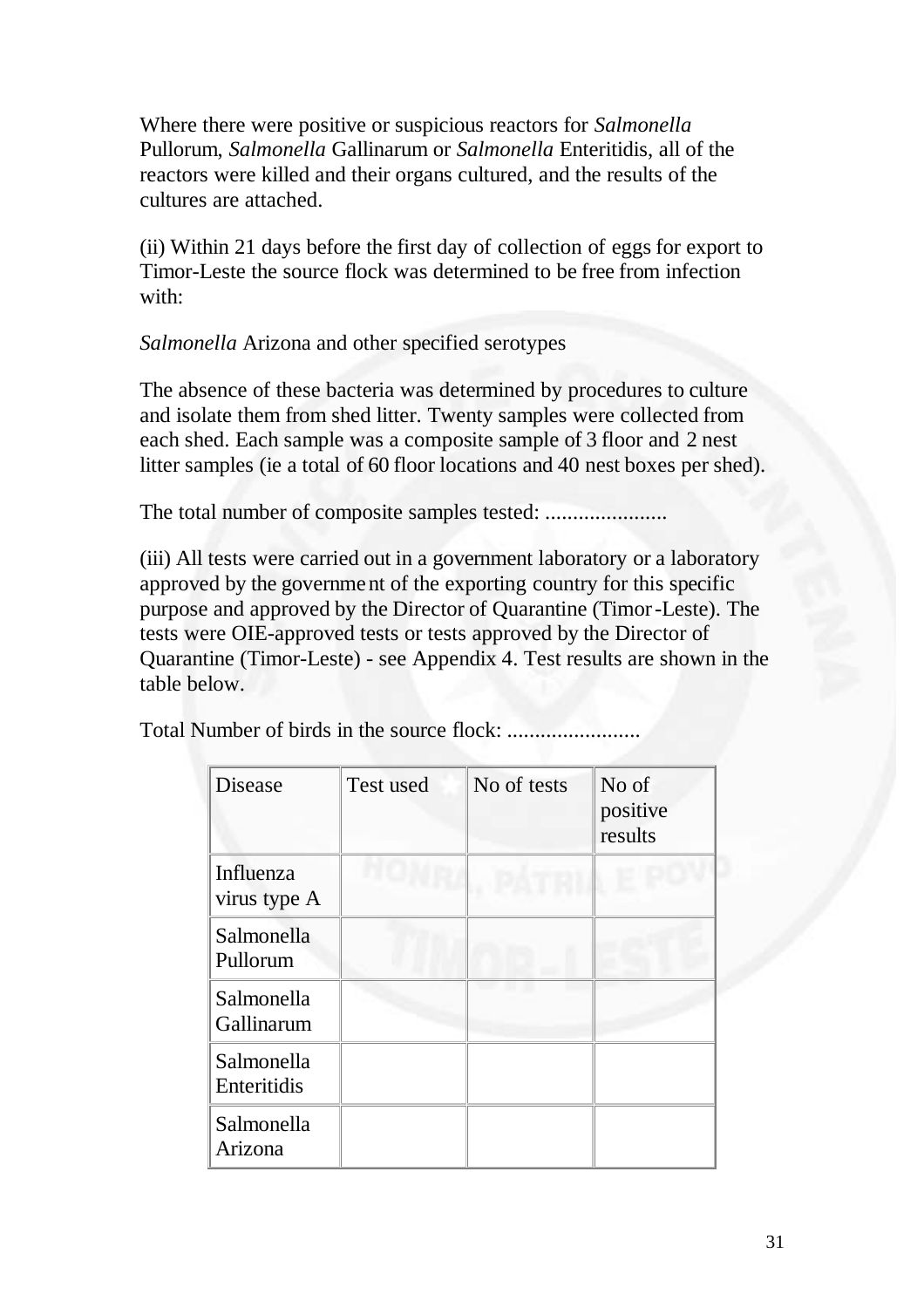| Other      |  |  |
|------------|--|--|
| specified  |  |  |
| salmonella |  |  |
| species    |  |  |

(iv) EITHER:

\* The source flock was not vaccinated against Turkey viral rhinotracheitis. ..............(No of samples) were tested using the .................................test, and all results were negative; **OR**

\* The source flock was vaccinated against Turkey viral rhinotracheitis. 100 individually identified birds in the source flock were tested for TRT, with individual titres recorded for each bird sampled. A list of titres is attached to this certificate. The test is scheduled to be repeated on the same sample of birds not less than 14 days after the collection of the last egg for this consignment, in accordance with Paragraph 1(iii) of Part B of Appendix 5.

\* Delete whichever is not applicable.

Signature: .......................................................... Date:

..................................

Government Approved Veterinarian

Name: ..........................................................................

Address: .......................................................................

........................................................................…………..

[NOTE: A Government Approved Veterinarian is either a civil service veterinarian or a specially appointed veterinarian, as authorised by the Veterinary Administration of the exporting country.]

[NOTE: All pages are to be endorsed with the Official Stamp.]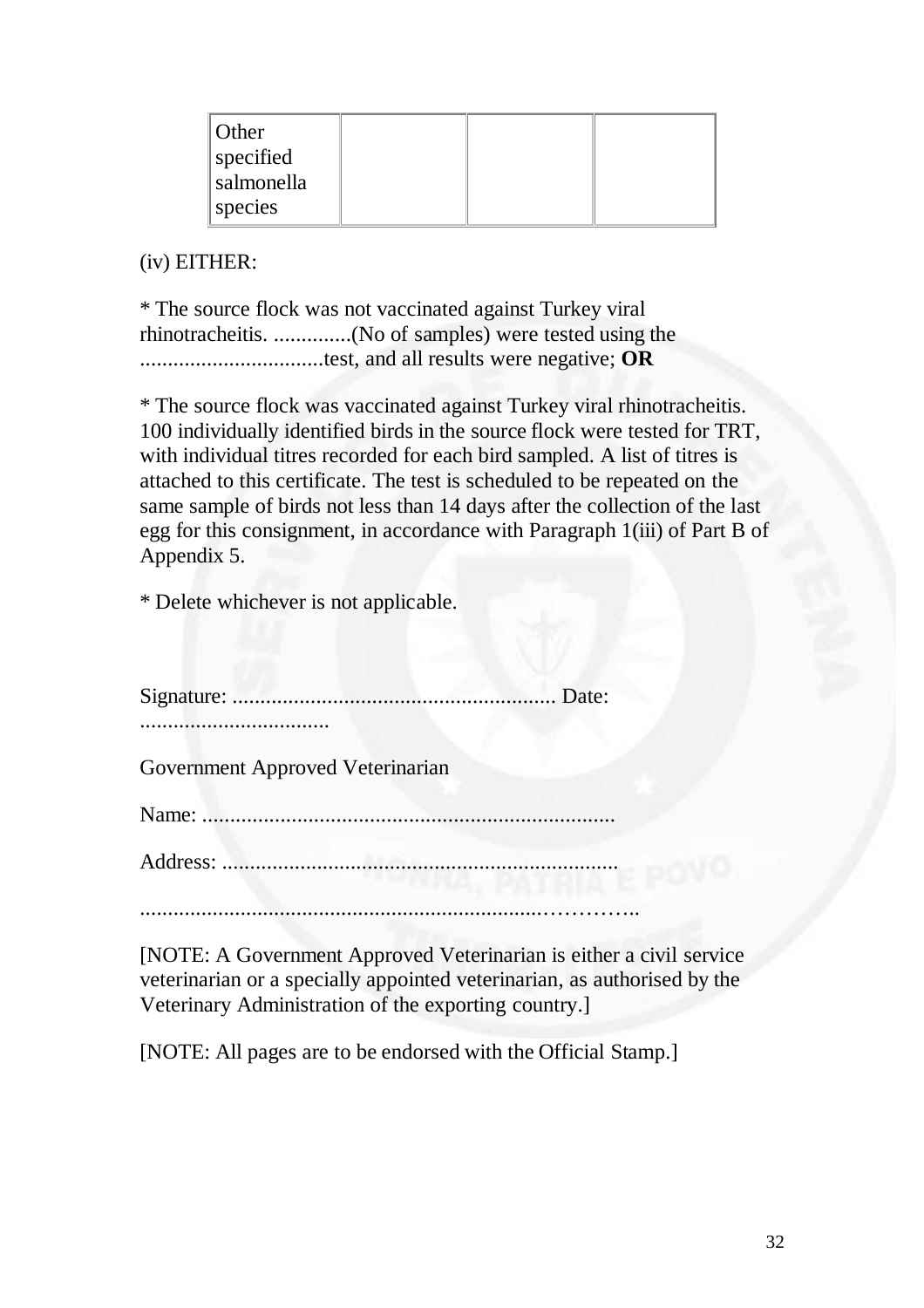#### *APPENDIX FOUR – APPROVED TESTS FOR THE IMPORT OF FERTILE EGGS*

| <b>PATHOGEN</b>                                                     | <b>TESTS</b> | <b>OIE/AAHL/SCAHLS</b> |
|---------------------------------------------------------------------|--------------|------------------------|
| Infectious bursal                                                   | AGID, VN     | <b>OIE</b>             |
| disease virus                                                       | <b>ELISA</b> | AAHL, OIE              |
| Influenza virus                                                     | <b>ELISA</b> | <b>AAHL</b>            |
| type A                                                              | <b>AGID</b>  | OIE, SCAHLS            |
| Avian<br>paramyxoviridae<br>type 2 and 3                            | <b>HIT</b>   | OIE                    |
| Salmonella                                                          | <b>RSAT</b>  | AAHL, OIE              |
| Pullorum,<br>Salmonella<br>Gallinarum,<br>Salmonella<br>Enteritidis | <b>WBTAT</b> | <b>SCAHLS</b>          |
| Turkey viral<br>rhinotracheitis                                     | <b>ELISA</b> | AAHL                   |

- **HIT** Haemagglutination inhibition test
- **ELISA** Enzyme-linked immunosorbent assay
- **RSAT** Rapid serum agglutination test
- **AGID** Agar gel immunodiffusion test
- **VN** Virus neutralisation test
- □ **WBTAT** Whole blood tube agglutination test
- **OIE** Office International Des Epizooties
- **AAHL** Australian Animal Health Laboratory
- **SCAHLS** Subcommittee on Animal Health Laboratory Standards, Australia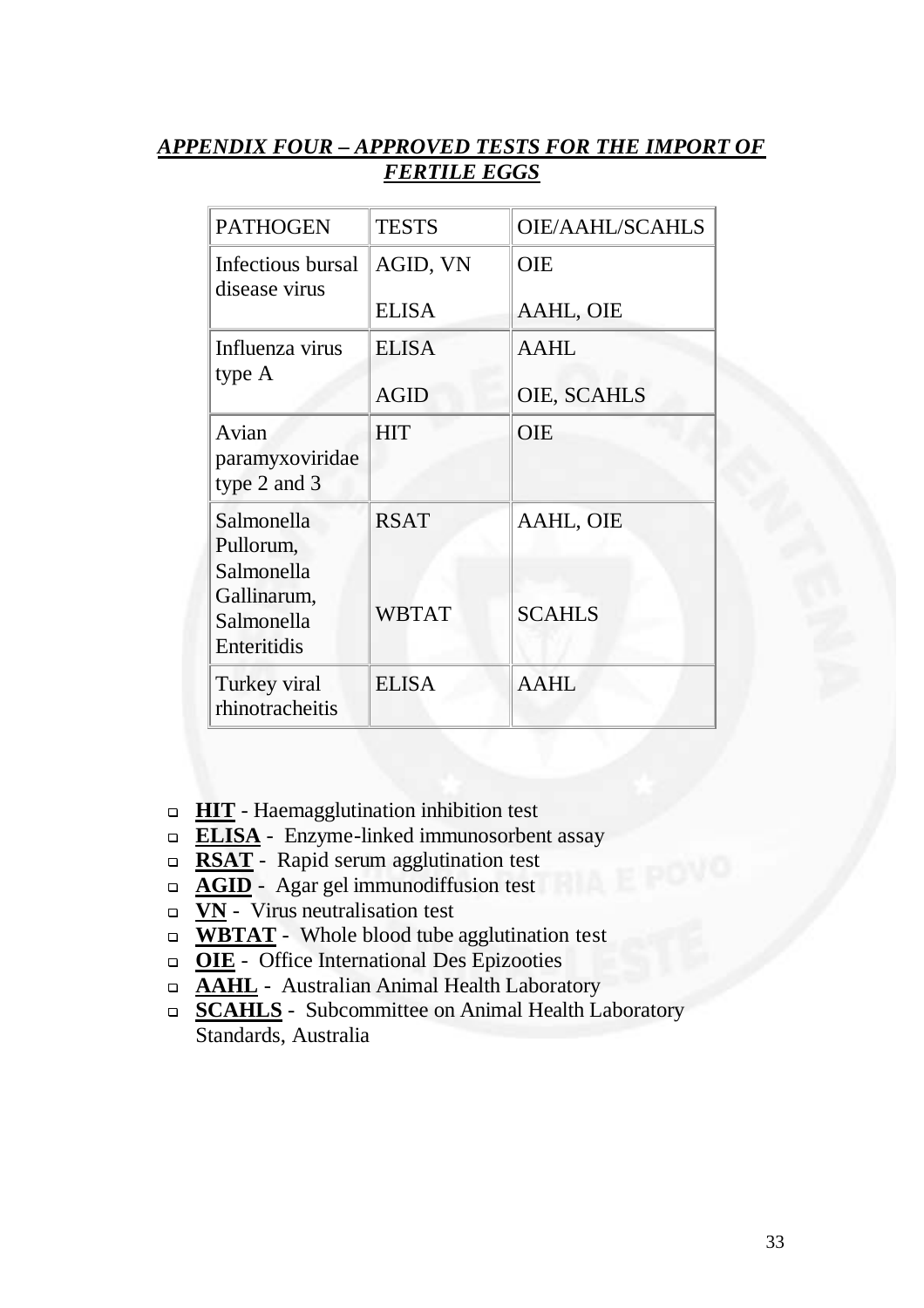#### *APPENDIX FIVE - SAMPLE SIZE FOR 99% CONFIDENCE OF DETECTING 0.5% AND 5% PREVALENCE OF DISEASE*

| <b>Population Size</b> | <b>Sample Size to</b><br>detect 0.5%<br>prevalence | <b>Sample Size to</b><br>detect 5%<br>prevalence |
|------------------------|----------------------------------------------------|--------------------------------------------------|
| 10                     | 10                                                 | 10                                               |
| 20                     | 20                                                 | 20                                               |
| 30                     | 30                                                 | 30                                               |
| 40                     | 40                                                 | 36                                               |
| 50                     | 50                                                 | 42                                               |
| 60                     | 60                                                 | 47                                               |
| 70                     | 70                                                 | 51                                               |
| 80                     | 80                                                 | 54                                               |
| 90                     | 90                                                 | 57                                               |
| 100                    | 100                                                | 59                                               |
| 120                    | 120                                                | 63                                               |
| 140                    | 140                                                | 67                                               |
| 160                    | 160                                                | 69                                               |
| 180                    | 179                                                | 71                                               |
| 200                    | 198                                                | 73                                               |
| 250                    | 244                                                | 76                                               |
| 300                    | 286                                                | 78                                               |
| 350                    | 325                                                | 80                                               |
| 400                    | 360                                                | 81                                               |
| 450                    | 392                                                | 82                                               |
| 500                    | 421                                                | 83                                               |
| 600                    | 470                                                | 84                                               |
| 700                    | 512                                                | 85                                               |
| 800                    | 546                                                | 85                                               |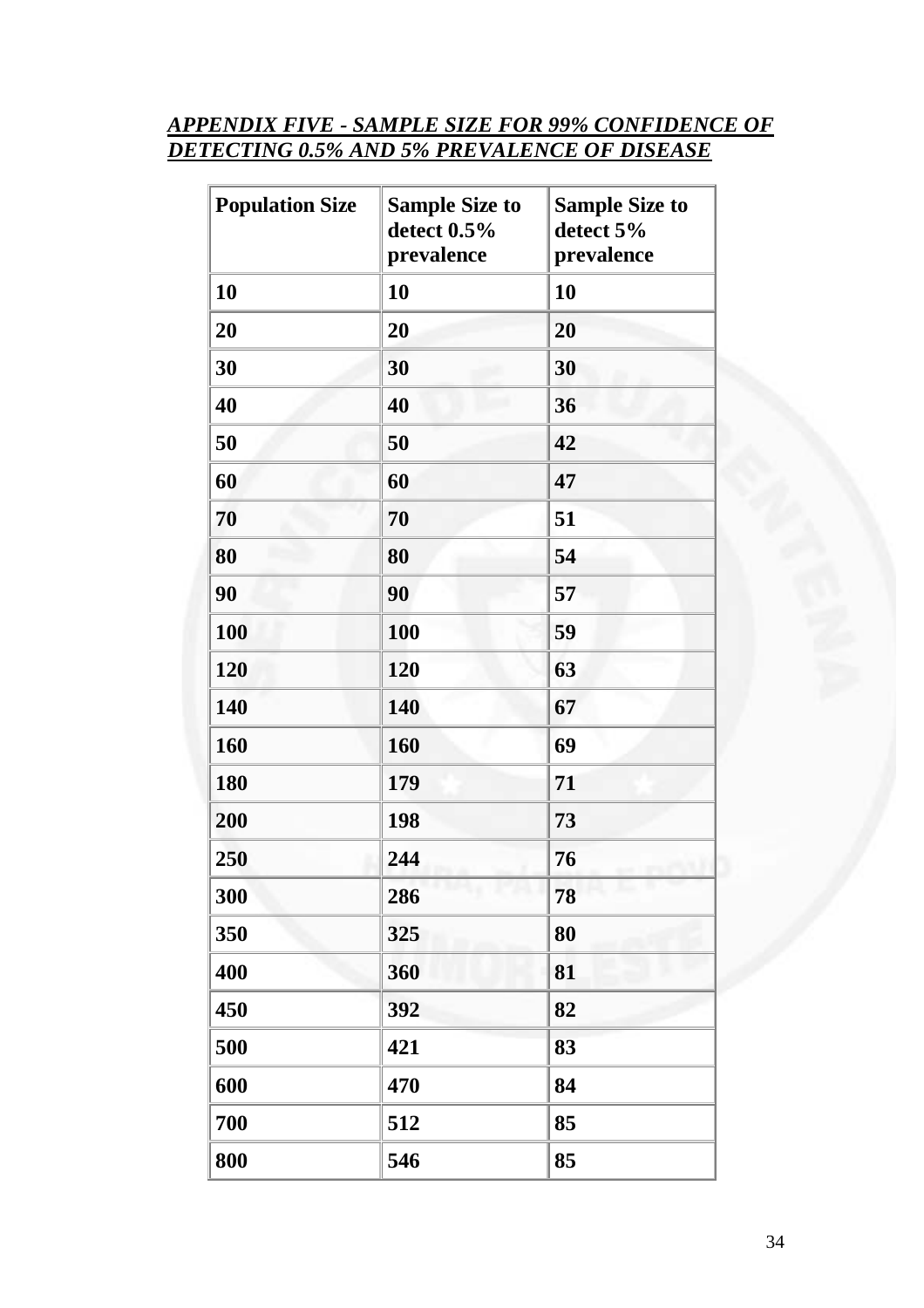| 900         | 576 | 86 |
|-------------|-----|----|
| 1000        | 601 | 86 |
| 1200        | 642 | 87 |
| 1400        | 674 | 87 |
| 1600        | 699 | 88 |
| 1800        | 720 | 88 |
| 2000        | 737 | 88 |
| 3000        | 792 | 89 |
| 4000        | 821 | 89 |
| 5000        | 840 | 89 |
| 6000        | 852 | 90 |
| 7000        | 861 | 90 |
| 8000        | 868 | 90 |
| 9000        | 874 | 90 |
| 10000       | 878 | 90 |
| $\mathbf A$ | 919 | 90 |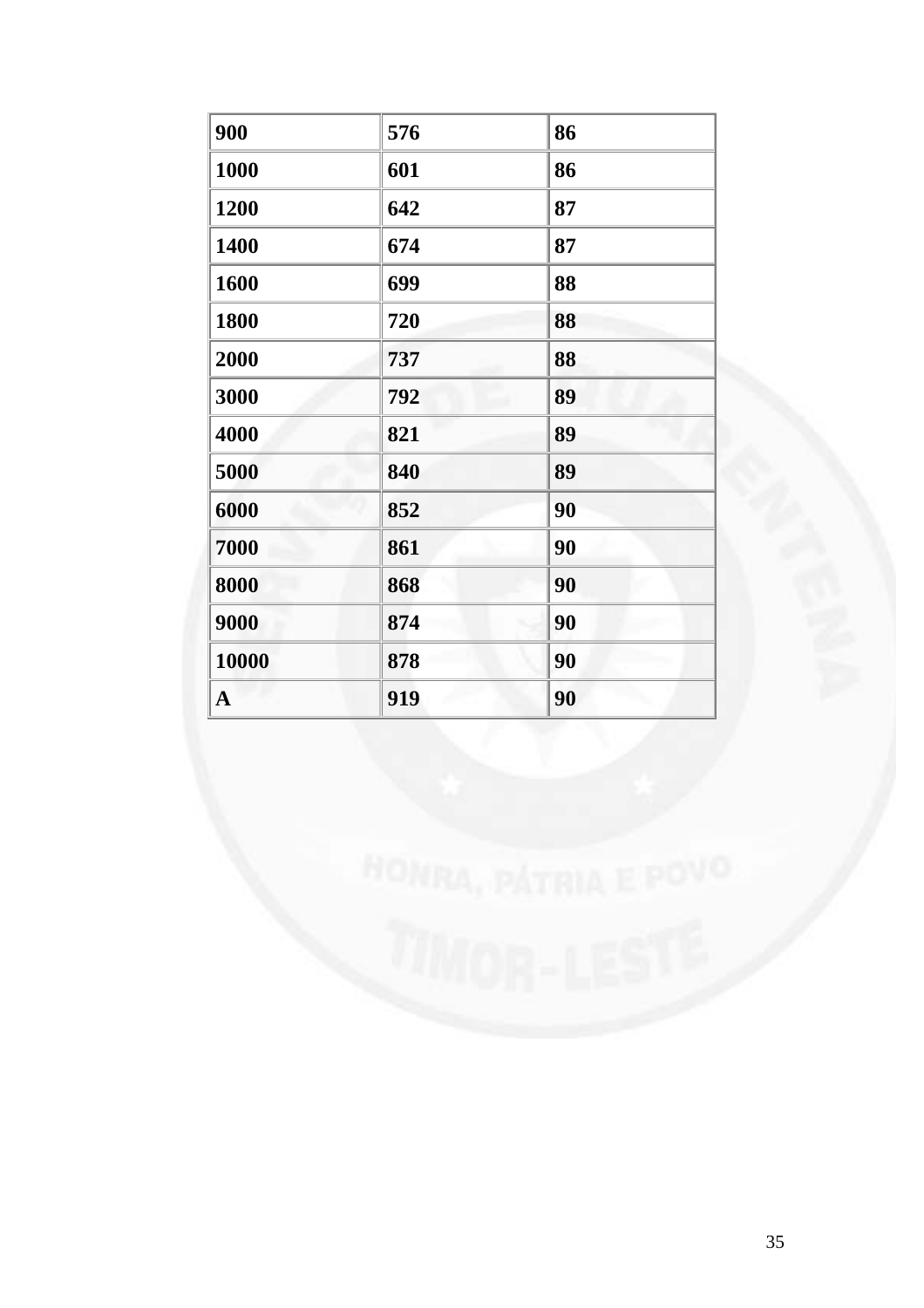#### *APPENDIX SIX - OIE DEFINITIONS*

**Fowl plague - Fowl plague (FP) is a disease of poultry caused by any** serotype of avian influenza A, which has a significant pathogenicity in laboratory tests. A suitable test is to inoculate eight healthy susceptible chickens, four to eight weeks old, with bacteria-free infected allantoic or cell-culture fluid, and to observe for up to eight days. Virus of a pathogenicity sufficient to be designated fowl plague will cause at least 75% mortality.

**Case -** means an individual animal affected by one of the infectious or parasitic diseases recognised by the OIE, the criterion by which 'affected' is defined being made clear in each instance (for example: clinical signs, serological evidence).

**Stamping out policy** - means the carrying out under the authority of the Veterinary Administration, on confirmation of a disease, of animal health prophylactic measures, consisting of killing the animals which are affected and those suspected of being affected in the herd and, where appropriate, those in other herds which have been exposed to infection by direct animal to animal contact, or by indirect contact of a kind likely to cause the transmission of the causal pathogen. All susceptible animals, vaccinated or unvaccinated on an infected premises should be killed and the carcasses destroyed by burning or burial, or by any other method which will eliminate the spread of infection through the carcasses or products of the animals killed.

This policy should be accompanied by the cleansing and disinfection procedures as defined in the Code.

The term "modified stamping-out policy" should be used in communications to the OIE whenever the above animal health measures are not implemented in full and details of the modifications should be given.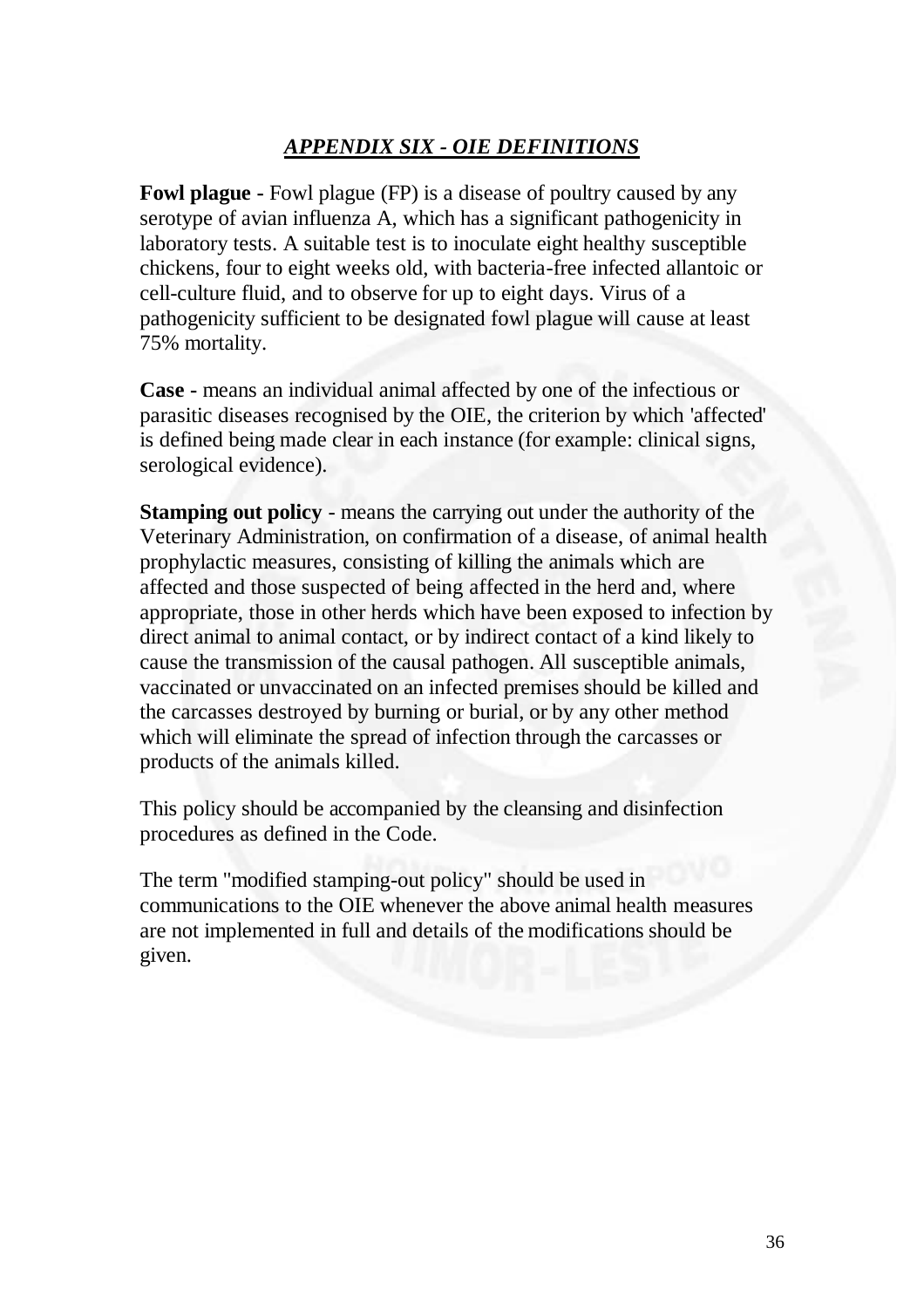# **SUB SECTION 2.5 – HORSE IMPORTS**

Each consignment of horses must be accompanied by an Animal Health Certificate signed by an *Official Veterinarian*. The Animal Health Certificate must conform to the *Code* Model Certificate No. 2 and must attest, under IV. Sanitary Information*,* that:-

- **2.5.1** The country of export meets the OIE *Code* Article definitions for country freedom from vesicular stomatitis and African horse sickness, is recognised to be free from equine viral encephalomyelitis and in which Borna disease has not been detected in the previous two years.
- **2.5.2** The horses were continually resident and free from quarantine restrictions in the country of export for 180 days immediately prior to export.
- **2.5.3** Immediately prior to export the horses underwent PEQ for a minimum period of 21 days during which they were isolated from all other horses not of tested equivalent health status.
- **2.5.4** None of the horses were greater than 225 days pregnant at export and, if inseminated or implanted during PEQ, were either inseminated with semen, or implanted with embryos collected and correctly certified for export to Timor-Leste, or naturally mated to a stallion of equivalent health status.
- **2.5.5** All tests for disease were carried out at a laboratory approved by the Government of the country of export to perform the test required for that disease. Dates of collection for tests and types of diagnostic tests were recorded on the Animal Health Certificate.

Each horse for export either;

Originated from a country free from contagious equine metritis; **OR**

 Showed no clinical sign of contagious equine metritis on the day of shipment; and

 Had no contact with contagious equine metritis: either Directly, through coitus with an infected animal; or

Indirectly, by passing through an infected establishment; and

 Were subjected to the laboratory test for contagious equine metritis during PEQ with negative results.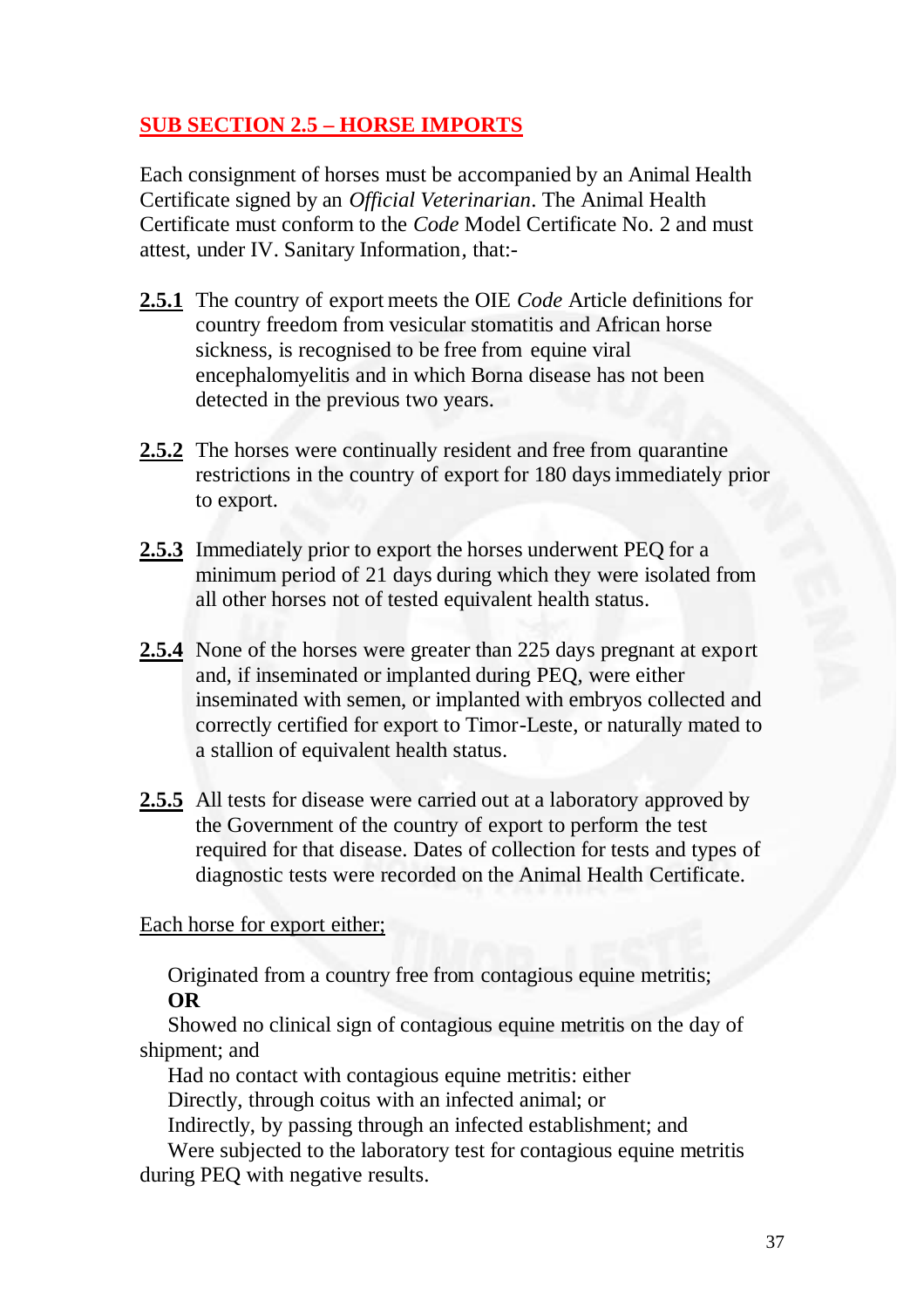### Each horse for export either;

Originated from a country free from dourine; **OR**

 Showed no clinical sign of dourine on the day of shipment; and Were kept for the 6 months prior to shipment in an establishment

where no case of dourine was officially reported during that period; and

 Were subjected to a diagnostic test for dourine with negative results during PEQ.

### Each horse for export:

 Showed no clinical sign of equine infectious anaemia on the day of shipment; and

Came from premises where no cases of equine infectious anaemia were reported during the 3 months prior to shipment; and

 Were subjected to a diagnostic test for equine infectious anaemia with negative results during PEQ.

### Each horse for export either;

- Originated from a country free from equine influenza; **OR**
- **Were kept in isolation for 4 weeks prior to shipment (where no** new animal was introduced during this period) and they and no other animal in the facility showed no clinical sign of equine influenza during this period; and
- Have been vaccinated against both subtypes of equine influenza virus and have received a booster dose of vaccine not less than 2 weeks and not more than 8 weeks prior to shipment.

### Each horse for export:

- Originated from a country recognised to be free from the following diseases; **OR**
- Originated from an area in which the following diseases had not been reported during the 12 months immediately prior to PEQ, showed negative results to an approved diagnostic test for each disease during PEQ and showed no clinical sign of each disease at the time of shipment:
	- o Potomac fever; and Equine morbillivirus pneumonia.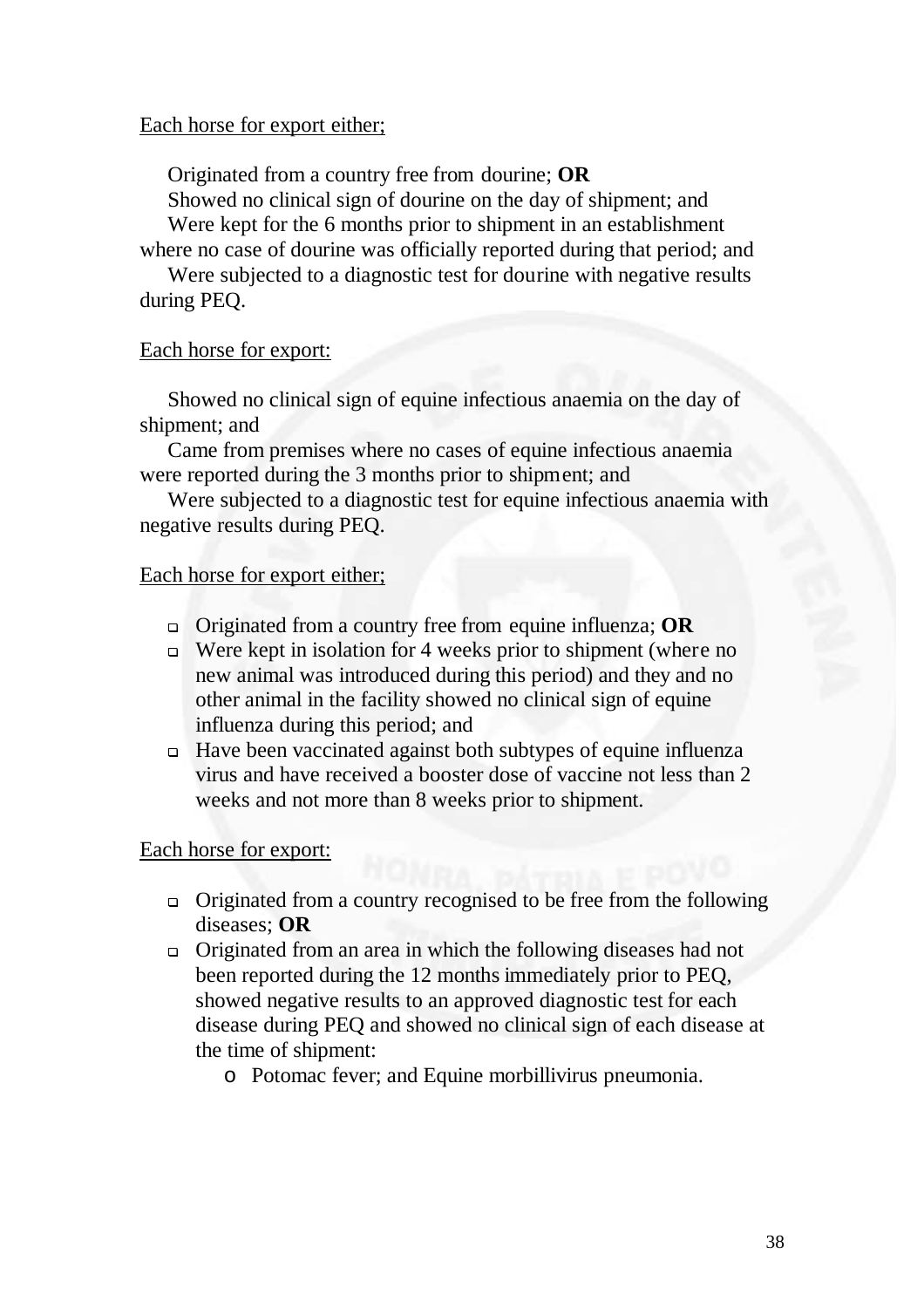### **- Each horse for export:**

- Was treated with a broad spectrum anthelmintic during the first 48 hours of PEQ; and
- Was treated with an approved parasiticide effective against external parasites within 7 days prior to export.

### **- Inspections**

 The horses were examined by an *Official Veterinarian* within 48 hours prior to leaving the PEQ premises for the port of export and were found to be free from signs of infectious or contagious disease, free of evidence of external parasites and fit to travel.

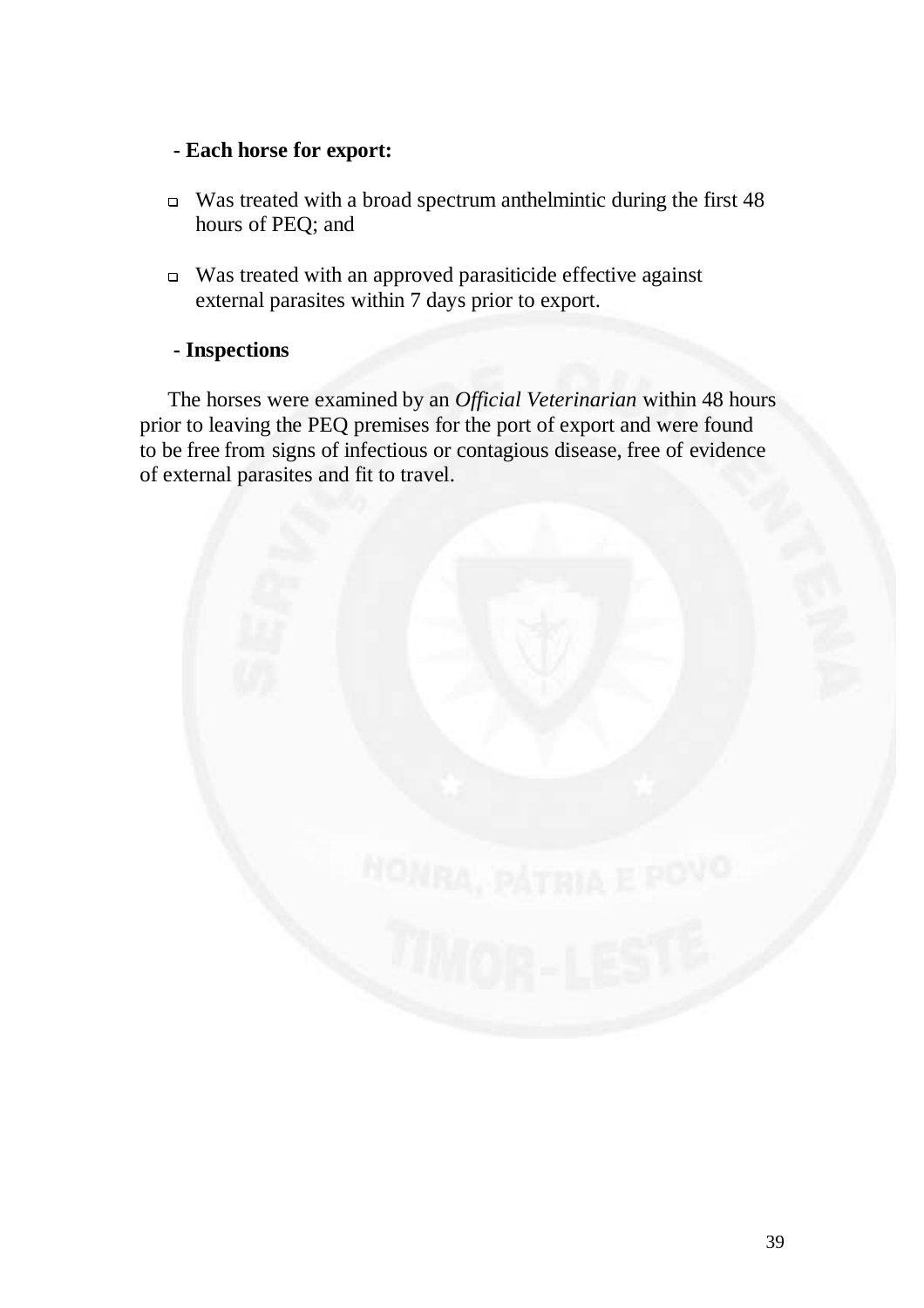## **SUB SECTION 2.6 – DOG IMPORTS**

Each consignment of dogs must be accompanied by an Animal Health Certificate signed by an *Official Veterinarian*. The Animal Health Certificate must conform to the *Code* Model Certificate No. 2 and must attest, under IV. Sanitary Information*,* that:-

- **2.6.1** The dogs were continually resident and free from quarantine restrictions in the country of export for 180 days immediately prior to export.
- **2.6.2** All tests for disease were carried out at a laboratory approved by the Government of the country of export to perform the test required for that disease. Dates of collection for tests and types of diagnostic tests were recorded on the Animal Health Certificate.

### **2.6.3 - Rabies:**

#### The dogs for export:

 Showed no clinical sign of rabies within 48 hours of shipment; and Originated from a country free from rabies; **OR** Were vaccinated with an inactivated virus vaccine against rabies:

 not less than 6 months and not more than 1 year prior to shipment in the case of a primary vaccination, which should have been carried out when the animals were at least 3 months old; **OR**

 not more than 1 year prior to shipment in the case of a booster vaccination; and

 Were identified by a permanent mark before the vaccination (their identification number shall be stated in the certificate); and

 Were subjected not less than 3 months and not more than 24 months prior to shipment to a neutralising antibody titration test, and that their serum contained at least 0.5 IU/ml.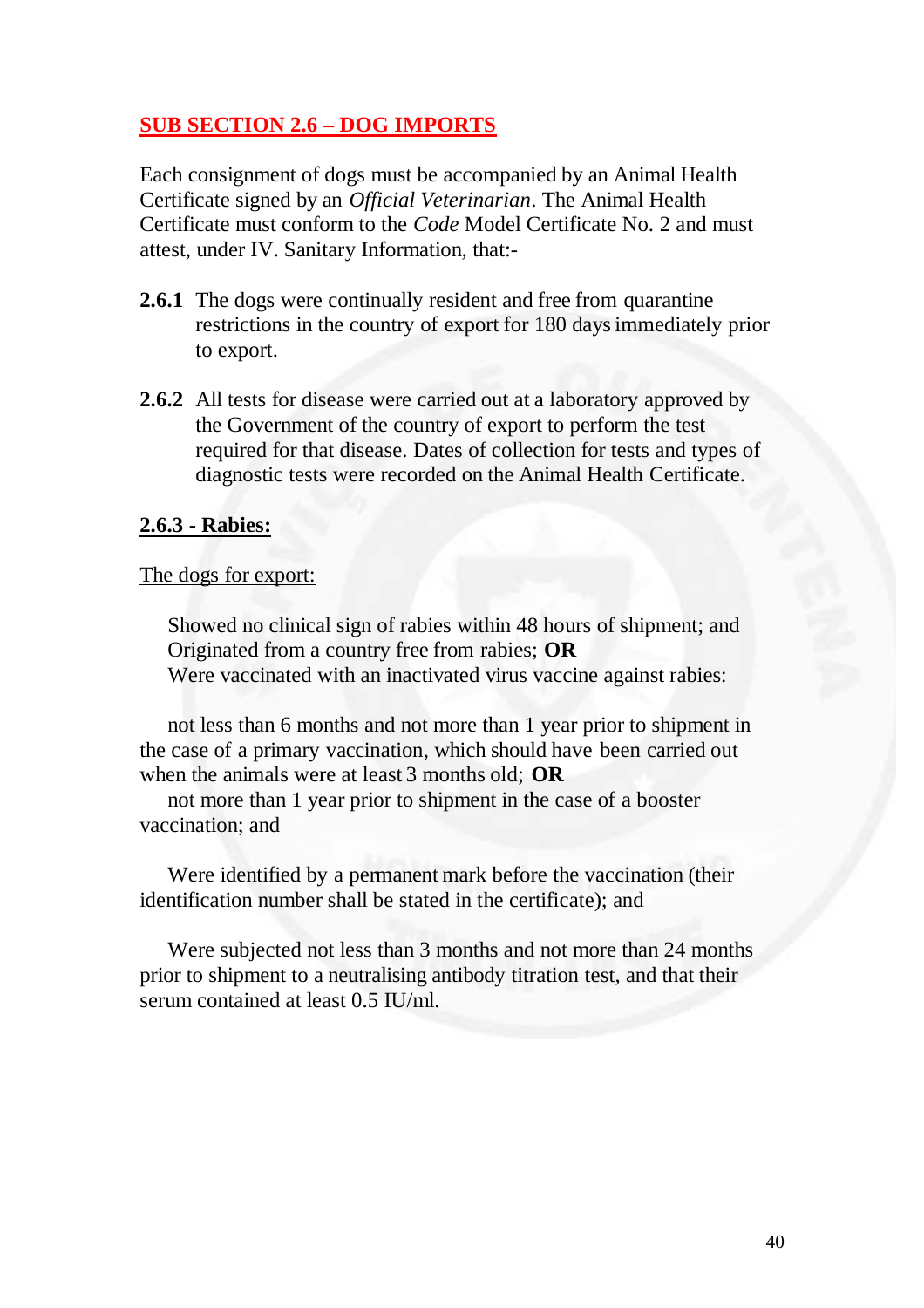### **2.6.4** Each dog for export:

 Was treated with a broad spectrum anthelmintic and an approved parasiticide effective against external parasites within 7 days prior to export.

### **2.6.5 Inspections**

 The dogs were examined by an *Official Veterinarian* within 48 hours prior to leaving the PEQ premises for the port of export and were found to be free from signs of infectious or contagious disease, free of evidence of external parasites and fit to travel.

### **2.7 - General**

- **2.7.1** The vehicle and crates or boxes for the transport of animals to the port of export was cleaned and disinfected prior to loading of the animals.
- **2.7.2** During transport to the port of export the animals had no contact with animals not of the same certified health status.
- 2.7.3 The compartment of the aircraft or vessel to be occupied by the animals and all removable equipment, penning and containers including loading ramps were satisfactorily cleaned and disinfected prior to loading.
- **2.7.4** The vehicles and crates or boxes for the transport of the animals to the port of export were cleaned and disinfected with a suitable disinfectant prior to the loading of the animals.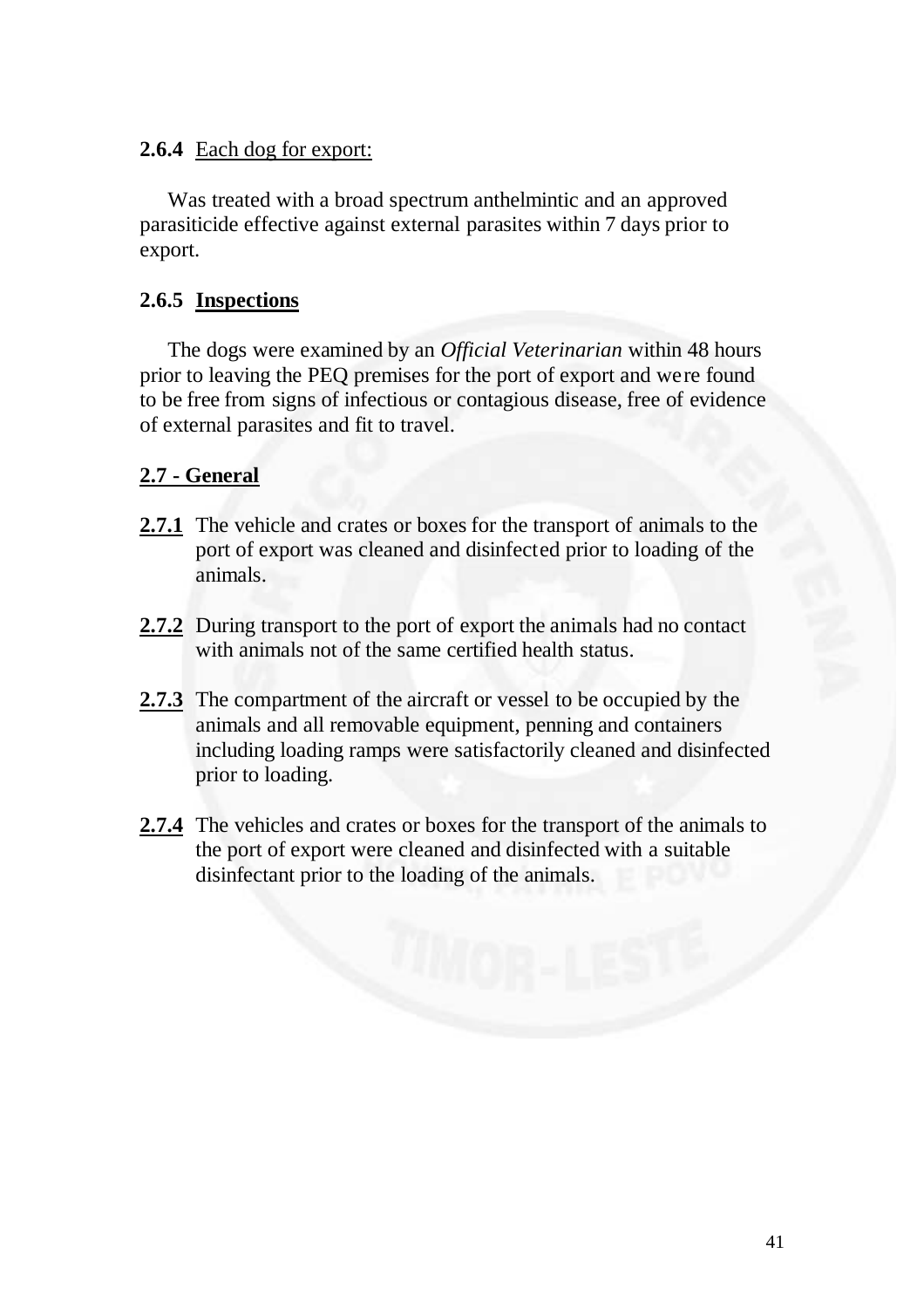### **SUB SECTION THREE - TRANSPORT**

- **3.1** All animals must be consigned directly to Timor-Leste.
- **3.2** The design of the containers, the recommended species requirements, the preparation for transport and the disinfection of the interior of the aircraft or vessel, removable equipment, penning and containers must be in accordance with OIE Code recommendations and International Air Transport Association (IATA) Live Animal Regulations unless otherwise agreed by East Timor quarantine.
- **3.3** The use of hay or straw as bedding during transport by air is not permitted; treated wood shavings; sterilised peat and soft board may be used.

### **SUB SECTION FOUR - IMPORTERS/AGENTS RESPONSIBILITIES**

**4.1** It is the responsibility of the importer or importer's agent to arrange for the provision of any health certification or testing additional to that required by Timor-Leste Quarantine.

The importer or agent must nominate a person who can be contacted by SQTL quarantine officers and who will be responsible for ensuring that all import requirements are met.

**4.2** The importer may be charged for services provided by the Timor – Leste Government. The Timor-Leste Government will not compensate the importer or agent for any losses incurred while the animals intended for importation are under quarantine control.

### **SUB SECTION FIVE - POST-ARRIVAL QUARANTINE REQUIREMENTS**

 All imported animals must undergo a post-arrival quarantine (PAQ) on premises approved by Timor-Leste quarantine under the supervision of an *Official Veterinarian*, for a minimum period of 14 days.

 During PAQ animals may be subjected to any other testing or treatment prescribed by Timor-Leste Quarantine at the importer's expense.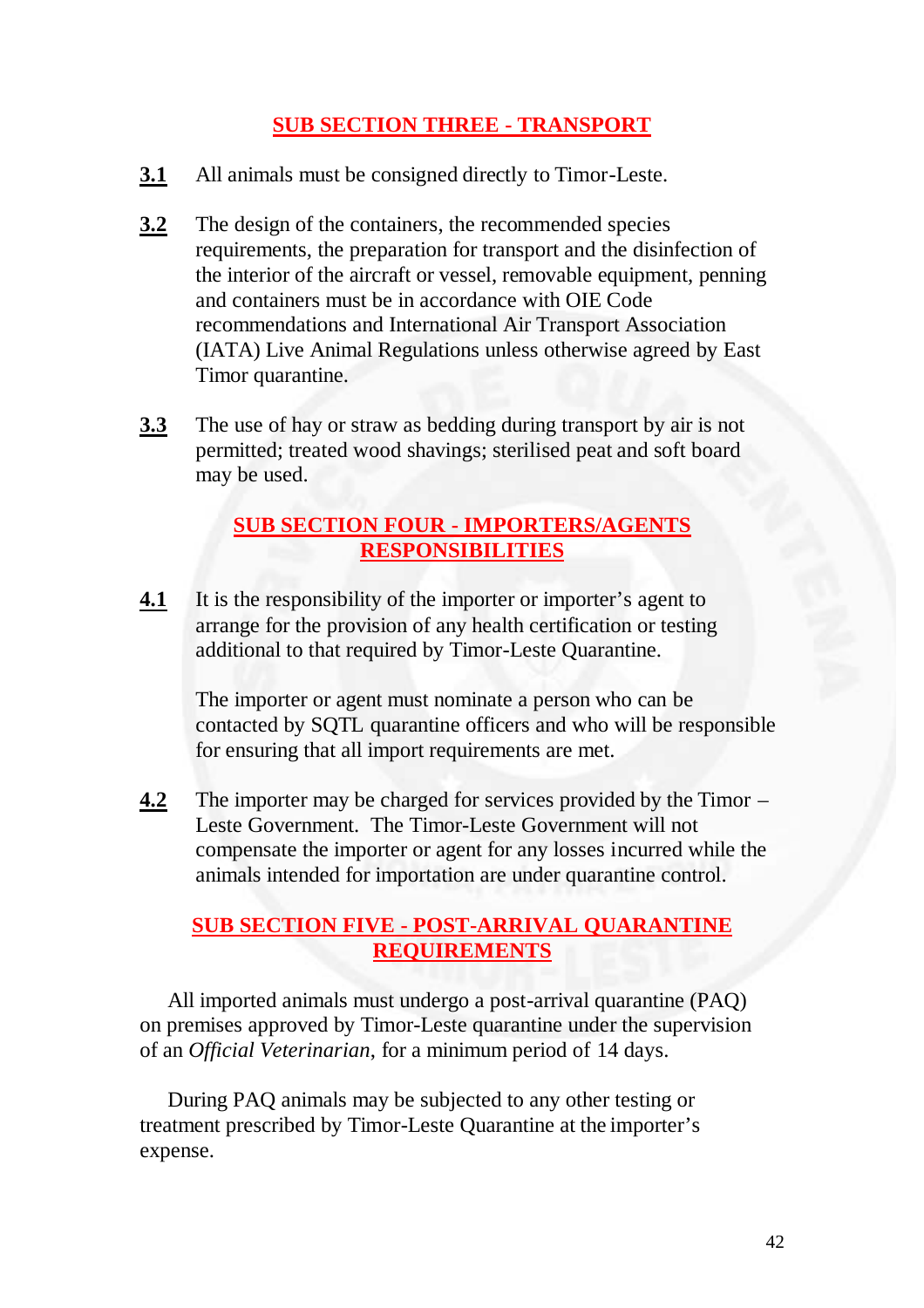If any animal fails a test or shows signs of disease, that animal and any or all other animals in the PAQ premises may be detained in quarantine for further testing and/or observation or exported at the importer's expense, or destroyed without recompense.

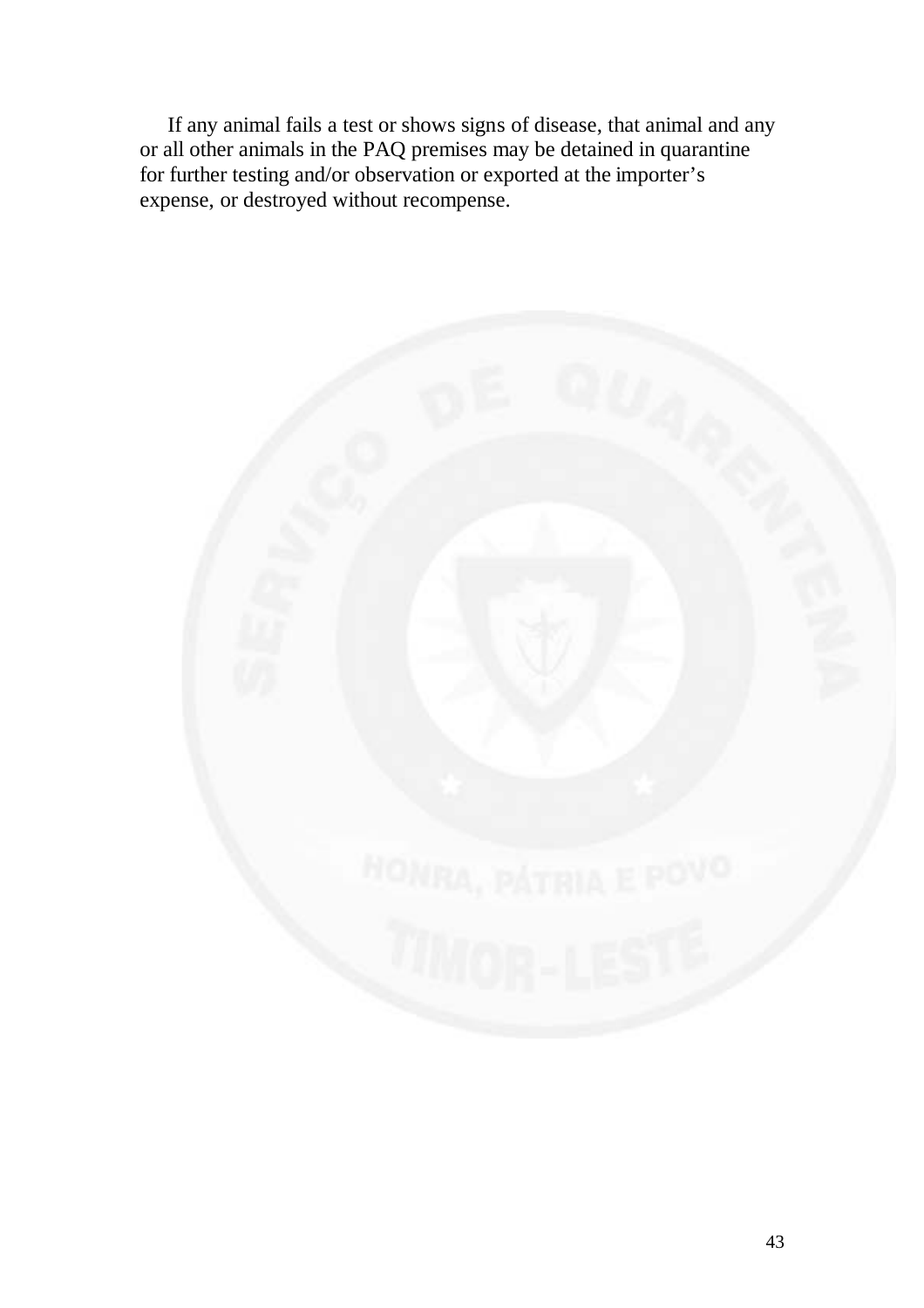# **SECTION 2**: *ANIMAL PRODUCTS FOR HUMAN CONSUMPTION*

# **SUB SECTION ONE – GENERAL IMPORT CONDITIONS**

- **1.1** In these conditions the collective title domestic livestock applies to large ruminants (**cattle and buffalo**), small ruminants (**sheep and goats**), **pigs and poultry**.
	- The collective title meat applies to meat and meat products derived from domestic livestock. Ruminant meat in these conditions applies to meat derived from domestic cattle (*Bos taurus* and *Bos indicus*), farmed buffalo (*Bubalis bubalis*), sheep and goats and animals derived from these species. Pork in these conditions applies to meat derived from pigs and poultry meat applies to meat derived from the domestic hen (poultry species other than duck or turkey).
- **1.2** There are no restrictions on the importation of meat, which meet one of the following sets of conditions:
- **Set One** Is packaged in a hermetically sealed container; Contains less than 5%, by weight, of meat; and Does not require refrigeration to maintain quality.
- Set Two Is canned, and; - Does not require refrigeration;
- **1.3** Each consignment of meat, which does not meet the criteria in 1.2, must be accompanied by a completed **Sanitary Certificate**.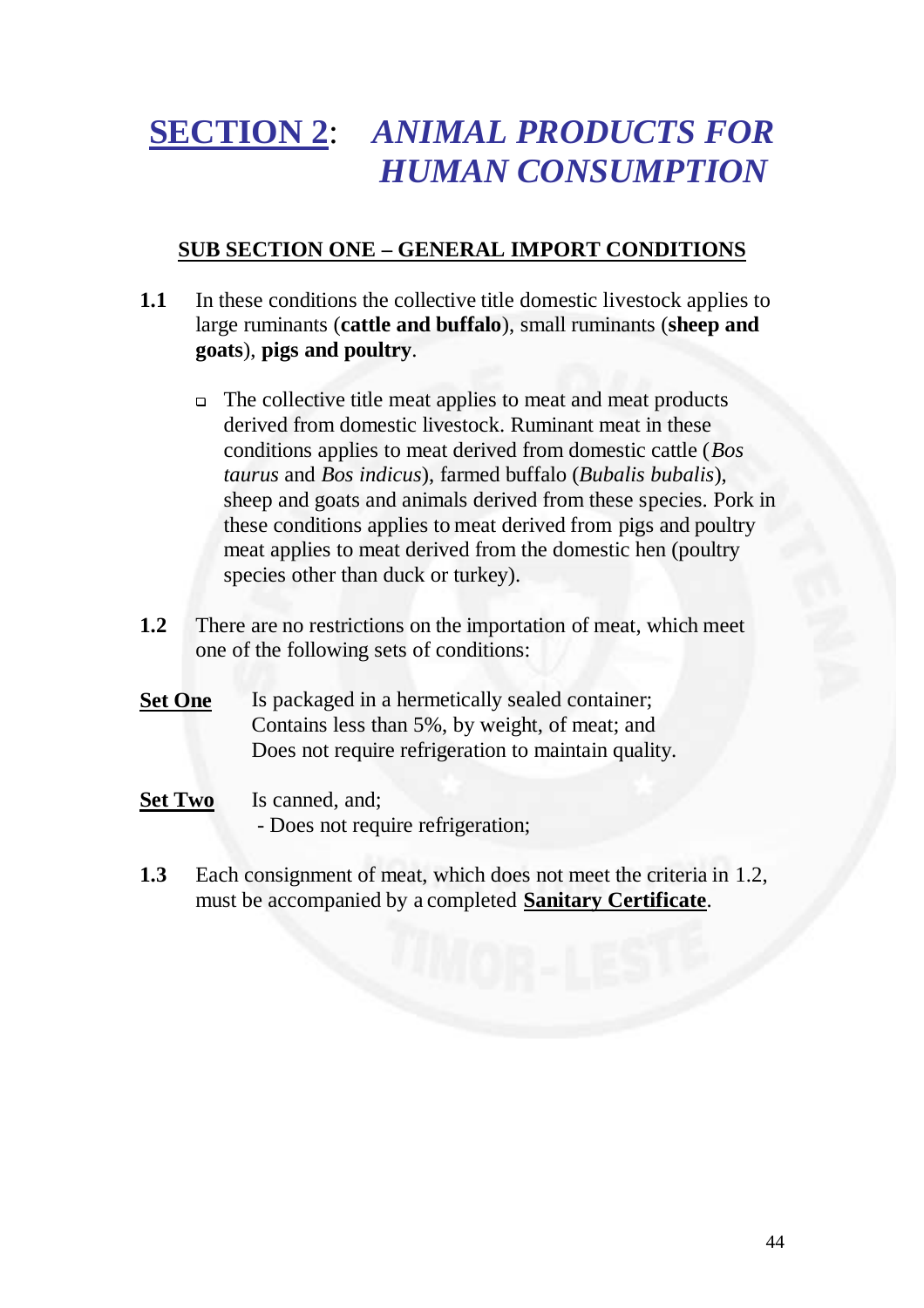### **The Sanitary Certificate must**:

- Provide details of the exporting country, including the governing authority and province or district where the meat originated from;
- Identify the meat by providing the date of slaughter of the animals from which the meat was derived, the species of origin, type, number and weight of the meat and its intended use;
- Identify the origin of the meat by providing the address and identification/veterinary control number of the establishment/s at which the animals (from which the meat was derived) were slaughtered;
- **Provide the name and address of the exporter and consignee;**
- Be signed by an *Official Veterinarian*. An *Official Veterinarian* is a civil service veterinarian or a specially appointed veterinarian as authorised by the Government of the country of export to perform animal health and/or public health inspections of commodities.
- **1.5** All meat for import to Timor-Leste must be consigned directly to Timor-Leste and be contained in original packing from the establishment of export and be identified with the establishment veterinary control number.
- **1.6** All meat for import to Timor-Leste shall originate from an abattoir, which is under the supervision of an *Official Veterinarian* in the country of origin.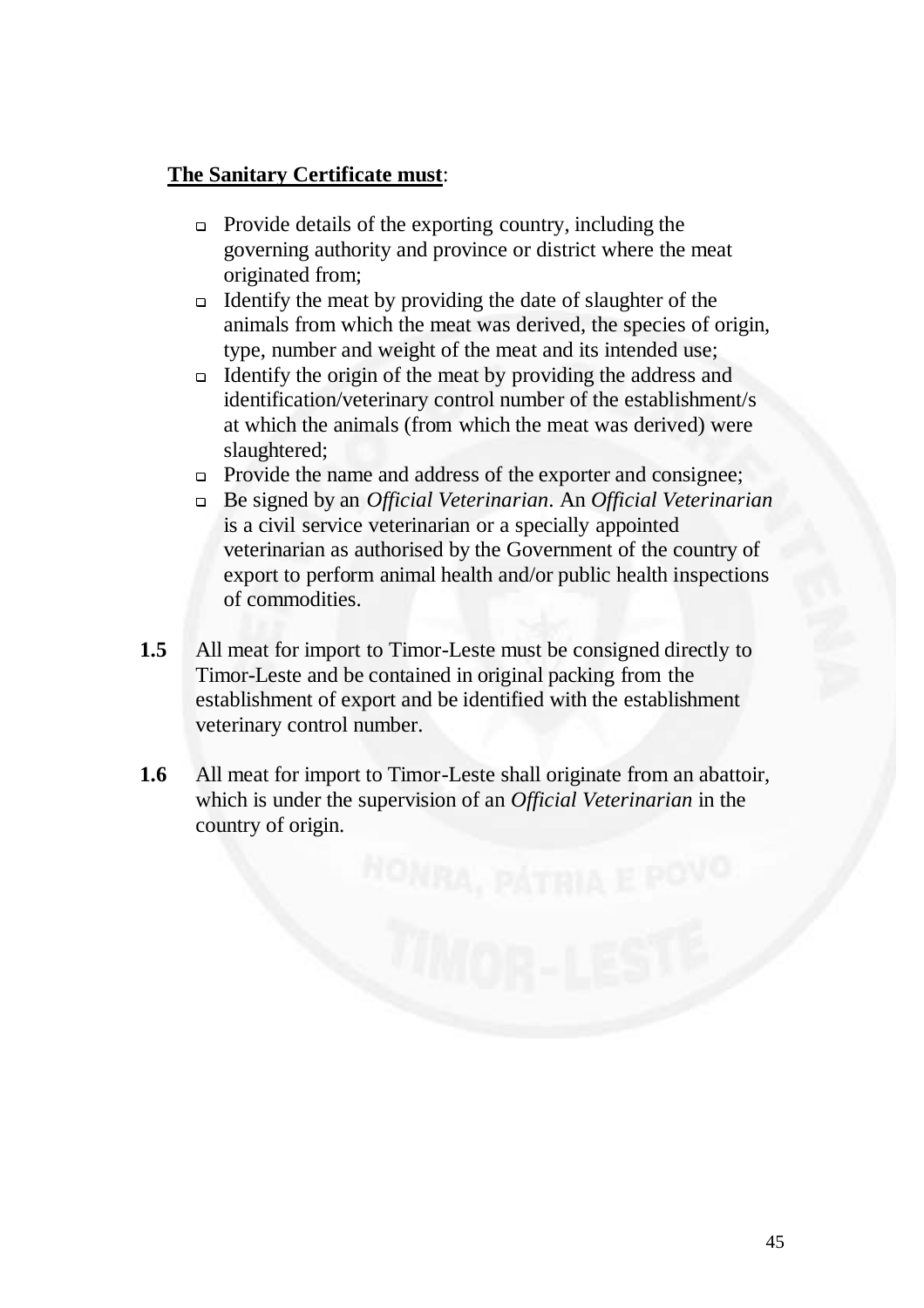# **SUB SECTION TWO - CERTIFICATION**

 Each consignment of meat, other than that for which there are no restrictions (listed in 1.2 of this document), must be accompanied by a Sanitary Certificate signed by an Official Veterinarian and which certifies that:

## **2.1 - General Certification**

- **2.1.1** The meat in this consignment is from a single species of animal.
- **2.1.2** The species of origin of the meat in the meat product in this consignment is recorded in the Sanitary Certificate.
- **2.1.3** The meat was derived only from animals born, reared and slaughtered in the exporting country.

# **2.2 - Animal Health**

**2.2.1** The animals from which the meat was derived were subjected to ante-mortem and post-mortem veterinary inspection by officers employed by (or certified by) the Veterinary Administration and found to be free from infectious and/or contagious diseases which could be transmitted in meat, or which could affect the quality of the meat.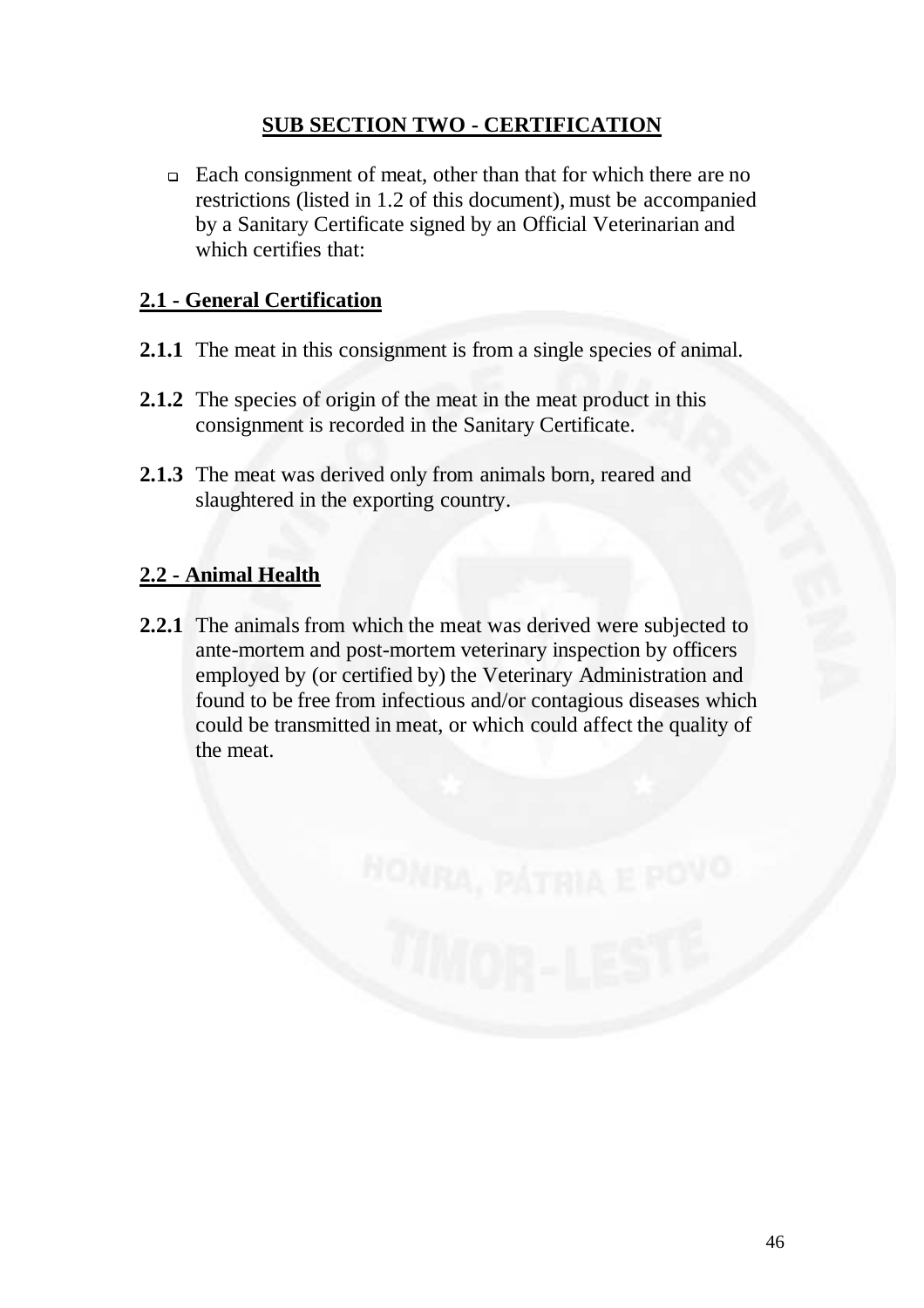### **RUMINANT MEAT PRODUCTS -** *[ Note: conditions 2.3.2 – 2.3.5 apply to ruminant meat only]*

- **2.3.2** The country of origin of the meat is recognised by Office International des Epizooties (OIE) as a country free from foot and mouth disease without vaccination.
- **2.3.3** The country/zone of origin of the meat meets the OIE International Animal Health Code requirements for freedom from rinderpest.
- **2.3.4** Bovine spongiform encephalopathy (BSE) Note: This condition applies to bovine meat and meat products only.
- **2.3.5** The country/zone of origin of the meat is a BSE free country/zone, **OR** Conforms to one of the following sets of conditions;

### **SET ONE – Country of Origin Declared BSE Provisionally Free**

- The country/zone of origin of the meat is a **BSE provisionally free country/zone**, the meat and meat product is derived from cattle which have not been exposed to meat-and-bone meal imported from a country or zone with a high incidence of BSE, and;
- Affected animals and the last progeny of affected females born within 2 years prior to or after the onset of clinical symptoms, have been slaughtered and completely destroyed,
- The feeding of ruminant-derived meat-and-bone meal to ruminants is banned,
- $\Box$  If BSE has been reported in the country/zone the consignment either does not include bovine brains, spinal cords or protein derived from them from cattle over 30 months of age and born before the ban on feeding ruminant derived meat-and-bone meal to ruminants, or;
- Has been treated in accordance with Code (Appendix 4.3.3.1.) to inactivate BSE infective agents.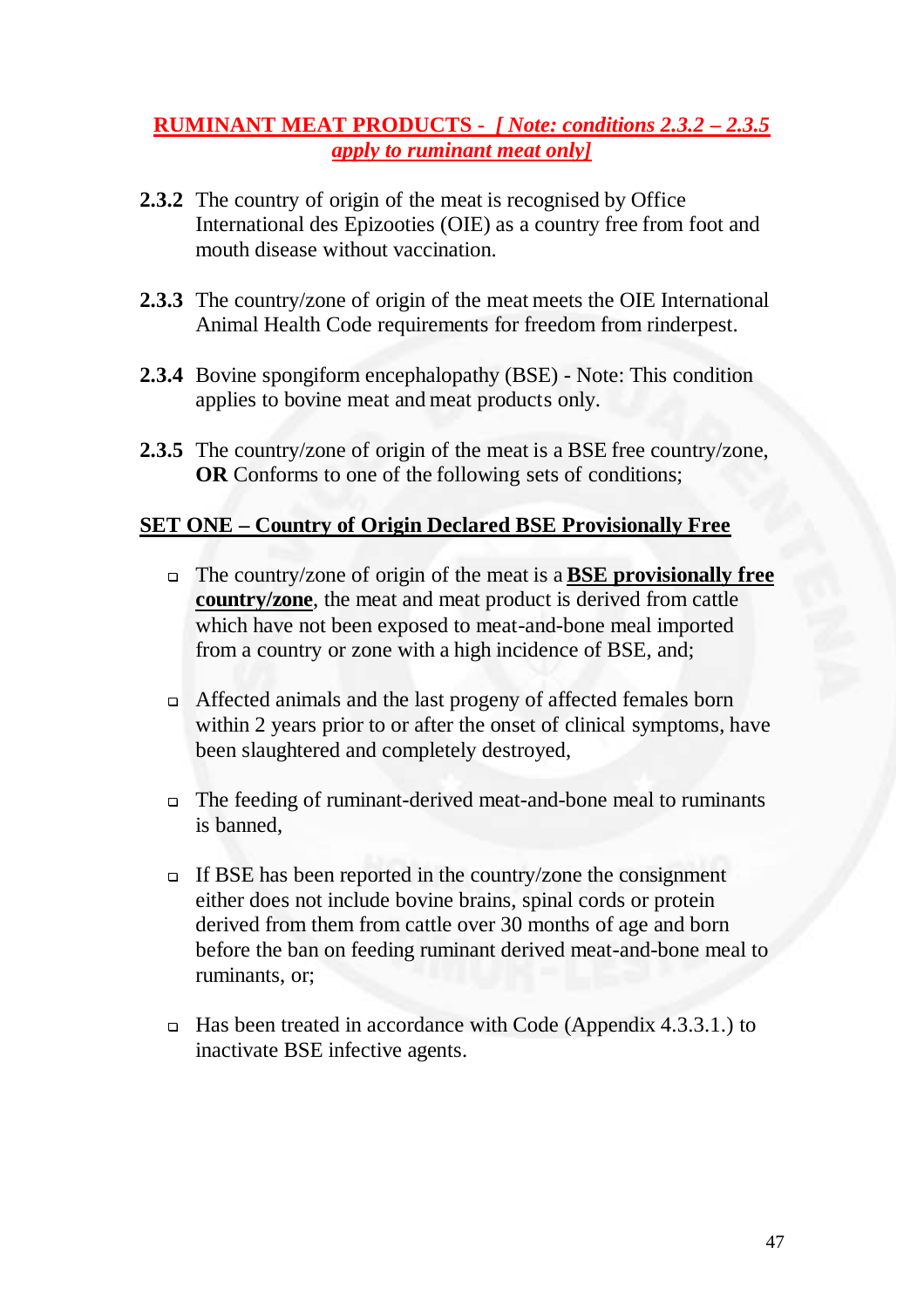### **SET TWO – Country Of Origin with a Low Incidence of BSE**

- The country/zone of origin of the meat is a country/zone with a **low incidence of BSE**; and
- Affected animals and the last progeny of affected females born within 2 years prior to or after the onset of clinical symptoms, have been slaughtered and completely destroyed;
- And the feeding of ruminant-derived meat-and-bone meal to ruminants has been banned;
- $\Box$  And either the consignment does not include bovine brains, e yes, spinal cord and distal ileum, or protein products derived from them, from cattle over 6 months of age and born before the ban on feeding ruminant derived meat-and-bone meal to ruminants, or;
- □ Has been treated in accordance with the Code (Appendix 4.3.3.1.) to inactivate BSE infective agents.

### **SET THREE – Country of Origin with a High Incidence of BSE**

- The country/zone of origin of the meat is a **BSE high incidence country/zone**; and
- Affected animals and the last progeny of affected females born within 2 years prior to or after the onset of clinical symptoms, have been slaughtered and completely destroyed;
- And the feeding of ruminant-derived meat-and-bone meal to ruminants has been banned;
- And the cattle from which the meat destined for export originates:

 Were permanently identified enabling them to be traced back to the dam and herd of origin;

 Were not the offspring of BSE suspect or confirmed females; and either

 Were born after the date of the ban on feeding ruminant-derived meat-and-bone meal to ruminants;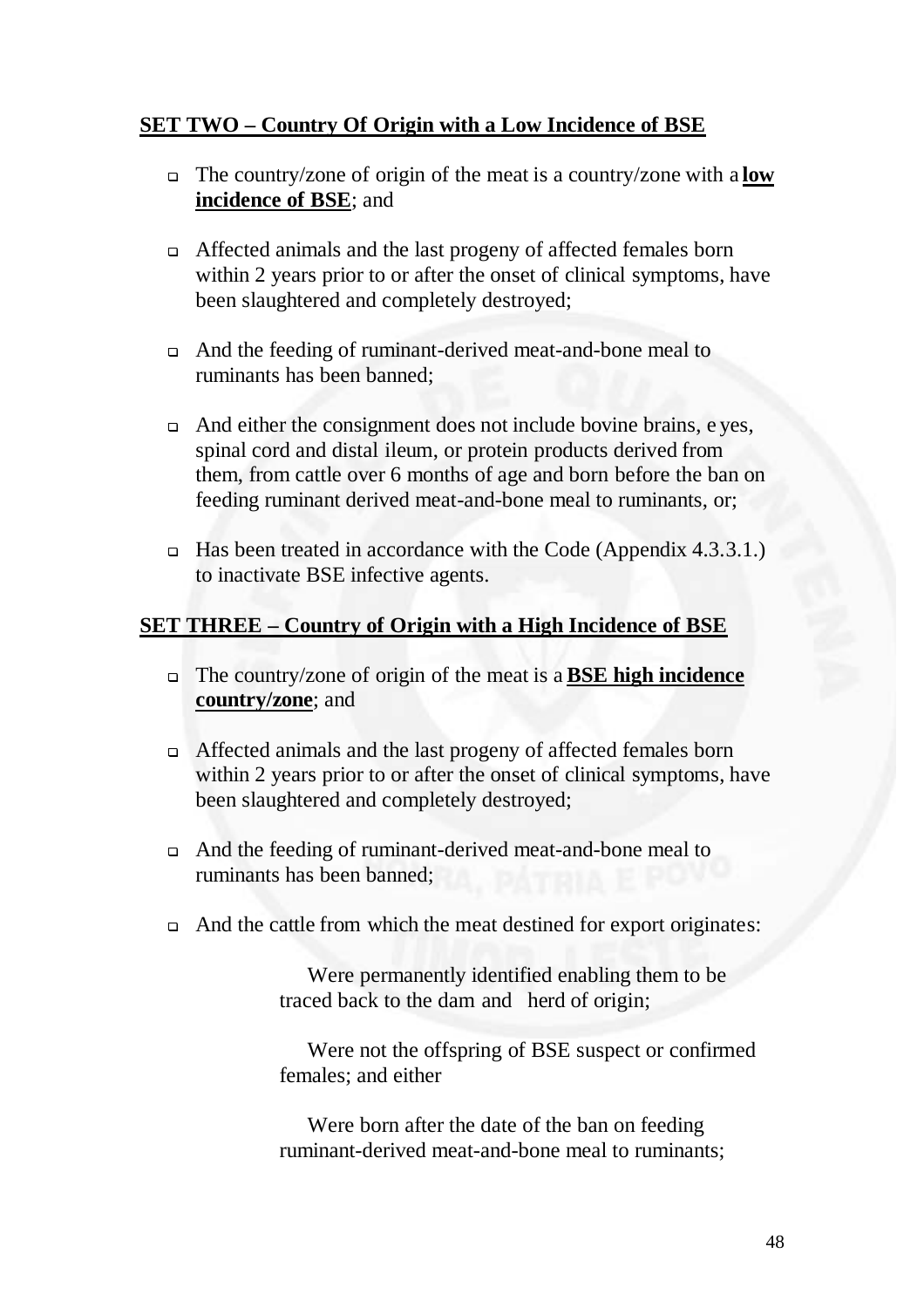### **SET FOUR – Country Of Origin with Known BSE Cases**

- Were born and remained in herds in which no case of BSE had been confirmed during the preceding seven years.
- $\Box$  A system is in operation enabling the fresh meat and meat products destined for export to be traced back to the establishment from which they are derived; and
- The meat and meat products did not contain brains, eyes, spinal cords, tonsils, thymus, spleen, intestine, dorsal root ganglia, trigeminal ganglia, bones nor nervous and lymphatic tissue exposed during the deboning process, nor products derived from them, from cattle over 6 months of age.

### **2.3.5 – Scrapie** [Note: Condition 2.3.5 applies to ovine and caprine (sheep and goat) meat and meat products only.]

 $\Box$  The consignment does not contain offals (skulls including brains and eyes, spinal cord, tonsils, thymus, spleen, distal ileum, proximal colon, lymph nodes, adrenal gland, pancreas, liver or bone marrow), and protein products derived from them, from sheep and goats over 12 months of age originating from countries or zones not considered free from scrapie.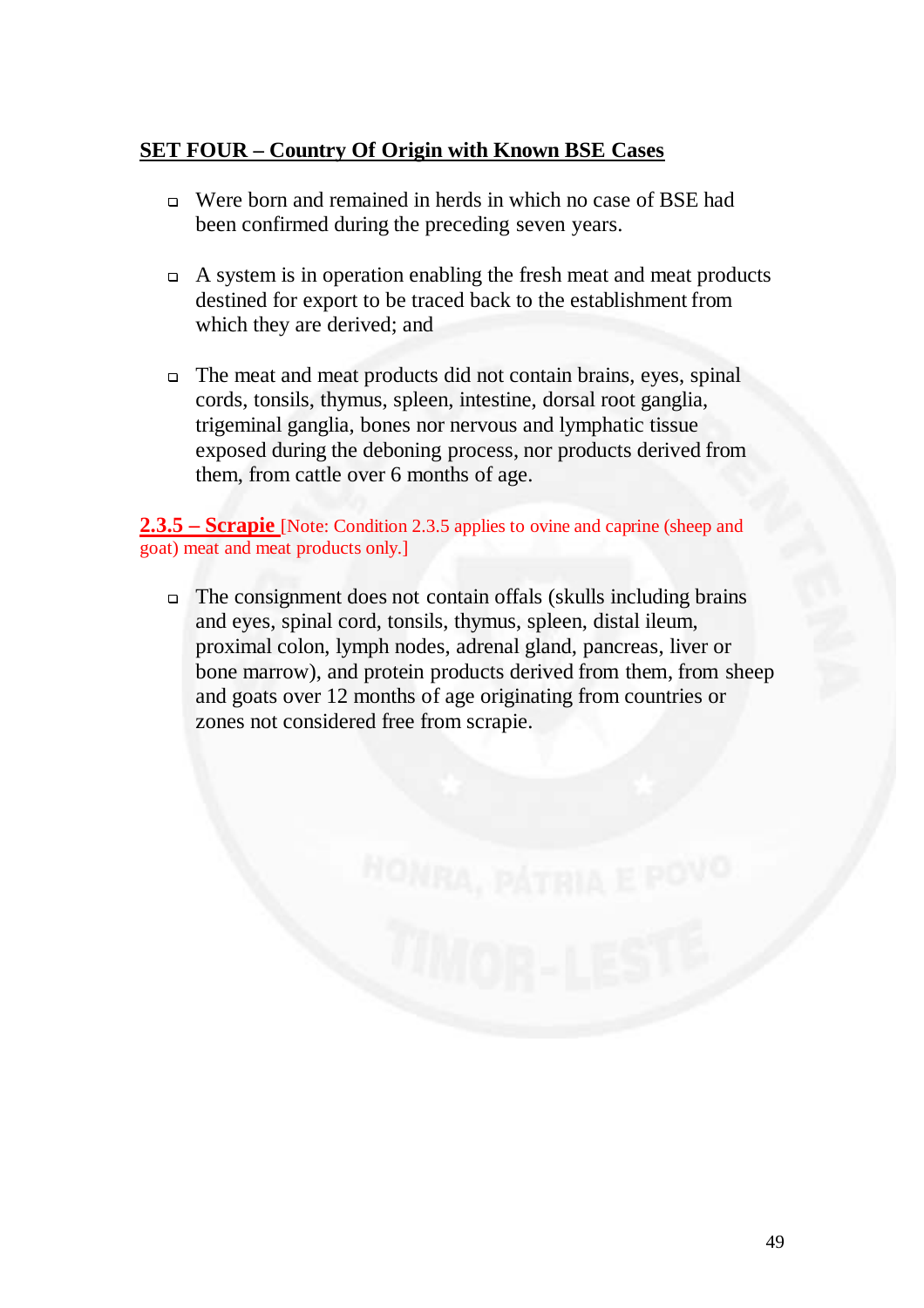# *PORK PRODUCTS -* **[Note: conditions 2.3.6 – 2.3.9 apply to pork only]**

- **2.3.6** The country of origin of the meat is recognised by Office International des Epizooties (OIE) as a country free from foot and mouth disease without vaccination.
- **2.3.7** The country/zone of origin of the meat meets the OIE International Animal Health Code requirements for freedom from rinderpest, swine vesicular disease, African swine fever and enterovirus encephalomyelitis.
- **2.3.8** The pigs from which the meat was derived came from an establishment (piggery) in which no case of transmissible gastroenteritis (TGE) was reported during the 12 months prior to shipment.
- **2.3.9** The pigs from which the meat was derived came from an establishment (piggery) in which no case of porcine reproductive and respiratory syndrome (PRRS) was reported during the 12 months prior to shipment.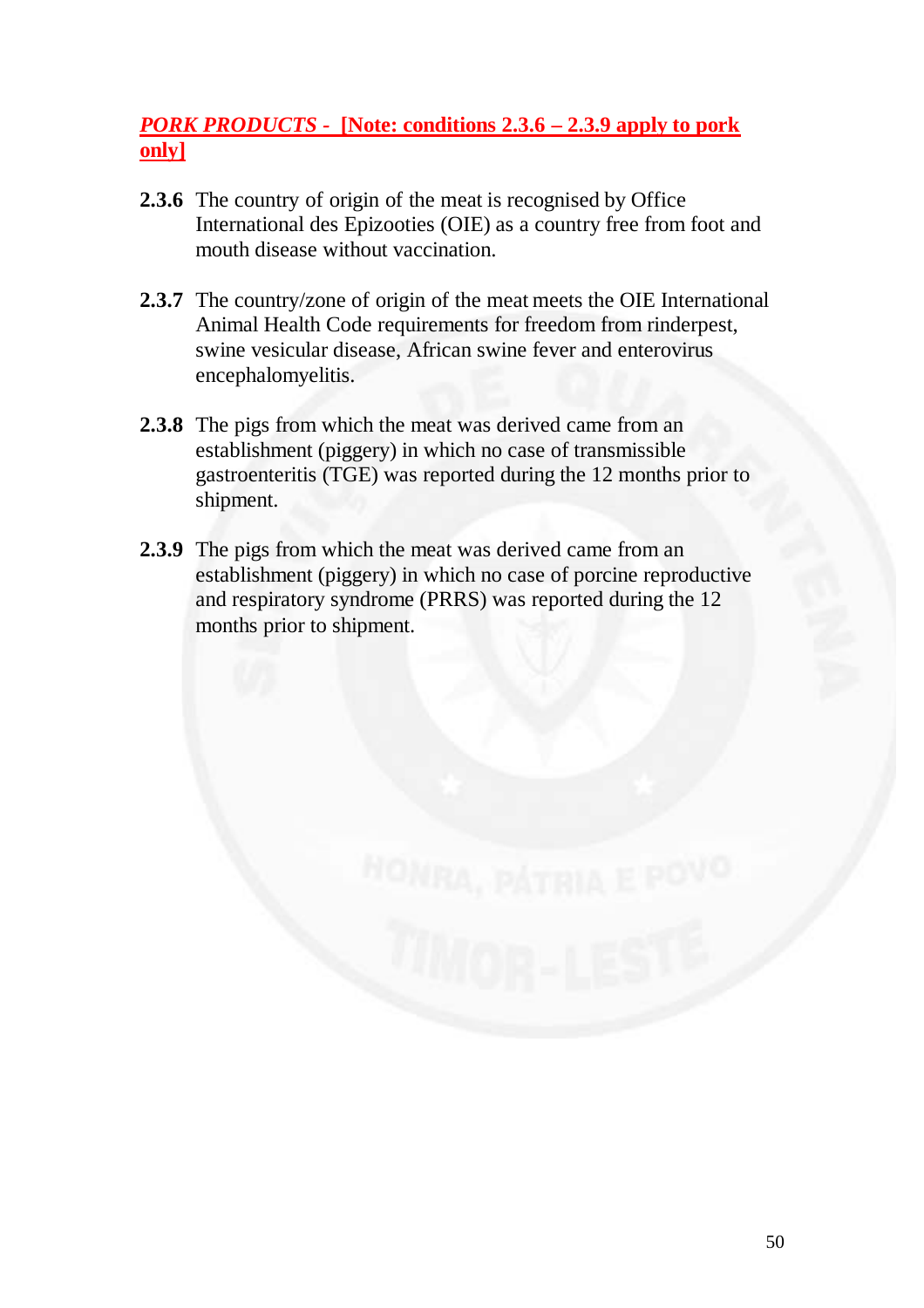# *POULTRY PRODUCTS-* **[Note: condition 2.3.10 applies to poultry only]**

**2.3.10** The country of origin of the meat meets the OIE International Animal Health Code requirements for freedom from highly pathogenic avian influenza and has done so for at least 90 days.

### **2.4 - Packaging**

- **2.4.1** Each carton or similar packing container contains meat from a single species only.
- **2.4.2** Only clean, new bags, wrappers and packaging containers were used in the preparation of each consignment.

### **2.5 - Transport**

**2.5.1** The meat was transported from the exporting country directly to Timor-Leste in clean, sealed containers.

### **2.6 - Certification of Wholesomeness**

The undersigned *Official Veterinarian* certifies that:

 The meat referred to above is stamped in a readily visible manner on the outer wrapping or package with the identification/veterinary control number of the approved establishment at which the animals were slaughtered; and

The meat is fit for human, and/or animal consumption.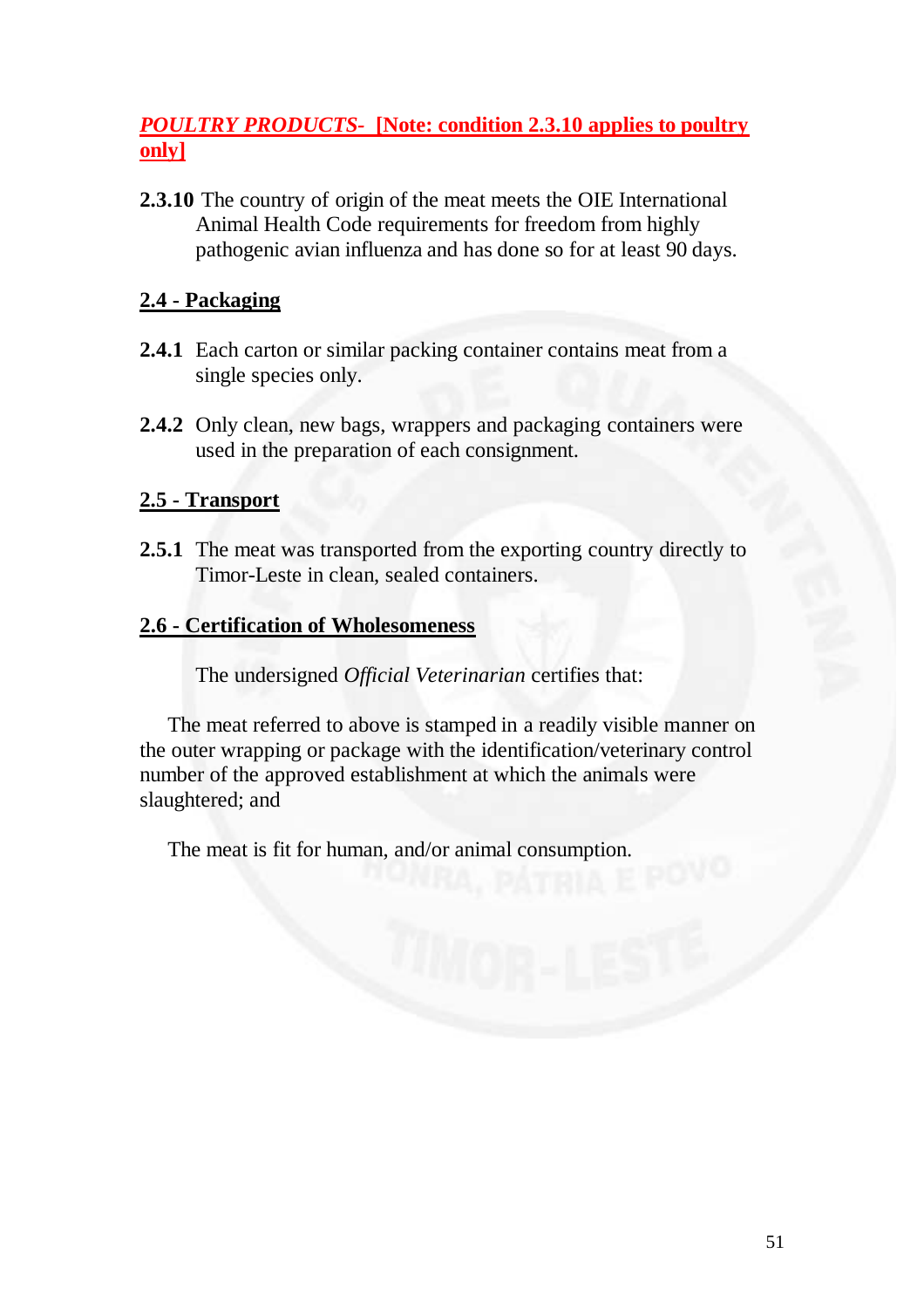# **SUB SECTION THREE - POST ARRIVAL QUARANTINE INSPECTION**

Each consignment of meat, which does not meet the criteria in 1.2, will be stored in quarantine at a place approved by Quarantine Timor -Leste or be held under Customs bond, until certificates have been authenticated and the consignment passed by quarantine, or an inspection has been undertaken by a Quarantine Officer that:

Verifies the presence and validity of the required documents;

The meat is free from animal diseases of quarantine concern; and

The meat is fit for human consumption.

# **SUB SECTION FOUR - DAIRY PRODUCTS**

All dairy imports must be commercially produced and packed, and originate from pasteurised milk.

# **SUBSECTION FIVE – CHICKEN EGGS FOR CONSUMPTION**

Chicken eggs for consumption, must come from a commercial establishment, and must be free from contamination such as feathers and faeces. Eggs must be non fertile.

# **SUBSECTION SIX – FRESH FISH**

These conditions apply to fresh fish for human consumption only. If import is intended for fish food, an import permit is required.

All fresh fish for importation must be dead. Consignments must be labelled with the country of origin clearly visible.

# **SUBSECTION SEVEN – DRIED FISH**

Dried fish may be imported into Timor-Leste, but is subject to inspection on arrival for insect infestation. Infested consignments will be treated, reexported or destroyed.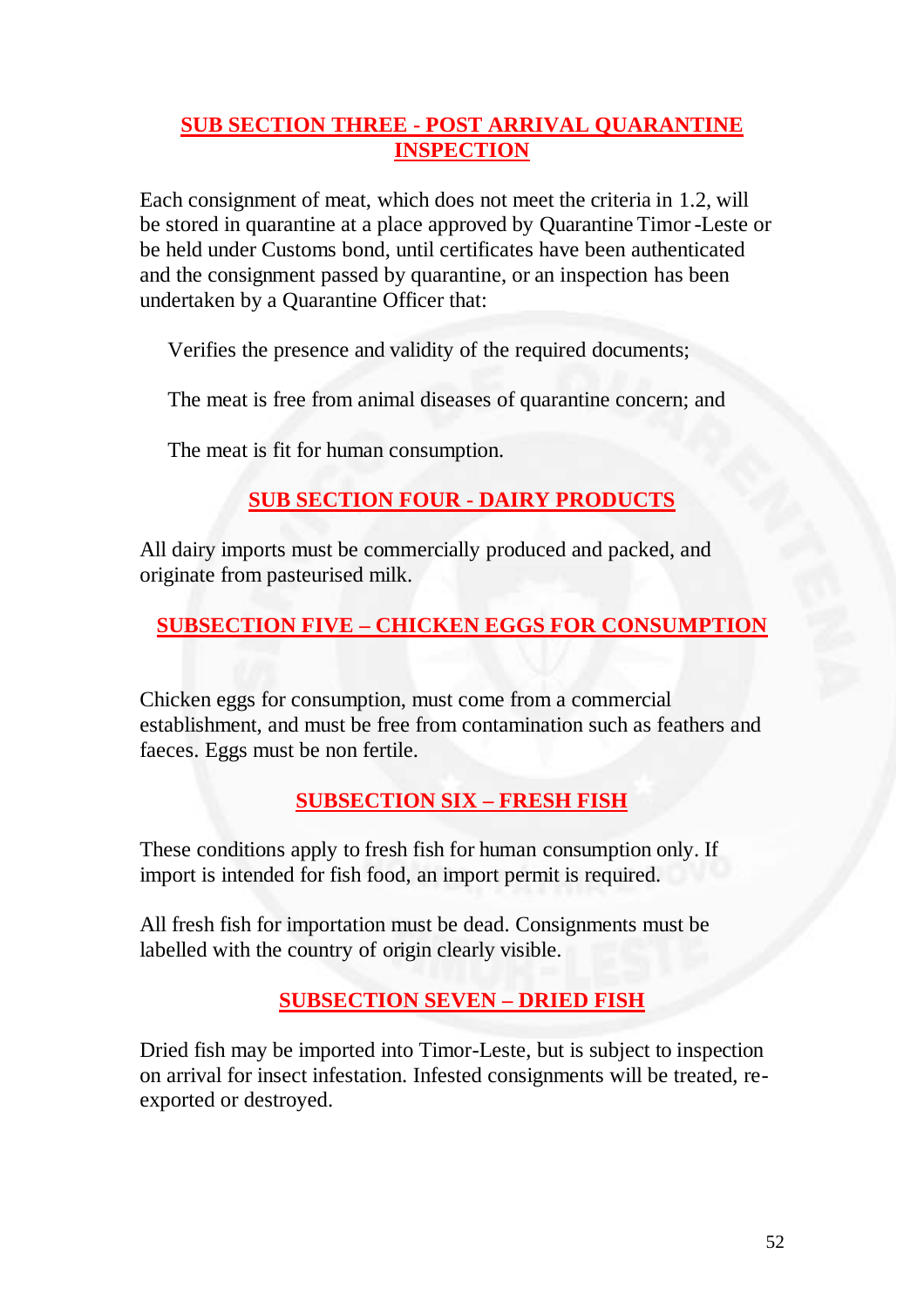# **SECTION 3:** *ANIMAL VACCINES*

The following animal vaccines (for OIE list A diseases) require an import permit prior to being imported intoTimor-Leste.

Vesicular stomatitis Swine vesicular disease Rinderpest Peste des petits ruminants Contagious bovine pleuropneumonia Lumpy skin disease Rift Valley fever Bluetongue Sheep pox and goat pox African horse sickness African swine fever Foot and mouth disease Highly pathogenic avian influenza Rabies

 Other vaccines may be imported, but all imports (including those requiring a permit), must be carried in leak proof containers and be clearly labelled to allow identification at the border. All vaccines must be transported in accordance with IATA regulations.

 A copy of the relevant permit must accompany each animal vaccine consignment.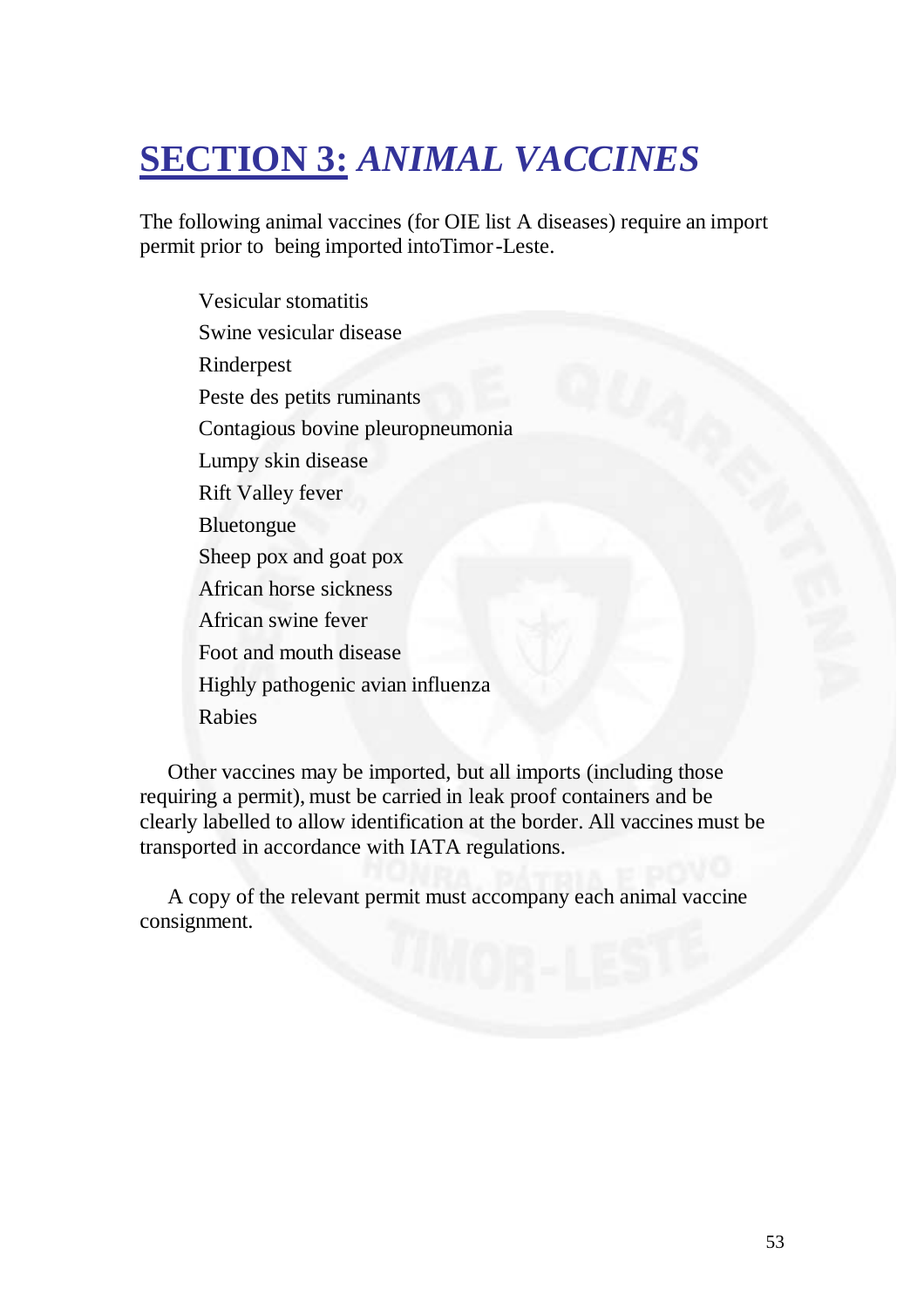# **SECTION 4:** *ANIMAL SKINS AND RAWHIDE ARTICLES*

# **Artefacts, Handicrafts, Trophies and Finished Taxidermy Specimens**

Artefacts, handicrafts, trophies and finished taxidermy specimens made of or containing fur, skin or hide (including rawhide) generally represent a much lower overall risk than bulk unprocessed or partially processed hides and skins.

They should require inspection on arrival, and;

- a) Articles designed or destined for agricultural or veterinary use should be treated under quarantine control in a manner consistent with current requirements for saddles and harnesses as follows:
	- (lxxxix) Used fully tanned saddles, harness and tack from approved countries must be inspected and treated with a disinfectant wash
	- (xc) If inadequately tanned, the items must be gamma irradiated at 50 kGy or other approved disinfectant treatment after
- b) Articles for permanent display in a museum, public exhibition, for a tour (eg musical, cultural, etc) or for *in vitro* scientific purposes may be given an exemption from treatment there are sufficient safeguards to ensure quarantine security. This will need to be determined by SQTL
- c) All other personal consignments should be either

 $\overline{a}$ 

- Fully tanned, fully processed or fully limed; **OR**
- Free of adhering fat, muscle, blood, bone or evidence of decay AND over 5 years old<sup>1</sup>; OR
- □ Free of adhering fat, muscle, blood, bone or evidence of decay AND, in the case of the following species, imported from a country free of the following diseases<sup>2</sup>:

<sup>1</sup> Quarantine Officers will be required to make a professional judgement of age and whether fully tanned based on any documentary evidence, appearance and/or discussion with the importer. The use of statutory declarations is encouraged.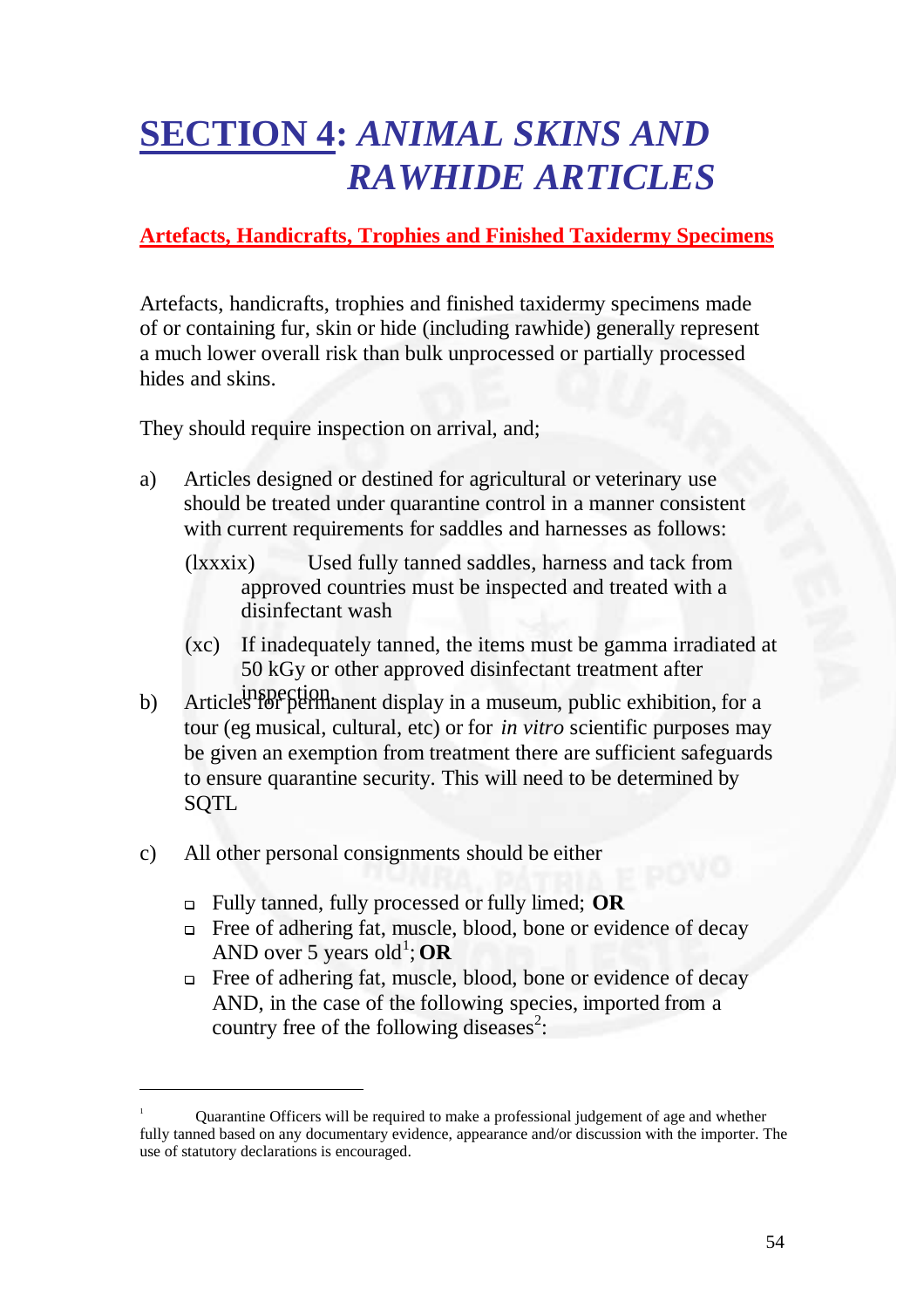- *ruminant and other susceptible species*: FMD, rinderpest, PPR, LSD, capripox/sheep pox
- *-. porcine and other susceptible species*: FMD, rinderpest, ASF, CSF, SVD
- *equine:* glanders; **OR**

Treated under quarantine control with not less than 50 kGy gamma irradiation (or other quarantine approved treatment).

d) Commercial consignments (unless fully tanned) and must either:

Meet requirements as for hides and skins; **OR**

Be free of adhering fat, muscle, blood, bone or evidence of decay and be accompanied by government veterinary certification that either:

 The hide or skin has either been subjected to liming at pH equal to or greater than 12.5 or acid pickling at pH equal to or less than 4, **OR**

 In the case of the following species, accompanied by government veterinary certification that the country of origin of the animals is free of the following diseases:

 *- ruminant and other susceptible species*: FMD, rinderpest, PPR, LSD, capripox/sheep pox  *- porcine and other susceptible species*: FMD, rinderpest, ASF, CSF, SVD, *equine*: glanders; **OR** 

 $\Box$  Be treated under quarantine control with at least 50 kGy gamma irradiation (or other quarantine approved disinfection treatment).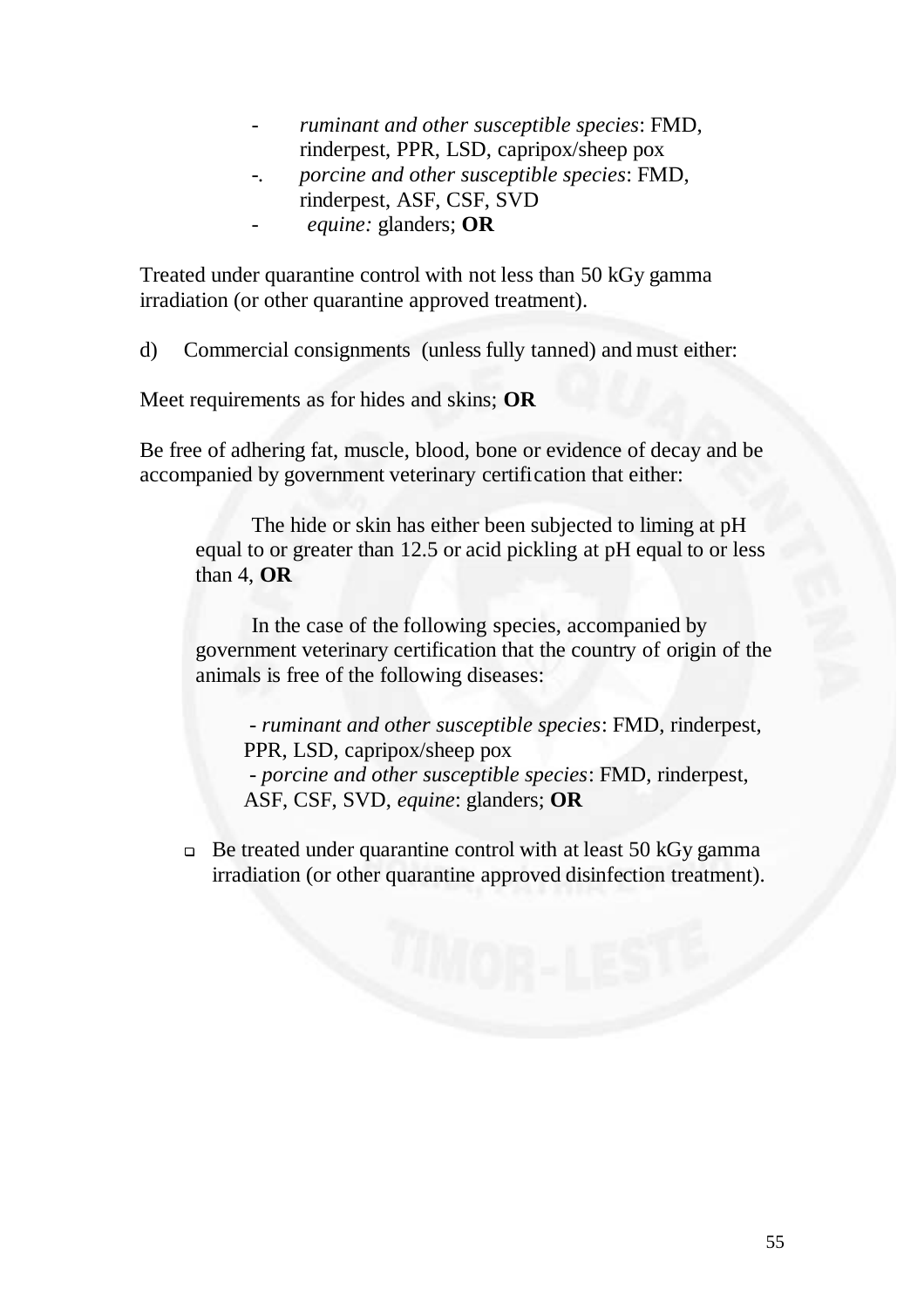# **PART B: PLANT PRODUCTS**

# **SECTION 1:** *LIVE PLANTS*

### **GENERAL IMPORT CONDITIONS LIVE PLANTS**

Due to the lack of adequate post entry quarantine and disease testing facilities presently available in Timor-Leste, and the potential high risk of live plant imports, the following restrictions will apply:

- Only importations of live plants and planting material that is deemed as "being in the best interests of the countries development" will be allowed import into Timor-Leste. This is likely to include new species of food, fibre and forestry plants that are considered to benefit the countries agricultural and forestry industries.
- All such imports will require an import permit, which must be applied for at least one month prior to the proposed import, to allow Ministry staff to assess the application. These imports will only be issued to Government Departments and NGO's involved in projects to improve agricultural / forestry industries.
- The importation of live ornamental plants, for private individuals and organisations is not permitted.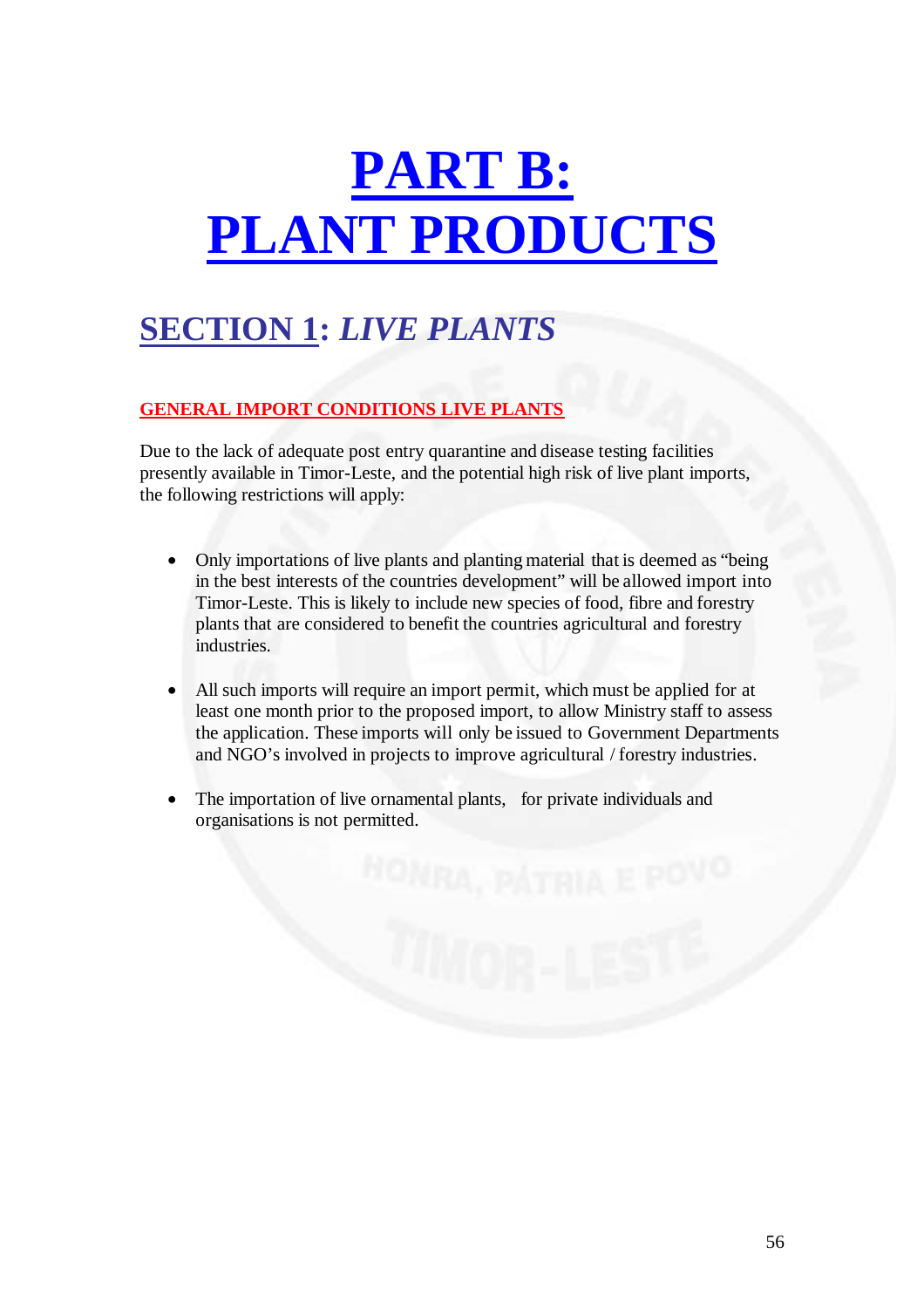# **SECTION 2:** *SEED FOR SOWING*

## **GENERAL IMPORT CONDITIONS FOR SEED FOR SOWING.**

The following general conditions apply to all seed imported for sowing:

Seed must be free of soil and trash.

 Seed contaminated with soil discernible to the naked eye must be cleaned, re-exported or destroyed. Soil is not always readily visible, but 0.1% is the standard maximum tolerance.

 Seed must be free of live insects, plant material (eg fruit pulp, straw, leaf or stem material) and animal material (eg faeces, feathers, droppings, animal remains).

 Seed must be free of contamination with other crop seeds and with "prohibited seeds". See weed list below for a list of prohibited seeds.

 Seed contaminated with other crop seeds or "prohibited seeds" must be subject to seed cleaning treatments or other treatments (such as heat treatment) which would destroy seed contaminants.

 Seed must be packed in new containers which are clearly labelled with botanical names.

 Seed is to be presented for quarantine inspection on arrival in Timor-Leste.

 If infested with live insects, mites or other pests, the seed should be subject to fumigation or other suitable treatment. As Timor-Leste is free of khapra beetle (*Trogoderma granarium*), any seed coming from countries with this pest, will be subject to treatment sufficient to destroy this pest.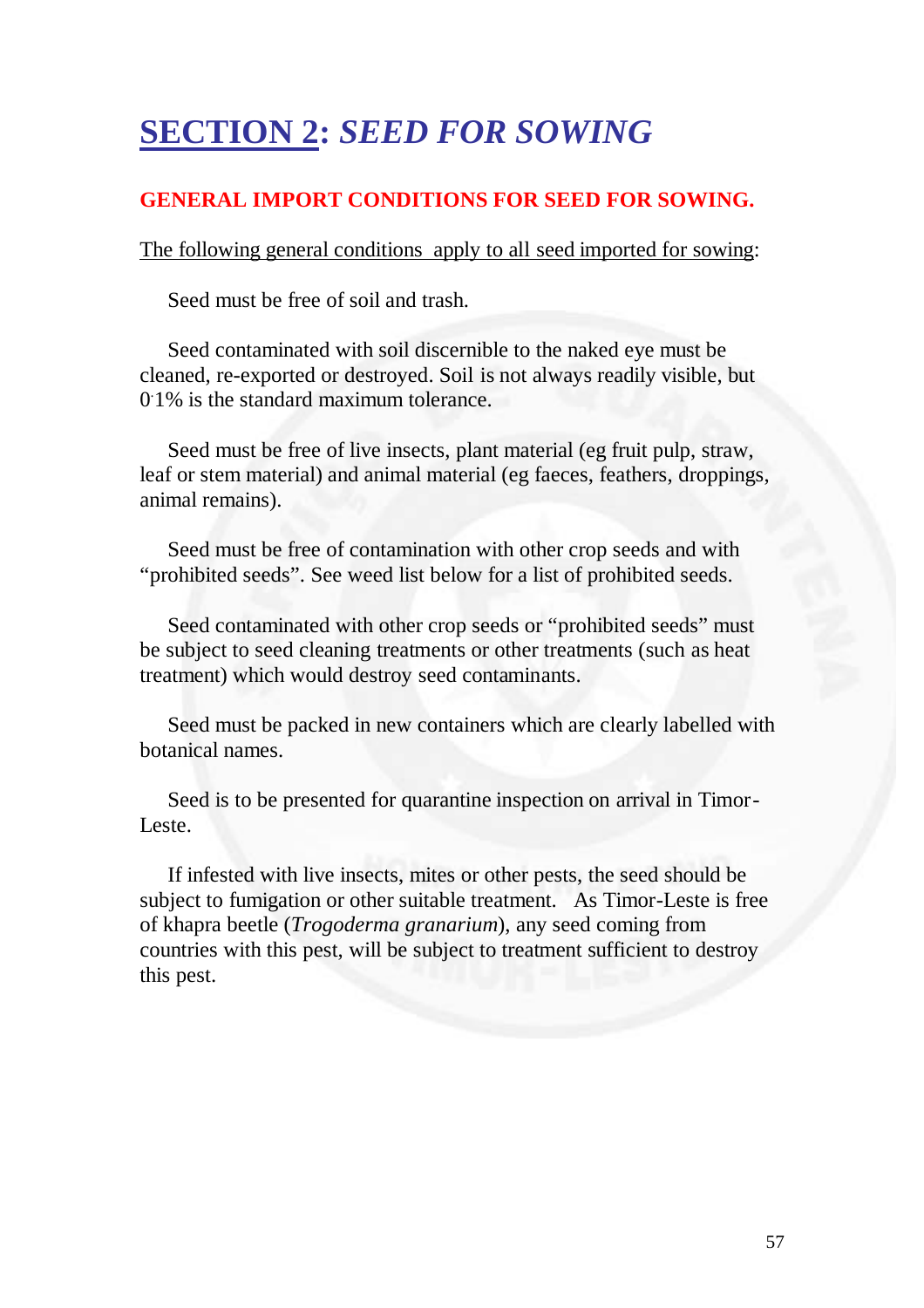**Imported Seed Categories:**

**Category One - Prohibited Weed Seeds (see list below).** 

**Category Two - Restricted Seed (Species allowed import by permit only.)** 

# **Category Three - Non Restricted Seed.**

**Category One - Prohibited Species.**

 The following table details the list of plant species considered significant weeds exotic to Timor-Leste, and are prohibited imports.

### Prohibited Weeds Exotic to Timor-Leste

| Genus and species             | Family           |
|-------------------------------|------------------|
| Andropogon gayanus            | Poaceae          |
| Austroeupatorium inulaefolium | Asteraceae       |
| Brachiaria paspaloides        | Poaceae          |
| Cabomba caroliniana           | Cabombaceae      |
| Clidemia hirta                | Melastomaceae    |
| Coix aquatica                 | Poaceae          |
| Croton hirsutus               | Euphorbiaceae    |
| Cryptostegia grandiflora      | Asclepiadaceae   |
| Digitaria fuscescens          | Poaceae          |
| Digitaria insularis           | Poaceae          |
| Diodia sarmentosa             | Rubiaceae        |
| Echinochloa glabrescens       | Poaceae          |
| Echinochloa stagnina          | Poaceae          |
| Equisetum ramosissimum        | Equisetaceae     |
| Eriochloa polystachya         | Poaceae          |
| Eupatorium catatum            | Asteraceae       |
| Fimbristylis umbellaris       | Cyperaceae       |
| Hybanthus attenuatus          | Violaceae        |
| Leptochloa panicea            | Poaceae          |
| Limnocharis flava             | Limnocharitaceae |
| Mikania cordata               | Asteraceae       |
| Mikania micrantha             | Asteraceae       |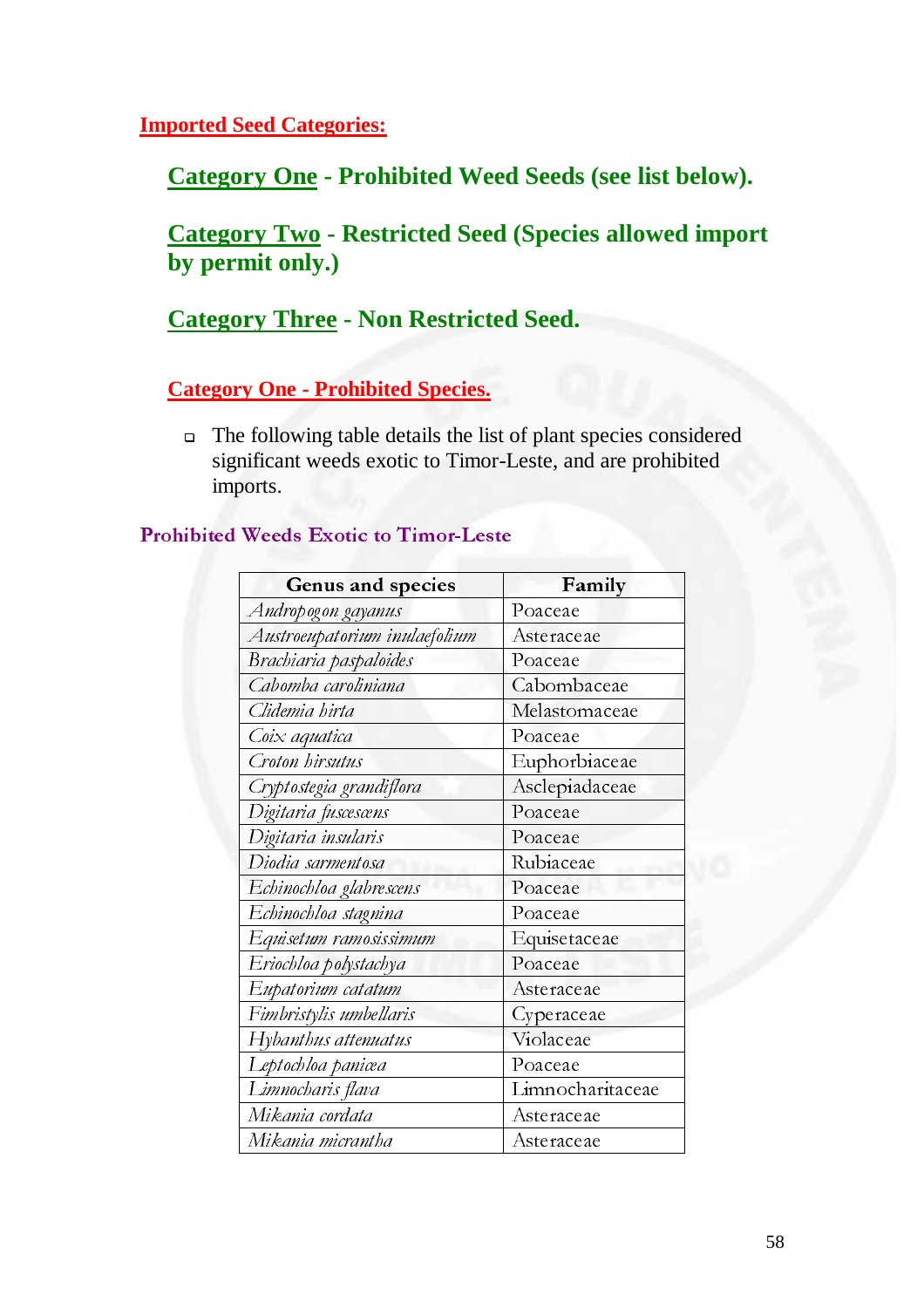| Mimosa pigra             | Mimosaceae       |
|--------------------------|------------------|
| Myriophyllum spicatum    | Haloragaceae     |
| Paederia foetida.        | Rubiaceae        |
| Parthenium hysterophus   | Asteraceae       |
| Pennisetum polystachion  | Poaceae          |
| Piper aduncum            | Piperaceae       |
| Prosopsis species        | Mimosaceae       |
| Rhodomyrtus tomentosa    | Myrtaceae        |
| Rotala indica            | Lythraceae       |
| Sacciolepis interrupta   | Poaceae          |
| Salvinia cucullata       | Salviniaceae     |
| Salvinia molesta         | Salviniaceae     |
| Salvinia natans          | Salviniaceae     |
| Schoenoplectus juncoides | Cyperaceae       |
| Scirpus maritimus        | Cyperaceae       |
| Sorghum almum            | Poaceae          |
| Sorghum halepense        | Poaceae          |
| Spermococe mauritiana    | Rubiaceae        |
| Striga angustifolia      | Scrophulariaceae |
| Striga asiatica          | Scrophulariaceae |
| Striga gesnerioides      | Scrophulariaceae |

# **Category Two - Restricted Seed Species**

Seeds of the following species are restricted entry and are permitted import by permit only. Applications to import the following seed must be made one month prior to the proposed import, to allow for Ministry staff to assess the application.

| Rice               |
|--------------------|
| Maize              |
| Coffee             |
| Cassava            |
| Bananas            |
| Citrus             |
| Mango              |
| Coconut            |
| Phaseolus vulgaris |
| Vigna spp.         |
| Onion and garlic   |
| Potato             |
| Pineapple          |
| Avocado            |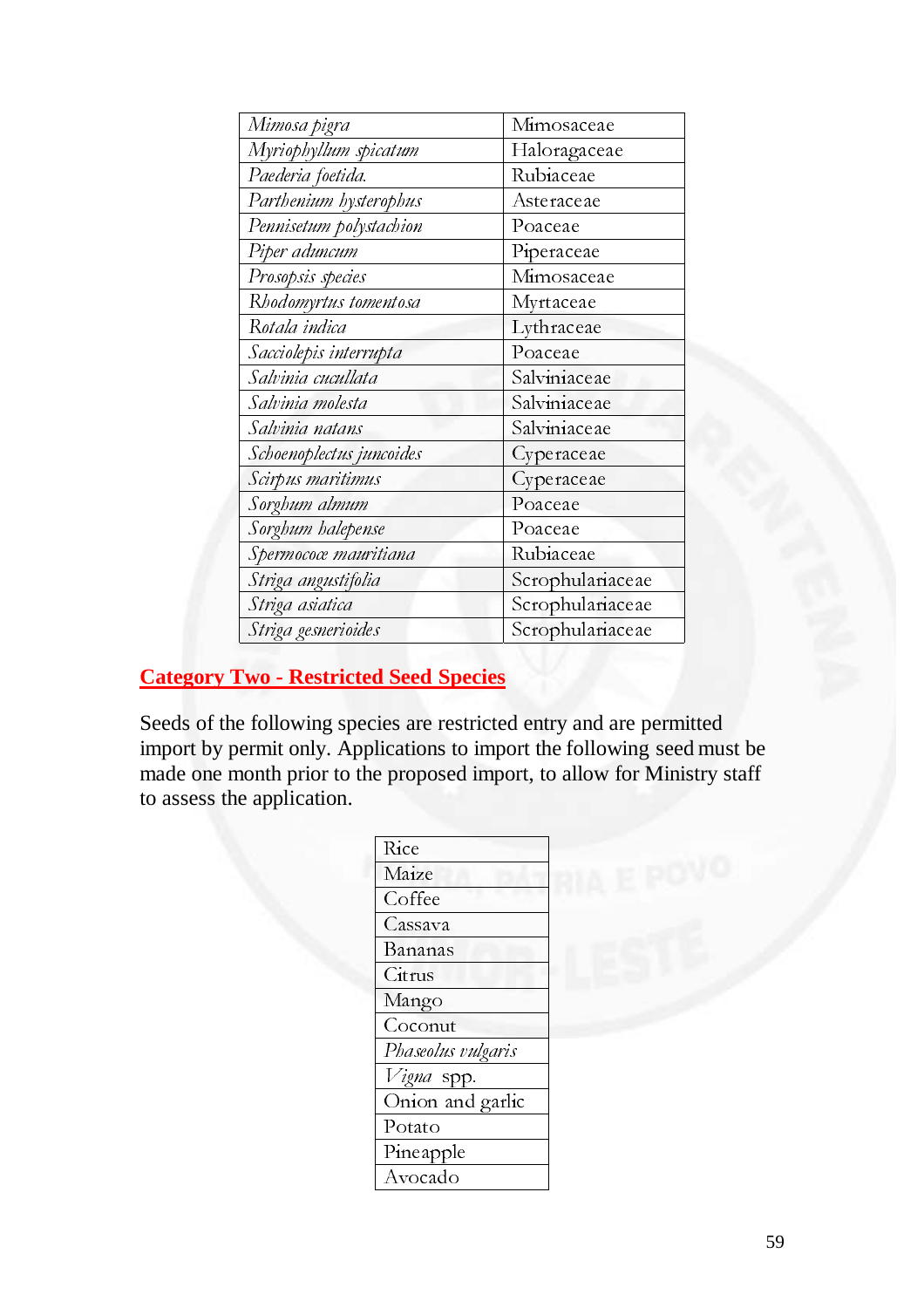# **Category Three - Non Restricted Seed**

Any species of seed not included in the two categories mentioned above are considered non restricted, and may be imported without an import permit, providing;

They are produced and packaged commercially, from a recognised commercial seed producer. I.e.: not hand picked garden seeds or field collected seeds.

The seed packaging clearly states the botanical name of the seeds.

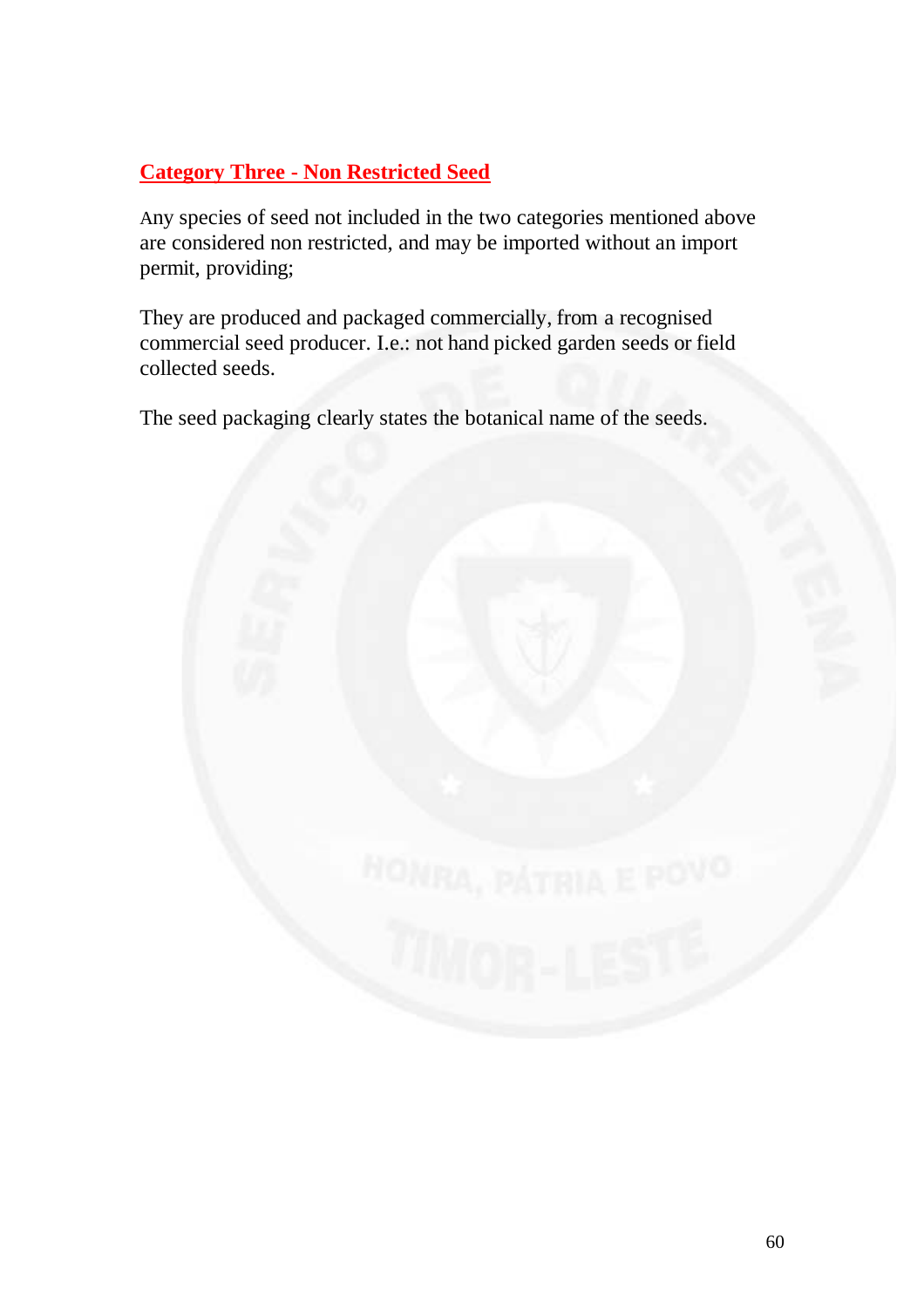# **SECTION 3:** *FRESH FRUIT AND VEGETABLES*

All fresh fruit and vegetables arriving into Timor-Leste must be accompanied by an Official Government Phytosanitary Certificate from the country of origin, stating the following;

**" This is to certify that the plants or plant products described above have been inspected according to appropriate procedures and are considered free from quarantineable pests and practically free from other injurious pests, and that they are considered to conform with the current phytosanitary regulations of the importing country"** 

- Original copies of the official Government Phytosanitary Certificate must be presented to Quarantine Timor-Leste for inspection.
- Where consignments are transhipped through a third country on route to Timor-Leste, they must remain consolidated and in insect proof packaging i.e. plastic wrapped or insect meshed cartons.
- If the consignment is deconsolidated in another country prior to arrival in Timor-Leste, therefore exposing the consignment to insect attack or cross contamination, then the Phytosanitary Certificate from the original country of origin becomes invalid, and a new Phytosanitary Certificate, with the endorsement outlined above, will need to be obtained from the third country where the consignment has been exposed, prior to entry into Timor-Leste.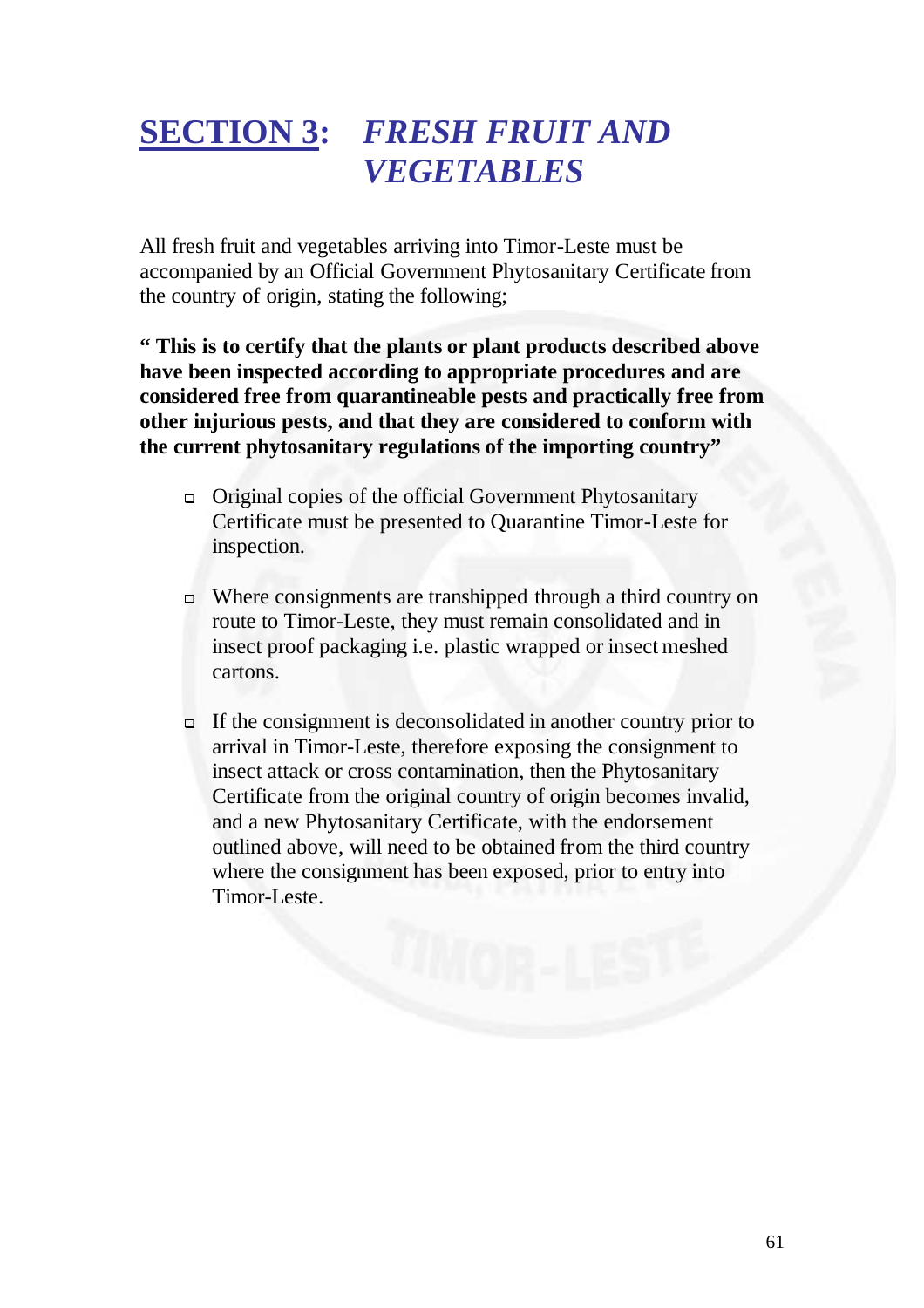# **SECTION 4:** *CUT FLOWERS*.

The ability of cut flowers to be propagated and potentially carry exotic pathogens deem them harmful to important commercial crops in Timor-Leste. As there are no adequate testing facilities to test for such diseases in Timor-Leste, the importation of fresh cut flowers is prohibited.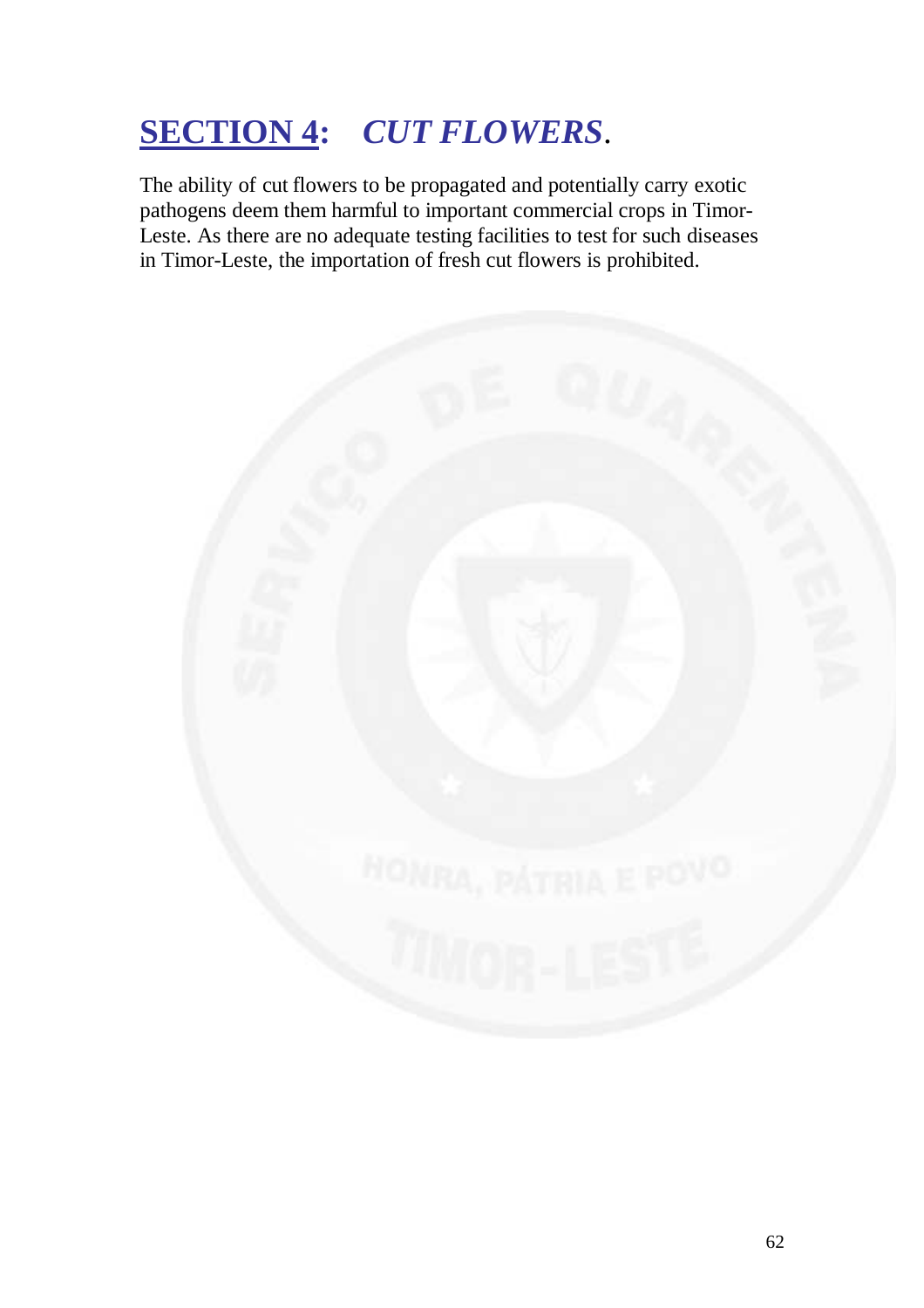# **SECTION 5:** *TIMBER, LOGS AND WOODEN PRODUCTS*

*Note: At present there are no fumigation facilities available in Timor-*Leste, and as such all quarantine treatments must be performed offshore.

# **TIMBER**

### **Non-commercial**

 Non-commercial consignments of timber articles destined for personal or private use are generally subject to on-arrival inspection. However, where heat treatment certificates are presented for non-commercial consignments, they may be accepted for quarantine clearance purposes if they meet the same criteria as set out for commercial consignments.

### **Commercial Consignments**

- 'Commercial' relates to break bulk and containerised shipments of timber, timber mouldings and manufactured wooden articles.
- All treatment must be validated on an official Phytosanitary certificate, issued by a Government organisation authorised under IPPC, with correct duration, temperature and thickness of timber clearly stated;

### **General Conditions.**

 When the treatment is carried out overseas the consignment must be accompanied by a valid treatment certificate for those goods stating that the treatment was applied within 21 days of shipment/containerisation. If covered by overseas certification these consignments require a verification inspection prior to release from quarantine.

 Timber is to be imported free of plant material, animal residues, seeds, soil, and bark. If timber is found to be contaminated on inspection, contaminants are to be removed and treated in an approved quarantine method. Inspection for insects under bark should be carried out during bark removal. Contaminated timber is to be cleaned thoroughly by washing, scraping and/or sweeping as appropriate prior to release.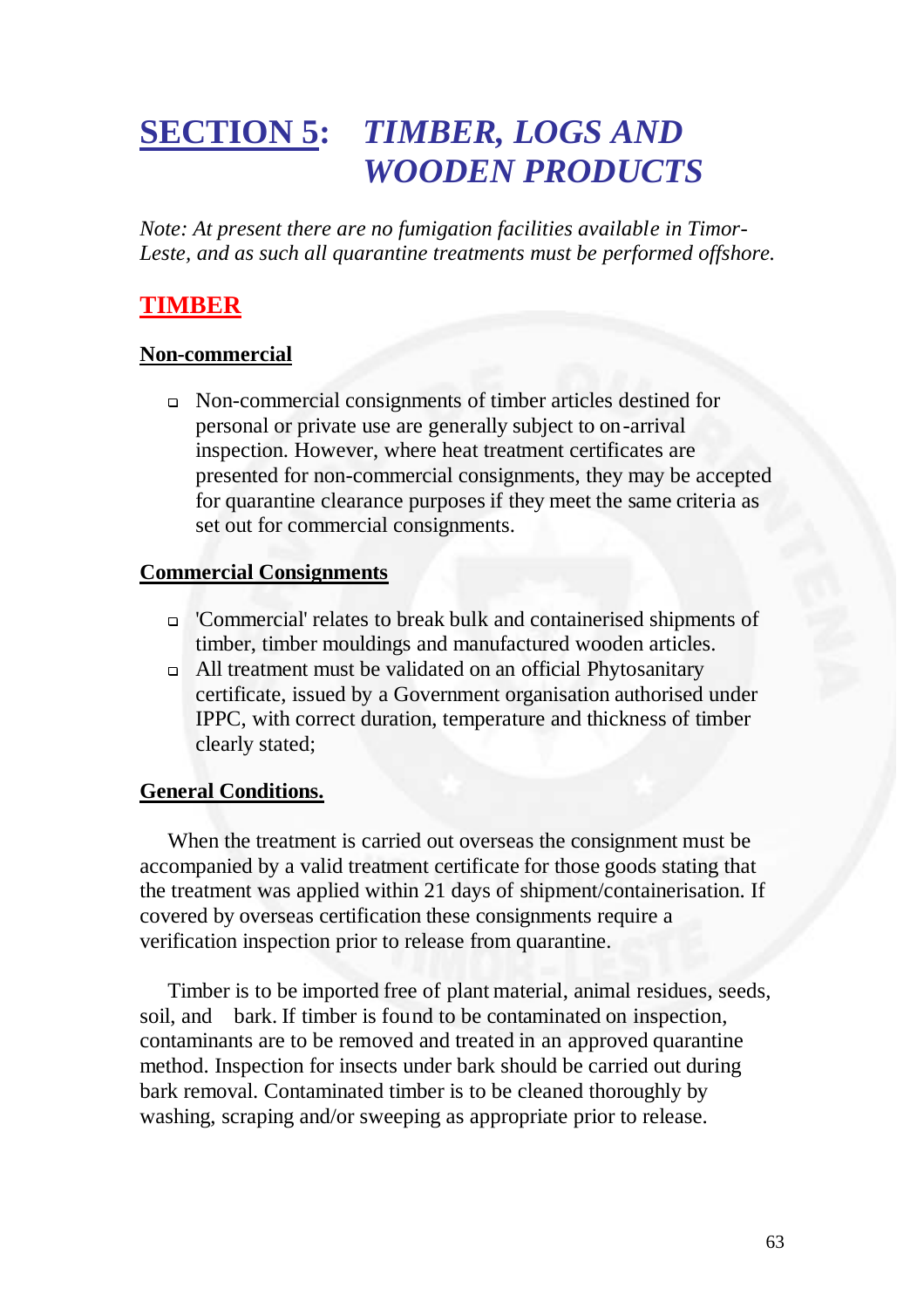A knockdown spray may be required to control adult insects if fumigation cannot be carried out immediately. Commercial insecticide brands and formulations may change. Knockdown or contact insecticide sprays are to be used in accordance to label requirements.

 If a live timber pest is detected then the entire line/mark/consignment requires treatment / re-export

 Importers must be made fully aware that timber must be stickered at 200 mm intervals to allow for fumigation should infestation be found. In addition timber covered with pre-shipment certification should also have been stickered prior to treatment. This is to be endorsed on documentation.

**Note**: Non-commercial consignments of timber articles destined for personal or private use are subject to on-arrival inspection. The consignment is to be unpacked and inspected and/or treated if necessary on arrival.

### **TREATMENT OPTIONS:**

Methyl bromide at  $48g/m<sup>3</sup>$  for 24 hours at 21<sup>o</sup>C Sulphuryl fluoride  $SO_2F_2$  (Vikane) at 64g/m<sup>3</sup> for 16 hours at 21<sup>o</sup>C pre-shipment only Heat treatment Ethylene oxide Gamma irradiation Heat treatment endorsed by MAF New Zealand Permanent timber preservative treatment Methyl bromide at  $64g/m^3$  for 4 hours at  $21^{\circ}$ C (660 mm vacuum) Methyl bromide at  $64g/m^3$  for 5 hours at  $4-21^{\circ}C$  (660mm vacuum)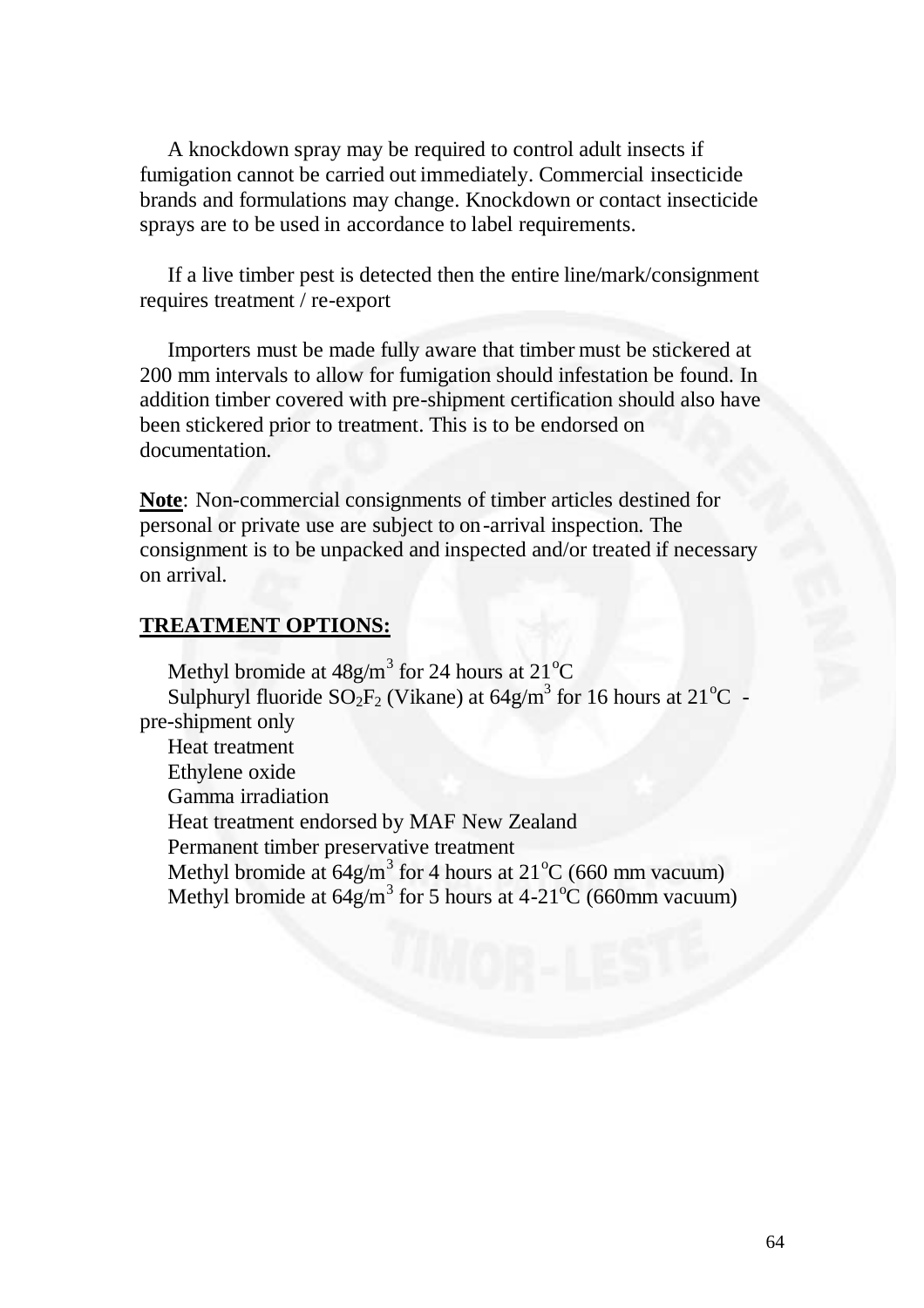### **DETAILS OF TREATMENT OPTIONS**

#### **Methyl bromide:**

 $48g/m<sup>3</sup>$  for 24 hours at 21<sup>o</sup>C at normal atmospheric pressure (NAP) For each 5ºC the temperature is expected to fall below 21ºC the fumigator must add  $8g/m<sup>3</sup>$  or subtract the  $8g/m<sup>3</sup>$  for each 5<sup>o</sup>C the temperature increases.

 The minimum duration for this treatment is 24 hours, regardless of temperature or dosage.

 For example, some acceptable treatment ranges at NAP are: 48g/m³ for 24 hours at 21ºC and above (standard dosage) 56g/m³ for 24 hours at 16ºC-20ºC  $64g/m<sup>3</sup>$  for 24 hours at 11<sup>o</sup>C-15<sup>o</sup>C  $72g/m^3$  for 24 hours at  $5^{\circ}$ C  $-10^{\circ}$ C  $80g/m<sup>3</sup>$  for 24 hours at 4 $°C$ 

#### **Sulphuryl fluoride fumigation**  $(SO_2F_2)$ **:**

 $64$ g/m<sup>3</sup> for 16 hours at 21<sup>o</sup>C or above at Normal Atmospheric Pressure (NAP).

Vikane ® is a Registered trade name of Dow Chemical Company.

#### **Heat or kiln sterilisation for timber**

 The timber must under go a high humidity treatment in an enclosed chamber in which the dry bulb temperature is not less than  $74^{\circ}$ C (165 $^{\circ}$ F) and the wet bulb depression is not more than  $2^{\circ}C$  (35.6 $^{\circ}F$ ).

 The core temperature of the timber must be maintained at a minimum 74<sup>o</sup>C (165<sup>o</sup>F) for the duration of the treatment. The duration of the treatment will depend on the thickness of the timber (see below). The 'thickness' of the timber is the distance between spacers in the stack, regardless of the thickness of individual boards.

The treatment duration begins when the temperature and humidity in the chamber have stabilised.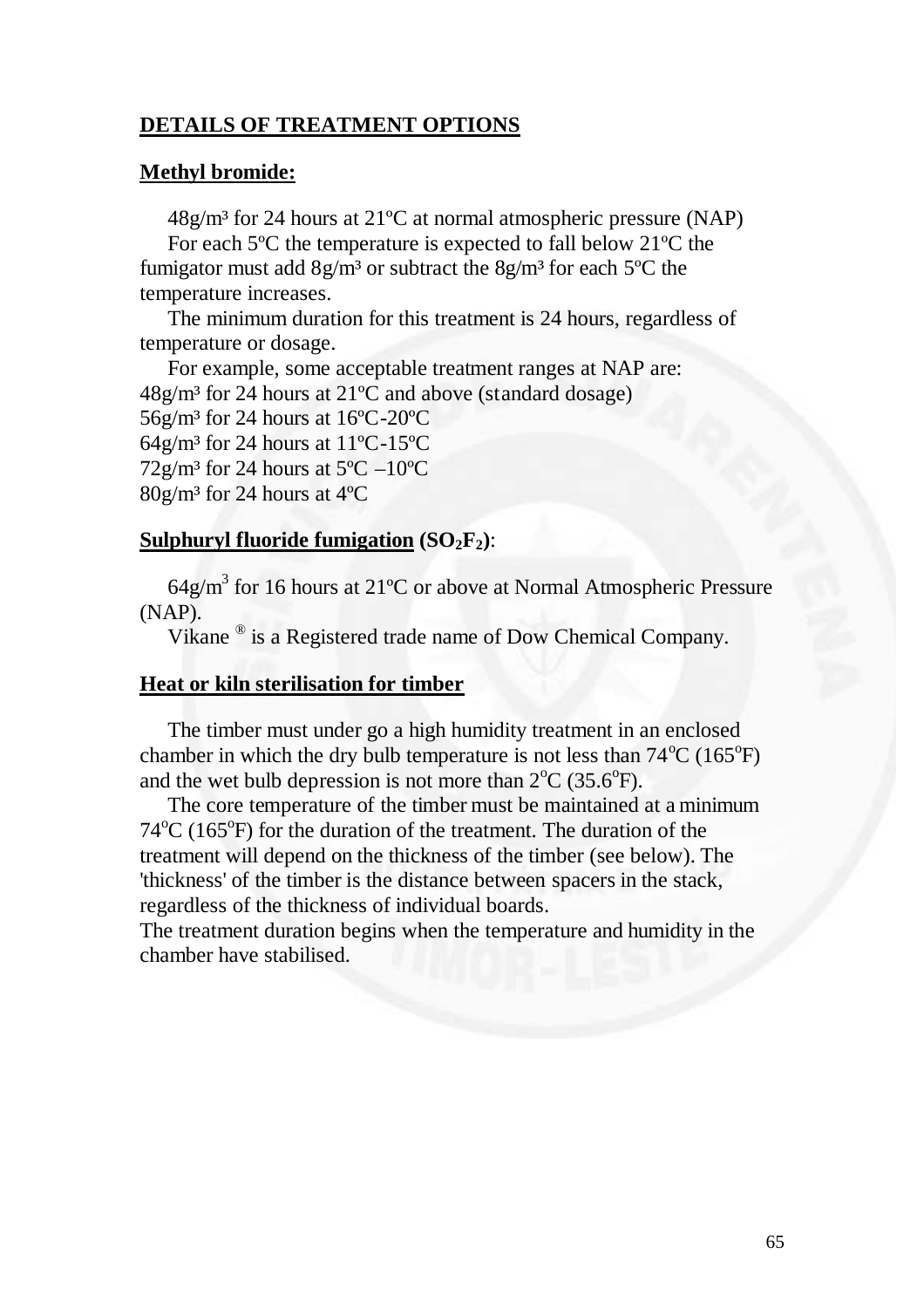All timbers must have an average moisture content of less than 12 percent based on oven-dry weight or mass.

| Maximum thickness of timber       | Duration of treatment (hours) |
|-----------------------------------|-------------------------------|
| $\frac{(\text{mm})}{(\text{mm})}$ |                               |
| $\parallel$ 0-25                  |                               |
| $ 26-50 $                         | 6                             |
| $\vert 51 - 75 \vert$             | 8                             |
| $\ 76 - 100$                      | 10                            |
| $\parallel$ 101-150               | 14                            |
| $\parallel$ 151-200               | 18                            |
| Thickness unknown                 | see below                     |

 $\Box$  If the thickness of the timber is not stated on the treatment certificate or is unknown, a verification inspection at a SQTL approved premises is required to ensure that the timber has at least one dimension less than or equal to 200mm and to verify that the stated duration of the treatment is adequate.

### **Ethylene oxide**:

□ Under initial minimum vacuum of 50 kilopascals at  $1500$ g/m<sup>3</sup> for 4 hours at 50 $^{\circ}$ C; or 1500g/m<sup>3</sup> for 24 hours at 21 $^{\circ}$ C

### **Gamma Irradiation: Timber Pests**

 $\Box$  At 5 kGray (0.5 M rad).

### **Methyl bromide**:

 $64$ g/m<sup>3</sup> for 4 hours at 21<sup>o</sup>C under vacuum (660mm vacuum).

Add 8g/m<sup>3</sup> for each 5<sup>o</sup>C the temperature is expected to fall below 21<sup>o</sup>C or subtract the 8g/m<sup>3</sup> for each 5<sup>o</sup>C the temperature increases above  $21^{\circ}$ C during the fumigation. It is the minimum temperature during the course of the fumigation that is to be used for the calculation of the dose.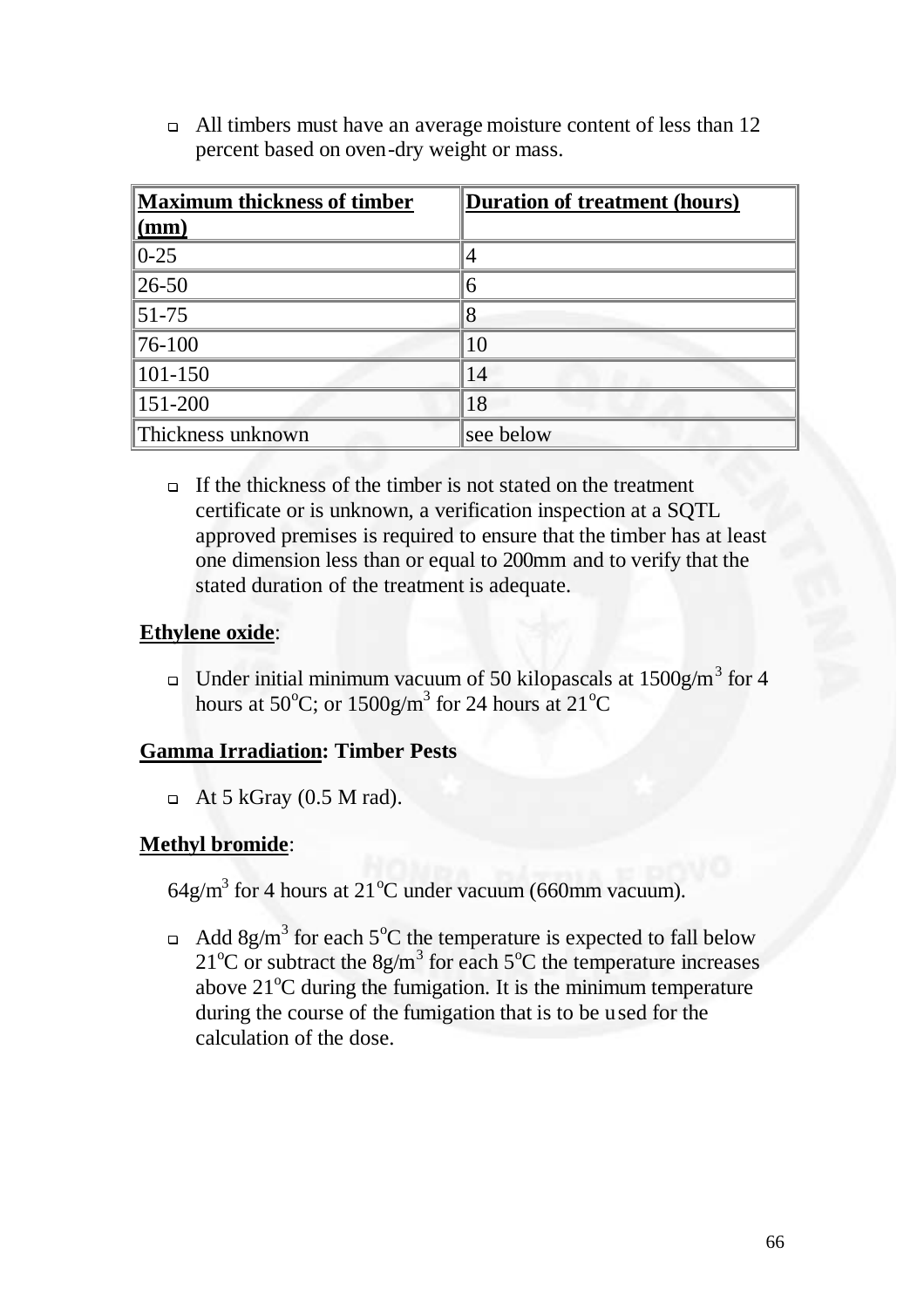Newly manufactured panel products (including panel products used as packaging) such as plywood, chipboard and particle board are acceptable as packing, without inspection or further treatment, provided they have been manufactured in either Australia, Canada, Europe, Israel, Japan, New Zealand, United Kingdom or USA; and provided they have not been pre-used. Accompanying certificates are to state:

 'The (name of panel product) packing/product in this consignment was manufactured in (name of country) within three months of shipment and has not been pre-used.'

#### **Statements from countries other than those above must state:**

 'The (name of panel product) packing/product in this consignment was manufactured in (name of country) within 21 days of shipment and has not been pre-used.'

#### **Consignments not accompanied by a valid treatment certificate**

Where certificates are presented that are not acceptable because;

 They are not official Government Phytosanitary certificates; **OR** The details of the treatment (duration, temperature, thickness of timber) on the certificate are incorrect or incomplete;

#### **Commercial**

 The consignment covered by the certification is to be directed to a Quarantine Approved Premise for full unpack inspection. If Contamination or infestation is found, the consignment may be reexported or ordered for treatment if available.

#### **Non-commercial**

 The consignment is to be unpacked and inspected and/or treated on arrival.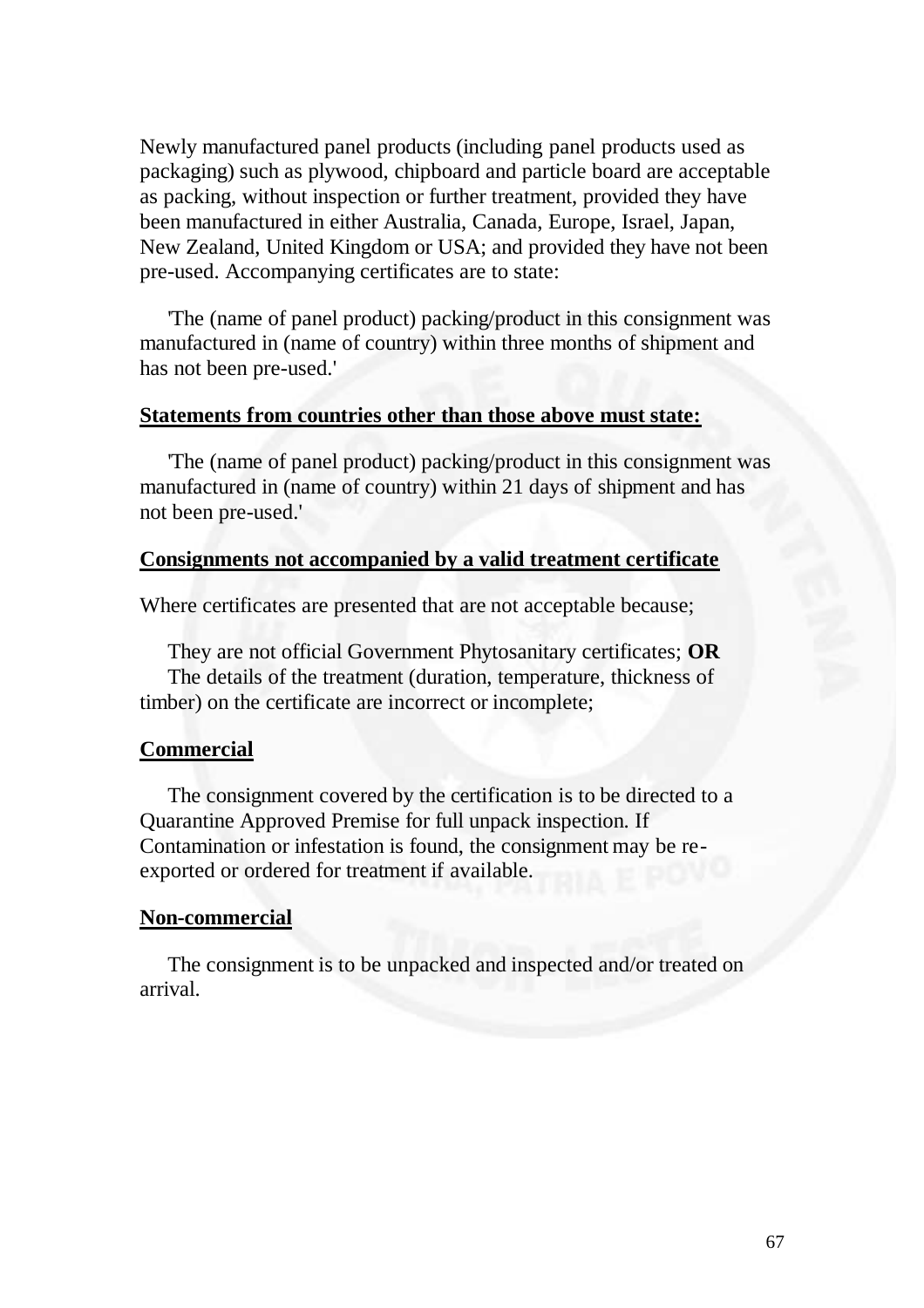# **TIMBER LOGS**

### **Timber to stand 24 hours prior to inspection**

Timber must be allowed to stand for 24 hours prior to full inspection to allow frass to develop, as it is disturbed during the discharge process. Similarly, wet timber cannot be inspected thoroughly because frass is removed by rain and therefore must be allowed to stand for 24 hours prior to full inspection

### **Clearance procedures for logs prior to and after processing**

All consignments of logs must be inspected by SQTL on arrival.

 Logs are to be imported free of plant material, animal residues, seeds, soil, and bark. If logs are found to be contaminated on inspection, contaminants are to be removed from the logs and treated by an approved quarantine method. Inspection for under-bark insects or insects under bark should be carried out during bark removal. Contaminated logs are to be cleaned thoroughly by washing, scraping and/or sweeping as appropriate prior to release.

 If one log in a line/mark is found to be infested with live wood boring insects or snails, then all logs in that line/mark are to be fumigated in the inspection area without delay and milled within 7 days.

 Methyl bromide may be used as a treatment to contain infestation within the log until processed or until processing begins. (Complete control of insects within the log is unlikely to be achieved.)

A knockdown spray may be required to control adult insects if fumigation or processing cannot be carried out immediately. Commercial insecticide brands and formulations may change.

### **Methyl bromide:**

- $\Box$  48g/m<sup>3</sup> for 24 hours at 21<sup>o</sup>C at normal atmospheric pressure (NAP)
- For each 5ºC the temperature is expected to fall below 21ºC the fumigator must add  $8g/m<sup>3</sup>$  or subtract the  $8g/m<sup>3</sup>$  for each 5<sup>o</sup>C the temperature increases.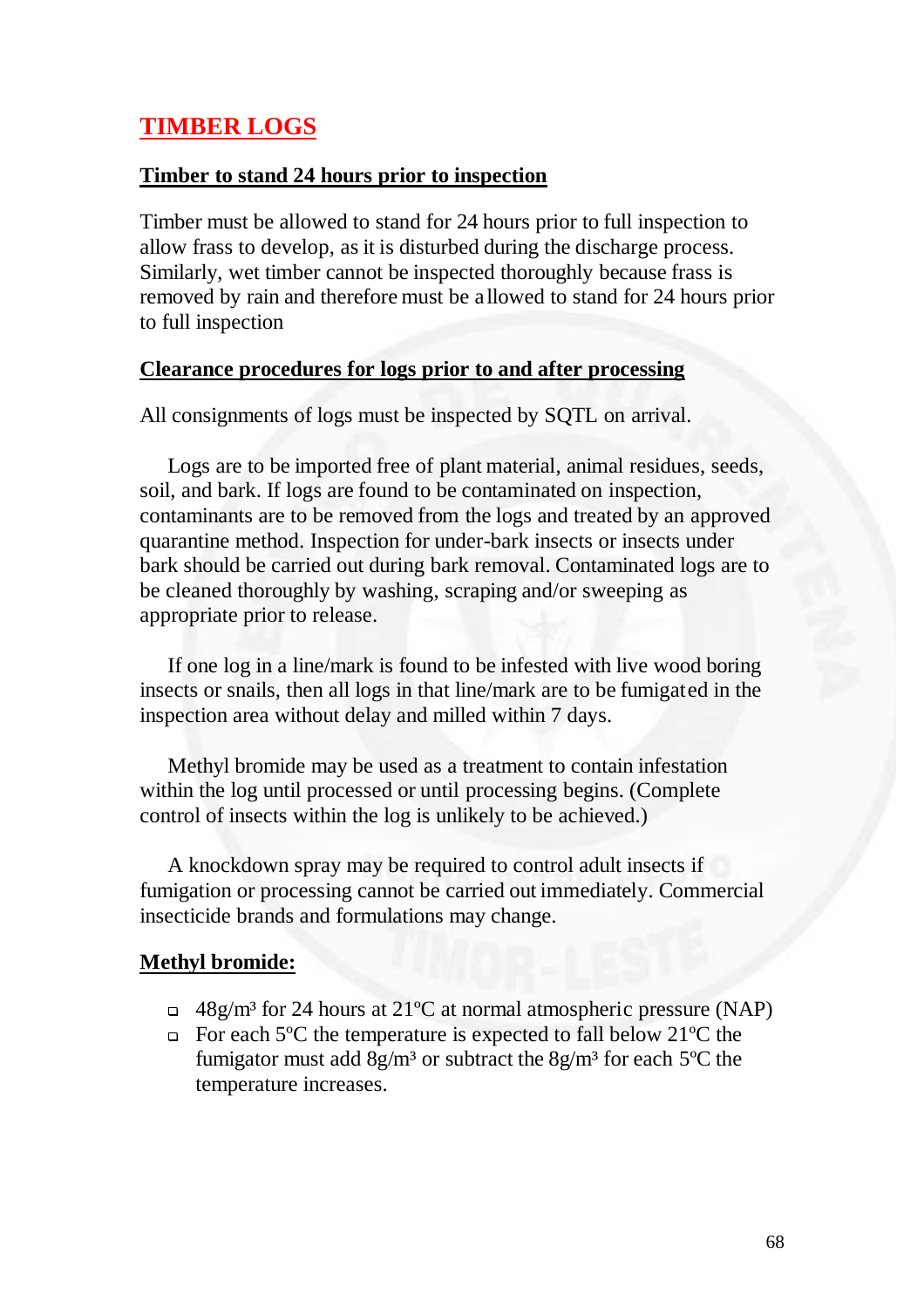# **PART C: MISCELLANEOUS IMPORTS**

# **SECTION 1:** *USED MACHINERY AND VEHICLES*

### **Background Information**

The importation of used machinery represents a very high quarantine risk. This is due to the very nature of the type of work environment that the machinery may have operated under (e.g. harvesting crops, operating in agricultural environments).

An additional risk is added when you consider that the machine could be operating in an agricultural environment in Timor-Leste, thus dramatically increasing the possibility of the introduction of an exotic pest or disease.

Used machinery should be inspected by Quarantine Officers to ensure quarantine risks are quickly identified and treated accordingly.

 The importation of agricultural, earthmoving and mining machinery from the above countries requires clearance from SQTL due to the high risk of introducing a range of serious exotic pests and diseases (e.g. Karnal bunt**)** and prohibited plant and animal products.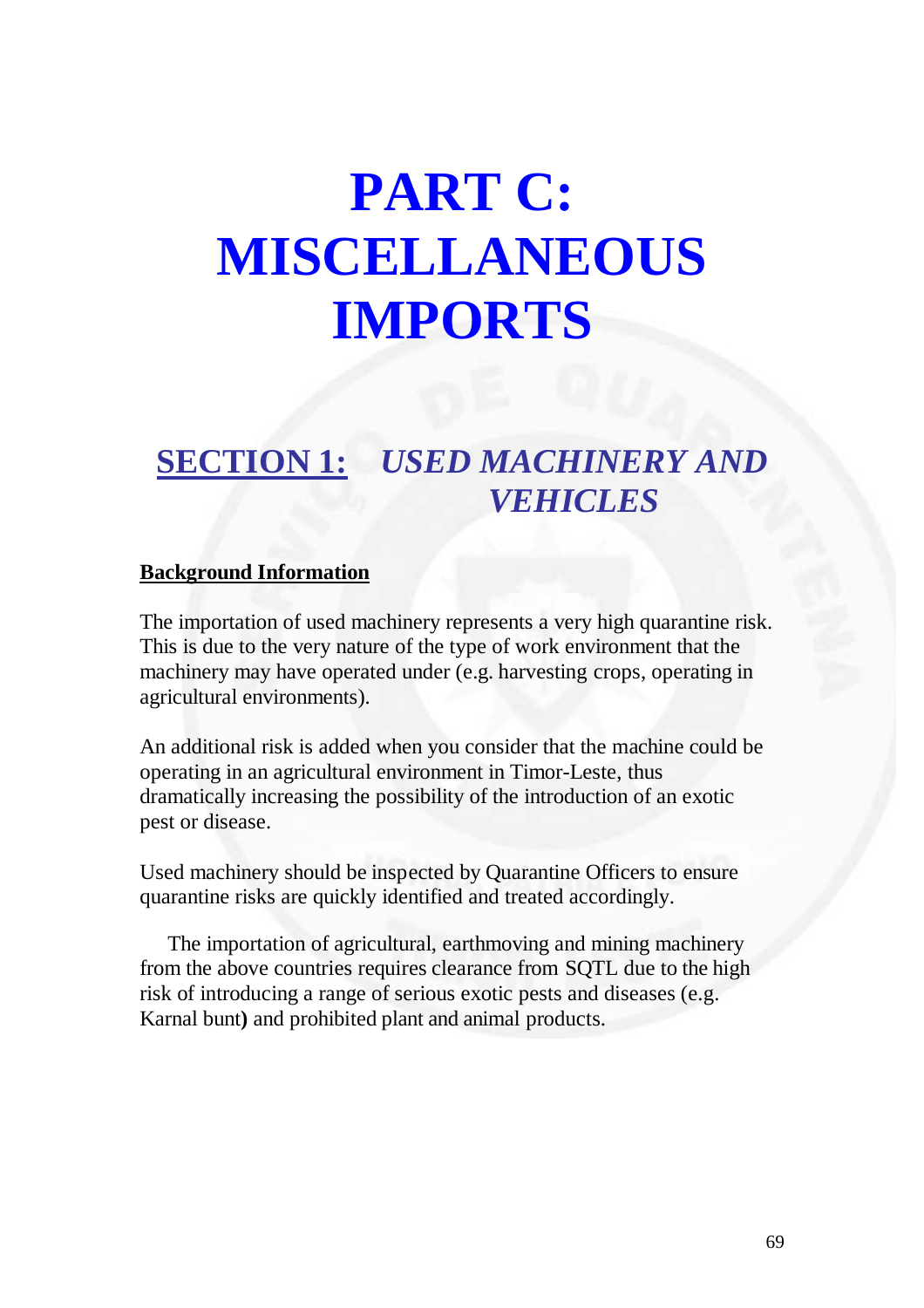# **Used Machinery and Vehicle Quarantine Clearance**

The following conditions apply;

SQTL must be advised of the proposed import well ahead of arrival (at least 7 days in advance) to ensure adequate cleaning facilities are available.

If the machinery or vehicles require transport from the freight discharge area (wharf etc), to a designated cleaning area, the form of transport used and route will require quarantine approval and supervision. Should the transporting vehicle become cross-contaminated, it will also become subject to quarantine control and treatment.

The importer or agent must make the necessary arrangements to allow for the complete inspection of the machinery by Quarantine Officers e.g. dismantling where necessary. It is also important that the importer / agent is present for the inspection to note any cleaning requirements, and to suggest options for solving any problems.

The cleaning of machinery and vehicles is the responsibility of the importer or agent.

Timber packaging, pallets or dunnage will be subject to inspection and treatment on arrival.

# **Cleanliness Requirements**

It is the responsibility of the importer to ensure each consignment is **clean** and **free of all Quarantine Risk Material (QRM),** including live insects, seeds, soil, mud, clay, animal fescese, animal material, plant material such as straw, twigs, leaves, roots, bark, food refuse and other debris prior to arrival in Timor-Leste.

1. Important points to check are:

Between dual wheels / rims, muffler surrounds, wheel guards and mud guards;

 Spare tyres, toolbox, tracks and track frames. Turret pivot areas and axle beams;

Engine bays - remove all grease and oil stains must be cleaned.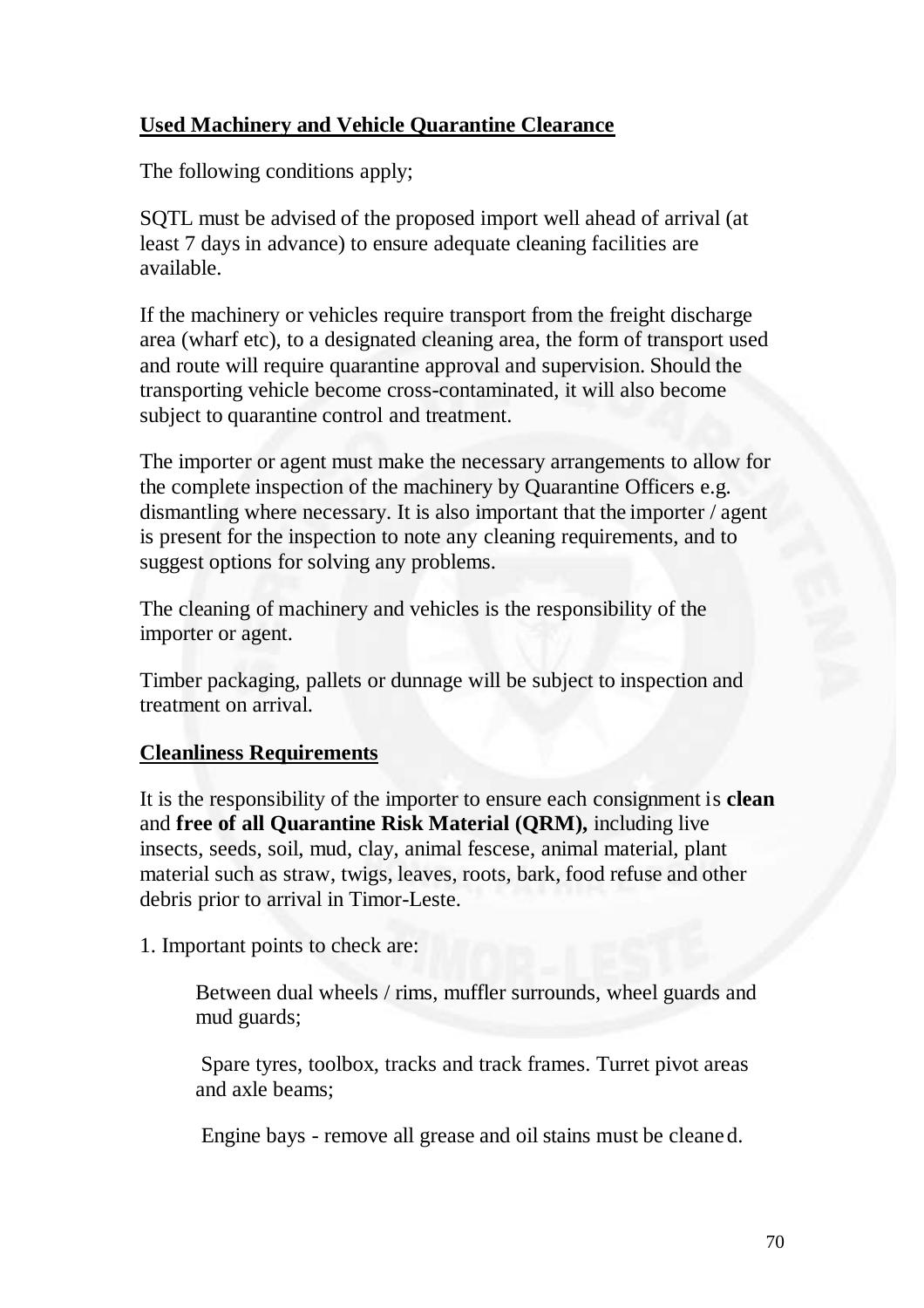Soil, seeds and plant matter can accumulate in the residue. Ensure your radiator is free from insect and plant debris;

The underside of the machinery must be clean, remove guards / belly plates. Check hollows / crevices and exposed welded plates for contamination;

All interior cab contamination must be removed by vacuuming.

2. All water reservoirs, excluding engine radiators, must be emptied prior to arrival. For example, water used as ballast in the tyres, windscreen cleaning reservoirs and any other water collection points must be emptied.

3. An initial inspection by a Quarantine Officer must take place within the wharf precinct, to determine that the machinery is free from contamination to allow movement to a metropolitan Quarantine Approved Premise (QAP).

4. Machinery and vehicles contaminated with low levels of **QRM**: soil, plant or animal debris will be subject to cleaning.

5.**Unacceptably contaminated machinery and vehicles** will **not be allowed entry into Timor-Leste** and will be **re-exported** at the importer's expense.

6. Any live insects found on inspection will be treated appropriately at the importer's expense.

7. Spare tyres accompanying used machinery and vehicle imports are subject to inspection and treatment as required. Be aware that cracked tyres can harbour seeds and dirt.

8. Used agricultural machinery will only be inspected at approved premises. All of these premises should have washing facilities. These premises require the approval of Quarantine Timor-Leste.

9. Where possible, the machinery and vehicles are to be inspected as soon as possible after ship discharge. It may be necessary for a Quarantine Officer to inspect the machinery or vehicle either on board the vessel or at the wharf, to determine if the machinery is sufficiently free of contamination to allow movement to quarantine approved premises.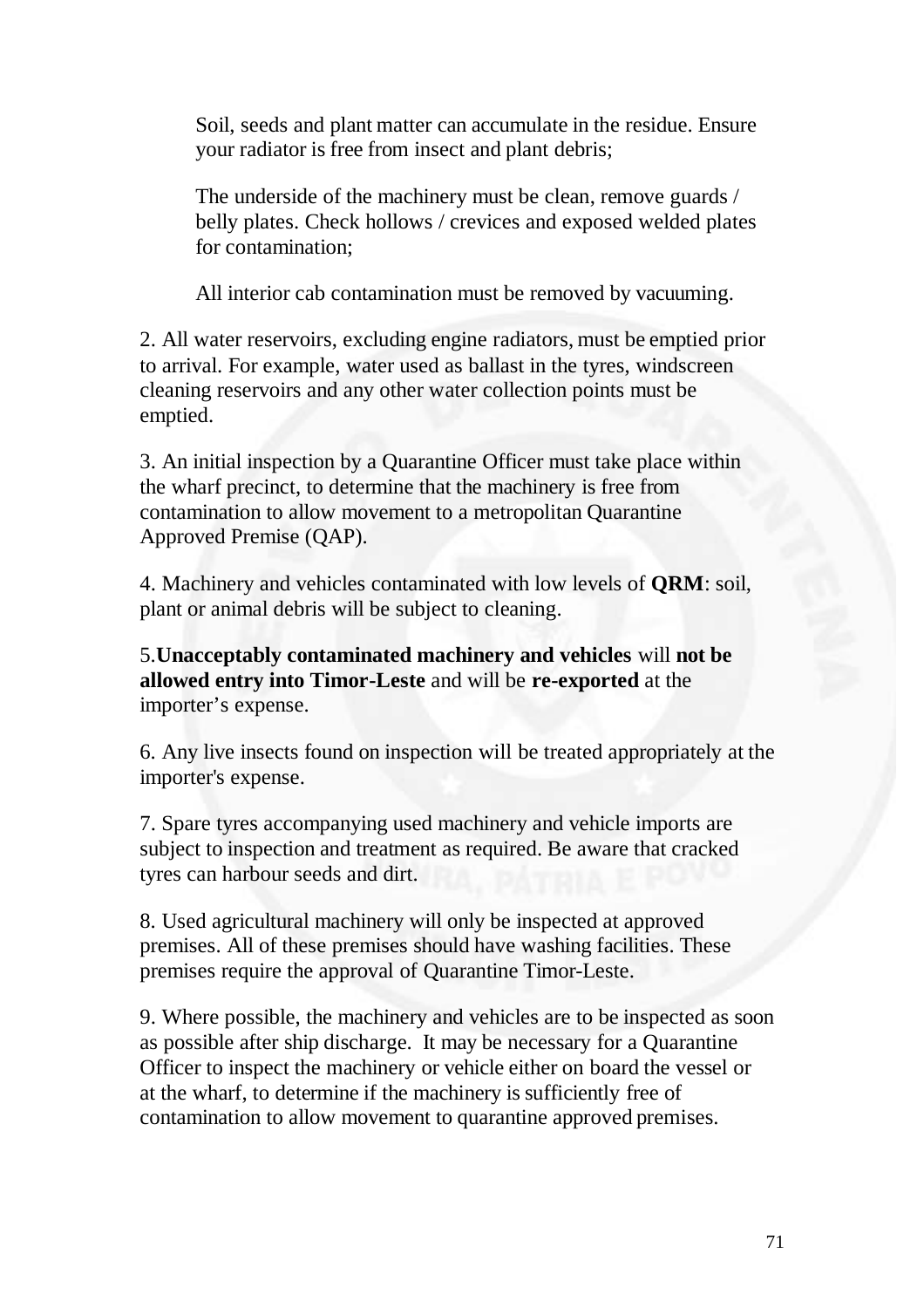# **SECTION 2:** *SOIL SAMPLES*

### **Note: Soil is considered high-risk material.**

- All soil samples for importation into Timor-Leste must be accompanied by a valid Quarantine Import Permit. Permit approval may involve the;
	- o Arrival of samples in sealed containers.
	- o Inspection on arrival.
	- o Treatment on arrival in some instances.

### **DRILL CORES**

Drill Core soil samples may be exempt from requiring an import permit providing they meet the following conditions;

- The drill core samples are obtained from depth of greater than 2 metres, and not contaminated with surface overburden material.
- Rock samples (not gravel) have been obtained from depth of greater than 2 metres **OR**, from the surface are free from soil.
- Consignments of drill core samples may be subject to periodic inspections. If the samples are obtained from the surface, or if inspection determines that the samples are contaminated with soil or other surface overburden material then a Permit to Import is required.
- Drill core samples must be clearly identified as such and wherever possible the depth of the core should be clearly marked on the sample packaging.
- Importation of large quantities of rock ballast and sand must be assessed by the Quarantine Timor-Leste before a decision on importation is given.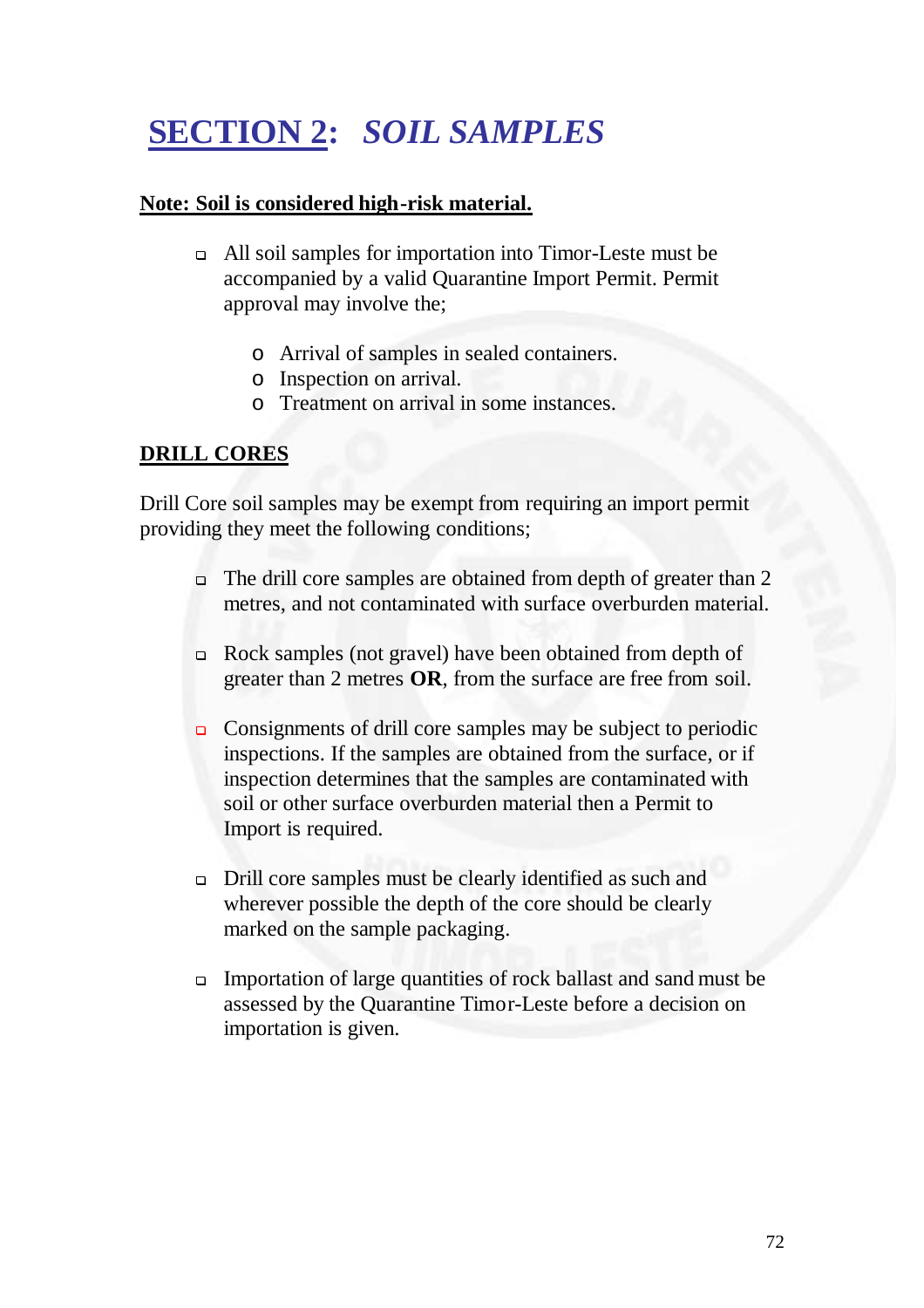### **TREATMENT OPTIONS**

Approved methods for sterilising soil samples include:

- **Heat treatment at 121<sup>o</sup>C for 2 hours,**
- **Heat treatment in an autoclave at 121 °C and 105kPa pressure** for 30 minutes,
- Saturation with 1% formalin for at least 8 hours,
- Gamma irradiation at 50 kGray,
- Quarantine officers must supervise the procedures for storage, handling and destruction of soil samples at the approved laboratory.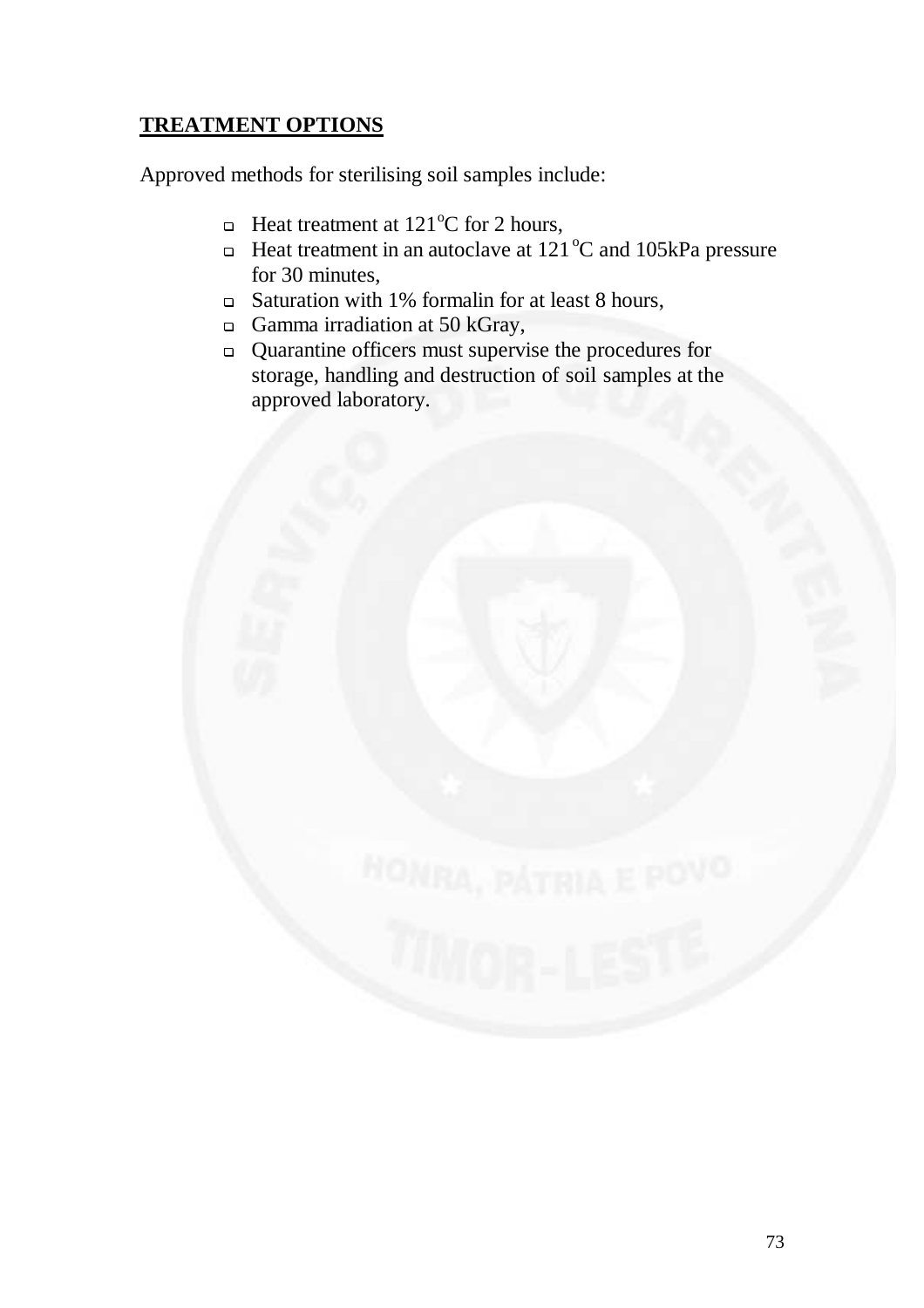# **ARTICLE 2**

# **BLANK IMPORT PERMIT APPLICATION FORMS**

## **IMPORT PERMIT APPLICATION**

## **(English)**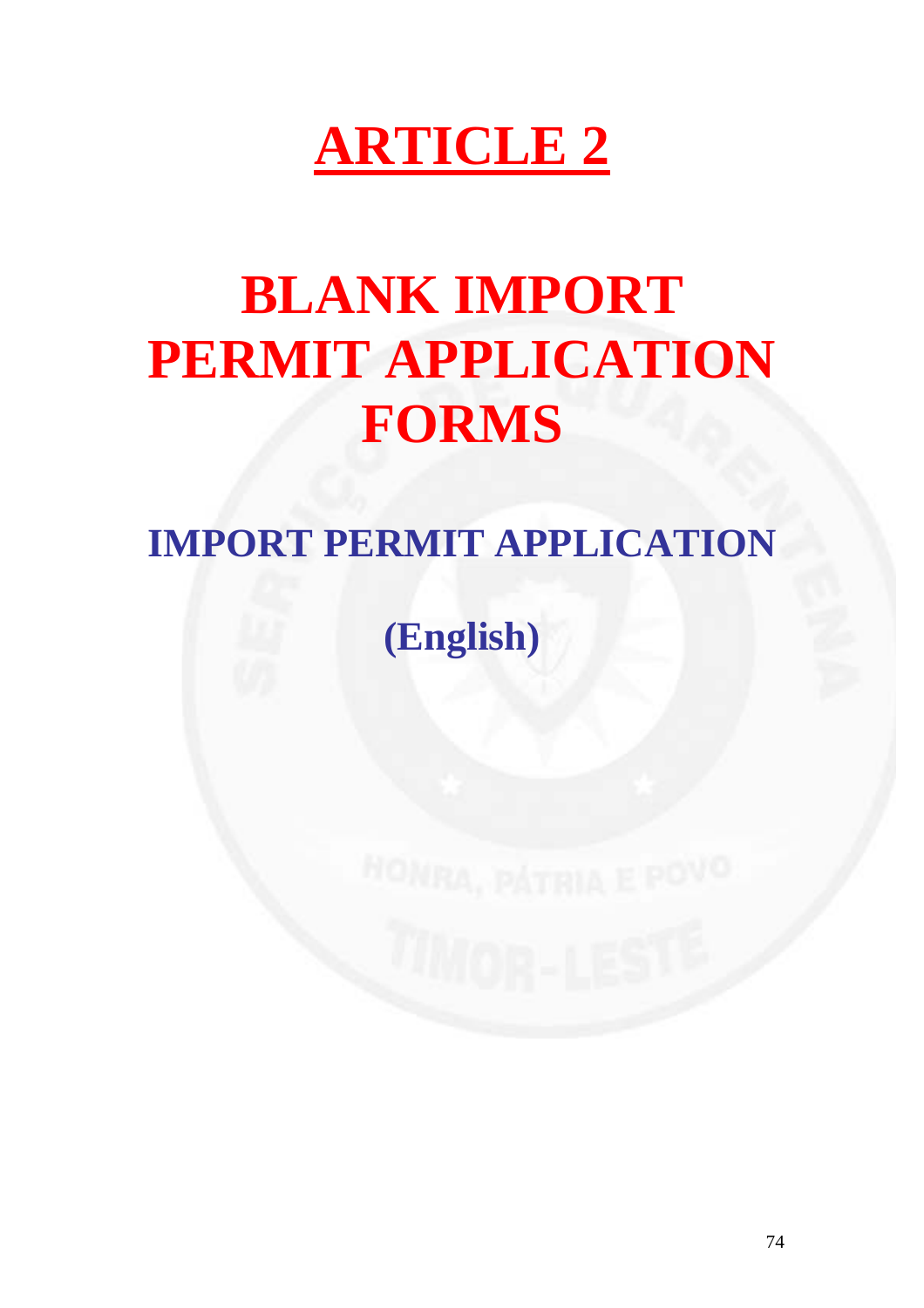#### *REPÚBLICA DEMOCRÁTICA DE TIMOR-LESTE* **Ministério de Agricultura, Florestas e Pescas**



*S Serviço de Quarentena de Timor - Leste Timor - Leste Quarantine Service* 



#### Import Permit Application

| 1. Detail of Importer : |  |
|-------------------------|--|
| Name / Organisation     |  |
| Country of Origin:      |  |
| Street Address:         |  |
| District:               |  |
| Telephone, email, fax:  |  |
| Contact Name:           |  |

| 2. Details of Exporter : |
|--------------------------|
| Name/Organisation:       |
| Country of Origin:       |
| Street Address:          |
| Postcode:                |
| Telephone, email, fax:   |
| Contact Name:            |

#### 3. Country of Origin :

#### 4. Type of Quarantine Material Proposed for Importation:

Please tick one of the boxes shown below:

#### **Option (A) – Application to Import Plant Materials**

If you are applying for a permit to import fresh and frozen fruit and vegetables, plants or plant parts, tissue cultures (including in-vitro laboratory use) or seeds please tick this box. Proceed to Option (A) and complete the relevant details.

#### Option (B) – Application to Import Live Animals, Reproductive Materials, Meat or Meat Products

If you are applying for a permit to import live animals (eg livestock, horses, laboratory animals, fish and insects) or reproductive materials (i.e. animal semen, fertile avian eggs and embryos), please tick this box. Proceed to Option (B) and complete the relevant details.

#### **Option (C) – Application to Import Biological Materials**

If you are applying for a permit to import foodstuffs for human consumption, animal feeds, fish feeds, therapeutics, cosmetics, vaccines, viable organisms, vaccines, organic fertilizers, dried/processed plant materials laboratory materials or any other biological commodities, please tick this box. Proceed to Option (C) and complete the relevant details.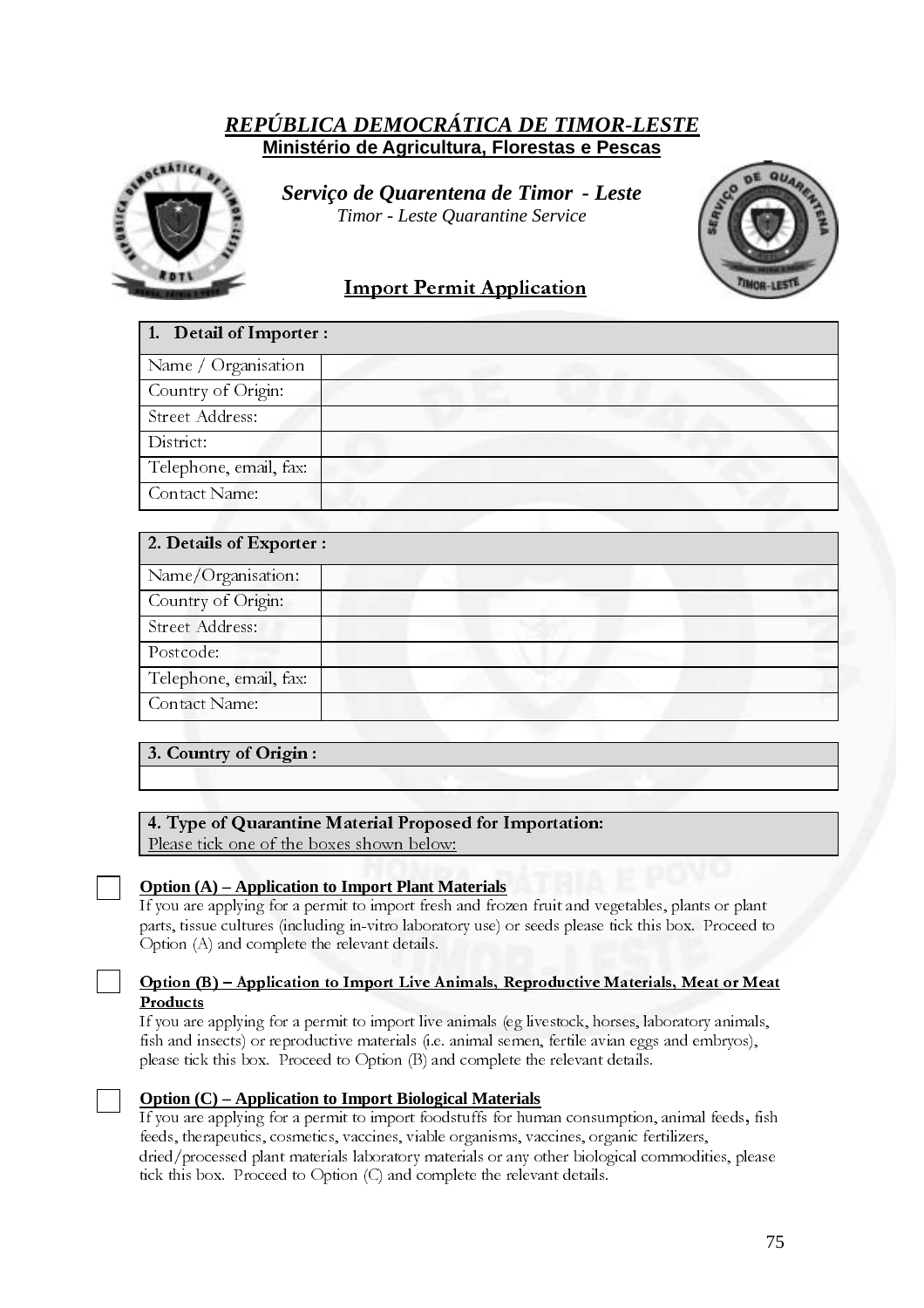#### **Option (D) – Application to Import Other Material**

If you are applying for a permit to import any material other than those mentioned in Options A, B and C, such as mined guano, chemical fertilisers or machinery please tick this box. Proceed to Option (D) and complete the relevant details.

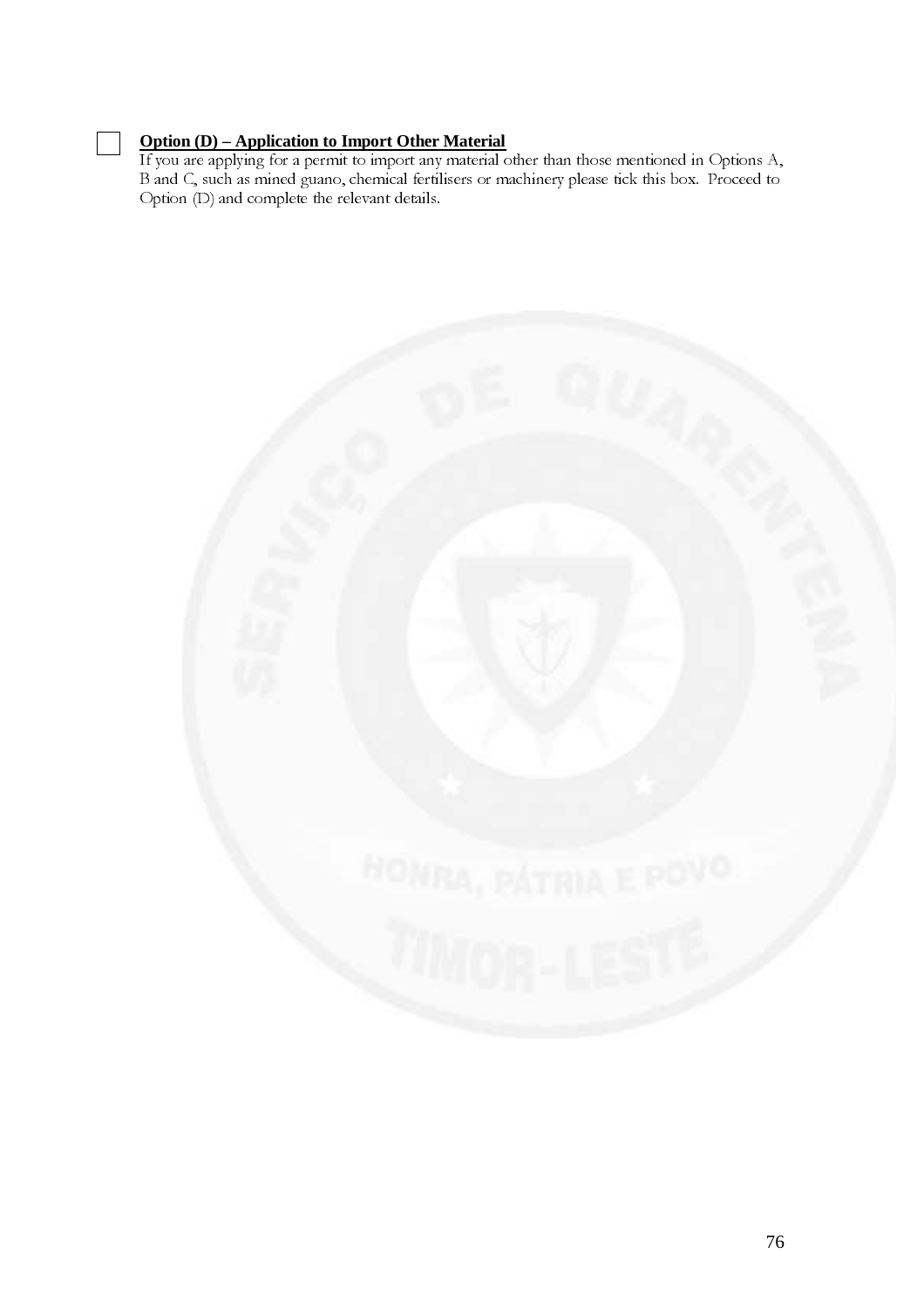### Option (A) – Application to Import Plant Materials:

Complete this section if you are intending to import fresh and frozen fruit and vegetables, plants, plant parts or tissue cultures (including in-vitro laboratory use) or seeds. Please use Option (C) if intending to import dried/processed plant material.

| Common/<br>product name | Scientific name/ botanical<br>name<br>(Genus, species) *                    | Description-<br>Strain/variety/cultivar<br>Unprocessed/frozen/cooked              | Quantity/volume |
|-------------------------|-----------------------------------------------------------------------------|-----------------------------------------------------------------------------------|-----------------|
|                         |                                                                             |                                                                                   |                 |
|                         |                                                                             |                                                                                   |                 |
|                         |                                                                             |                                                                                   |                 |
|                         |                                                                             |                                                                                   |                 |
|                         |                                                                             | Please attach additional pages if you require more space to complete this section |                 |
|                         | * Applications will not be processed if the scientific name is not provided |                                                                                   |                 |
| Product details:<br>5.  |                                                                             |                                                                                   |                 |

Please attach additional pages if you require more space to complete this section \* Applications will not be processed if the scientific name is not provided

| ΙI<br>I<br>$\overline{a}$<br>$\mathbb{R}^T$<br>E IMMOR |    |
|--------------------------------------------------------|----|
| Product details:<br>5.                                 |    |
|                                                        |    |
| 1. Method of preparation/treatment                     |    |
| 2. Certified scheme/accredited source                  |    |
| 3. Virus & disease testing procedure                   |    |
| 4. Location grown/collected                            |    |
| 5. Country/province/state/region                       |    |
| 6. Treatment / collection centre                       |    |
|                                                        |    |
| 6. Country of export:                                  |    |
|                                                        |    |
|                                                        |    |
|                                                        |    |
|                                                        | 77 |
|                                                        |    |
|                                                        |    |
|                                                        |    |
|                                                        |    |
|                                                        |    |
|                                                        |    |
|                                                        |    |
|                                                        |    |
|                                                        |    |
|                                                        |    |
|                                                        |    |
|                                                        |    |
|                                                        |    |

| 4. Location grown/collected      |  |
|----------------------------------|--|
| 5. Country/province/state/region |  |
| 6. Treatment / collection centre |  |

#### 6. Country of export: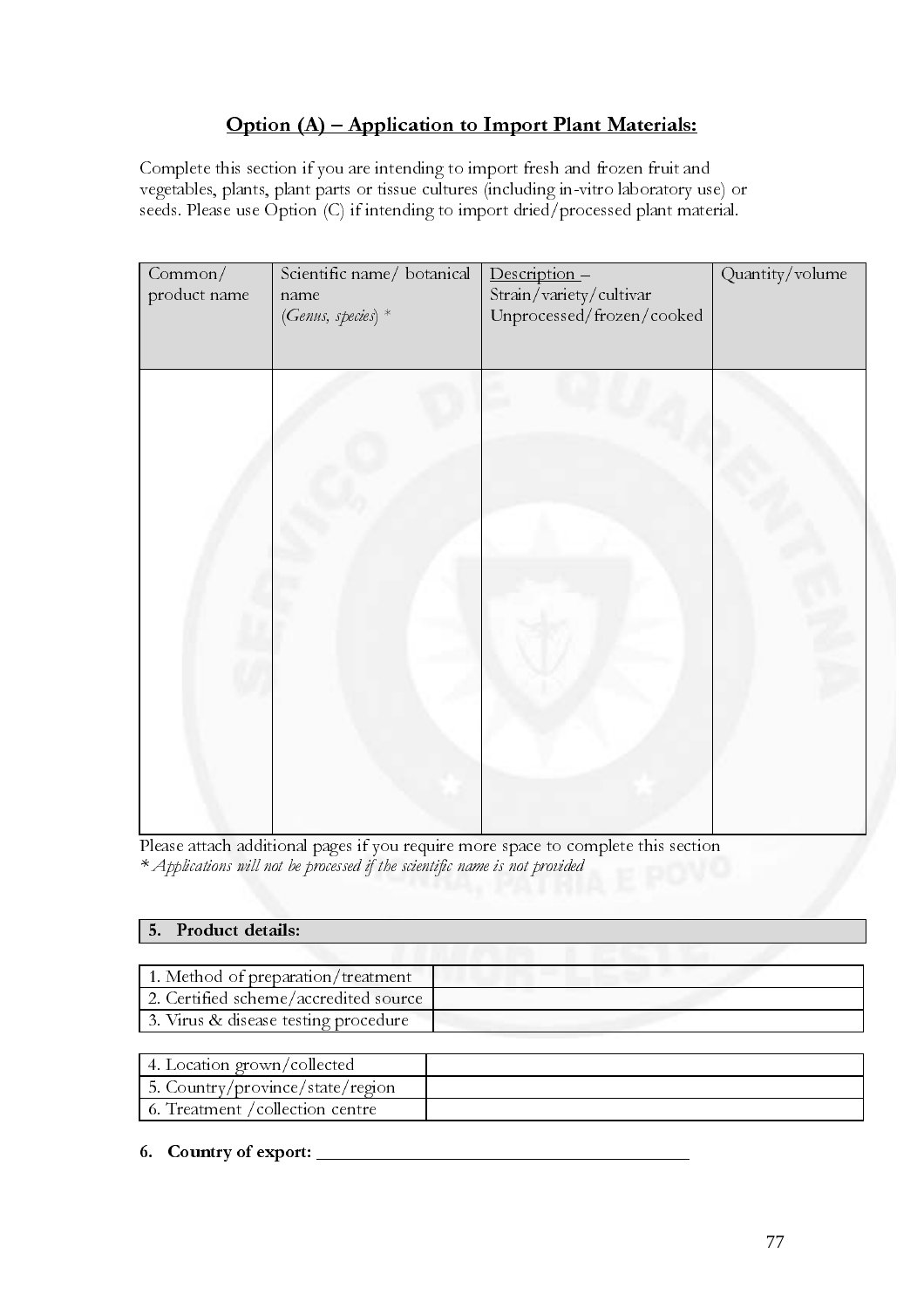7. End Use: \_\_\_\_\_\_\_\_\_\_\_\_\_\_\_\_\_\_\_\_\_\_\_\_\_\_\_\_\_\_\_\_\_\_\_\_\_\_\_\_\_\_\_\_\_\_\_\_

8. Is the product genetically manipulated or does it contain genetically manipulated material?

|  | Yes -     (If yes please specify and attach details) |
|--|------------------------------------------------------|
|--|------------------------------------------------------|

No -

#### 9. Details of Transport:

| 1. Mode of transport eg air, sea |  |
|----------------------------------|--|
| 2. Expected date of arrival      |  |
| 3. Route details to Timor-Leste  |  |

#### Please note that it is the importer's responsibility to notify the SQTL Office prior to the arrival of the consignment.

| 10. Location details on arrival in Timor-Leste: |  |  |  |  |  |  |  |  |
|-------------------------------------------------|--|--|--|--|--|--|--|--|
|-------------------------------------------------|--|--|--|--|--|--|--|--|

Held/processed/inspected/

Post-entry quarantine

#### Is this address registered as a Quarantine Approved Premise?  $Yes$   $\Box$  No

|                                   | 11. Importers Declaration                                                                                   |                                                                                                                                                                                       |
|-----------------------------------|-------------------------------------------------------------------------------------------------------------|---------------------------------------------------------------------------------------------------------------------------------------------------------------------------------------|
| 1.                                | I hereby apply for permission to import the materials/products detailed in this<br>application.             |                                                                                                                                                                                       |
|                                   | for the importation.                                                                                        | 2. I declare that these materials/products will be used in accordance with all quarantine<br>regulations and quarantine conditions as may be specified in any permit to import issued |
|                                   | 3. I declare that the information that I have provided is true and accurate to the best of my<br>knowledge. |                                                                                                                                                                                       |
|                                   | Broker/Agent contact details                                                                                |                                                                                                                                                                                       |
| Signature:<br>Address:            |                                                                                                             |                                                                                                                                                                                       |
| Printed name:<br><b>Phone No:</b> |                                                                                                             |                                                                                                                                                                                       |
| Date:                             | Mobile No:                                                                                                  |                                                                                                                                                                                       |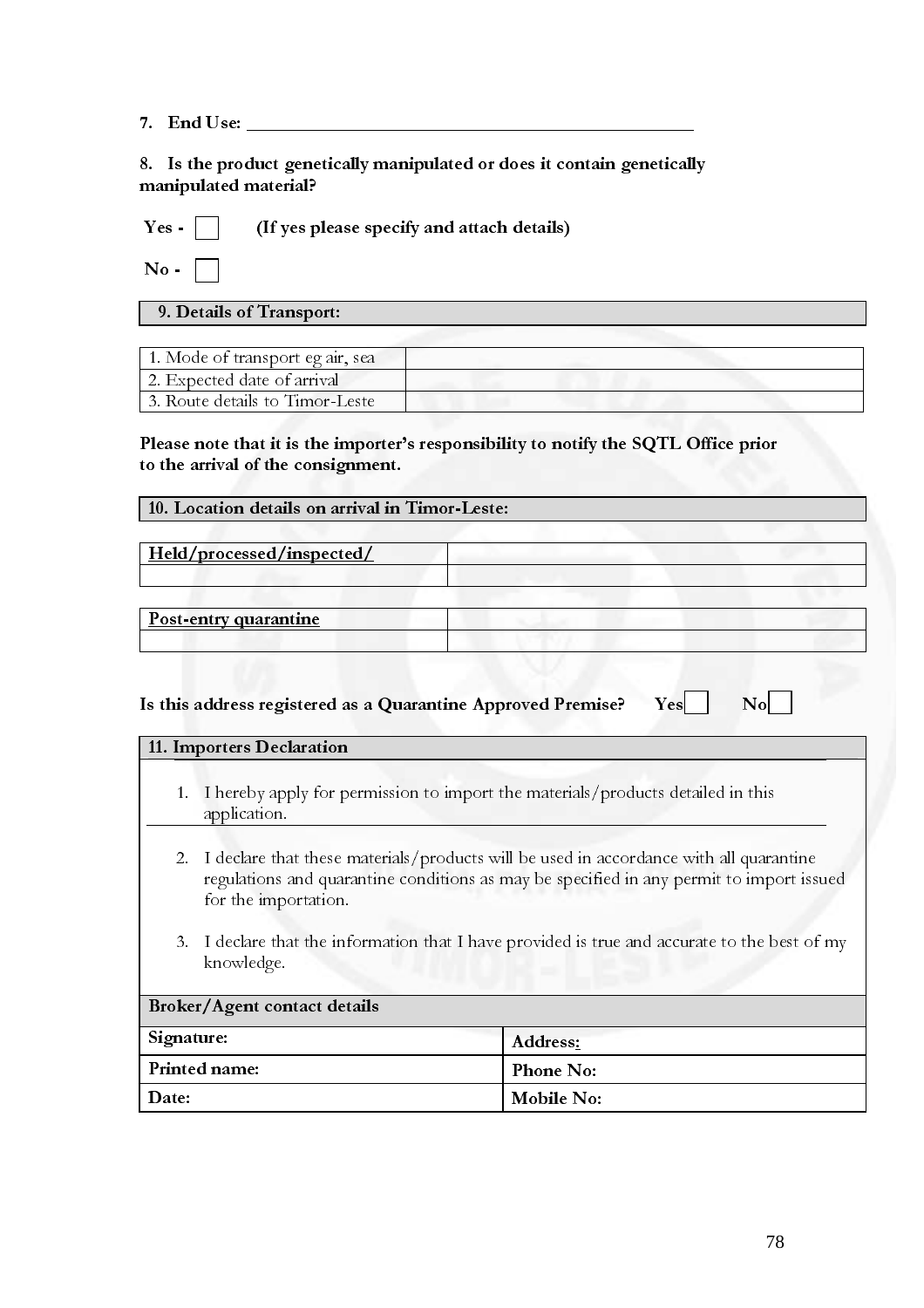#### Option (B) – Application to Import Live Animals, Reproductive Material, Meat or Meat Products

Compete this section if you intend to import live animals (e.g. livestock, horses, laboratory animals, fish and insects) or reproductive materials (i.e. animal semen, fertile avian eggs and embryos).

#### 5. Details (Live animals and reproductive material)

| Number of<br>animals            | Common<br>name | Scientific name<br>e.g. Mus musculus | Description - Name; and or method of<br>identification including microchips, tattoos, leg<br>bands. Include any laboratory modifications<br>i.e. GMO status |
|---------------------------------|----------------|--------------------------------------|-------------------------------------------------------------------------------------------------------------------------------------------------------------|
|                                 |                |                                      |                                                                                                                                                             |
| <b>Country of Export:</b><br>6. |                |                                      |                                                                                                                                                             |

- 7. End Use: \_\_\_\_\_\_\_\_\_\_\_\_\_\_\_\_\_\_\_\_\_\_\_\_\_\_\_\_\_\_\_\_\_\_\_\_\_\_\_\_\_\_\_\_\_\_\_\_\_\_\_\_\_\_\_\_
- a. Semen & embryos b. Laboratory c. Pet d. Livestock e. Other

(Details of Other: \_\_\_\_\_\_\_\_\_\_\_\_\_\_\_\_\_\_\_\_\_\_\_\_\_\_\_\_\_\_\_\_\_\_\_\_\_\_\_\_\_\_\_\_\_\_\_\_\_\_\_\_)

| 8. Details of transport (if known) |  |
|------------------------------------|--|
| 1. Mode of transport               |  |
| 2. Estimated date of Arrival       |  |

Please note that it is the importer's responsibility to notify Timor -Leste quarantine prior to the arrival of the consignment.

#### Route details to Timor- $L$ este $\_\_$

| 9. Address at which live animals will undergo post-arrival quarantine |  |  |
|-----------------------------------------------------------------------|--|--|
| 1. Premise held / District                                            |  |  |
| 2. Contact name                                                       |  |  |
| 3. Phone number                                                       |  |  |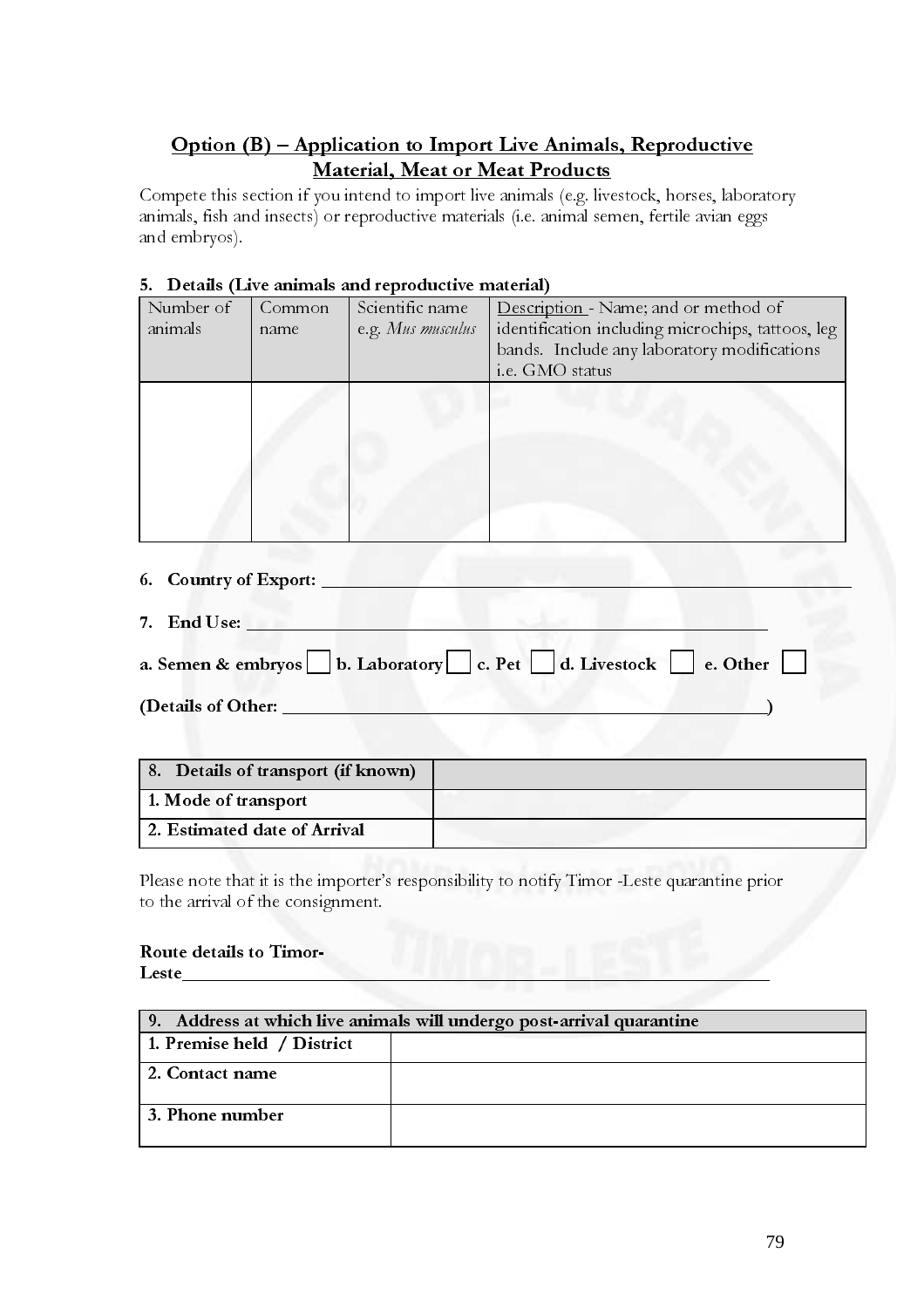#### Is this address registered as a Quarantine Approved Premise for this species?

 $Yes \Box No$ 

| 10. Quarantine Approved Premise location details |  |  |  |  |
|--------------------------------------------------|--|--|--|--|
| 1. Premises held:                                |  |  |  |  |
| 2. Postcode:                                     |  |  |  |  |

#### 11. Details (Meat and Meat Products)

| Quantity    | Type of meat                                                                    | Processing (if any) | Description - fresh, frozen, canned, |
|-------------|---------------------------------------------------------------------------------|---------------------|--------------------------------------|
|             | product                                                                         |                     | hermetically sealed, shelf stable?   |
|             |                                                                                 |                     |                                      |
|             |                                                                                 |                     |                                      |
|             |                                                                                 |                     |                                      |
|             |                                                                                 |                     |                                      |
|             |                                                                                 |                     |                                      |
|             |                                                                                 |                     |                                      |
|             |                                                                                 |                     |                                      |
|             |                                                                                 |                     |                                      |
|             |                                                                                 |                     |                                      |
| $1^{\circ}$ | $\mathcal{C}$ or $\mathcal{C}$ and $\mathcal{C}$ $\mathbf{C}$ and $\mathcal{C}$ |                     |                                      |

- 12. Country of Export:
- 13. End Use: a. Human Consumption  $\Box$  b. Samples  $\Box$  c. Pet food  $\Box$

(Details of Other:

#### 14. Importers Declaration

- 4. I hereby apply for permission to import the materials/products detailed in this application.
- 5. I declare that these materials/products will be used in accordance with all quarantine regulations and quarantine conditions as may be specified in any permit to import issued for the importation.
- 6. I declare that the information that I have provided is true and accurate to the best of my knowledge.

| Broker/Agent contact details |                  |  |  |  |
|------------------------------|------------------|--|--|--|
| Signature:                   | Address:         |  |  |  |
| Printed name:                | <b>Phone No:</b> |  |  |  |
| Date:<br>Mobile No:          |                  |  |  |  |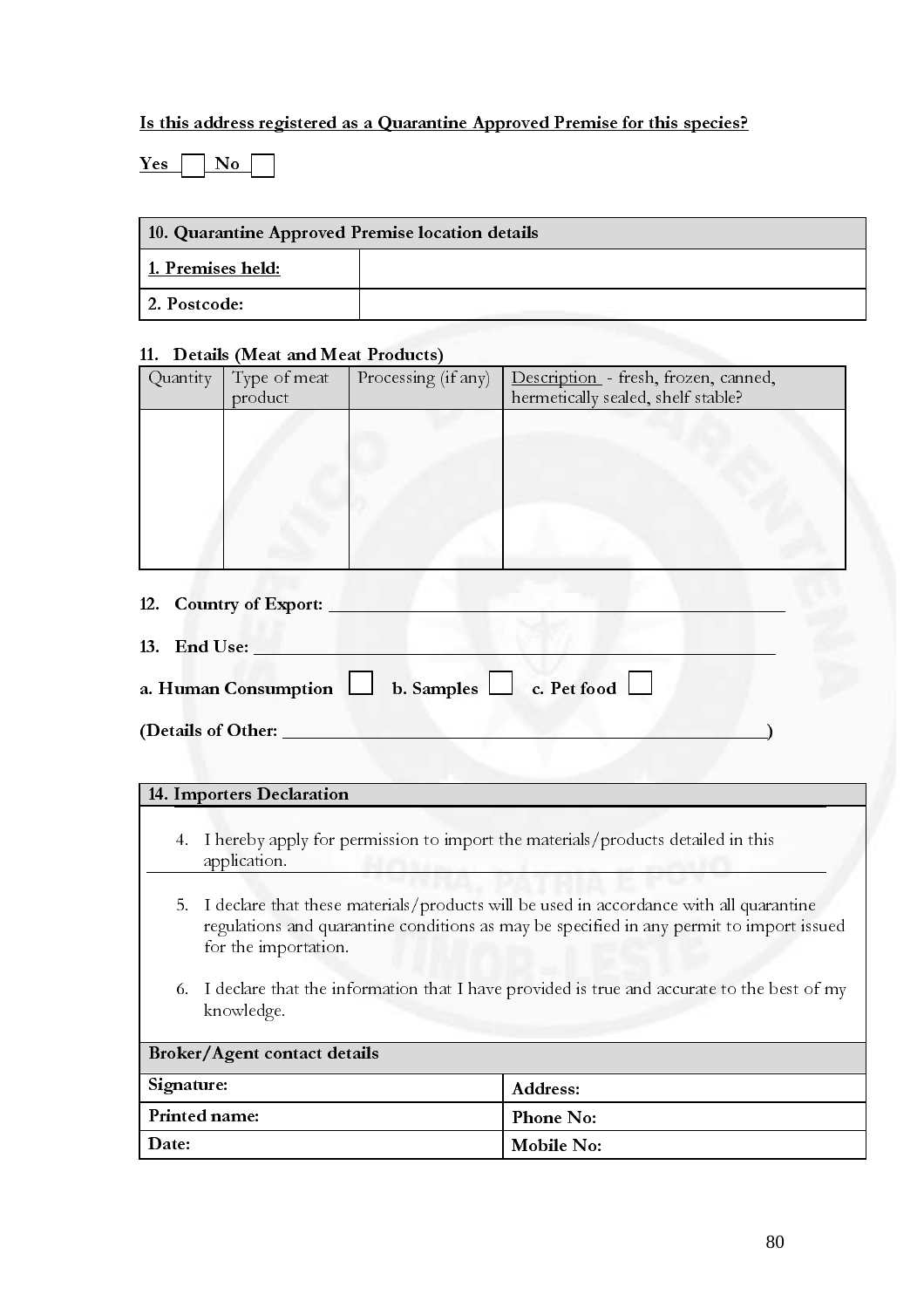### Option (C) – Application to import Biological material

Compete this section if you intend to import food stuffs for human consumption, animal feeds, fish feeds, therapeutics, cosmetics, vaccines, dried/processed plants, viable organisms, vaccines, organic fertilizers, laboratory materials or any other biological commodities.

| Common/<br>product name | Scientific name/<br>botanical name<br>(Genus, species) | Product Description: including species<br>of origin and country (ie) of origin.<br>Strain/variety Unprocessed/frozen/<br>uncooked | Package size,<br>total size and<br>size per unit |
|-------------------------|--------------------------------------------------------|-----------------------------------------------------------------------------------------------------------------------------------|--------------------------------------------------|
|                         |                                                        |                                                                                                                                   |                                                  |

6. Country of Export:

- 7. Country of Origin:
- 8. Proposed end use of material: (Please tick one of the following boxes)

|                 | 8. Proposed end use of material: (Please tick one of the following boxes)<br>In-vitro<br>Processing<br>$\ensuremath{\mathsf{B}}\xspace\ensuremath{\mathsf{a}}\xspace\ensuremath{\mathsf{t}}\xspace$                                                                                                                                                             |                                            | In-vivo<br>Stock feed |                   |          | Therapeutic |       | Aquaculture feed Fertiliser | $\Box$ Pet food |  |
|-----------------|-----------------------------------------------------------------------------------------------------------------------------------------------------------------------------------------------------------------------------------------------------------------------------------------------------------------------------------------------------------------|--------------------------------------------|-----------------------|-------------------|----------|-------------|-------|-----------------------------|-----------------|--|
|                 | 8. Have you attached a relevant statement or Manufactures Declaration on hov<br>the materials were prepared?                                                                                                                                                                                                                                                    |                                            | $\operatorname{Yes}$  | Human consumption | $\rm No$ |             | Other |                             |                 |  |
|                 | (NB: This information should include the percentages of ingredients/components<br>of the final product, the countries of origin and species of origin, and any processing<br>details including times, temperatures and/or chemical changes e.g. pH levels)<br>9. Is the product genetically manipulated or does it contain genetically<br>manipulated material? |                                            |                       |                   |          |             |       |                             |                 |  |
| Yes -<br>$No -$ |                                                                                                                                                                                                                                                                                                                                                                 | (If yes please specify and attach details) |                       |                   |          |             |       |                             |                 |  |
|                 |                                                                                                                                                                                                                                                                                                                                                                 |                                            |                       |                   |          |             |       |                             |                 |  |
|                 |                                                                                                                                                                                                                                                                                                                                                                 |                                            |                       |                   |          |             |       |                             |                 |  |
|                 |                                                                                                                                                                                                                                                                                                                                                                 |                                            |                       |                   |          |             |       |                             |                 |  |
|                 |                                                                                                                                                                                                                                                                                                                                                                 |                                            |                       |                   |          |             |       |                             |                 |  |
|                 |                                                                                                                                                                                                                                                                                                                                                                 |                                            |                       |                   |          |             |       |                             |                 |  |
|                 |                                                                                                                                                                                                                                                                                                                                                                 |                                            |                       |                   |          |             |       |                             |                 |  |
|                 |                                                                                                                                                                                                                                                                                                                                                                 |                                            |                       |                   |          |             |       |                             |                 |  |
|                 |                                                                                                                                                                                                                                                                                                                                                                 |                                            |                       |                   |          |             |       |                             |                 |  |
|                 |                                                                                                                                                                                                                                                                                                                                                                 |                                            |                       |                   |          |             |       |                             |                 |  |
|                 |                                                                                                                                                                                                                                                                                                                                                                 |                                            |                       |                   |          |             |       |                             |                 |  |
|                 |                                                                                                                                                                                                                                                                                                                                                                 |                                            |                       |                   |          |             |       |                             |                 |  |
|                 |                                                                                                                                                                                                                                                                                                                                                                 |                                            |                       |                   |          |             |       |                             |                 |  |
|                 |                                                                                                                                                                                                                                                                                                                                                                 |                                            |                       |                   |          |             |       |                             |                 |  |
|                 |                                                                                                                                                                                                                                                                                                                                                                 |                                            |                       |                   |          |             |       |                             |                 |  |
|                 |                                                                                                                                                                                                                                                                                                                                                                 |                                            |                       |                   |          |             |       |                             |                 |  |
|                 |                                                                                                                                                                                                                                                                                                                                                                 |                                            |                       |                   |          |             |       |                             |                 |  |
|                 |                                                                                                                                                                                                                                                                                                                                                                 |                                            |                       |                   |          |             |       |                             |                 |  |
|                 |                                                                                                                                                                                                                                                                                                                                                                 |                                            |                       |                   |          |             |       |                             |                 |  |
|                 |                                                                                                                                                                                                                                                                                                                                                                 |                                            |                       |                   |          |             |       |                             |                 |  |
|                 |                                                                                                                                                                                                                                                                                                                                                                 |                                            |                       |                   |          |             |       |                             |                 |  |
|                 |                                                                                                                                                                                                                                                                                                                                                                 |                                            |                       |                   |          |             |       |                             |                 |  |
|                 |                                                                                                                                                                                                                                                                                                                                                                 |                                            |                       |                   |          |             |       |                             |                 |  |
|                 |                                                                                                                                                                                                                                                                                                                                                                 |                                            |                       |                   |          |             |       |                             |                 |  |
|                 |                                                                                                                                                                                                                                                                                                                                                                 |                                            |                       |                   |          |             |       |                             |                 |  |
|                 |                                                                                                                                                                                                                                                                                                                                                                 |                                            |                       |                   |          |             |       |                             |                 |  |
|                 |                                                                                                                                                                                                                                                                                                                                                                 |                                            |                       |                   |          |             |       |                             |                 |  |
|                 |                                                                                                                                                                                                                                                                                                                                                                 |                                            |                       |                   |          |             |       |                             |                 |  |
|                 |                                                                                                                                                                                                                                                                                                                                                                 |                                            |                       |                   |          |             |       |                             |                 |  |
|                 |                                                                                                                                                                                                                                                                                                                                                                 |                                            |                       |                   |          |             |       |                             |                 |  |
|                 |                                                                                                                                                                                                                                                                                                                                                                 |                                            |                       |                   |          |             |       |                             |                 |  |

#### 8. Have you attached a relevant statement or Manufactures Declaration on how the materials were prepared?

include the percent<br>tries of origin and stratures and/or chem<br>ly manipulated or<br>expecify and attack (NB: This information should include the percentages of ingredients/components of the final product, the countries of origin and species of origin, and any processing details including times, temperatures and/or chemical changes e.g. pH levels)

#### 9. Is the product genetically manipulated or does it contain genetically manipulated material?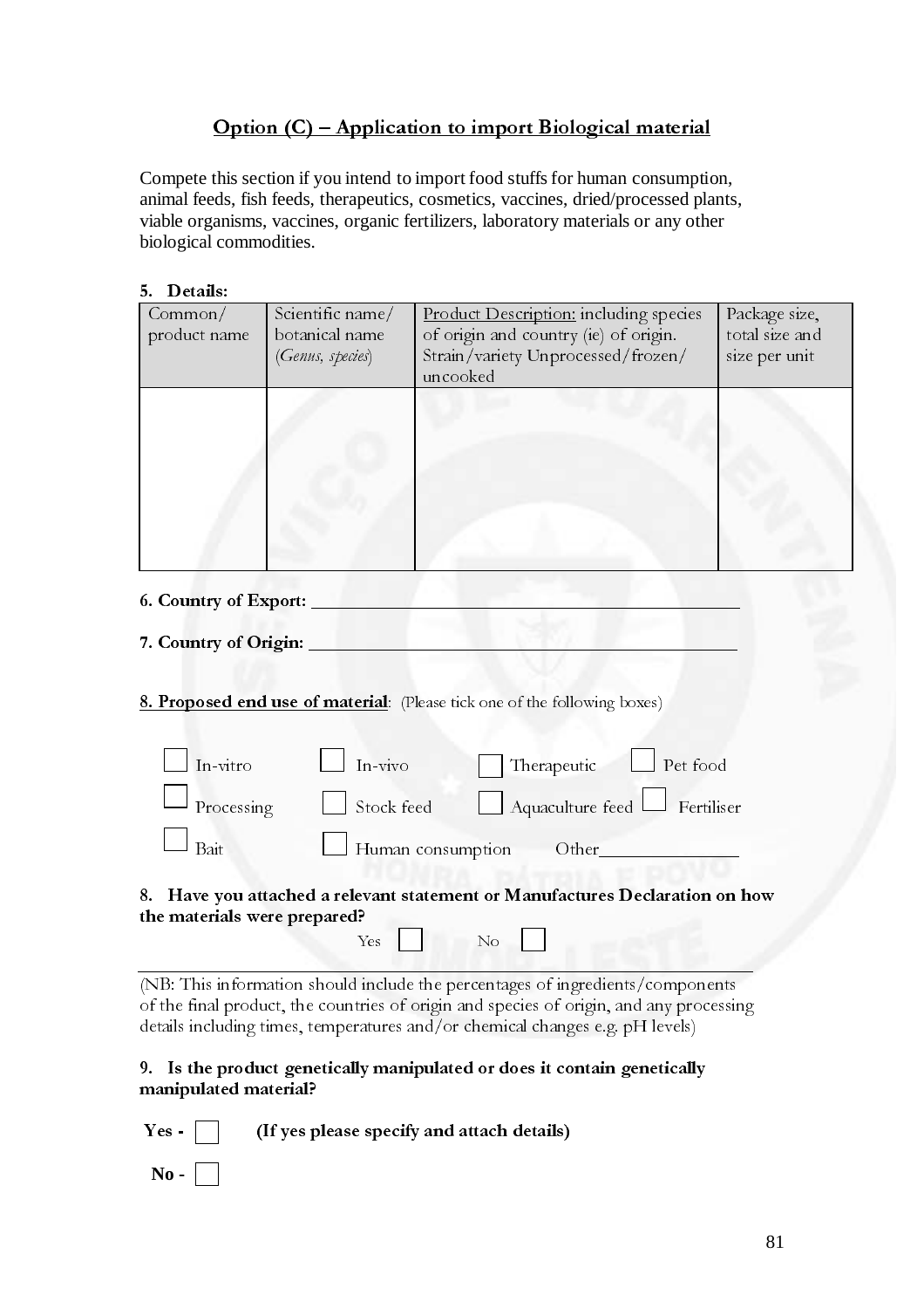#### 10. Do you have access to a registered Quarantine Approved Premise QAP?



#### - (If you answered yes at this question please specify the location within which the materials will be confined.)

| <b>QAP</b> location details |           |
|-----------------------------|-----------|
| Premises held:              |           |
|                             | District: |

#### 9. Importers Declaration

- 7. I hereby apply for permission to import the materials/products detailed in this application.
- 8. I declare that these materials/products will be used in accordance with all quarantine regulations and quarantine conditions as may be specified in any permit to import issued for the importation.
- 9. I declare that the information that I have provided is true and accurate to the best of my knowledge.

| Broker/Agent contact details |                  |  |  |  |
|------------------------------|------------------|--|--|--|
| Signature:                   | Address:         |  |  |  |
| Printed name:                | <b>Phone No:</b> |  |  |  |
| Date:                        | Mobile No:       |  |  |  |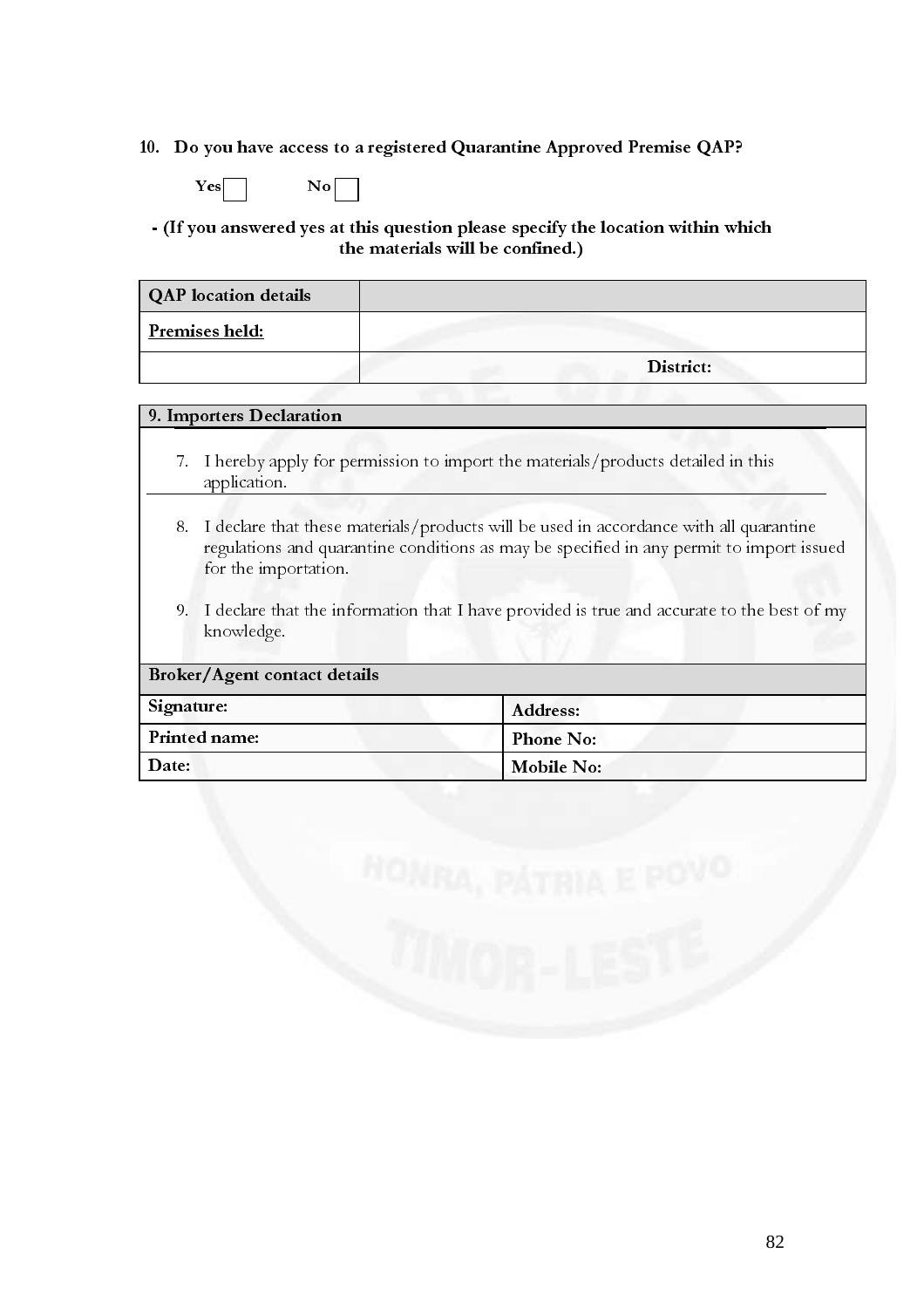#### **Option (D) – Application to import other materials**

Compete this section if you intend to import materials other than those mentioned in Sections A, B or C (such as mined guano, chemical fertilizers or machinery).

#### 5. Details

| <b>Product name</b>              | <b>Product description</b><br>Including country of origin                                 | <b>Packing and quantity</b><br>(e.g. bagged/bulk and<br>whether containerized or<br>not) |
|----------------------------------|-------------------------------------------------------------------------------------------|------------------------------------------------------------------------------------------|
|                                  |                                                                                           |                                                                                          |
| 6. Proposed end use of material: |                                                                                           |                                                                                          |
|                                  | 7. For Machinery - has it been dismantled and cleaned?                                    |                                                                                          |
|                                  | $\mathbf{N}\mathbf{o}$<br>Yes                                                             |                                                                                          |
|                                  | 8. Do you have access to a registered Quarantine Approved Premise (QAP)?<br>No<br>Yes     |                                                                                          |
|                                  | If you have answered yes to this question, please specify the QAP location details below. |                                                                                          |
| <b>QAP</b> location details      |                                                                                           |                                                                                          |
|                                  |                                                                                           |                                                                                          |
| Premises held:                   |                                                                                           |                                                                                          |

#### 9. Importers Declaration

- 10. I hereby apply for permission to import the materials/products detailed in this application.
- 11. I declare that these materials/products will be used in accordance with all quarantine regulations and quarantine conditions as may be specified in any permit to import issued for the importation.
- 12. I declare that the information that I have provided is true and accurate to the best of my knowledge.

| <b>Broker/Agent contact details</b> |                  |  |  |  |
|-------------------------------------|------------------|--|--|--|
| Signature:                          | <b>Address:</b>  |  |  |  |
| <b>Printed name:</b>                | <b>Phone No:</b> |  |  |  |
| Date:                               | Mobile No:       |  |  |  |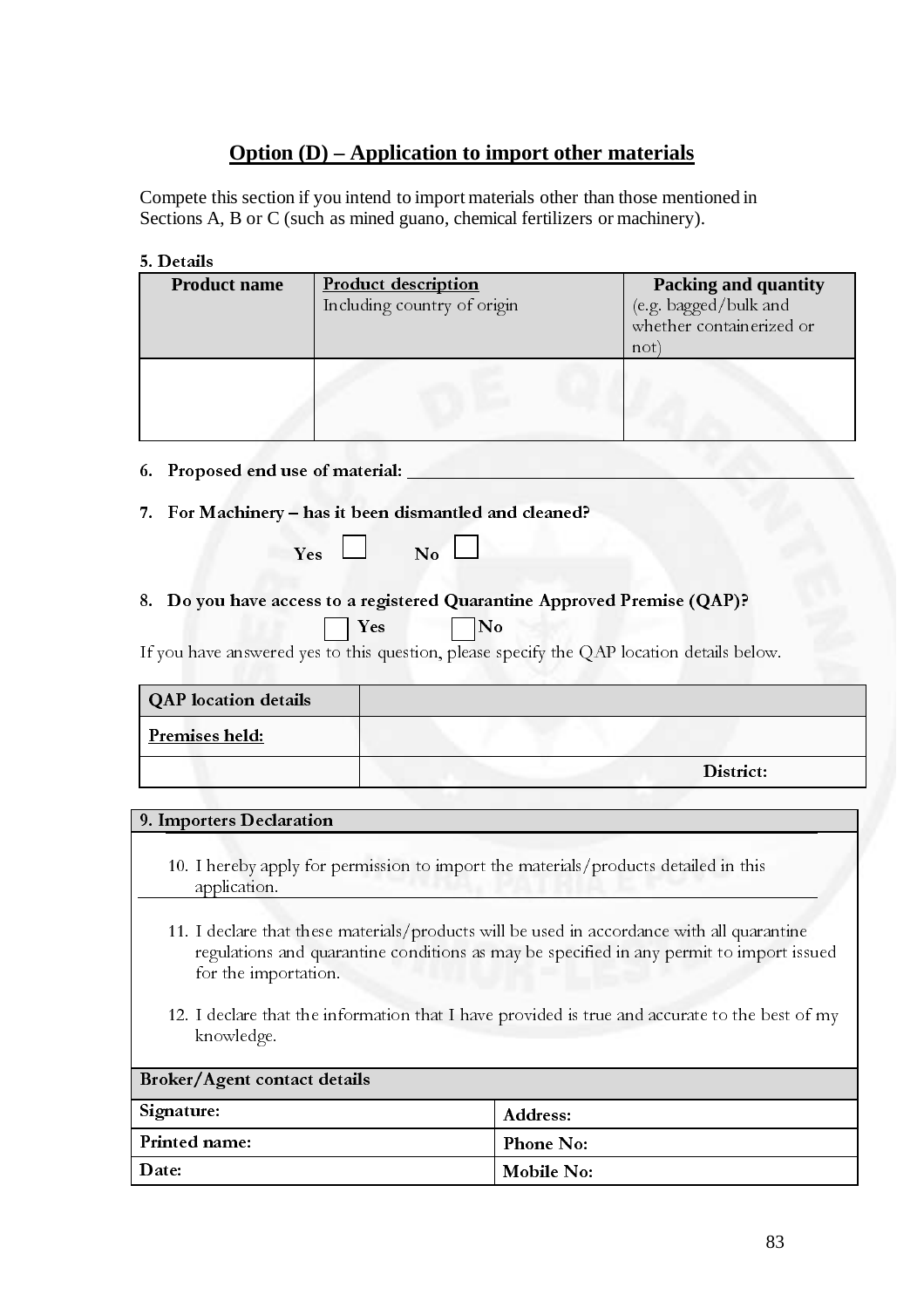## **IMPORT PERMIT APPLICATION (Bahasa)**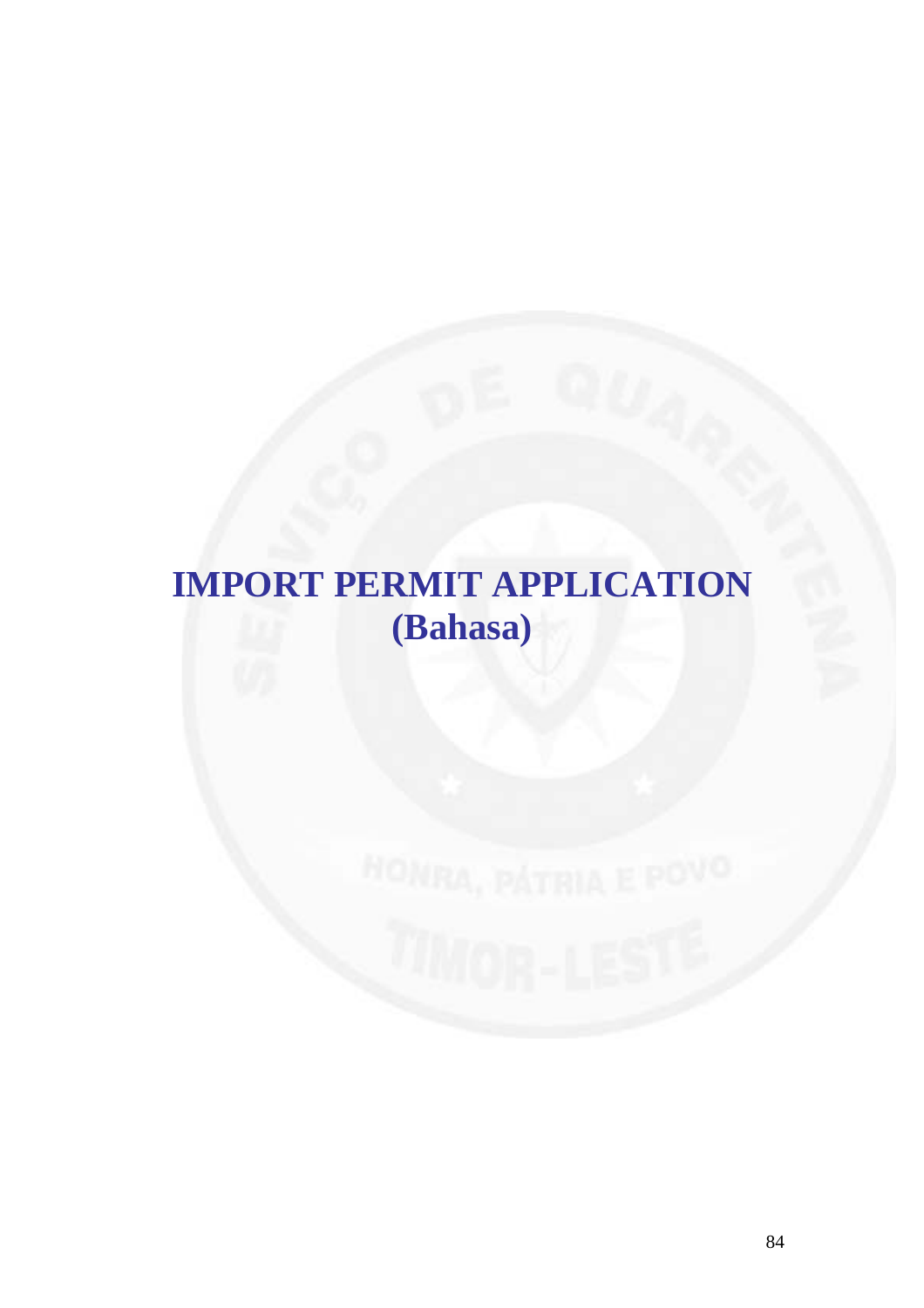#### *REPÚBLICA DEMOCRÁTICA DE TIMOR-LESTE* **Ministério de Agricultura, Florestas e Pescas**



*S Serviço de Quarentena de Timor - Leste Timor - Leste Quarantine Service* 

### Surat izin Import Karantina

| 1. Detail Pengimpor: |  |
|----------------------|--|
| Nama/Organisasi:     |  |
| Negara asal :        |  |
| Jalan dan alamat :   |  |
| Kabupaten :          |  |
| Telefon, imail, fax: |  |
| Nama Kontak:         |  |

| 2. Detail Pengekspor: |  |
|-----------------------|--|
| Nama/Organisasi:      |  |
| Negara asal :         |  |
| Jalan dan alamat :    |  |
| Kode pos:             |  |
| Telefon, imail, fax:  |  |
| Nama kontak:          |  |

#### 3. Negara asal :

4. Tipe bahan Karantina yang di ajukan untuk di Impor :

Harap beri tanda  $(\checkmark)$ pada salah satu kotak di bawah ini:

#### **Pilihan (A) – Lamaran untuk mengimpor bahn Tumbuhan**

Jika anda melamar untuk sebuah surat izin untuk Impor bahan-bahan dan sayur-sayuran segar dan beku , tumbuh-tumbuhan atau bagian tumbuhan , kultur jaringan (termasuk pemakaian Invitro di laboratorium) atau benih, harap beri tanda  $(\checkmark)$  pada kotak ini. Lanjutkanlah ke pilihan (A) dan lengkapi dengan detail yang relevan.

**Pilihan (B) – Lamaran untuk mengimpor ternak hidup atau bahan reproduksi**<br>Jika anda melamar untuk sebuah surat izin untuk Impor hewan hidup (misalnya ternak kuda hewan laboratorium, ikan dan serangga) atau bahan reproduksi (misalnya semen hewan, telur unggas subur dan embrio), harap beri tanda  $(\checkmark)$  pada kotak ini. Lanjutkan ke pilihan (B) dan lengkapi dengan detail yang relevan.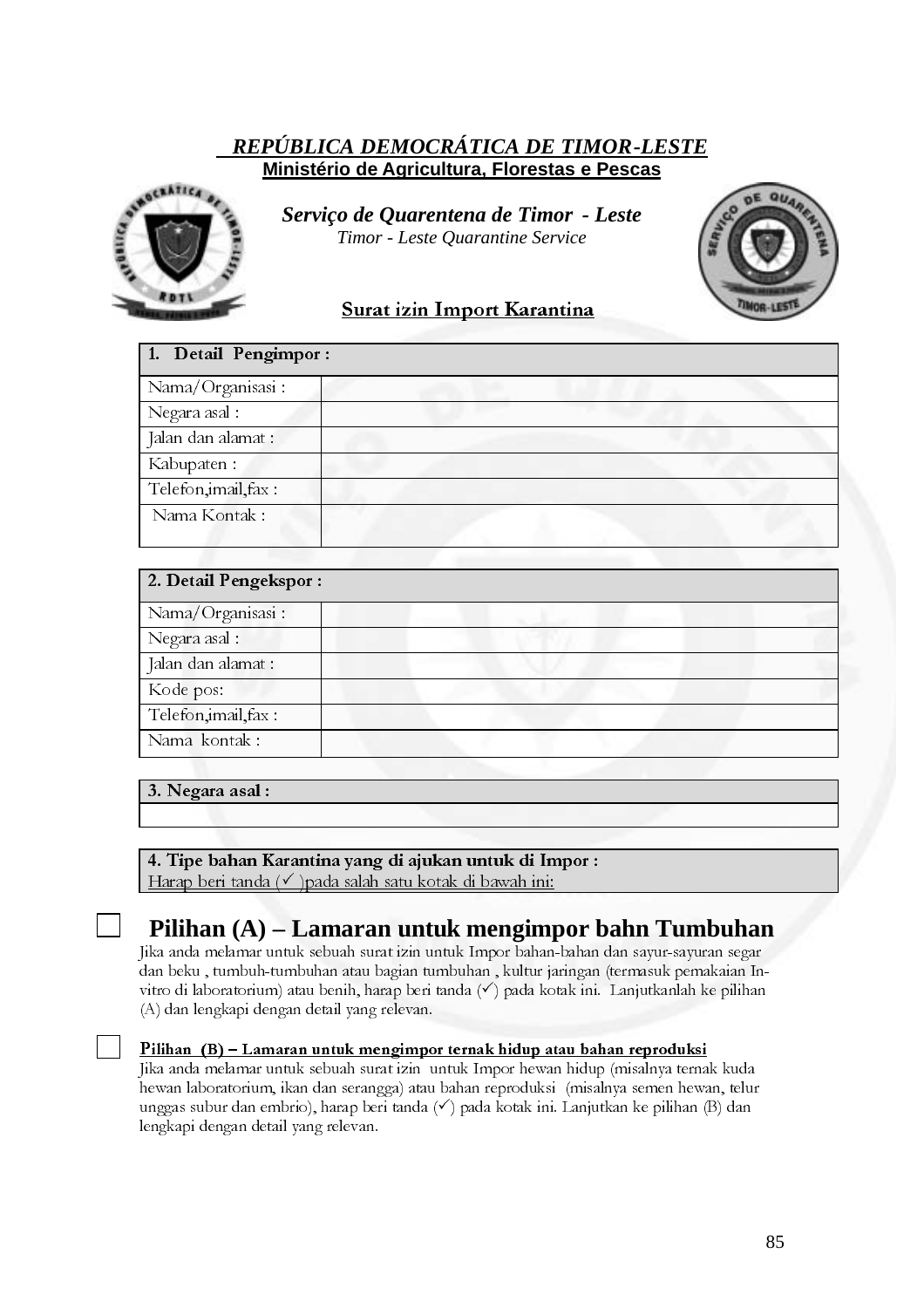#### **Pilihan (C) – Lamaran Untuk Mengimpor Bahan Biologis**

Jika anda melamar untuk sebuah surat izin untuk Impor makanan konsumsi manusia, pakan ternak , pakan ikan, therapeutic (pengobatan), kosmetik, vaksin, organisme aktif (selain vaksin), pupuk organic, bahan tumbuhan kering/ diproses, bahan laboratorium atau komoditas biologis lainnya, harap beri tanda (V) pada kotak ini. Lanjutkan ke pilihan (C) dan lengkapi dengan detail yang relevan.

### **Pilihan (D) – Lamaran untuk Mengimpor Bahan Lainnya**

Jika anda melamar untuk sebuah surat izin untuk Impor bahan selain yang sudah di sebutkan pada pilihan A,B,dan C, seperti Guano tambang (mined guano), pupuk kimia atau peralatan mesin, harap beri tanda  $(\checkmark)$  pada kotak ini. Lanjutkan ke pilihan  $(D)$  dan lengkapi dengan detail yang relevan.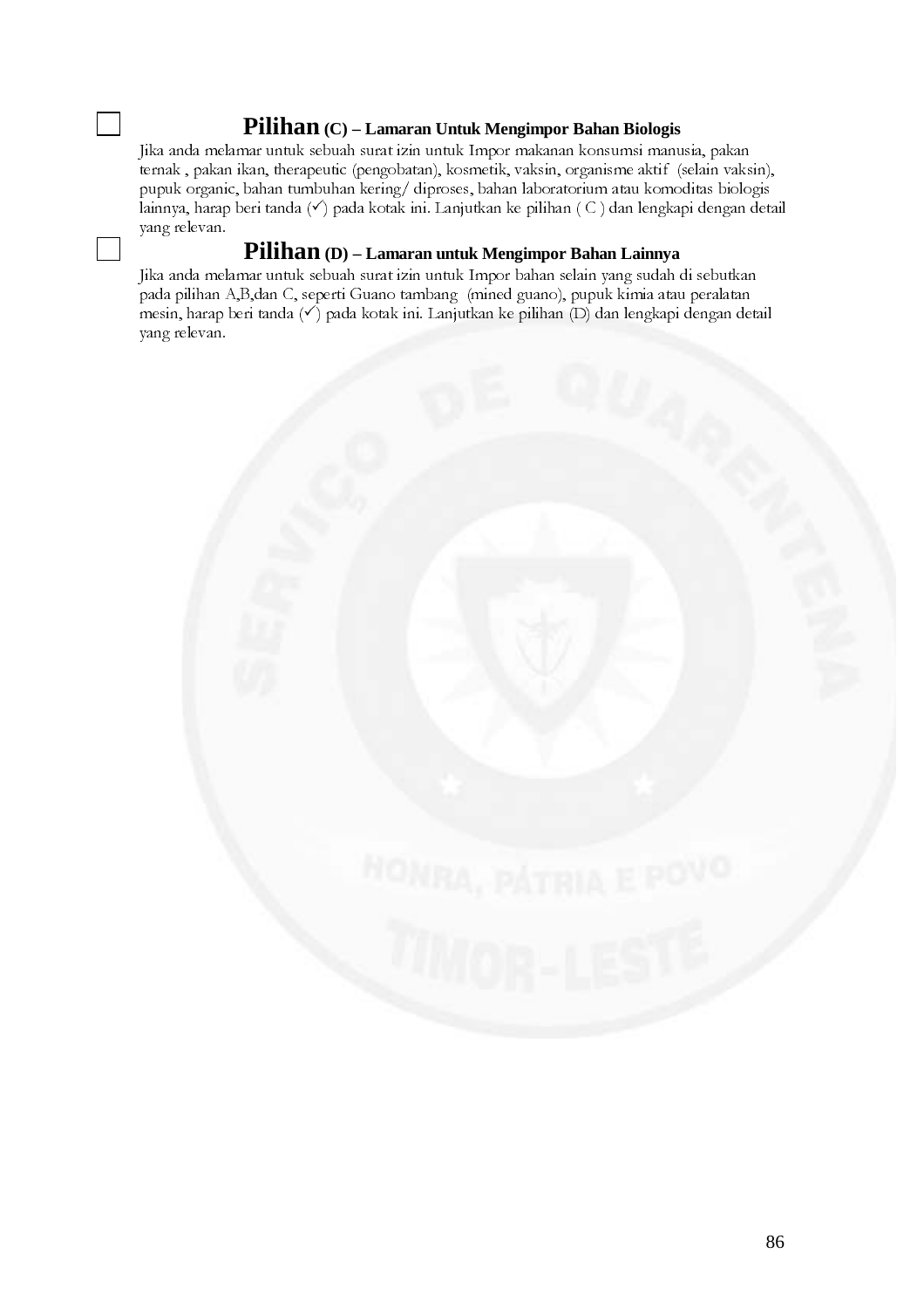### Pilihan (A) – Lamaran untuk Mengimpor Bahan Tumbuhan

Lengkapi bagian ini jika anda bermrmasukud mengimpor buah-buahan/sayur-sayuran yang segar dan beku, Tumbuh-tumbuhan, atau kultur jaringan, (termasuk pemakaian Invitro di laboratorium)atau benih. Harap pakai pilihan ( C )jika bermaksud mengimpor bahan tumbuhan kering / proses.

| Nama umum /<br>produk | Nama ilmiah/ botanik<br>(Genus, species) | Uraian-<br>keturunan/jenis/kultivar<br>Belum di proses<br>/beku/masak | Jumlah/volume |
|-----------------------|------------------------------------------|-----------------------------------------------------------------------|---------------|
|                       |                                          |                                                                       |               |

Harap lampirkan lembaran tambahan jika anda meode merlukan tempat lebih untuk melengkapi bagian ini

\* SQTL tidak akan memproses lamaran apapun jika nama ilmiah tidak di berikan

#### 5. Detail Produk:

| 1. Metode persiapan / perlakuan        |  |
|----------------------------------------|--|
| 2. Skema sertifikasi/sumber yang       |  |
| diakui                                 |  |
| 3. Prosedur pengujian virus & penyakit |  |

| 4. Lokasi tumbuh/pengumpulan |  |
|------------------------------|--|
| 5. Negara/propinsi/negara    |  |
| bagian/wilayah               |  |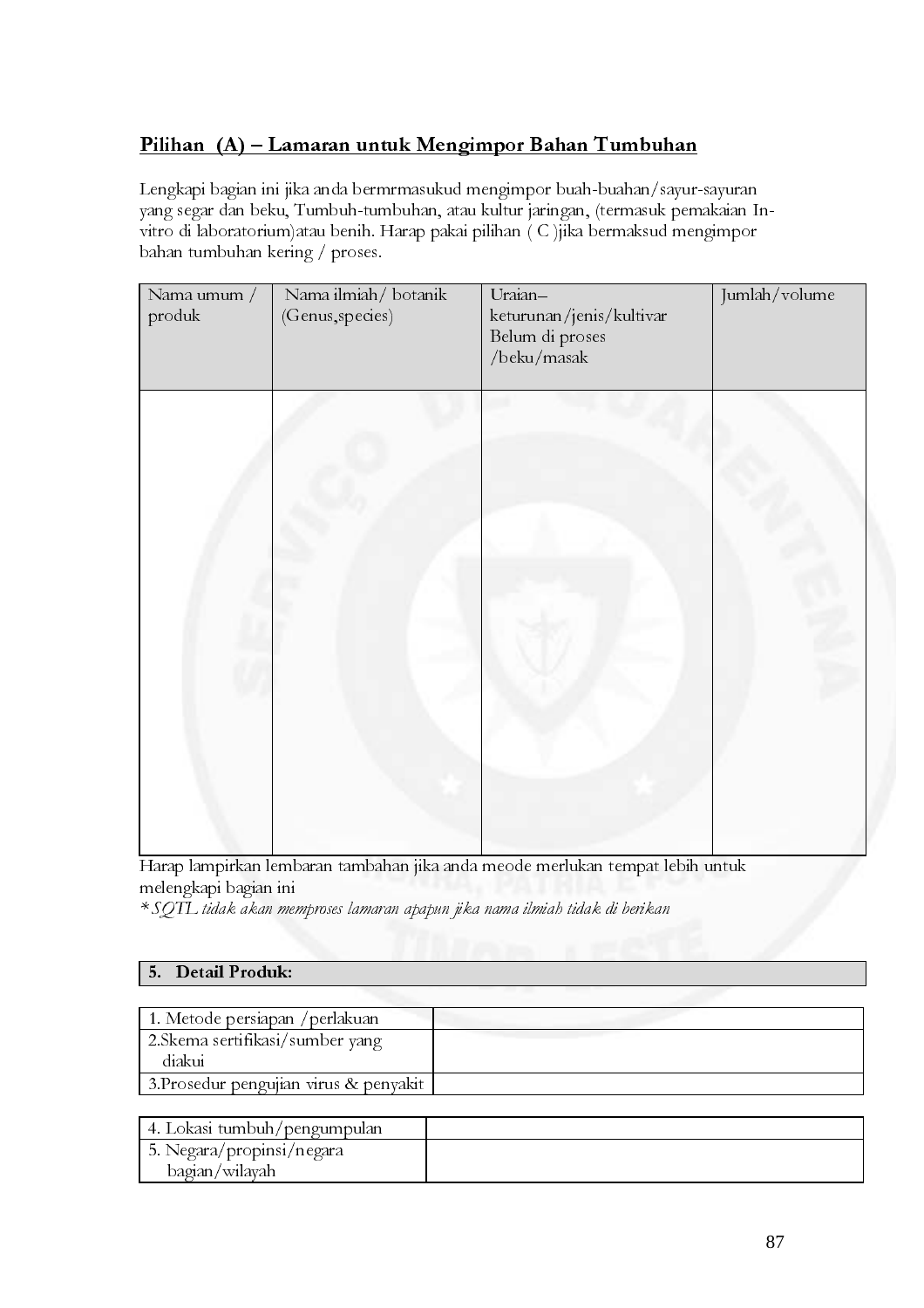| 6. Pusat perlakuan / pengumpulan                                                                                                                                                                     |
|------------------------------------------------------------------------------------------------------------------------------------------------------------------------------------------------------|
| 6.                                                                                                                                                                                                   |
| 7.                                                                                                                                                                                                   |
| 8. Apakah produk ini di manipulasi genetika atau apakah mengandung<br>bahan manipulasi genetika?                                                                                                     |
| (jika ya harap di spesifikasi dan lampirkan detailnya)<br>$\mathbf{Ya}$ -                                                                                                                            |
| Tidak                                                                                                                                                                                                |
| 9. Detail pengankutan:                                                                                                                                                                               |
|                                                                                                                                                                                                      |
| 1. Model alat angkut : udara/laut                                                                                                                                                                    |
| 2. Tgl kedatangan yang                                                                                                                                                                               |
| di harapkan                                                                                                                                                                                          |
| 3. Detail jadwal ke Timor-leste                                                                                                                                                                      |
| Harap di catat bahwa tanggung jawab pengimpor adalah untuk memberitahu kantor<br>SQTL di negara bagian impor menjelang kedatangan kiriman.<br>10. Detail lokasi pada saat kedatangan di Timor-leste: |

| Di tahan/di proses/di periksa                                                                                                                                                                                                                                                                                                                                                                                                                                                                |
|----------------------------------------------------------------------------------------------------------------------------------------------------------------------------------------------------------------------------------------------------------------------------------------------------------------------------------------------------------------------------------------------------------------------------------------------------------------------------------------------|
| Pos masuk karantina                                                                                                                                                                                                                                                                                                                                                                                                                                                                          |
| Apakah alamat ini terdaftar sebagai tempat karantina yang di setujui?<br>Ya<br>Tidak                                                                                                                                                                                                                                                                                                                                                                                                         |
| 11. Deklarasi Pengimpor                                                                                                                                                                                                                                                                                                                                                                                                                                                                      |
| 13. Saya dengan ini melamar untuk meminta izin untuk megimpor bahan/produk yang di<br>detail dalam lamaran ini.<br>14. Saya menerangkan bahwa bahan atau produk ini akan di gunakan sesuai dengan semua<br>batasan karantina dan persyaratan karantina sebagaimana mungkin di spesifikasikan dalam<br>surat izin untuk impor yang di keluarkan bagi importasi.<br>15. Saya menerangkan bahwa informasi yang telah saya berikan adalah benar dan teliti dengan<br>sepengetahuan terbaik saya. |
| Agen kontak detail                                                                                                                                                                                                                                                                                                                                                                                                                                                                           |

| $\overline{\phantom{a}}$ Tanda tangan : | Alamat:         |
|-----------------------------------------|-----------------|
| Nama:                                   | No. Telefon:    |
| Tanggal:                                | No. Hand phone: |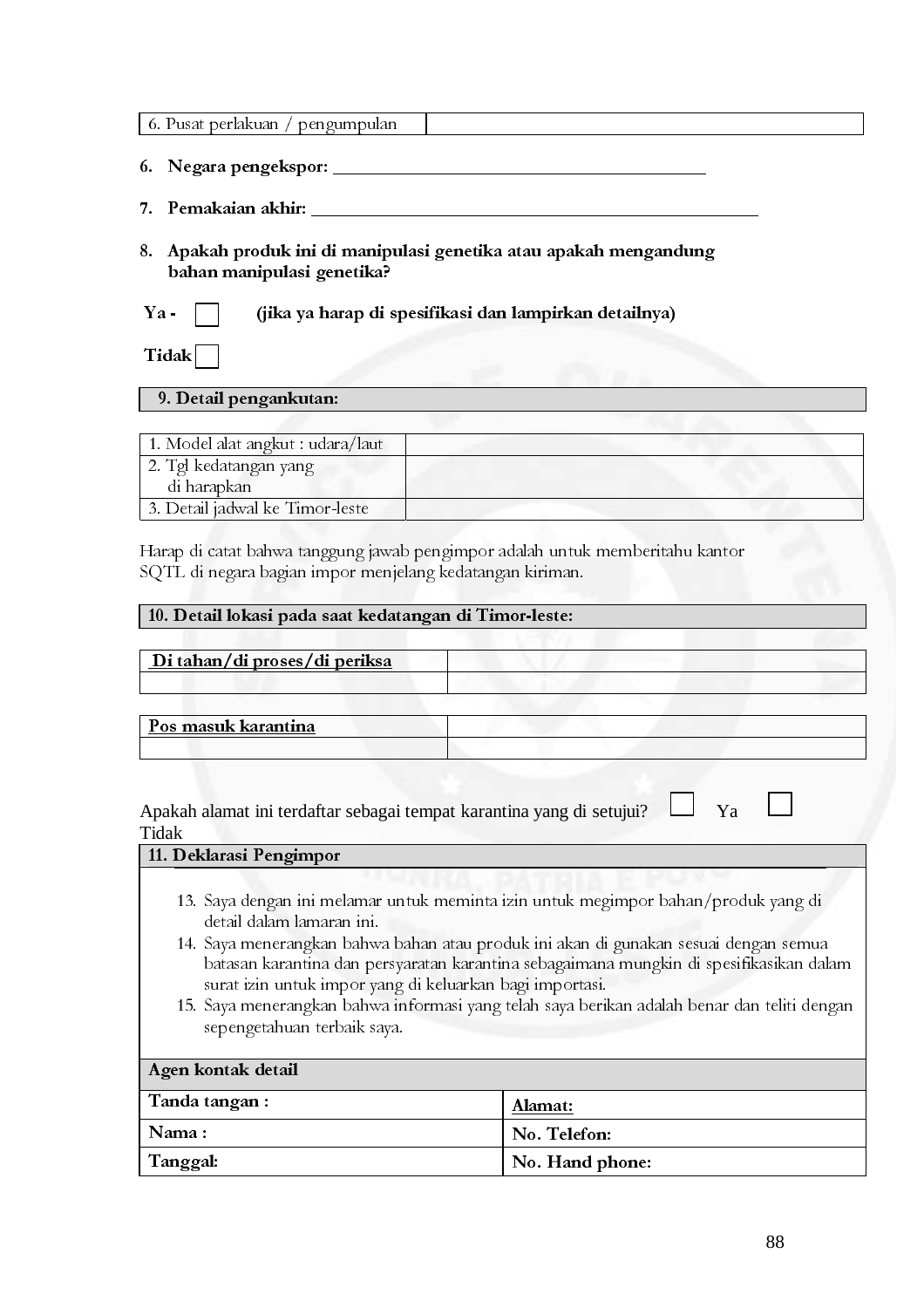#### Pilihan (B) – Lamaran untuk mengimpor hewan hidup atau bahan reproduksi, daging atau produk daging

| hewan, telur unggassubur dan embrio).<br>Detail (Hewan hidup dan Bahan reproduksi)<br>5.<br>Nama<br>Jumlah<br>hewan<br>umum |                                 | Nama ilmiah<br>mis. Mus                                   | Uraian - Nama; dan atau metode identifikasi<br>termasuk mikrocip, tato, pita kaki. Masukkan                                       |  |
|-----------------------------------------------------------------------------------------------------------------------------|---------------------------------|-----------------------------------------------------------|-----------------------------------------------------------------------------------------------------------------------------------|--|
|                                                                                                                             |                                 | musculus                                                  | modifikasi laboratorium apapun mis. Status<br>GMO (organisme rekayasa genetic)                                                    |  |
|                                                                                                                             |                                 |                                                           |                                                                                                                                   |  |
| 6.<br>Pemakaian akhir:                                                                                                      | Negara pengekspor:              |                                                           |                                                                                                                                   |  |
| a. Semen & Embrio<br>d. hewan<br>Ternak                                                                                     |                                 | b. laboratorium<br>e. dan lainnya p                       | c. Hewan peliharaan                                                                                                               |  |
| (Detail yang lainnya:                                                                                                       | 8. Detail angkutan (kalau tahu) |                                                           |                                                                                                                                   |  |
|                                                                                                                             | 2. Perkiraan tanggal kedatangan | 1. Model angkutan mis.udara/laut                          |                                                                                                                                   |  |
|                                                                                                                             | (Detail rute ke Timor-leste     | SQTL di negara bagian impor menjelang kedatangan kiriman. | Harap di catat bahwa adalah tanggung jawab pengimpor untuk memberitahu kantor<br><u> 1980 - Johann Barbara, martxa amerikan p</u> |  |
| / Kabupaten                                                                                                                 | 1. Tempat penyimpanan           |                                                           | 9. Alamat di mana hewan hidup akan menjalani pemeriksaan karantina pada saat tiba.                                                |  |
|                                                                                                                             |                                 |                                                           | 89                                                                                                                                |  |
|                                                                                                                             |                                 |                                                           |                                                                                                                                   |  |
|                                                                                                                             |                                 |                                                           |                                                                                                                                   |  |
|                                                                                                                             |                                 |                                                           |                                                                                                                                   |  |
|                                                                                                                             |                                 |                                                           |                                                                                                                                   |  |
|                                                                                                                             |                                 |                                                           |                                                                                                                                   |  |
|                                                                                                                             |                                 |                                                           |                                                                                                                                   |  |
|                                                                                                                             |                                 |                                                           |                                                                                                                                   |  |
|                                                                                                                             |                                 |                                                           |                                                                                                                                   |  |
|                                                                                                                             |                                 |                                                           |                                                                                                                                   |  |
|                                                                                                                             |                                 |                                                           |                                                                                                                                   |  |
|                                                                                                                             |                                 |                                                           |                                                                                                                                   |  |
|                                                                                                                             |                                 |                                                           |                                                                                                                                   |  |
|                                                                                                                             |                                 |                                                           |                                                                                                                                   |  |
|                                                                                                                             |                                 |                                                           |                                                                                                                                   |  |
|                                                                                                                             |                                 |                                                           |                                                                                                                                   |  |
|                                                                                                                             |                                 |                                                           |                                                                                                                                   |  |
|                                                                                                                             |                                 |                                                           |                                                                                                                                   |  |
|                                                                                                                             |                                 |                                                           |                                                                                                                                   |  |
|                                                                                                                             |                                 |                                                           |                                                                                                                                   |  |
|                                                                                                                             |                                 |                                                           |                                                                                                                                   |  |
|                                                                                                                             |                                 |                                                           |                                                                                                                                   |  |
|                                                                                                                             |                                 |                                                           |                                                                                                                                   |  |
|                                                                                                                             |                                 |                                                           |                                                                                                                                   |  |
|                                                                                                                             |                                 |                                                           |                                                                                                                                   |  |
|                                                                                                                             |                                 |                                                           |                                                                                                                                   |  |
|                                                                                                                             |                                 |                                                           |                                                                                                                                   |  |
|                                                                                                                             |                                 |                                                           |                                                                                                                                   |  |
|                                                                                                                             |                                 |                                                           |                                                                                                                                   |  |
|                                                                                                                             |                                 |                                                           |                                                                                                                                   |  |
|                                                                                                                             |                                 |                                                           |                                                                                                                                   |  |
|                                                                                                                             |                                 |                                                           |                                                                                                                                   |  |
|                                                                                                                             |                                 |                                                           |                                                                                                                                   |  |
|                                                                                                                             |                                 |                                                           |                                                                                                                                   |  |
|                                                                                                                             |                                 |                                                           |                                                                                                                                   |  |
|                                                                                                                             |                                 |                                                           |                                                                                                                                   |  |
|                                                                                                                             |                                 |                                                           |                                                                                                                                   |  |
|                                                                                                                             |                                 |                                                           |                                                                                                                                   |  |
|                                                                                                                             |                                 |                                                           |                                                                                                                                   |  |
|                                                                                                                             |                                 |                                                           |                                                                                                                                   |  |
|                                                                                                                             |                                 |                                                           |                                                                                                                                   |  |
|                                                                                                                             |                                 |                                                           |                                                                                                                                   |  |
|                                                                                                                             |                                 |                                                           |                                                                                                                                   |  |
|                                                                                                                             |                                 |                                                           |                                                                                                                                   |  |
|                                                                                                                             |                                 |                                                           |                                                                                                                                   |  |

#### 5. Detail (Hewan hidup dan Bahan reproduksi)

#### 6. Negara pengekspor:  $\sim$  ,  $\sim$  ,  $\sim$  ,  $\sim$  ,  $\sim$  ,  $\sim$  ,  $\sim$  ,  $\sim$  ,  $\sim$  ,  $\sim$  ,  $\sim$  ,  $\sim$

#### 7. Pemakaian akhir:

|                    |                       | a. Semen & Embrio $\Box$ b. laboratorium $\Box$ c. Hewan peliharaan |  |
|--------------------|-----------------------|---------------------------------------------------------------------|--|
| d. hewan<br>Ternak | e. dan lainnya $\Box$ |                                                                     |  |

| 8. Detail angkutan (kalau tahu)  |  |
|----------------------------------|--|
| 1. Model angkutan mis.udara/laut |  |
| 2. Perkiraan tanggal kedatangan  |  |

#### (Detail rute ke Timor-leste\_\_\_\_\_\_\_\_\_\_\_\_\_\_\_\_\_\_\_\_\_\_\_\_\_\_\_\_\_\_\_\_\_\_\_\_\_\_\_\_\_\_\_\_)

| 9. Alamat di mana hewan hidup akan menjalani pemeriksaan karantina pada saat tiba. |  |  |  |
|------------------------------------------------------------------------------------|--|--|--|
| 1. Tempat penyimpanan                                                              |  |  |  |
| ' Kabupaten                                                                        |  |  |  |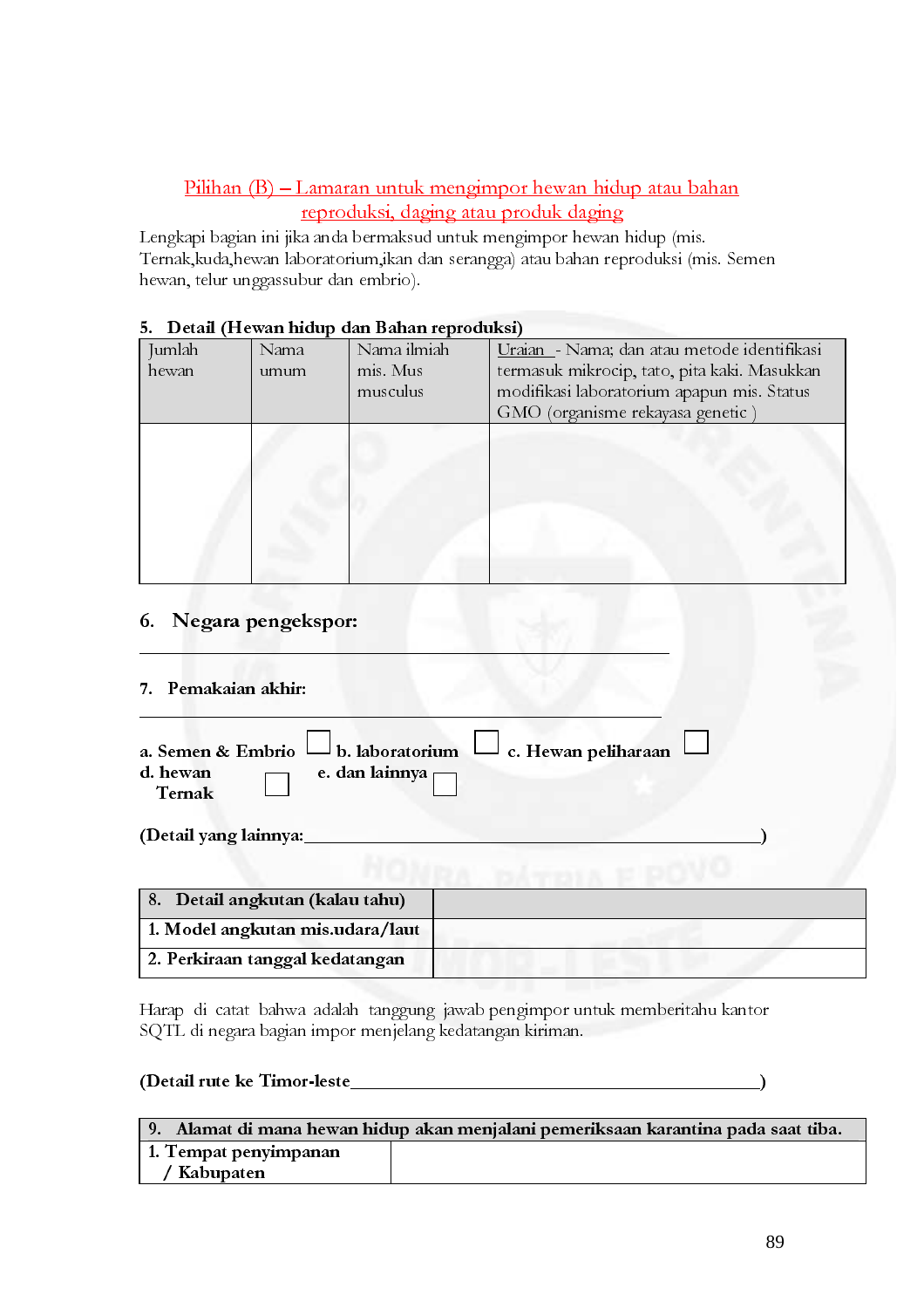| 2. Nama kontak   |  |
|------------------|--|
| $ 3.$ No. telpon |  |

### Apakah alamat ini terdaftar sebagai tempat yang di setujui karantina ?

 $\boxed{\text{Ya}$  Tidak  $\boxed{\phantom{1}}$ 

| 10. Detail lokasi yang di akui karantina |  |  |
|------------------------------------------|--|--|
| <u>1. Tempat penyimpanan:</u>            |  |  |
| $2.$ Kode pos:                           |  |  |

#### 11. Detail (Daging dan produk daging)

| Jumlah | $\circ$ $\circ$<br>Tipe produk<br>daging | $\sigma$ $\sigma$<br>Di proses<br>(jika ada) | Uraian - seagr, beku, berkaleng, tertutup<br>dengan bik, tersendiri? |
|--------|------------------------------------------|----------------------------------------------|----------------------------------------------------------------------|
|        |                                          |                                              |                                                                      |
|        |                                          |                                              |                                                                      |
|        |                                          |                                              |                                                                      |

#### 12. Negara pengekspor:

#### 13. Pemakaian akhir:

| b. contoh $\Box$ c. Makanan hewan peliharaan $ek$<br>a. Konsumsi manusia<br>(Detail yang lainnya:                                                                                         |                                                                                                                                                                                                                                                                                  |  |
|-------------------------------------------------------------------------------------------------------------------------------------------------------------------------------------------|----------------------------------------------------------------------------------------------------------------------------------------------------------------------------------------------------------------------------------------------------------------------------------|--|
| 14. Deklarasi Pengimpor                                                                                                                                                                   |                                                                                                                                                                                                                                                                                  |  |
|                                                                                                                                                                                           |                                                                                                                                                                                                                                                                                  |  |
| 16. Saya dengan ini melamar untuk meminta izin untuk impor bahan/produk yang di<br>detail dalam lamaran ini.<br>impor yang di gunakan untuk mengimportasi.<br>sepengetahuan terbaik saya. | 17. Saya menerangkan bahwa bahan/produk ini akan di gunakan sesuai dengan semua batasan<br>karantina dan persyaratn karantina sebagaimana mungkin dispesifikasikan dalam surat izin<br>18. Saya menerangkan bahwa informasi yang saya berikan ini adalah benar dan teliti dengan |  |
| Kontak agen detail                                                                                                                                                                        |                                                                                                                                                                                                                                                                                  |  |
| Tanda tangn:                                                                                                                                                                              | <u>Alamat:</u>                                                                                                                                                                                                                                                                   |  |
| Nama:                                                                                                                                                                                     | No. telpon:                                                                                                                                                                                                                                                                      |  |
| Tanggal:<br>No. handphone:                                                                                                                                                                |                                                                                                                                                                                                                                                                                  |  |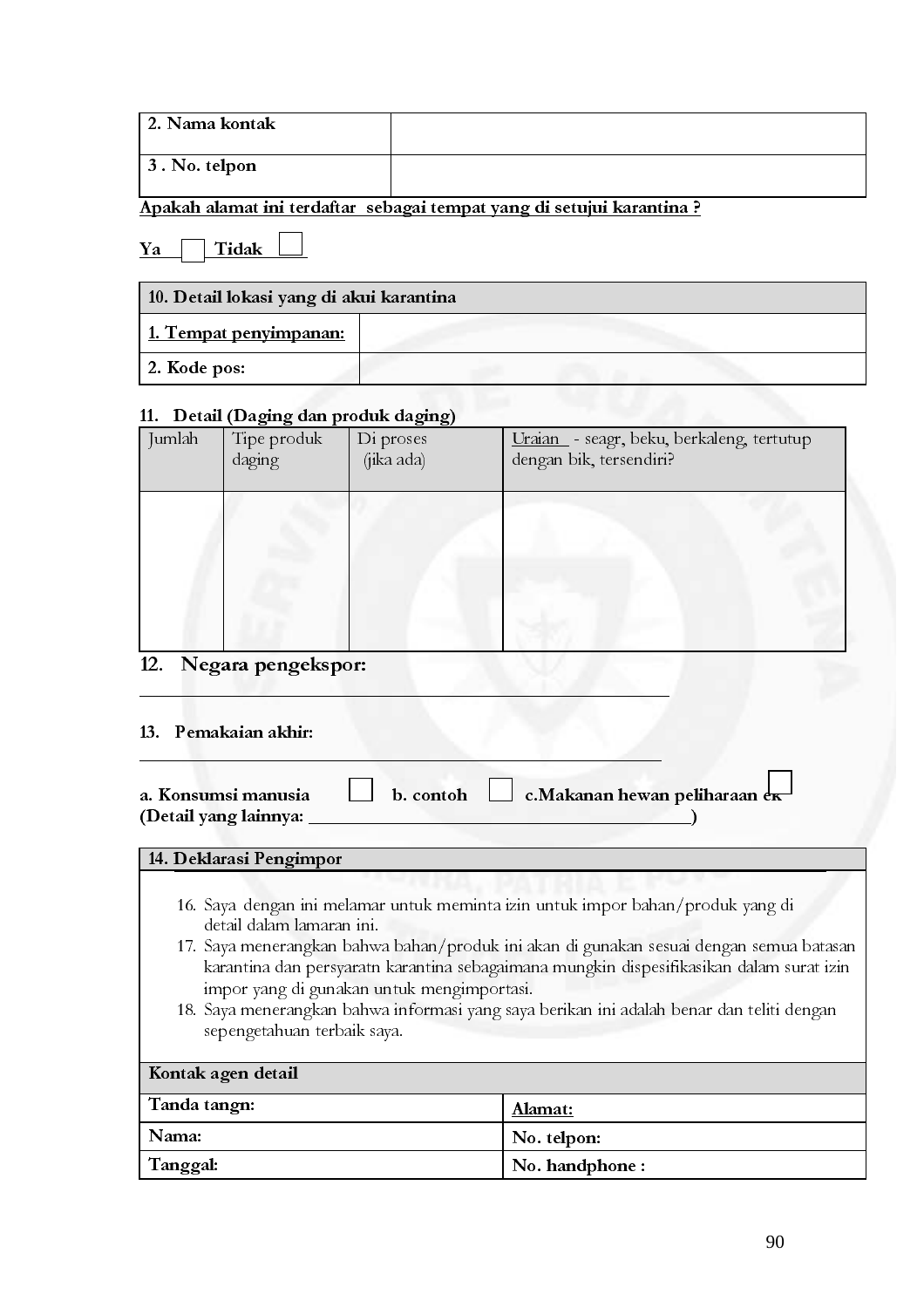#### Pilihan (C) – Lamaran untuk mengimpor bahan Biologis

Lengkapilah bagian ini jika anda bermaksud ingin mengimpor pangan untuk konsumsi manusia, pakan hewan, pakan ikan, therapeutic, kosmetik, vaksin, tumbuhan kering/tumbuhan yang telah di proses, organisme hidup(selain vaksin), pupuk organic, bahan laboratorium atau komoditi biologis lainnya.

| 5. Detail:<br>$\overline{\text{N}}$ ama umum/<br>produk | Nama ilmiah/<br>botanik mis.<br>(Genus, species) | Uraian produk; Termasuk asal spesies<br>dan negara asal. keturunan/jenis tidak<br>di proses/beku/ mentah.                                                                                                                     | Ukuran paket,<br>ukuran total<br>dan ukuran<br>persatuan |
|---------------------------------------------------------|--------------------------------------------------|-------------------------------------------------------------------------------------------------------------------------------------------------------------------------------------------------------------------------------|----------------------------------------------------------|
|                                                         |                                                  |                                                                                                                                                                                                                               |                                                          |
|                                                         |                                                  |                                                                                                                                                                                                                               |                                                          |
| 6. Negara pengekspor:<br>7. Negara asal:                |                                                  | 8. Pemakaian akhir bahan yang di ajukan: (Harap di beri tanda (v salah satu kotak                                                                                                                                             |                                                          |
| berikut ini)<br>In-vitro                                |                                                  | In-vivo Therapeutic I makanan hewan peliharaan                                                                                                                                                                                |                                                          |
| umpan                                                   |                                                  | Pemprosesan pakan hewan pakan Aquakultur pupuk<br>konsumsi manusia Lainnya<br>8. Apakah anda sudah melampirkan pernyataan yang relevan atau Deklarasi                                                                         |                                                          |
|                                                         | Ya                                               | manufaktur tentang bagaimana bahan di persiapkan?<br>Tidak<br>(NB: Informasi ini harus memasukan jumlah presentase ramuan/komponen produk<br>akhir, asal negara dan asal spesi, dan detail pemprosesan apapun termasuk waktu, |                                                          |
| manipulasi genetika                                     |                                                  | temperatur dan/atau perubahan kimia mis. Tingkat pH)<br>9. Apakah produk ini di manipuasi genetika atau apakah mengandung bahan                                                                                               |                                                          |
| Ya                                                      |                                                  | (Jika ya harap di spesifikasikan dan lampirkan detail)                                                                                                                                                                        | 91                                                       |
|                                                         |                                                  |                                                                                                                                                                                                                               |                                                          |
|                                                         |                                                  |                                                                                                                                                                                                                               |                                                          |
|                                                         |                                                  |                                                                                                                                                                                                                               |                                                          |
|                                                         |                                                  |                                                                                                                                                                                                                               |                                                          |
|                                                         |                                                  |                                                                                                                                                                                                                               |                                                          |
|                                                         |                                                  |                                                                                                                                                                                                                               |                                                          |
|                                                         |                                                  |                                                                                                                                                                                                                               |                                                          |
|                                                         |                                                  |                                                                                                                                                                                                                               |                                                          |
|                                                         |                                                  |                                                                                                                                                                                                                               |                                                          |
|                                                         |                                                  |                                                                                                                                                                                                                               |                                                          |
|                                                         |                                                  |                                                                                                                                                                                                                               |                                                          |
|                                                         |                                                  |                                                                                                                                                                                                                               |                                                          |
|                                                         |                                                  |                                                                                                                                                                                                                               |                                                          |
|                                                         |                                                  |                                                                                                                                                                                                                               |                                                          |
|                                                         |                                                  |                                                                                                                                                                                                                               |                                                          |
|                                                         |                                                  |                                                                                                                                                                                                                               |                                                          |
|                                                         |                                                  |                                                                                                                                                                                                                               |                                                          |
|                                                         |                                                  |                                                                                                                                                                                                                               |                                                          |
|                                                         |                                                  |                                                                                                                                                                                                                               |                                                          |
|                                                         |                                                  |                                                                                                                                                                                                                               |                                                          |
|                                                         |                                                  |                                                                                                                                                                                                                               |                                                          |
|                                                         |                                                  |                                                                                                                                                                                                                               |                                                          |
|                                                         |                                                  |                                                                                                                                                                                                                               |                                                          |
|                                                         |                                                  |                                                                                                                                                                                                                               |                                                          |
|                                                         |                                                  |                                                                                                                                                                                                                               |                                                          |
|                                                         |                                                  |                                                                                                                                                                                                                               |                                                          |
|                                                         |                                                  |                                                                                                                                                                                                                               |                                                          |
|                                                         |                                                  |                                                                                                                                                                                                                               |                                                          |
|                                                         |                                                  |                                                                                                                                                                                                                               |                                                          |
|                                                         |                                                  |                                                                                                                                                                                                                               |                                                          |
|                                                         |                                                  |                                                                                                                                                                                                                               |                                                          |
|                                                         |                                                  |                                                                                                                                                                                                                               |                                                          |
|                                                         |                                                  |                                                                                                                                                                                                                               |                                                          |
|                                                         |                                                  |                                                                                                                                                                                                                               |                                                          |
|                                                         |                                                  |                                                                                                                                                                                                                               |                                                          |
|                                                         |                                                  |                                                                                                                                                                                                                               |                                                          |
|                                                         |                                                  |                                                                                                                                                                                                                               |                                                          |
|                                                         |                                                  |                                                                                                                                                                                                                               |                                                          |
|                                                         |                                                  |                                                                                                                                                                                                                               |                                                          |
|                                                         |                                                  |                                                                                                                                                                                                                               |                                                          |
|                                                         |                                                  |                                                                                                                                                                                                                               |                                                          |

- 6. Negara pengekspor:
- 7. Negara asal:

| In-vitro           | Therapeutic<br>$\ln$ -vivo<br>makanan hewan peliharaan                                                                                                                                                             |
|--------------------|--------------------------------------------------------------------------------------------------------------------------------------------------------------------------------------------------------------------|
| Pemprosesan        | $\int$ pakan hewan<br>pakan Aquakultur<br>pupuk                                                                                                                                                                    |
| umpan              | konsumsi manusia<br>Lainnya                                                                                                                                                                                        |
|                    | Apakah anda sudah melampirkan pernyataan yang relevan atau Deklarasi<br>manufaktur tentang bagaimana bahan di persiapkan?<br>Tidak<br>Ya                                                                           |
|                    | IB: Informasi ini harus memasukan jumlah presentase ramuan/komponen produk<br>hir, asal negara dan asal spesi, dan detail pemprosesan apapun termasuk waktu,<br>nperatur dan/atau perubahan kimia mis. Tingkat pH) |
| anipulasi genetika | Apakah produk ini di manipuasi genetika atau apakah mengandung baha                                                                                                                                                |
|                    |                                                                                                                                                                                                                    |
|                    | (Jika ya harap di spesifikasikan dan lampirkan detail)                                                                                                                                                             |
|                    |                                                                                                                                                                                                                    |
|                    |                                                                                                                                                                                                                    |
|                    |                                                                                                                                                                                                                    |
|                    |                                                                                                                                                                                                                    |
|                    |                                                                                                                                                                                                                    |

#### 9. Apakah produk ini di manipuasi genetika atau apakah mengandung bahan manipulasi genetika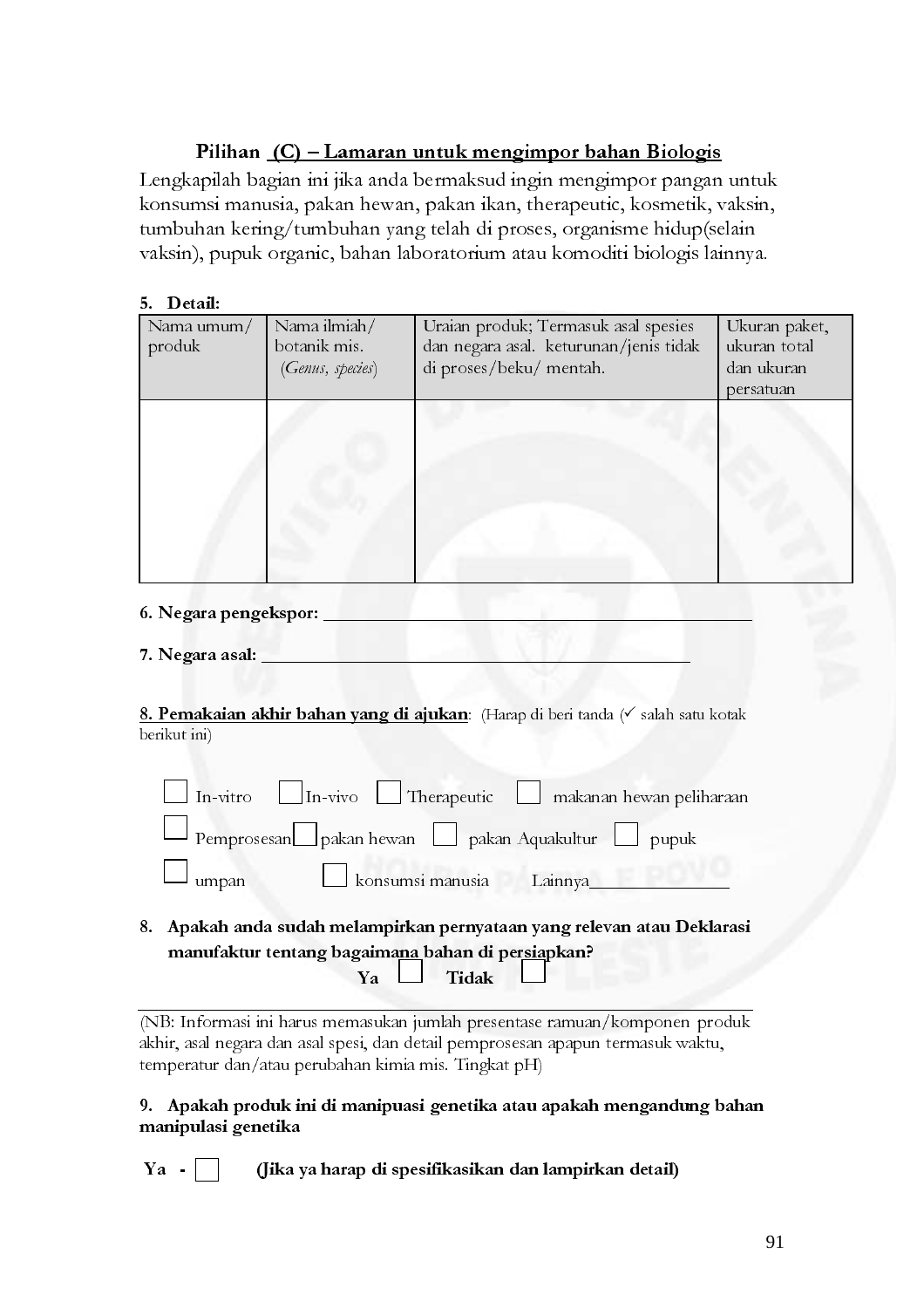Tidak-

#### 10. Apakah anda mempunyai akses ke tempat yang di setujui Karantina ?

|  | Tidak |  |
|--|-------|--|
|  |       |  |

- (Jika anda menjawab ia untuk pertanyaan ini harap di spesifikasikan lokas dimanabahan akan di simpan.)

| Detail Lokasi QAP    |            |
|----------------------|------------|
| Tempat penyimpanan : |            |
|                      | Kabupaten: |

#### 9. Deklarasi pengimpor

- 19. Saya dengan ini memohon untuk meminta izin Impor bahan/ produk yang didetail dalam permohonan ini.
- 20. Saya menerangkan bahwa bahan/ produk ini akan digunakan sesuai dengan semua batasan karantina dan persyaratan karantina sebagaimana mungkin dispesifikasikan dalam surat izin impor yang digunakan untuk mengimportasi.
- 21. Saya menerangkan bahwa informasi yang saya berikan ini adalah benar dan teliti dengan sepengetahuan terbaik saya.

| Detail Kontak Agen |                |
|--------------------|----------------|
| Tanda tangan:      | <u>Alamat:</u> |
| Nama:              | No. Telepon:   |
| Tanggal:           | No. Handphone: |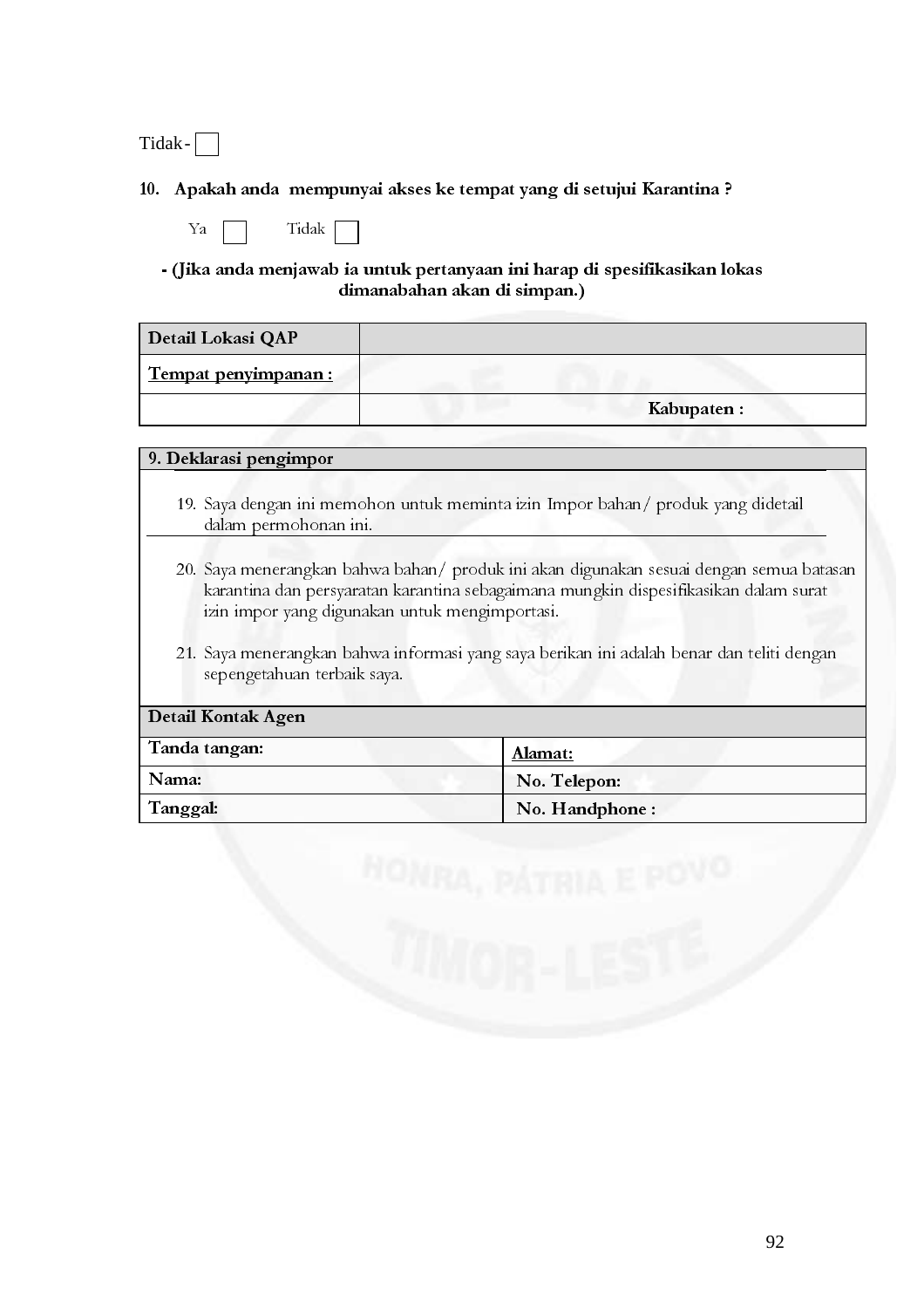#### **Pilihan (D) – Permohonan untuk mengimpor Produk lain**

Lengkapi bagian ini jika anda ingin mengimpor bahan lain yang selain di sebut pada bagian A, B dan C seperti Guano tambang (Mined Guano), pupuk kimia atau peralatan mesin.

#### 5. Detail

| <b>Nama Produk</b> | <b>Uraian Produk</b><br>Termasuk Negara Asal | Pengepakan dan<br>Jumlah<br>(mis.Perkantong/besar dan<br>berat dalam kontainer atau<br>tidak) |
|--------------------|----------------------------------------------|-----------------------------------------------------------------------------------------------|
|                    |                                              |                                                                                               |

#### 6. Pemakaian bahan yang di ajukan:

7. Untuk peralatan mesin – apakah sudah dibongkar dan di bersihkan ?

| Tidak<br>Ya                                                                                                                                                                                                               |               |  |
|---------------------------------------------------------------------------------------------------------------------------------------------------------------------------------------------------------------------------|---------------|--|
| 8. Apakah anda mempunyai akses Tempat Izin Persetujuan Karantina (IPK)?                                                                                                                                                   |               |  |
| Tidak<br>Ya                                                                                                                                                                                                               |               |  |
| Jika anda menjawab ya pada Pertanyaan ini, harap dispesifikasikan detail Lokasi IPK                                                                                                                                       |               |  |
| dibawah ini.                                                                                                                                                                                                              |               |  |
| Detail Lokasi IPK                                                                                                                                                                                                         |               |  |
| Tempat Penyimpanan:                                                                                                                                                                                                       |               |  |
| Kabupaten                                                                                                                                                                                                                 |               |  |
|                                                                                                                                                                                                                           |               |  |
| 9. Deklarasi Pengimpor                                                                                                                                                                                                    |               |  |
| 22. Saya dengan ini memohon untuk meminta izin Impor bahan/ produk yang diperincil<br>dalam permohonan ini.                                                                                                               |               |  |
| 23. Saya menerangkan bahwa bahan/ produk ini akan digunakan sesuai dengan semua batasan<br>karantina dan persyaratan karantina sebagaimana dispesifikasikan dalam surat izin impor<br>yang digunakan untuk mengimportasi. |               |  |
| 24. Saya menerangkan bahwa informasi yang saya berikan ini adalah benar dan teliti dengan<br>sepengetahuan terbaik saya.                                                                                                  |               |  |
| Detail Kontak Agen                                                                                                                                                                                                        |               |  |
| Tnda tangan:                                                                                                                                                                                                              | Alamat:       |  |
| Nama                                                                                                                                                                                                                      | No. Telephon: |  |
| Tanggal:<br>No. Handphone:                                                                                                                                                                                                |               |  |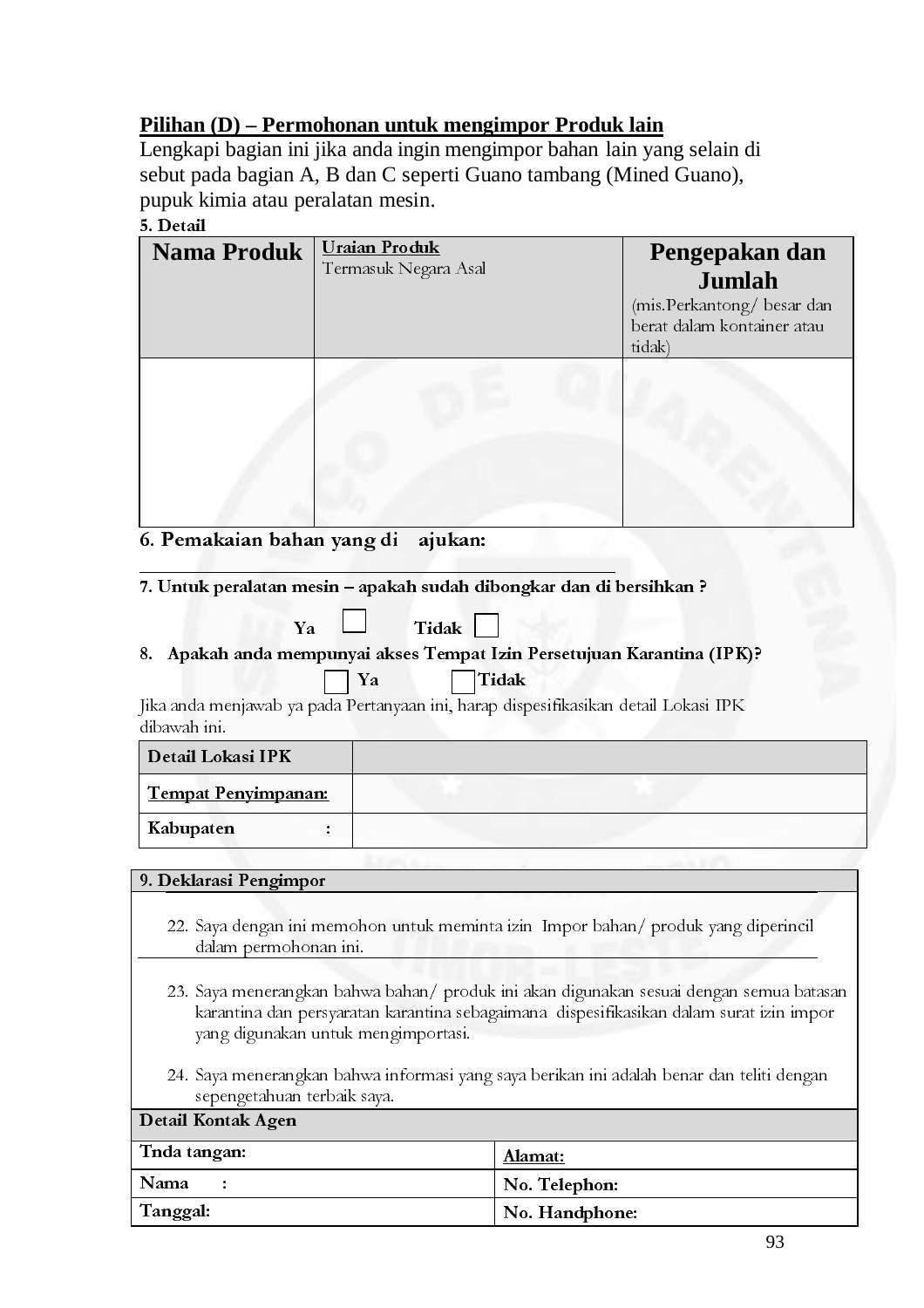# **ARTICLE 3**

# **QUARANTINE REQUIREMENTS FOR INTERNATIONAL SHIPPING**

## **QUARANTINE REQUIREMENTS FOR VESSELS**

#### **The Threat**

Vessels entering Timor-Leste can carry unwanted pests and diseases that can threaten our unique flora and fauna, aquacultural and agricultural industries, as well as human health.

The major threats from vessels entering Timor-Leste are:

- Disease Carrying Rodents and Vectors
- Animals (pets) and Plants on Board
- Ballast Water Contamination
- □ Handling of Vessel Waste
- □ Insect Infestations (eg. Khapra beetle, Asian gypsy moth)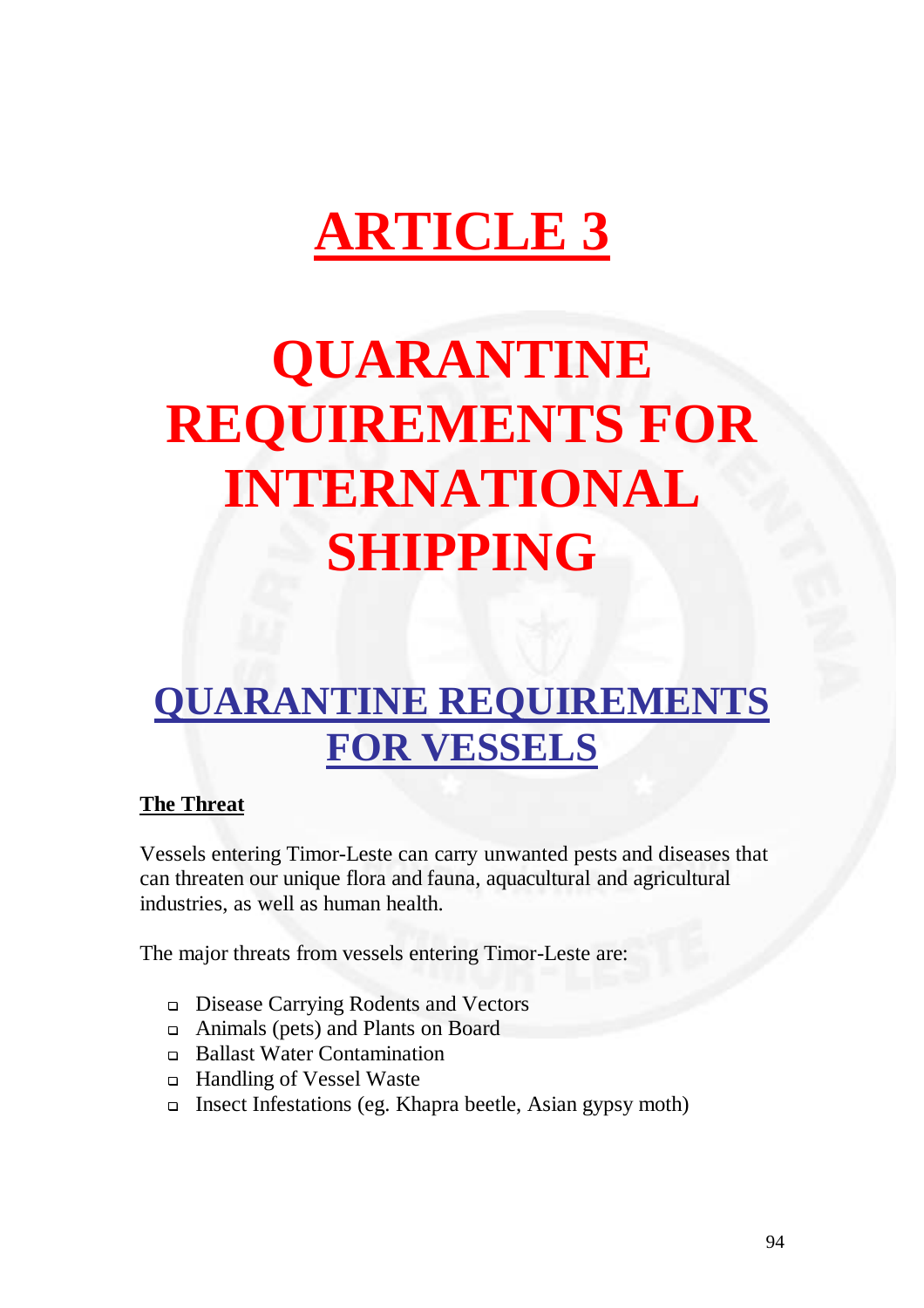### **Commercial Ships ( Vessels over 25meters)**

#### **Quarantine Requirements**

- All first port vessels must enter a Proclaimed First Port of Entry, prior to landing elsewhere.
- Vessels must seek approval from SQTL to land in places other than first ports.
- Once inside Timor-Leste waters and prior to quarantine clearance, vessels must display the international code flag "Q" (yellow flag), until advised by a Quarantine Officer that it may be taken down.
- Masters must report all deaths on board the vessel and any illnesses, which may have been caused by an infectious disease, as soon as possible.
- Masters must advise SQTL of all animals on board and follow the directions of the Quarantine Officer
- Masters should keep vessels free of rodent and insect infestation, and in accordance with Article 53 of the *International Health Regulations (1969),* carry a current deratting certificate.
- If the vessel does not have a current deratting certificate, it should seek permission from SQTL prior to berthing.
- All vessels should carry rat guards, that can be used if directed by quarantine.
- All waste must be properly secured in heavy-duty plastic bags, in leak proof bins, with lids. These bins should prevent waste being blown overboard or removed by birds, rodents etc.
- Master can either stow all waste on board their vessel, to be reexported out of Timor-Leste, or make arrangements for waste to be removed for incineration by an approved waste contractor.
- Do not throw any foodstuffs or garbage overboard whilst in Timor-Leste waters
- Do not trade foodstuffs with overseas vessels.
- Under no circumstances should food, food scraps or waste be given to any person ashore, to be used as animal feed or for any other purpose.
- Masters must not allow any crew or passengers to leave, or any person on board until given instructions by a Quarantine or Customs Officer.
- Masters must not allow any crewmember to leave the vessel with prohibited quarantine material such as food, animal or plant material.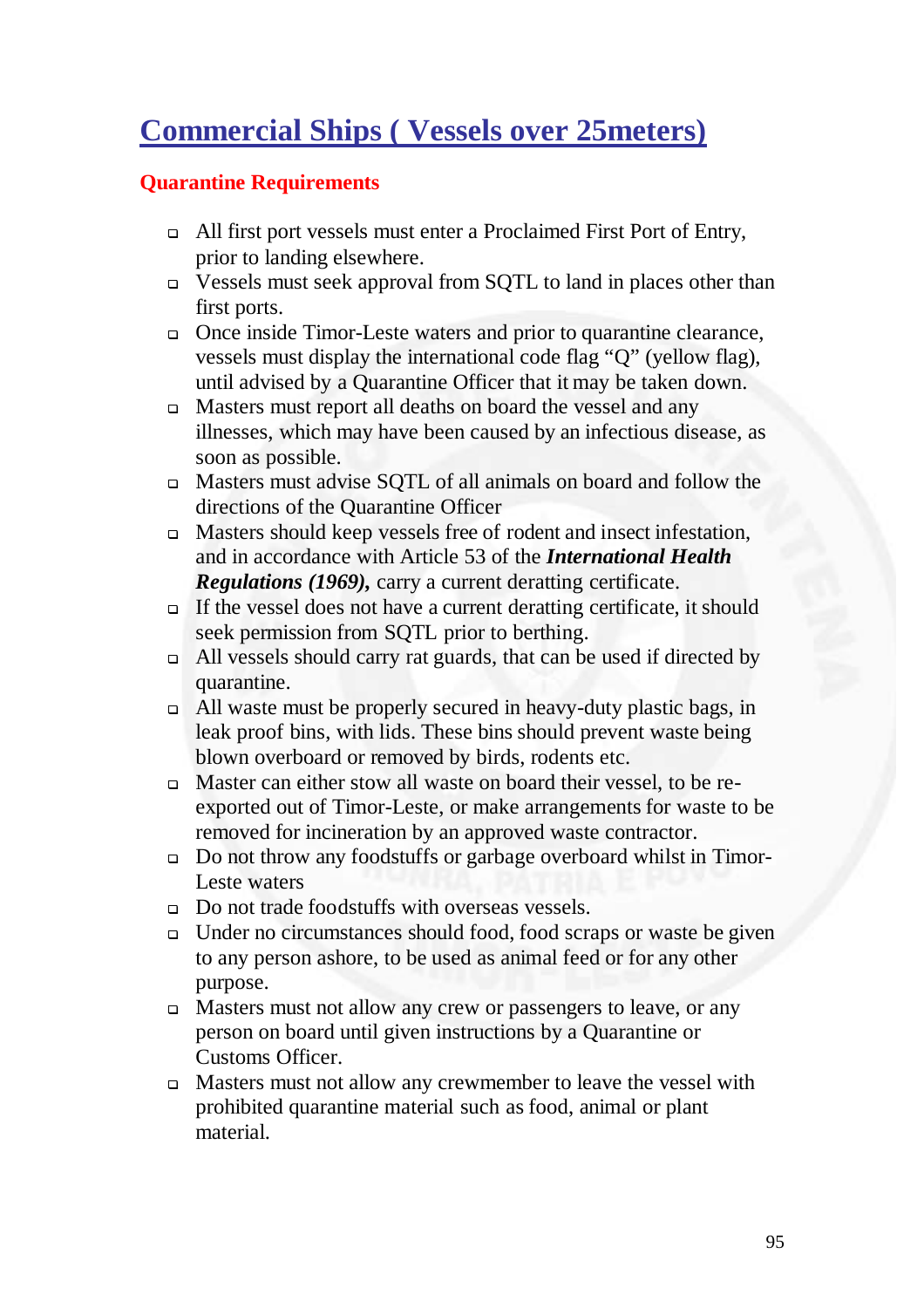### **Yachts and Vessels under 25m**

#### **Quarantine Requirements**

- All first port vessels must enter a Proclaimed First Port of Entry, prior to landing elsewhere.
- Vessels must seek approval from SQTL to land in places other than first ports.
- Once inside Timor-Leste waters and prior to quarantine clearance, vessels must display the international code flag "Q" (yellow flag), until advised by a Quarantine Officer that it may be taken down.
- Masters must report all deaths on board the vessel and any illnesses, which may have been caused by an infectious disease
- Masters must advise SQTL of all animals on board and follow the directions of the Quarantine Officer
- Masters should keep vessels free of rodent and insect infestation.
- Keep all waste properly secured in heavy duty plastic bags, in leak proof bins, with lids. These bins should prevent waste being blown overboard or removed by birds, rodents etc.
- Don't throw any foodstuffs or garbage overboard whilst in Timor-Leste waters
- □ Don't trade foodstuffs with overseas vessels.
- Under no circumstances should food, food scraps or waste be given to any person ashore, to be used as animal feed or for any other purpose.
- Masters will need to make arrangements for waste to be removed for incineration by an approved waste contractor.
- Masters must not allow any crew or passengers to leave, or any person on board until given instructions by a Quarantine or Customs Officer.
- Masters must not allow any crew member to leave the vessel with prohibited quarantine material such as food, animal or plant material.

#### **Examples of Prohibited Items:**

- Live Plants, Fresh fruit and Vegetables
- $\Box$  Fresh meat and meat products (keep receipts for meat and dairy products and retain original wrapping to prove country of origin)
- $\Box$  Dairy products (as above)
- Seeds, beans, popcorn, some nuts and grains.
- Foodstuffs infested with insects.
- □ Coconuts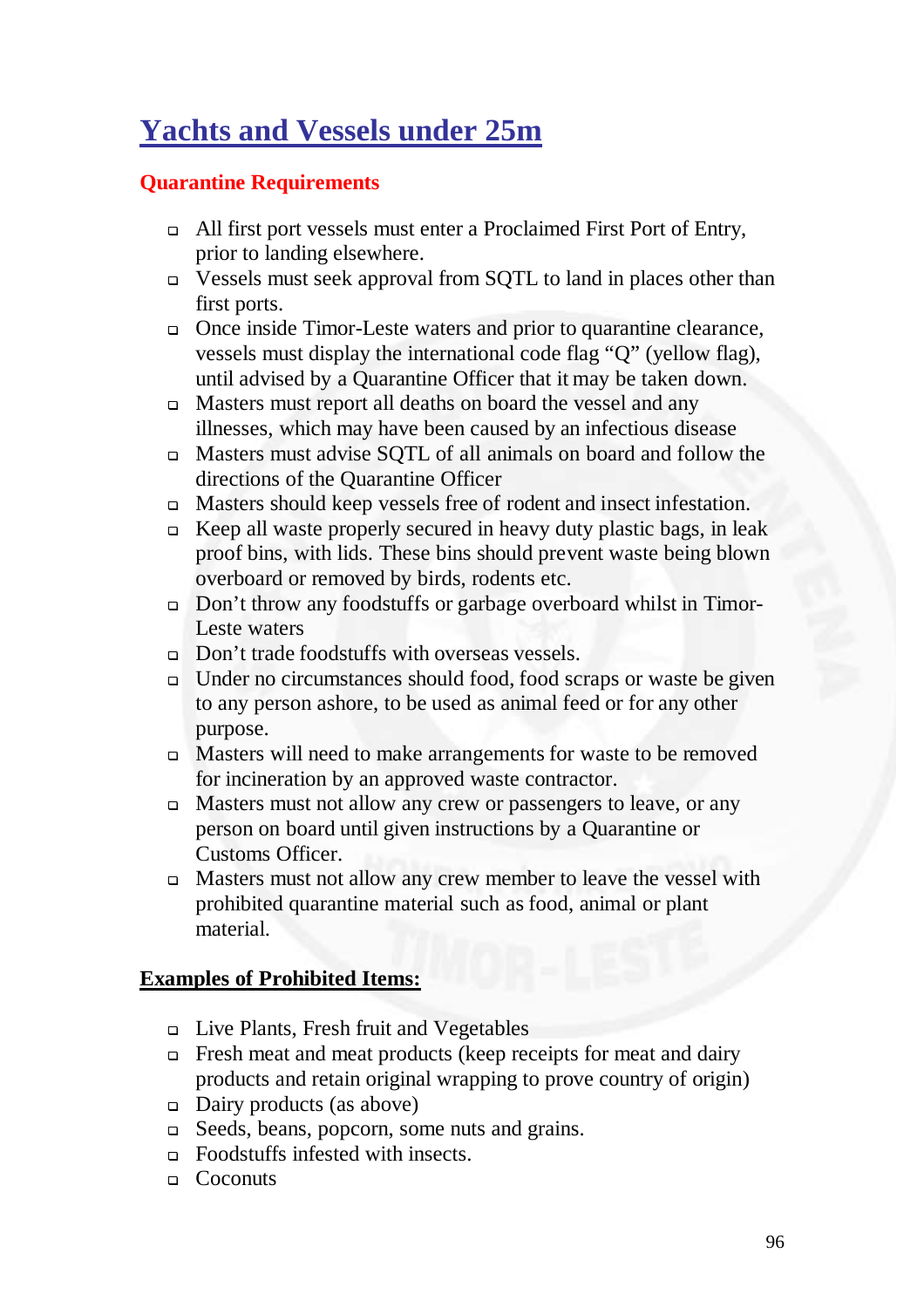## **Live Animals on Board International Vessels**

SQTL is responsible for the protection of Timor-Leste's agricultural industries, public health and native flora and fauna against foreign pests and diseases.Many of these diseases are transmittable through animals, so strict laws relate to animals on vessels whilst in Timor-Leste.

Animals include fish, birds, and reptiles. A ships pet may be any animal other than ruminants (eg goats), fowl (eg chickens and pigeons) or rodents of any form.

#### **The Threat**

Animals that have recently visited overseas countries may have come in contact with species carrying damaging pests and diseases such as Foot and Mouth Disease, African Swine Fever and Rabies.

#### **Conditions for Ships Pets and Animals on Vessels**

 Master must advise SQTL of any animals on board the vessel, 48 hours prior to arrival.

 Under no circumstances must the animal be bought ashore, or have contact with other animals while in Timor-Leste.

 Animals must remain secured on board the vessel at all times. When not at berth, animals such as cats and dogs may be allowed on deck, but when along side the wharf must be secured below decks in a cage or secure area, to prevent escape.

 Animal such as birds must remain in a cage or secured below decks at all times.

 Animal waste must be wrapped and placed in ships waste for destruction or re-export. It should not be taken ashore and placed in the normal rubbish bins.

 On arrival, animals will be subject to a veterinary inspection. Master must provide a full itinerary of their proposed travels while in Timor-Leste, and advise SQTL 48 hours in advance of any intended change in berth or anchorage. The animal will be subject to random inspections while in Timor-Leste waters, to ensure it's continued health and compliance with conditions.

 Any breach of these conditions may result in the vessel being ordered out of Timor-Leste, or destruction of the animal.

 Heavy penalties apply for Masters of vessels who breach these conditions.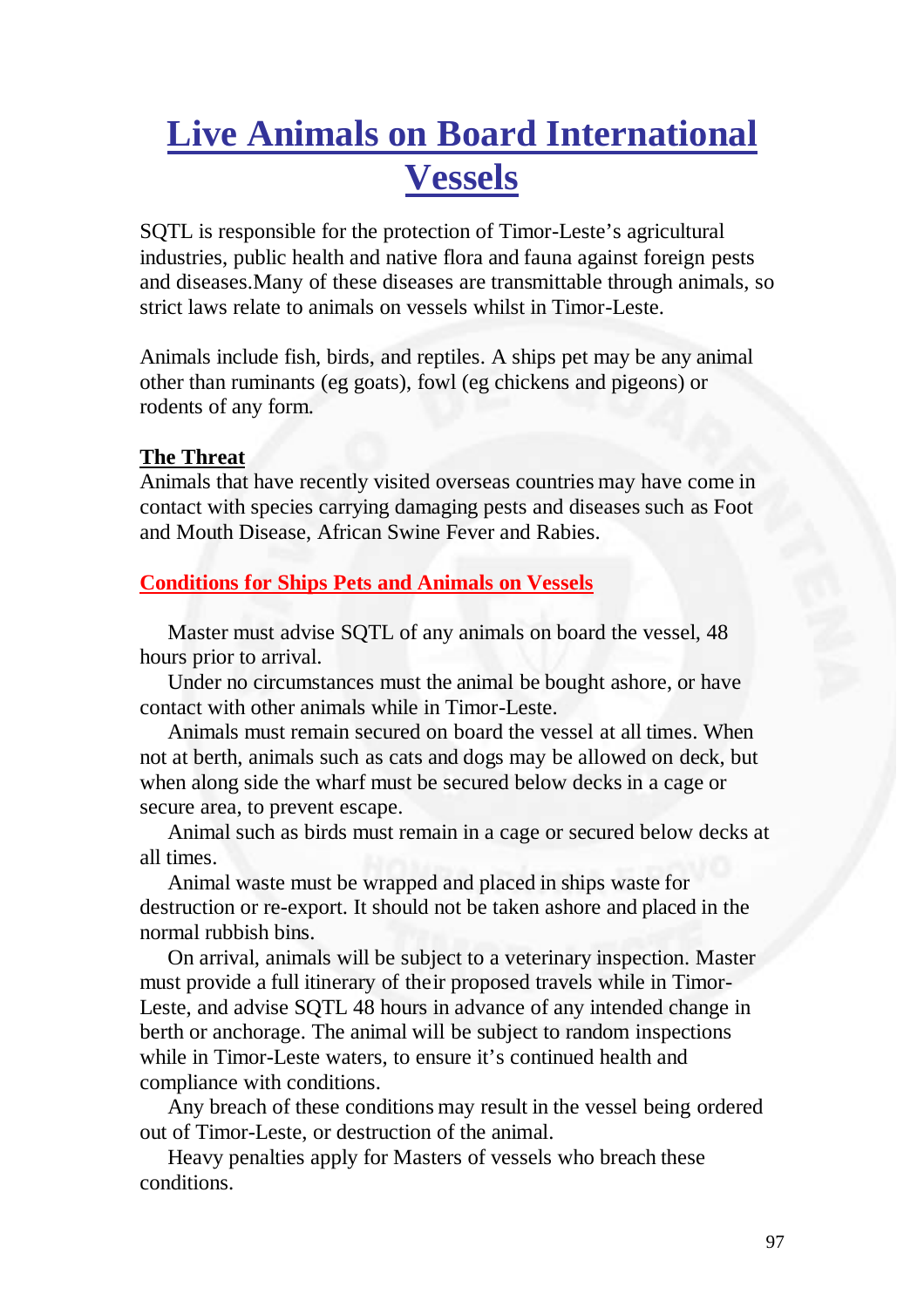# **ARTICLE 4**

# **QUARANTINE REQUIREMENTS FOR INTERNATIONAL AIRCRAFT**

### **QUARANTINE REQUIREMENT FOR INTERNATIONAL AIRCRAFT ARRIVING INTO TIMOR-LESTE.**

#### **Preface**

This Quarantine Directive details the Quarantine Requirements of all Timor –Leste Commercial Aircraft Operators and Private Aircraft Operators, in an effort to prevent the introduction of harmful pests and diseases into the country.

All aircraft arriving from overseas countries will be subject to inspection and treatment (if necessary).

Quarantine risks associated with aircraft include:

Handling of quarantine waste,

The ability of aircraft to transport exotic insects and pathogens into Timor-Leste.

Passengers carrying quarantine material into Timor-Leste. The type of cargo carried on the aircraft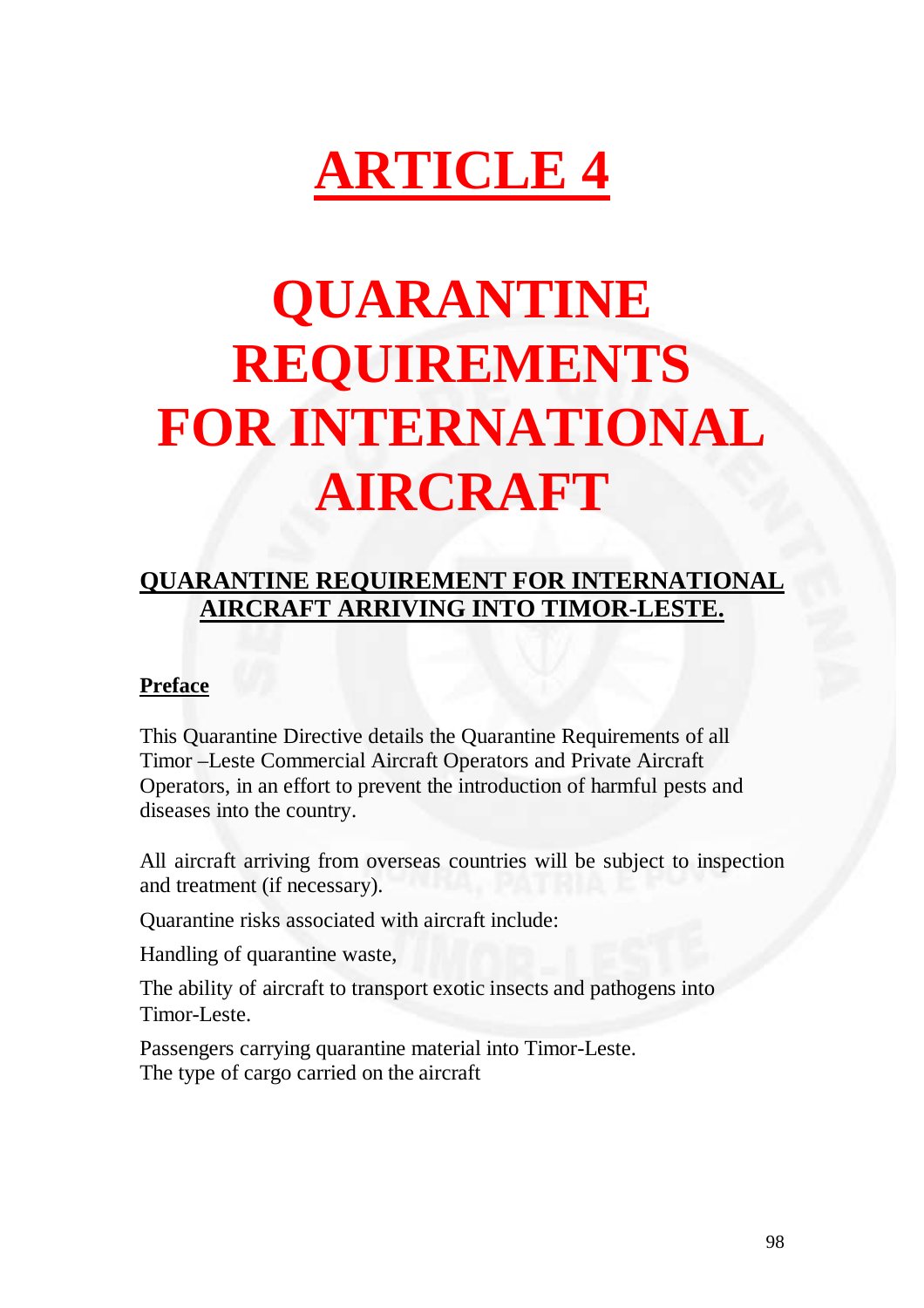#### **Part One - Aircraft Clearance**

 All foodstuffs and food related waste on board aircraft arriving from overseas will be subject to Quarantine control. Quarantine control remains in force whilst the aircraft is in Timor-Leste and quarantineable material is on board.

 The Quarantine Officer in charge of the airport will make the decision to randomly board the aircraft, to supervise waste removal and disinsection.

 All food waste and refuse should be placed into heavy duty plastic bags, securely tied and transported as soon as practicable for immediate destruction (incineration). Airline operators will need to enter into an arrangement with authorised contractors in Timor-Leste, for the removal and destruction of Quarantine waste. Alternatively, the waste should be securely stowed on board and re-exported back overseas. At no time should waste simply be dumped in the open or in general waste containers around the airport. Such action could only serve to increase the risk of spreading exotic pests and diseases.

 Airline Operators are to conduct **Cabin and Cargo Hold** aircraft disinsection for all flights arriving into Timor-Leste. (Spray rate must be equivalent to 10grams per 1000 cubic feet, or 10 grams per 28.3 cubic meters) See spray quantities below.

 Empty disinsection sprays are to be made available to Quarantine or Customs Officers from the cabin and the cargo holds of all aircraft upon request.

 Airline operators are to notify *Serviço De Quarentena Timor-Leste* of any live animal (i.e. cats and dogs) travelling via aircraft into Timor-Leste.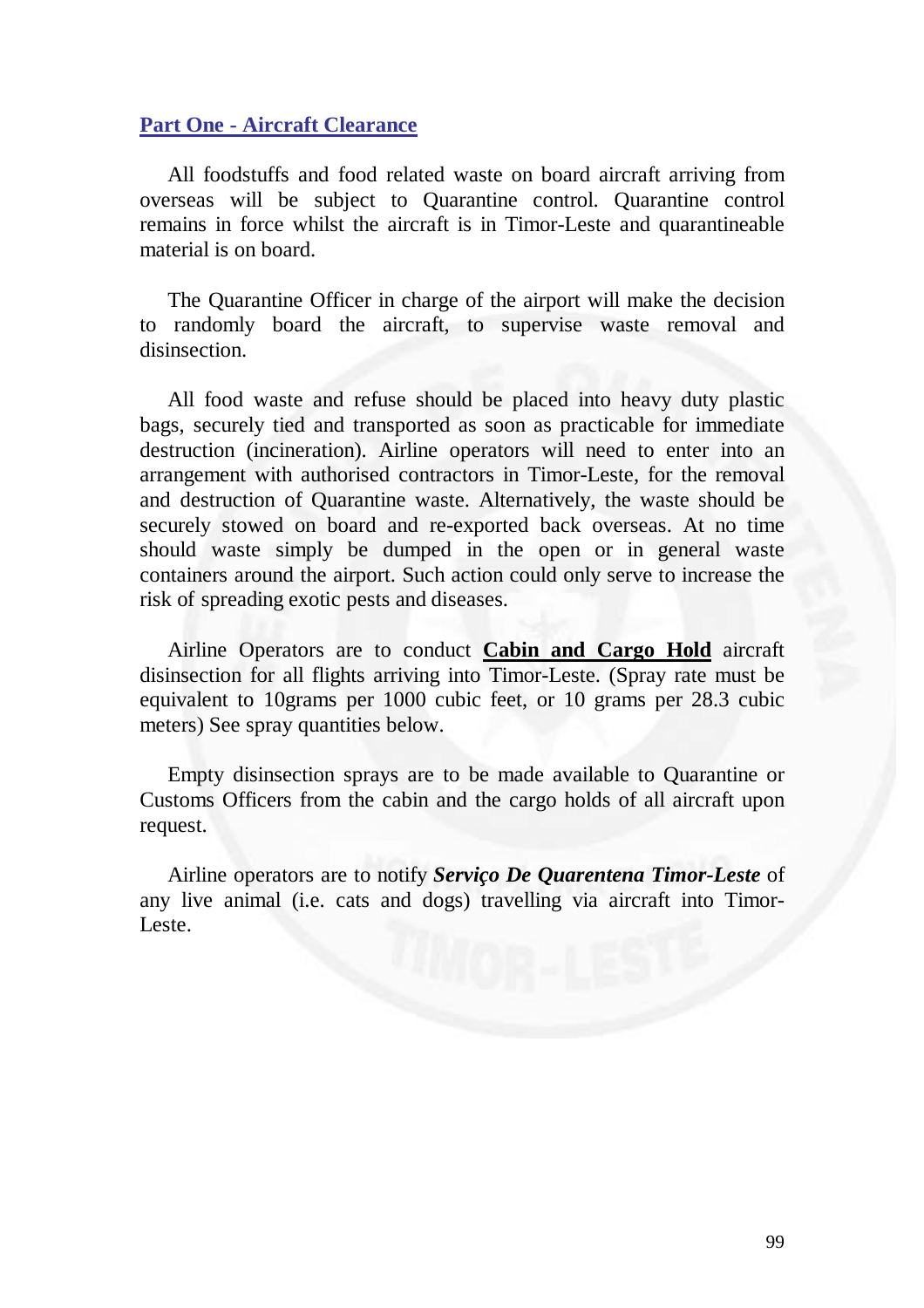#### **Part Two - Spray Quantities for Commercial Aircraft**

Spraying must be completed using a SQTL approved aerosol.

Approved propellants are HFC134a or mixtures of 134a and HCFC 141b).

Spray types required;

| <b>Pre-Spray</b>      | - permethrin 2%                    |
|-----------------------|------------------------------------|
| <b>Top of Descent</b> | - phenothrin 2%                    |
| <b>Hold Spray</b>     | - phenothrin 2% with permethrin 2% |

When applying Pre-spray and Top of Descent disinsection applications in small aircraft use the following application procedure to achieve the desired rate of application of 10grams per 1000 cubic feet (10 grams per 28.3 cubic meters):

> Walk at the rate of 1 step per second from the rear of the aircraft to the front while spraying towards the ceiling; and

Apply spray products in the flight deck and cargo holds (pre-spray only) for one second.

**Pre-Spray** should be applied in the last port the aircraft visits, prior to arrival into Timor-Leste. The pre spray is to be applied throughout the cabin, immediately before passengers board the aircraft.

**Top Of Decent Spray** should be applied just prior to the aircraft descending into Timor-Leste.

**Hold spray** should be applied to holds, at completion of loading in the country of origin, just prior to aircraft departure. Cargo doors should be closed as much as possible, applicable amount of cargo hold spray discharged, and the cargo doors immediately sealed. Empty cargo hold cans should then be passed to cabin crew, for presentation to Quarantine Officers on arrival into Timor-Leste.